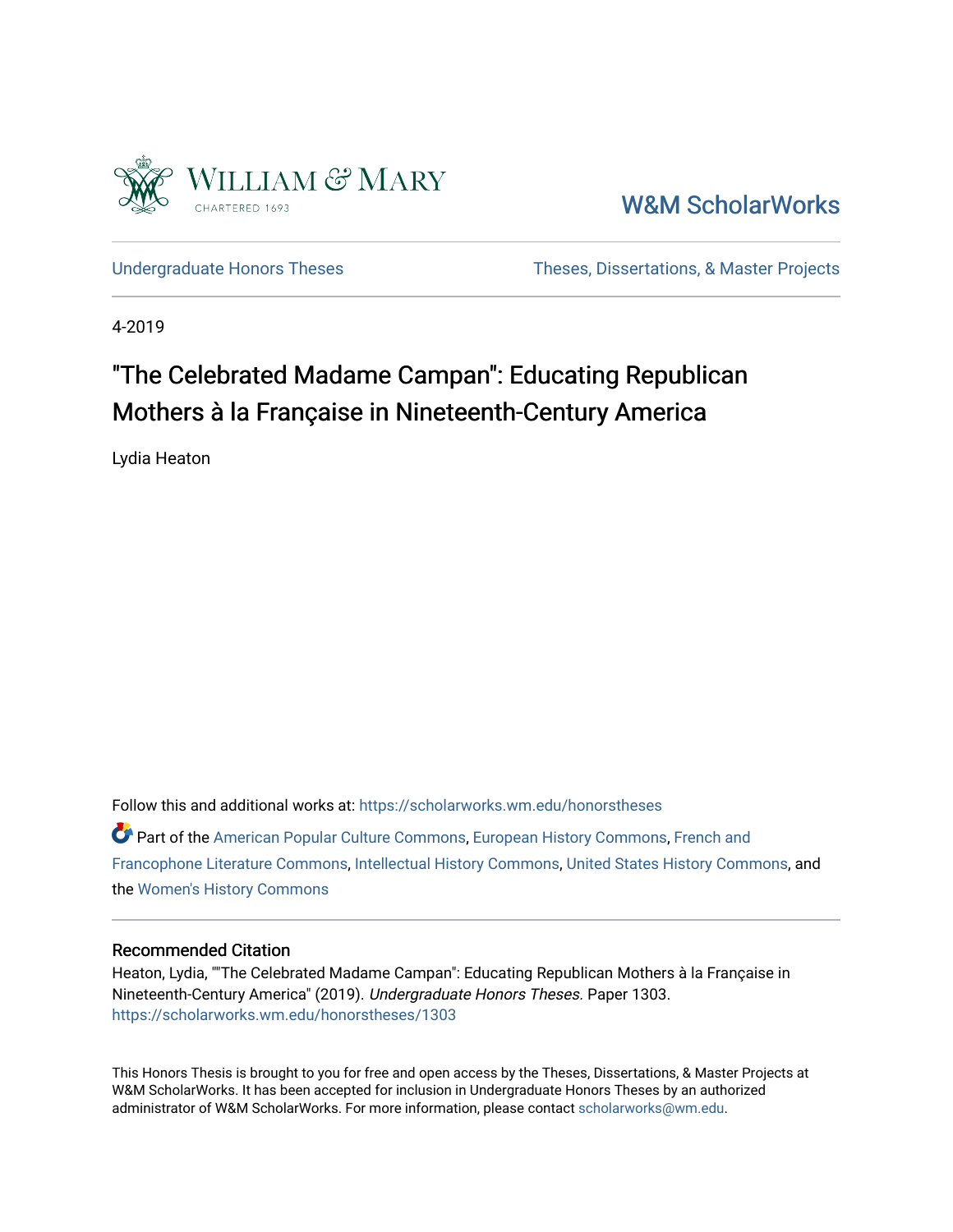"The Celebrated Madame Campan": Educating Republican Mothers à la Française in Nineteenth-Century America

 $\ddot{\phantom{a}}$ 

 $\mathcal{L}$ 

A thesis submitted in partial fulfillment of the requirement for the degree of Bachelor of Arts in History from The College of William and Mary

by

Lydia Heaton

| Accepted for Highest Honors           |
|---------------------------------------|
| (Honors, High Honors, Highest Honors) |
| awl M                                 |
| Carol Sheriff, Director               |
| Mathrin Feutan                        |
| Kathrin Levitan                       |

Michael Leruth

Williamsburg, VA April 22, 2019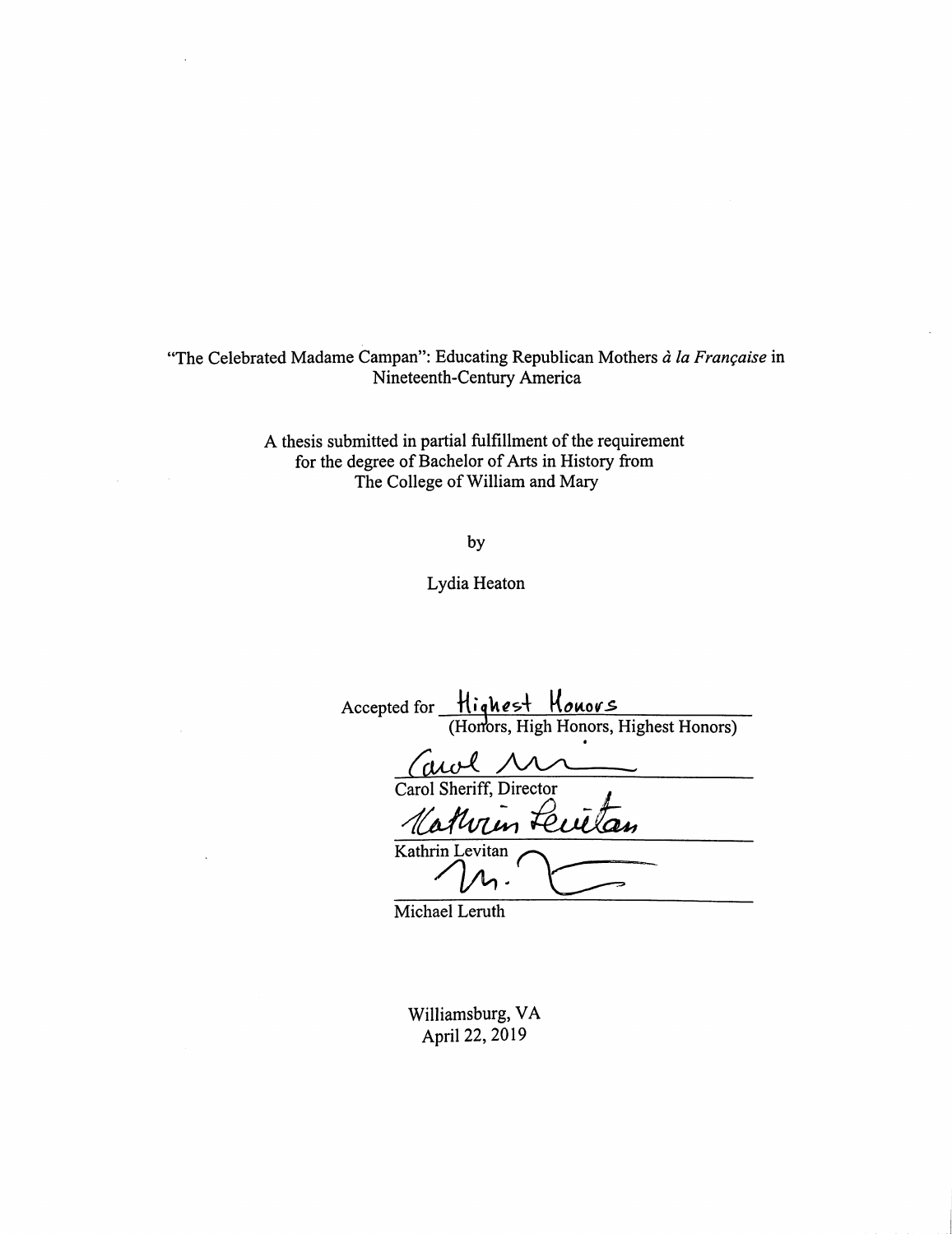**"The Celebrated Madame Campan": Educating Republican Mothers** *à la Française* **in Nineteenth-Century America**

Undergraduate Honors Thesis

Lydia Heaton Professor Sheriff HIST 495/ 496 4/12/19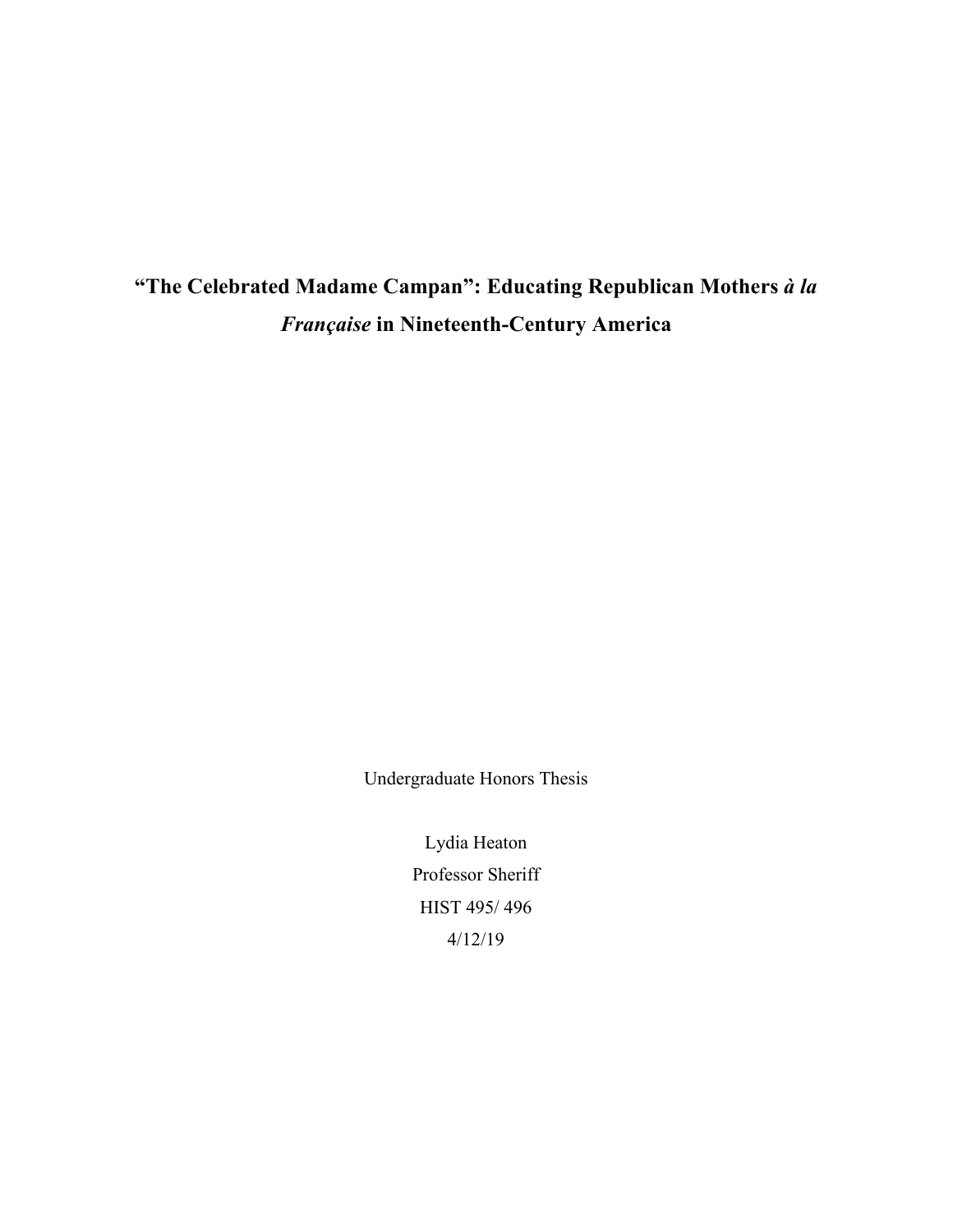## **Table of Contents**

| "Thanks to the care of Madame Campan": Hortense, Eliza, and American Readers45 |  |
|--------------------------------------------------------------------------------|--|
|                                                                                |  |
|                                                                                |  |
|                                                                                |  |
|                                                                                |  |
|                                                                                |  |
|                                                                                |  |
|                                                                                |  |
|                                                                                |  |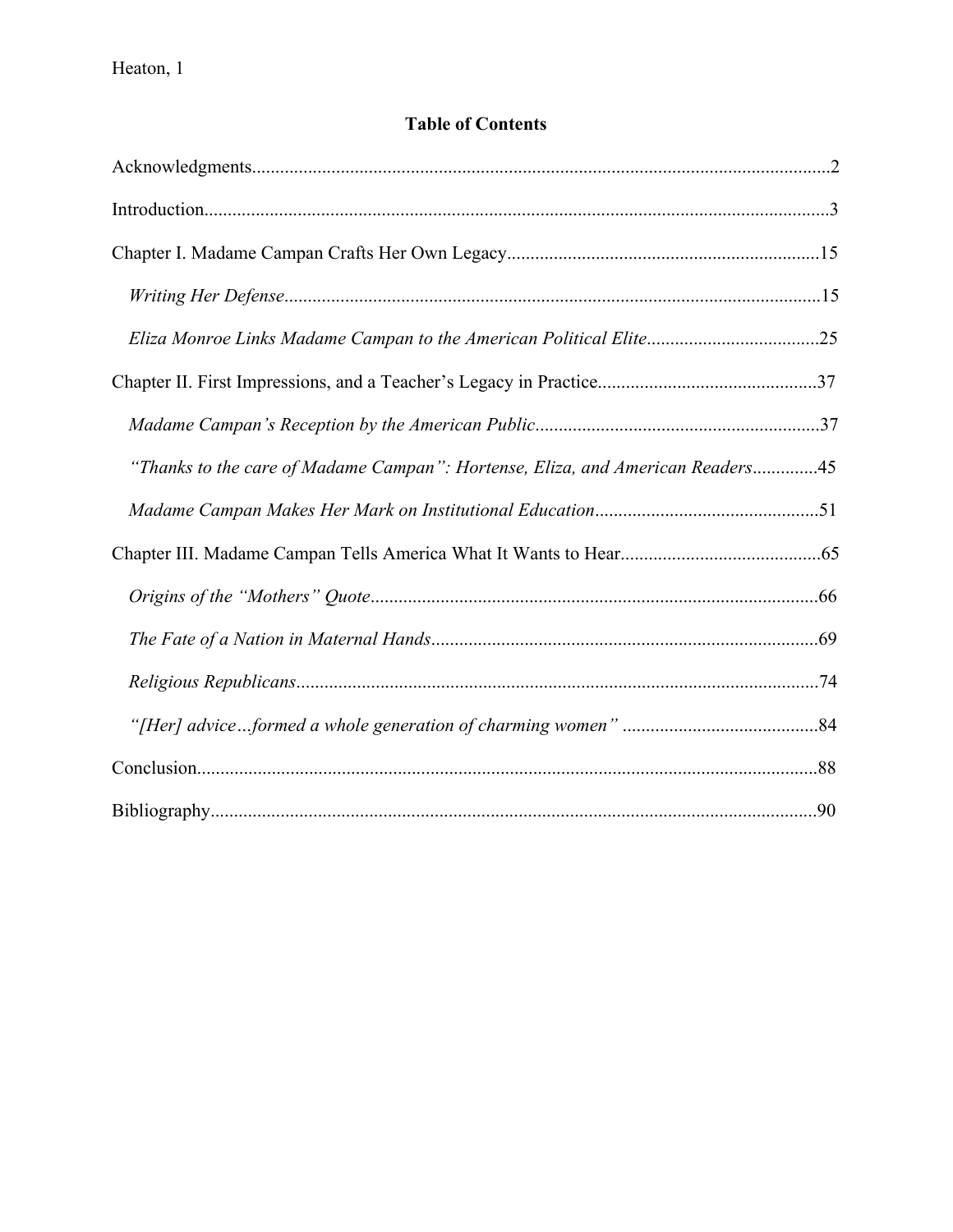### **Acknowledgments**

My wonderful professors, friends, and family made the completion of this thesis possible. I owe an immense debt of gratitude to my advisor, Professor Carol Sheriff, for her guidance over the past three years. She has been instrumental in shaping my development as a historian, and I feel lucky to have benefited from her expertise. I would also like to thank Professor Kathrin Levitan and Professor Michael Leruth for serving on my committee, and for enriching my understanding of nineteenth-century European culture and French republicanism.

While writing a thesis can be a very solitary endeavor, my suitemates ensured that I was always surrounded by friends. I treasured every word of encouragement, walk in Colonial Williamsburg, and late-night study session (the constant supply of chocolate was also appreciated).

Finally, to my parents and sister—thank you for your unwavering support. You sparked my passion for reading before I could walk, and my passion for history not long after. I am forever grateful for the countless trips to museums, castles, and libraries! This thesis is dedicated to you, with love.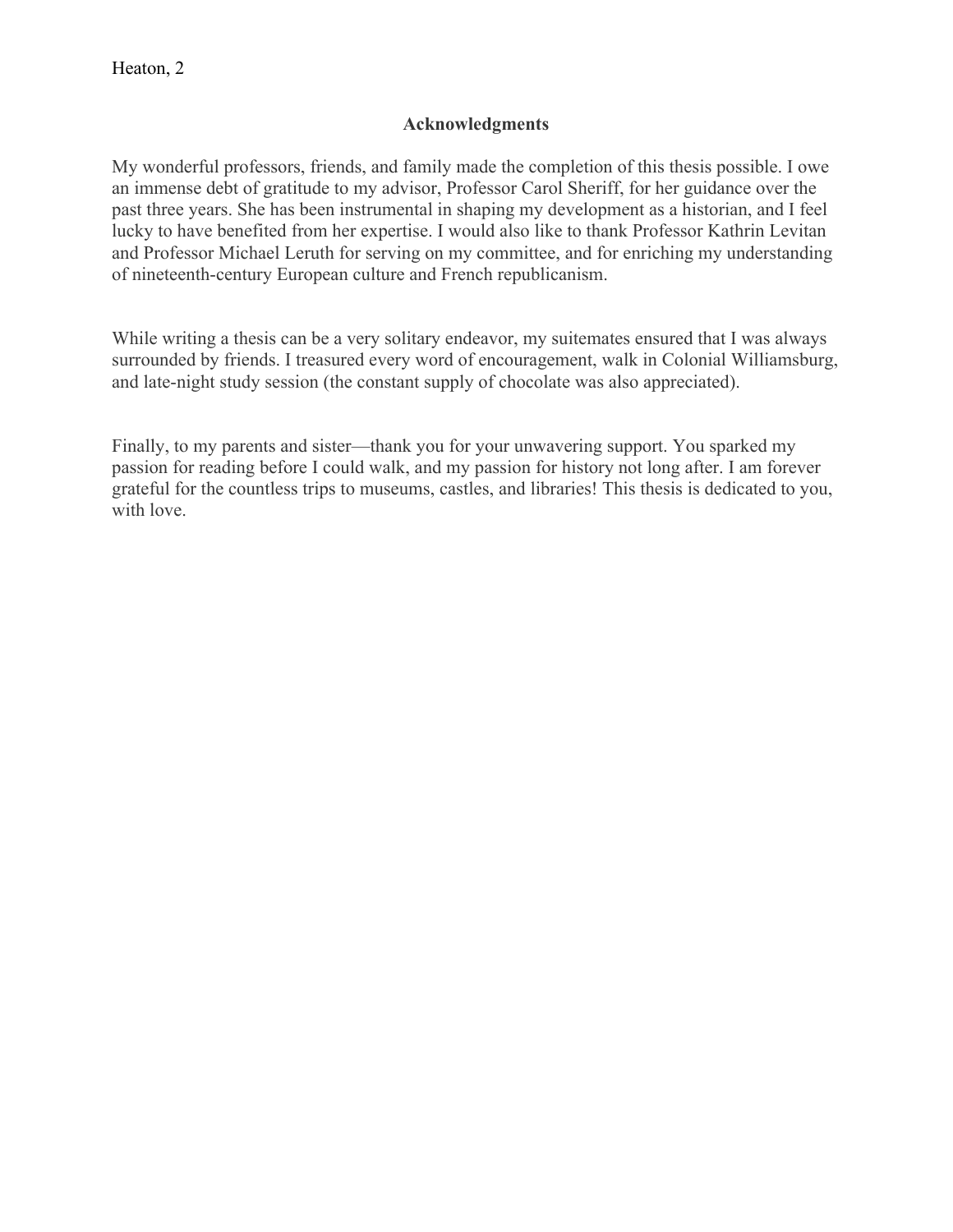#### **Introduction**

I regret that I have not completely revised my Memoirs. It is my particular wish that they should be printed immediately after my death. They contain a justification of the conduct I have pursued, and which has been so greatly calumniated. I shall prove, by undeniable facts, how unjustly I have been treated. ...I should have wished once more to revise my treatise on the Education of Young Females; for that work I consider to be the source of any little reputation which I may hereafter enjoy. I think it may be a useful assistant to mothers.<sup>1</sup>

— Jeanne Louise Henriette Genet Campan, 1823

French girls' school headmistress Jeanne Campan's life was in a constant state of revision: at her own hands until the day she died and at the hands of countless other authors throughout the course of the nineteenth century. What she might not have expected on her deathbed, however, is that many of these authors would be American. The "celebrated Madame Campan," as she was often described by nineteenth-century American authors, seems like a rather grand epithet for a woman who is almost entirely unknown today. However, for more than a century after she first came to prominence in the 1790s, the appellation very accurately described Campan's reputation in Europe and increasingly in America after her death in 1822. Marie Antoinette's former lady-in-waiting and founder of an internationally acclaimed female seminary, Campan taught not only Napoleon Bonaparte's stepdaughter and sister but future American president James Monroe's daughter, Eliza. The story of her life reads almost like a novel–a tale of triumph and tragedy with a strong moral message about the importance of motherhood–acted against the backdrop of the French Revolution.

On October 2, 1752, Marie Anne Louise Genet gave birth to her first child, a little girl

 

<sup>1</sup> Jeanne Campan, *The Private Journal of Madame Campan, comprising original anecdotes of the French court; selections from her correspondence, thoughts on education, &c. &c.,* ed. M. Maigne (Philadelphia: Abraham Small, 1825), 31-32.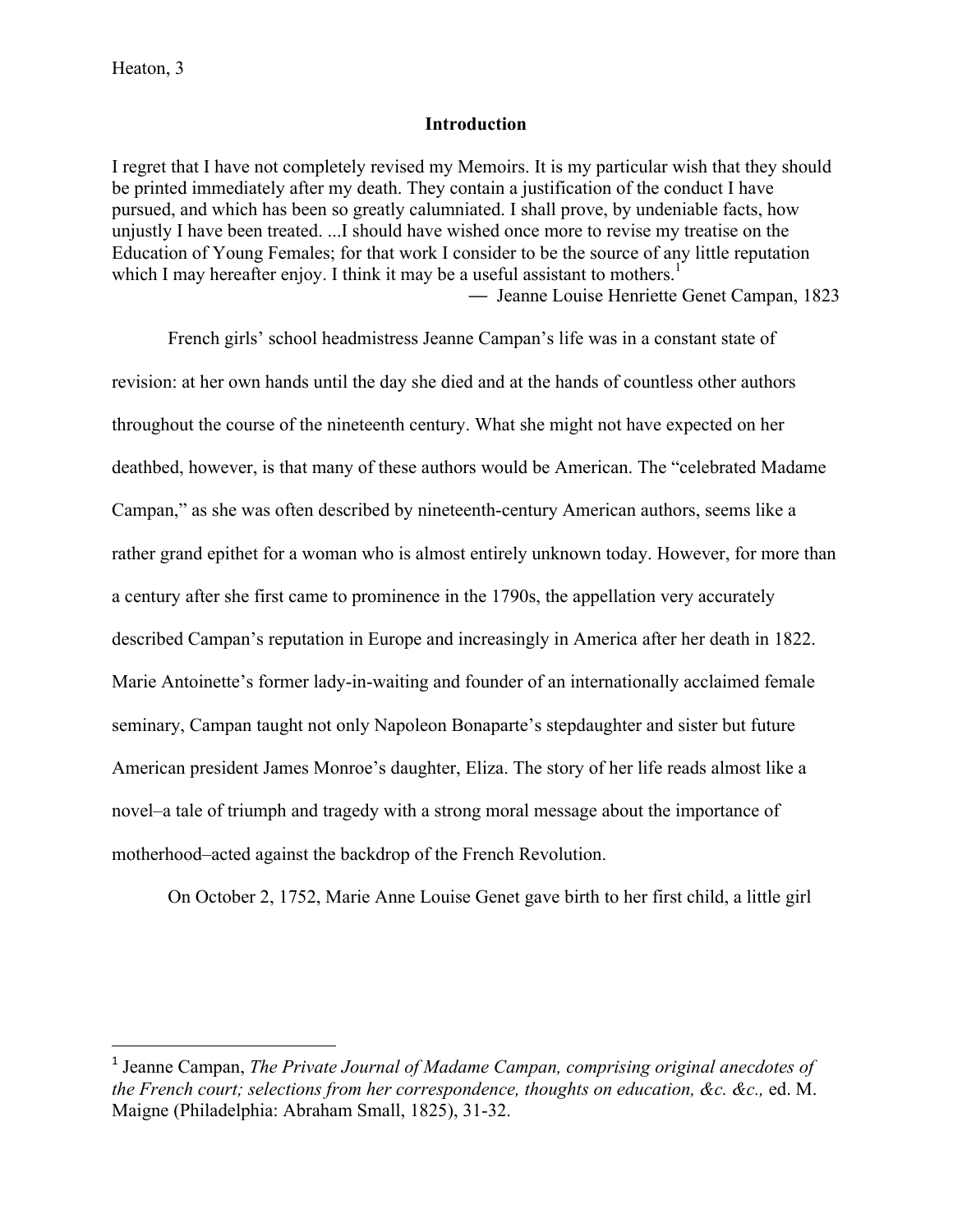christened Jeanne-Louise Henriette.<sup>2</sup> The baby's father, Edmé Jacques Genet, had high aspirations for his eldest daughter, but never in his wildest dreams could he have predicted the dramatic changes in fortune that she would experience. An intellectual and bureaucrat in Louis XV's court, Genet personally supervised Jeanne's education, which was particularly strong in languages (she learned to speak English and Italian), literature, and music.<sup>3</sup> Talented at declamation, as a teenager Jeanne entered the service of the King's three unmarried sisters as a reader (tasked, as the title may suggest, with entertaining the princesses by reading aloud).<sup>4</sup> In the course of her service to the princesses, Mademoiselle Genet came into increasingly frequent contact with the young dauphine, Austrian princess Maria Antonia–or, as she was known in France, Marie Antoinette.<sup>5</sup> The two women were around the same age, and Marie Antoinette so enjoyed Jeanne Genet's company that she made the reader one of her ladies-in-waiting and her treasurer, a position of high favor that Mademoiselle Genet would continue to hold until the queen's infamous demise during the French Revolution.<sup>6</sup> In fact, however, Jeanne was no longer "Mademoiselle Genet" when she entered the new queen's service. In 1774, her new royal mistress arranged, with Monsieur Genet's approval, Jeanne's marriage to Monsieur Campan, and she adopted the name under which she would rise to fame—Madame Campan.<sup>7</sup>

 $<sup>7</sup>$  Ibid.</sup>

 <sup>2</sup> François Barrière, "Biographical Notice of Madame Campan" in Jeanne Campan, *Memoirs of the Private Life of Marie Antoinette, Queen of France and Navarre* (Philadelphia: A. Small, 1823), ii.

<sup>3</sup> Édouard Harlé, *Livre de Famille: Recueil de Documents sur ma Famille, Seconde Partie: Famille de Ma Mère,* vol I (Bordeaux: Imprimerie Wetterwald Frères, 1915)*,* 32, 34-35; Barrière, "Biographical Notice*,*" iii.

<sup>4</sup> Harlé, *Livre de Famille,* 34-35.

 $<sup>5</sup>$  Ibid., 36.</sup>

 $6$  Ibid.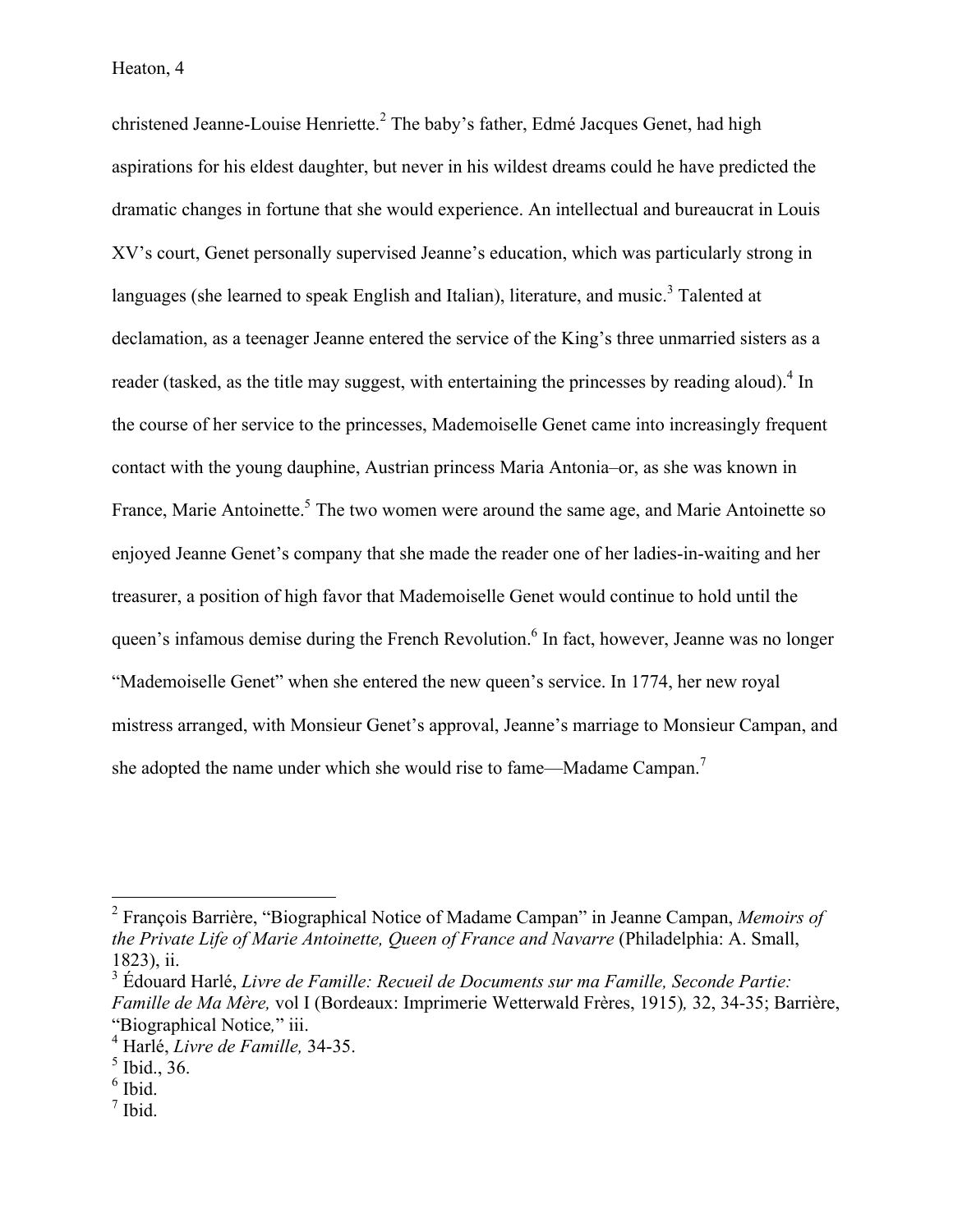#### Heaton, 5

Unfortunately, Monsieur Campan did not share much more than his name with his wife. Although the new Madame Campan's father-in-law was the Queen's cabinet secretary (the reason why she had championed the marriage), the younger Monsieur Campan's first wife had died not long before he wed Jeanne Genet and their relationship was doomed from the start.<sup>8</sup> He informed his new wife that he had been pressured into the wedding and that their union was a mistake, and then he promptly departed for Italy.<sup>9</sup> He remained in Italy for the majority of their marriage, and fell deeply into debt.<sup>10</sup> One bright spot did emerge from their failed marriage, however, in the form of Madame Campan's beloved son, Henri.

Years passed, and a potent mixture of enlightenment philosophy, high taxes, and famine fatally sparked the first flames of revolution. Intellectual elites who sought a constitutional monarchy dominated the first act of the Revolution. In fact, they sent Campan's younger brother, Edmond Genet, to the United States as their ambassador.<sup>11</sup> His mission was not a resounding success. Genet quickly became embroiled in a minor fiasco (now known as the "Citizen Genet Affair") when he ignored warnings about America's neutrality policy and attempted to authorize American ship captains to act as privateers for the French, an act which was hostile to British shipping interests.<sup>12</sup> Luckily for Genet, the Americans were not upset enough to sentence him to death by sending him back to France when it became clear (to the alarm of once optimistic onlookers around Europe and the Atlantic) that radicals had taken control of the Revolutionary agenda.<sup>13</sup> He eventually started a family in America, marrying Cornelia Clinton, New York

 <sup>8</sup> Harlé, *Livre de Famille*, 36.

 $9$  Ibid.

<sup>10</sup> Ibid.*,* 36, 41.

<sup>11</sup> "Citizen Genet," *American Historical Record* 3, iss. 26 (February 1874): 49.

 $12$  Ibid., 50-52.

<sup>13</sup> "Citizen Genet," *American Historical Record,* 52.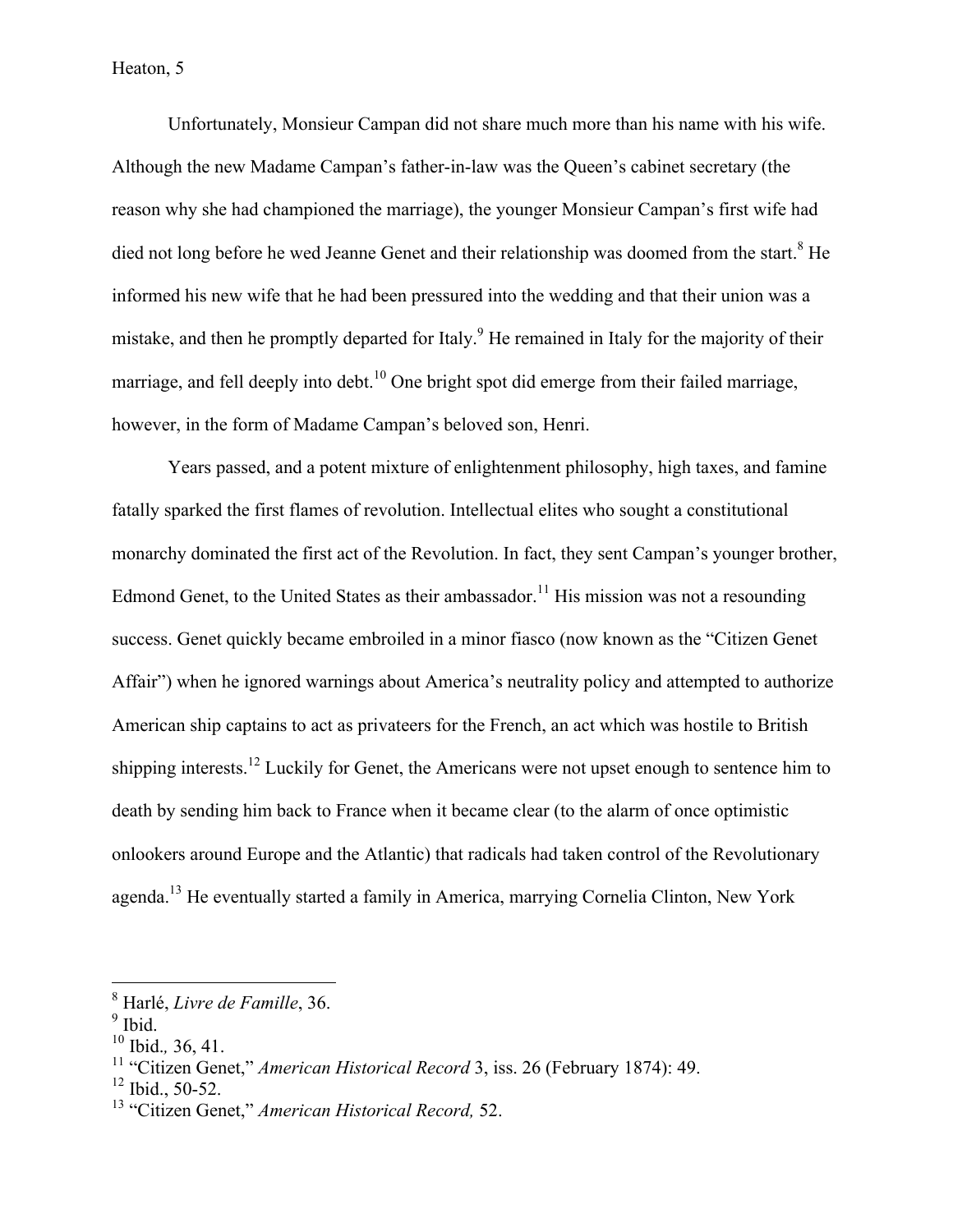Governor George Clinton's daughter.<sup>14</sup> Under the leadership of Robespierre, meanwhile, the Jacobin party embarked on its Reign of Terror, killing French nobles–including many of the original revolutionaries. As the tide of public opinion turned violently against Marie Antoinette and Louis XVI, Campan was able to escape court (although she emphasizes in her memoirs that she remained loyal to the Queen until the end) and to hide in the countryside with several of her siblings until 1795.<sup>15</sup> Alive but nearly penniless, Campan faced a formidable task. She was suddenly the sole capable adult in her family of six, which consisted of a frail mother, a useless husband, a young son, and two nieces whose mother committed suicide during the Terror.<sup>16</sup> Putting her extensive education to good use, she opened a small pension, or boarding school, in a tiny town just outside of Paris called St. Germain-en-Laye.<sup>17</sup>

Although the pension was not an immediate success, within a few years Campan had attracted over 100 pupils and become renowned both within France and abroad.<sup>18</sup> She taught Josephine de Beaurnais's daughter Hortense (Queen Hortense Bonaparte of Holland) and niece Emilie (the future Madame de Lavalette) even before Josephine married Napoleon Bonaparte and became Empress of France.<sup>19</sup> Her connection to the Bonaparte family also brought Bonaparte's sister Caroline into her care, and eventually won her a position–at the Emperor's request–as headmistress of Écouen, his state-funded school for daughters of the soldiers in his Legion of Honor.<sup>20</sup> Campan was also a prolific writer, publishing several small instructional

 <sup>14</sup> "Citizen Genet," *American Historical Record,* 52.

<sup>15</sup> Barrière, "Biographical Notice*,"* xvi; Harlé, *Livre de famille*, 40.

<sup>16</sup> Barrière, "Biographical Notice*,"* xvi; Harlé, *Livre de famille*, 40-41.

<sup>17</sup> Barrière, "Biographical Notice*,"* xvii.

<sup>18</sup> Harlé, *Livre de famille*, 42; Barrière, "Biographical Notice*,"* xvii; Campan, *Private Journal of Madame Campan,*10.

<sup>19</sup> Barrière, "Biographical Notice*,"* xvii-xviii.

<sup>20</sup> Barrière, "Biographical Notice*,"* xix, xx; Campan, *Private Journal of Madame Campan,* 24.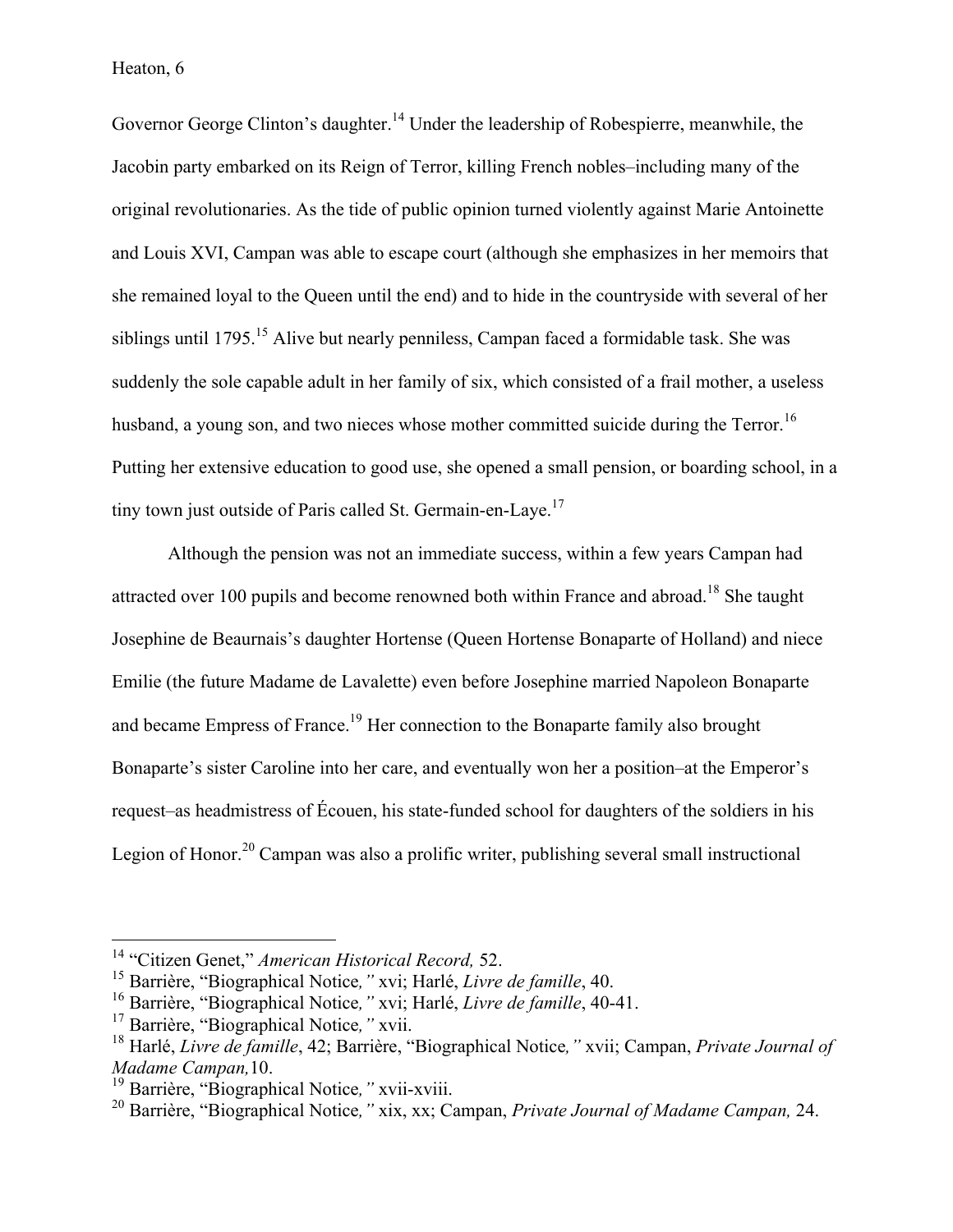works during her lifetime as well as the *Memoir of the Private Life of Marie Antoinette,* her own *Private Journal of Madame Campan*, and a treatise *On Education.* At St. Germain, she developed her own system of education, influenced by the prerevolutionary French convent school tradition but uniquely suited to the new world that her pupils would have to confront.<sup>21</sup> She emphasized the importance of training young women in domestic tasks alongside their formal scholastic education, and of imparting religious values that would equip them with the appropriate mental fortitude to direct the moral development of their husbands and children.<sup>22</sup> Her model proved to be inspirational to a large number of girls' school headmistresses who founded schools after the Revolution, both inside and outside the country.<sup>23</sup>

Campan's impact and legacy have been generally overlooked in the United States, and searching for the French headmistress in the American historiographical record is a largely futile quest. However, histories of republican motherhood (especially works that delve deeply into literary domesticity and female education) provide fertile ground in which to contextualize her contributions. In the 1980s, as American social historians re-oriented their research to focus on previously ignored minority groups, Linda Kerber penned what might be considered the founding document of the "republican motherhood historiography." Her *Women of the Republic,*  published in 1980, defines the concept of the republican mother as someone who "integrated political values into her domestic life. Dedicated as she was to the nurture of public-spirited male

 <sup>21</sup> Campan, *Private Journal of Madame Campan*, 36-37; Christina de Bellaigue, *Educating Women: Schooling and Identity in England and France, 1800-1867* (Oxford: Oxford University Press, 2007), 24, 27-29.

<sup>22</sup> Campan, *Private Journal of Madame Campan*, 36-37, 65, 243, 257.

<sup>23</sup> Bellaigue, *Educating Women*, 27-29, 37; Mary Johnson, "Madame Rivardi's Seminary in the Gothic Mansion," *The Pennsylvania Magazine of History and Biography* 104, no. 1 (1980): 3-38.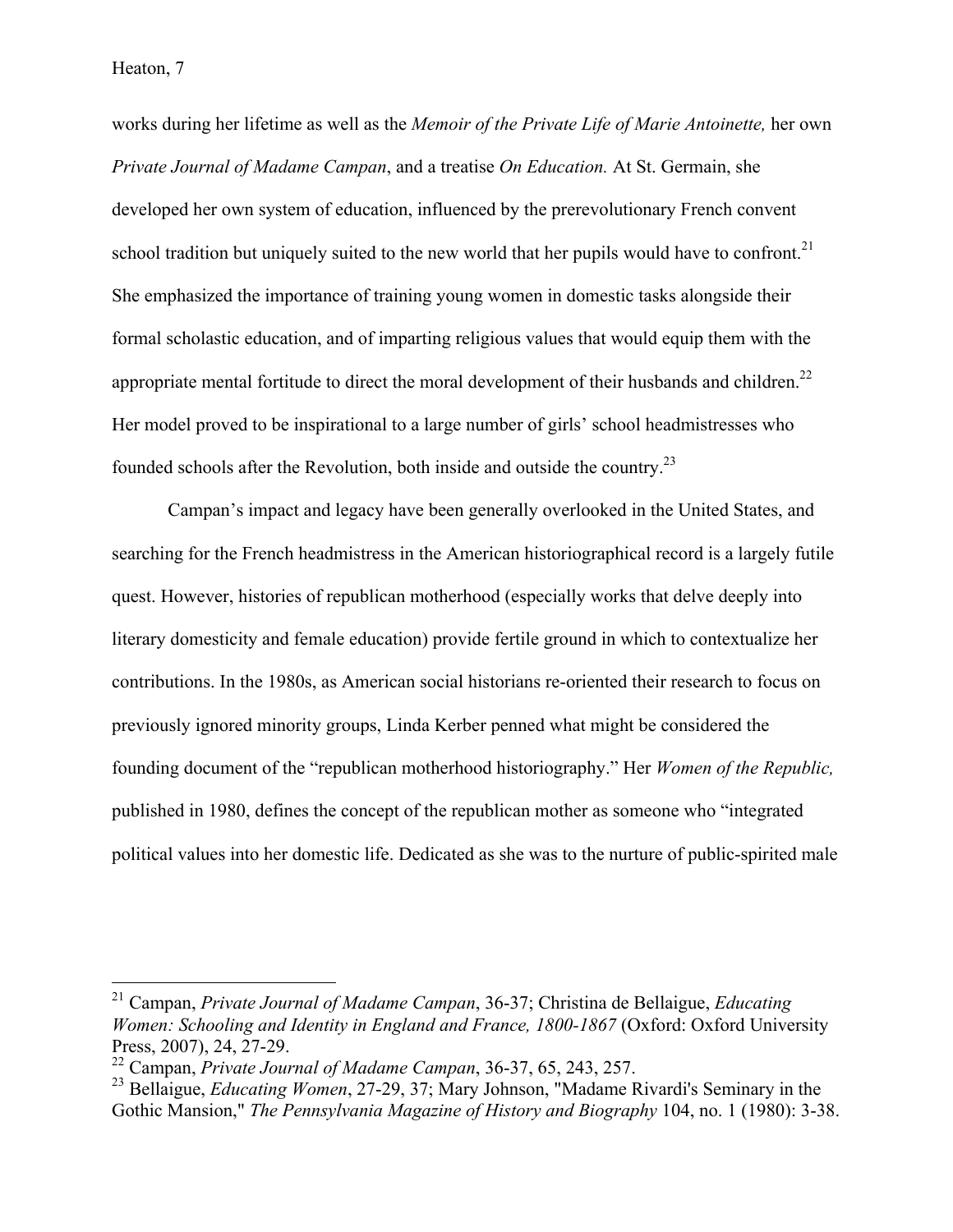citizens, the republican mother guaranteed the steady infusion of virtue into the Republic."<sup>24</sup> Kerber also provides detailed analysis of the political philosophies, personal experiences, and legal precedents that helped form (and constrain) republican women in the decades following the American Revolution. However, she argues that the republican mother operated firmly in the private sphere of her home, and that ultimately the doctrine "provided no outlet for women to affect a real political decision."25 While Kerber's influence is almost universally acknowledged by later scholars, historians have since challenged her work, particularly in regards to the extent of female political agency and the function of didactic literature. Unlike later scholars, she focuses on the Revolution itself, cutting off her analysis at the beginning of the nineteenth century.

Writing in 1982, Mary Ryan traces the development of Kerber's private-sphere republican motherhood into the mid-nineteenth century, while focusing on the place of literature in forming and perpetuating American ideas about motherhood and family. In her work, *The Empire of the Mother: American Writing about Domesticity 1830-1860*, she tackles the role of writing, publishing, and reading in creating a "cult of domesticity" in antebellum America. She details the benefits of relying heavily on published work, noting that although such an approach might not represent every woman's experience, the "shrill or obsessive repetition of certain themes may indicate that the writer had hit upon a particularly critical concern of the reading public."<sup>26</sup> With her acknowledgment of the contradictions inherent in the premise of a mother whose power confined her to a crucial but inherently supporting role, Ryan closely examines the

 <sup>24</sup> Linda Kerber, *Women of the Republic* (Chapel Hill: University of North Carolina Press, 1980): 11. <sup>25</sup> Ibid*,* 12.

<sup>&</sup>lt;sup>26</sup> Mary Ryan, *The Empire of the Mother: American Writing about Domesticity 1830-1860* (New York: Hawthorn Press, 1982),12.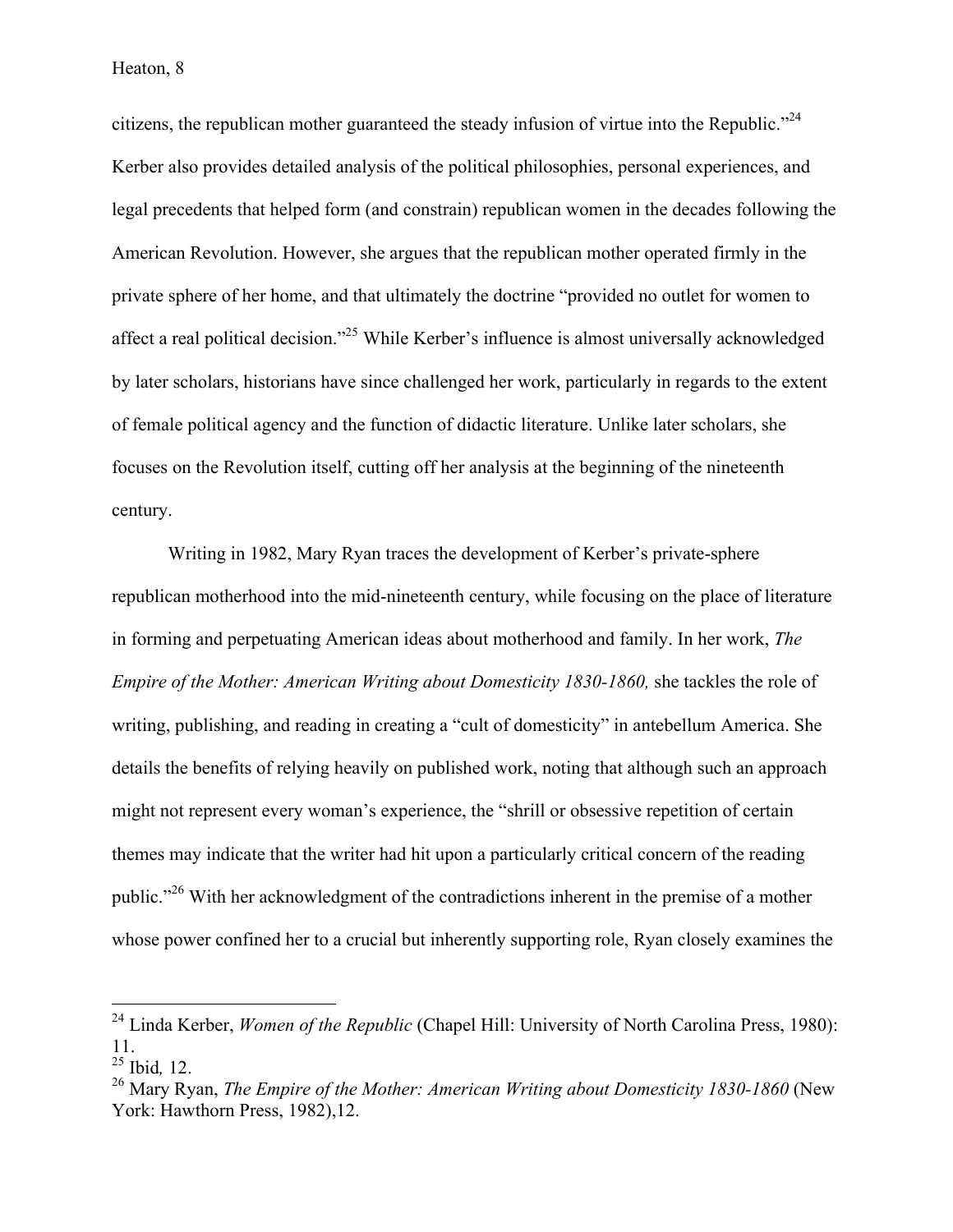tensions that Kerber touches on in her own book while also offering later scholars like Mary Kelley, Sarah Robbins, and Lucia McMahon a framework upon which to study the interactions between literature and the individual. In fact, in McMahon's far more recent *Mere Equals: The Paradox of Educated Women in the Early American Republic,* she adds the useful term "mere equal" to the conversation. "Mere equals" were women whose simultaneous temperamental inferiority, moral superiority, and "intellectual equality" were flatteringly framed as the reason why it would really be a demotion of respect and influence to be treated like a man.<sup>27</sup>

Beginning in the early twenty-first century, historians began to challenge some of the assumptions made by Kerber and Ryan. Sarah Robbins, for instance, argues that scholars have dismissed the true significance of "didactic" literature (a genre that Ryan contends contributed to a housebound feminine identity). In her 2004 *Managing Literacy, Mothering America: Women's Narratives on Reading and Writing in the Nineteenth Century,* Robbins draws on the work of English professor Charles Schuster to redefine literacy as "the ability to make socially significant meaning."<sup>28</sup> In expanding the definition of literacy, she broadens the possible scope of power for literate women. Her book contends that "maternal literacy managers" influenced the treatment of key societal issues such as slavery, class division, and missionary work by directing the reading habits of their families and communities.<sup>29</sup> Unlike Kerber, Robbins sees a distinct political role for republican mothers, whom she defines as not only "mother-teachers" but additionally as (potentially unmarried) teachers with maternal instincts.<sup>30</sup> Mary Kelley also develops upon and

 <sup>27</sup> Lucia McMahon, *Mere Equals: The Paradox of Educated Women in the Early American Republic* (Ithaca: Cornell University Press, 2012): ix-x, 2-3.

<sup>28</sup> Sarah Robbins, *Managing Literacy, Mothering America: Women's Narratives on Reading and Writing in the Nineteenth Century* (Pittsburgh: University of Pittsburgh Press, 2004): 17. <sup>29</sup> Ibid*.,* 20-21.

<sup>30</sup> Ibid., 16, 19-21, 94-96.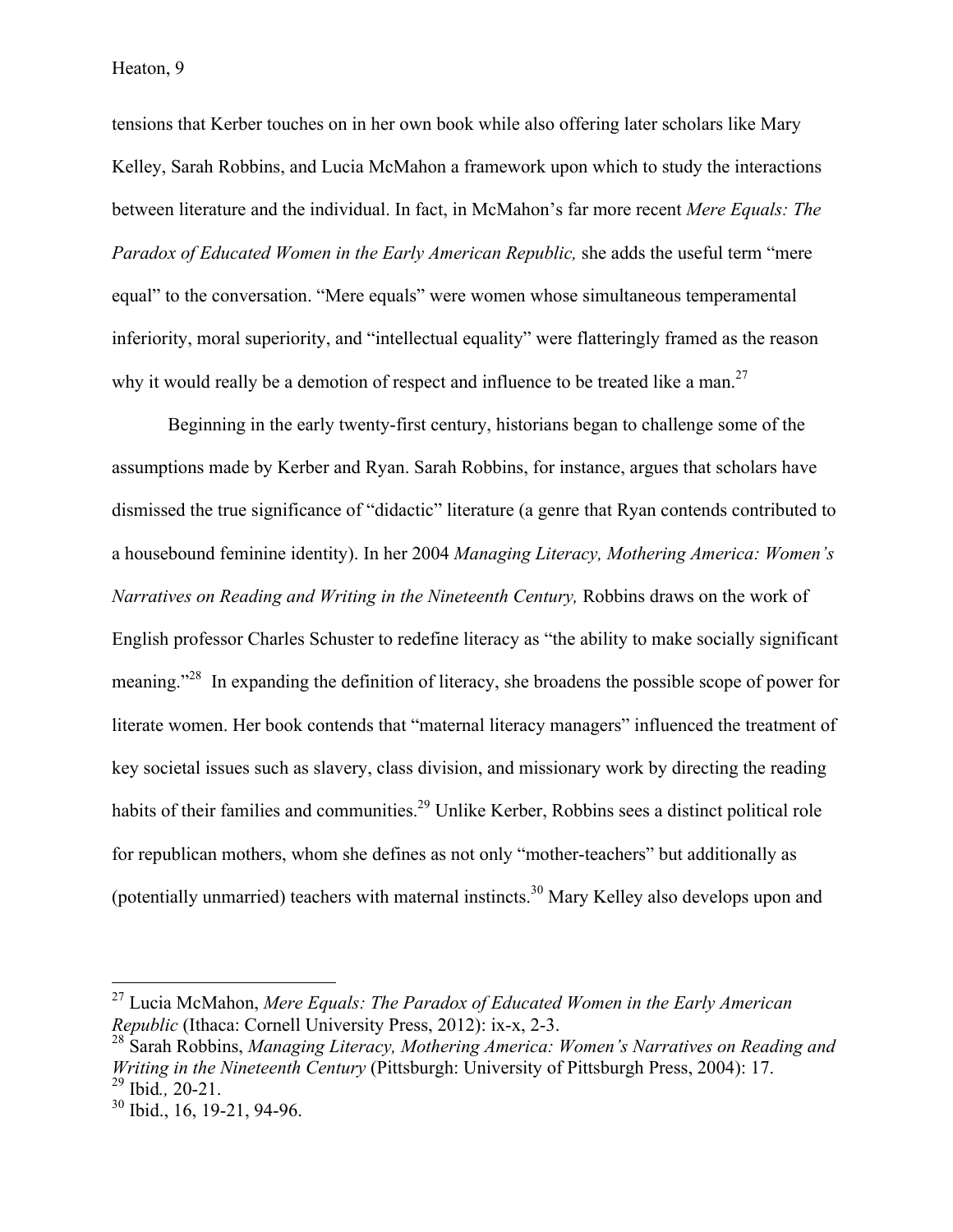challenges elements of Kerber's and Ryan's monographs with her 2006 publication, *Learning to Stand and Speak: Women, Education, and Public Life in America's Republic. Kelley argues that* female academies, particularly through the voluntary societies and literary associations that they sponsored and inspired, provided women with the venue and critical-thinking skills to become a key part of (and even leaders within) "civil society"—defined as "a public inhabited by private persons."31 Unlike Kerber, Kelley does not see America's women as remaining trapped within the walls of their homes. While Kelley hesitates to attribute any formal political power to women, she argues that they possessed political and cultural influence. Her "civil society" provides scholars with a new way to envision nineteenth-century American society without assuming a constricting, gendered dichotomy of roles and spaces.<sup>32</sup>

In fact, the extent to which women possessed political power, before and after the Revolution, remains the key preoccupation of most texts concerning literary domesticity and republican motherhood. One work that deals very explicitly with the potential "soft" political power of women in the Early Republic is Catherine Allgor's *Parlor Politics: In Which the*  Ladies of Washington Help Build a City and a Government, published in 2000. As the title suggests, Allgor argues that the wives and mothers of early American politicians played an important role in managing the political development of the nation's capital. She reveals how women flocked to watch political speeches and how shrewd matriarchs orchestrated political appointments for family members.<sup>33</sup> It is true that unsettled men eventually tried to limit this

 <sup>31</sup> Mary Kelley, *Learning to Stand & Speak: Women, Education, and Public Life in America's Republic* (Chapel Hill: University of North Carolina Press, 2006): 7. <sup>32</sup> Ibid.*,* 7.

<sup>33</sup> Catherine Allgor, *Parlor Politics: In Which the Ladies of Washington Help Build a City and a Government* (Charlottesville: University Press of Virginia, 2000), 116-117, 140.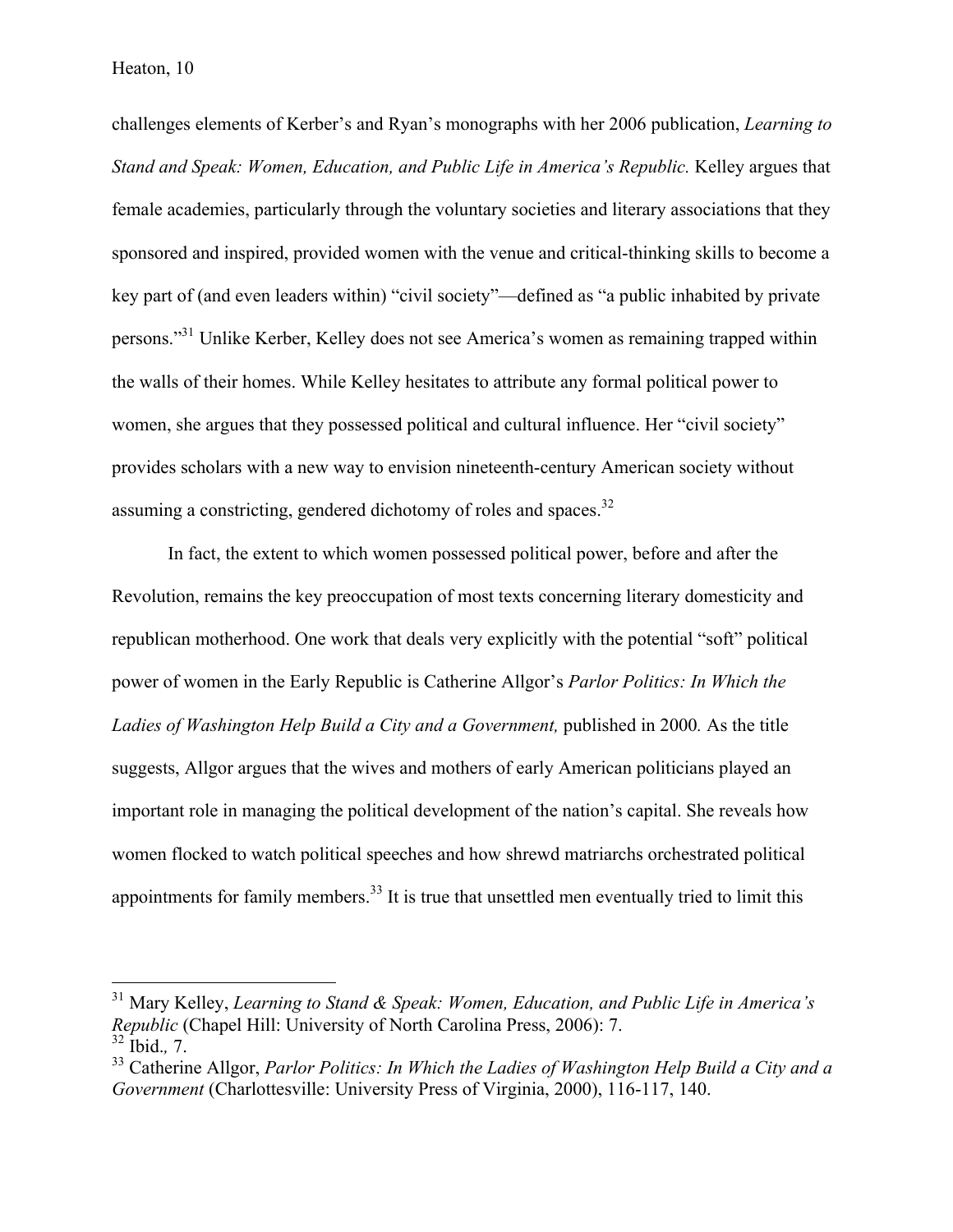#### Heaton, 11

very visible, active female participation in Washington's political life. Nevertheless, it is evident that American women had long been adept at justifying potentially threatening behaviors in a respectable shroud of maternal and familial duty.

While Campan is very seldom mentioned within the republican motherhood historiography, she is acknowledged by certain European historians as an important figure in the development of French female education. Christina de Bellaigue contextualizes Campan within both French and British educational trends in her 2007 publication, *Educating Women: Schooling and Identity in England and France, 1800-1867.* She provides a valuable picture of the French tendency to view their schoolmistresses as "public figures," noting how the women themselves "cultivated a public persona."<sup>34</sup> Bellaigue also links Campan to her British neighbors, detailing Maria Edgeworth's 1802 visit to St. Germain and discussing the extent to which English teaching methods influenced Campan's educational philosophies.<sup>35</sup> As American scholars tend to emphasize the influence of British practices on American girls' schooling, Bellaigue thus illuminates a connection between the American public and Campan in the form of a prominent author with whom Americans were already familiar.

Bellaigue classifies Campan's school as a hybrid, modeling itself on elements of Old Regime nunneries and archbishop François Fénélon's seventeenth-century treatise on educating women, while also embodying the domesticating goals of the Napoleonic Code.<sup>36</sup> While the concept of republican motherhood blossomed in France during the Revolution, Napoleon's interpretation of the ideology was much more restrictive than that of early revolutionaries

 <sup>34</sup> Bellaigue, *Educating Women,* 119.

<sup>&</sup>lt;sup>35</sup> Ibid., 187, 226-227.

<sup>36</sup> Ibid.*,* 24, 26, 27-29, 195-196.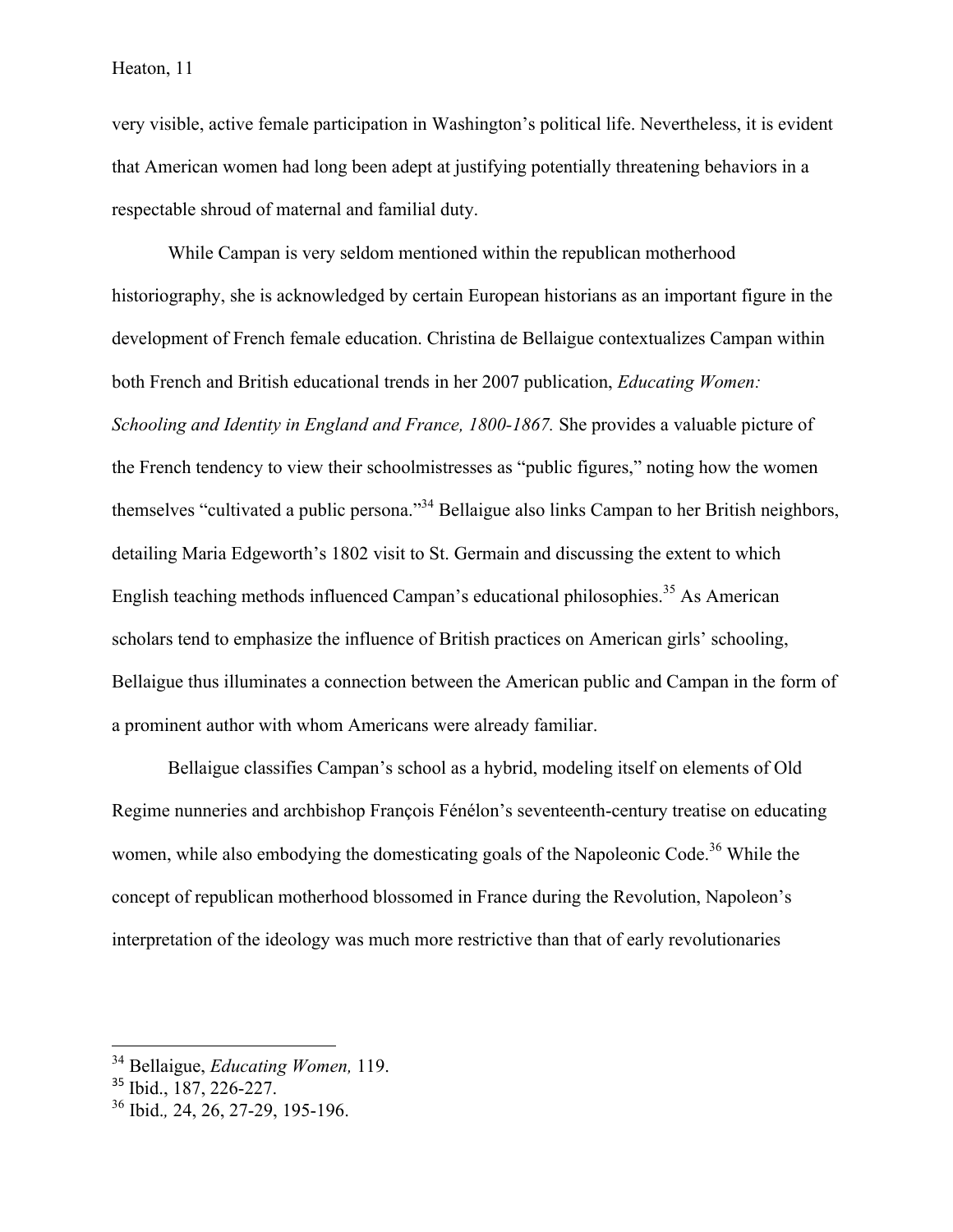Heaton, 12

inspired by enlightenment philosophers like Rousseau.<sup>37</sup> He wanted women to receive domestic and religious instruction but saw little value in nurturing their intellect, a perspective that Bellaigue indicates was not shared by Campan or reflected in her curriculum.<sup>38</sup> However, Bellaigue's analysis lacks sufficient examination of Campan's personal life and her first school at St. Germain. Bellaigue is skeptical that Campan placed genuine importance on her own maternal persona, highlighting the headmistress's writings on her "large-scale institutional model" for schools without giving equal weight to her writings on maternal education.<sup>39</sup> Scholars Catherine Montfort and Terrie Quintana also contend that Campan's curriculum was subversive, but they see the headmistress's maternal domesticity as a clever and crucial protection for her educational system.<sup>40</sup> They argue that she placated parents and the government by teaching her pupils domestic skills so that she could also provide them with the artistic and academic training that would allow the girls to support their families if the need ever arose. The two authors provide a detailed description of what they dub Campan's "ambitious and unheardof academic program" and assert that the fact she provided "her students the [artistic] training necessary for a professional career... was revolutionary.<sup>"41</sup> The implications of this supposedly revolutionary step for places other than France, however, have gone unexamined.

Both Sarah Robbins and Mary Kelley discuss the complicated interactions between British, American, and (very occasionally) French women in American periodicals, a conversation in which Campan has not yet been included—but ought to be inserted. Examining

 <sup>37</sup> Bellaigue, *Educating Women*, 27-29.

 $38$  Ibid.

<sup>39</sup> Ibid.*,* 227.

<sup>40</sup> Catherine R. Montfort and J. Terrie Quintana, "Madame Campan's *Institution d'Education:* A Revolution in the Education of Women," *Australian Journal of French Studies* 33, no. 1 (1996): 40-41.

<sup>41</sup> Ibid., 37-38.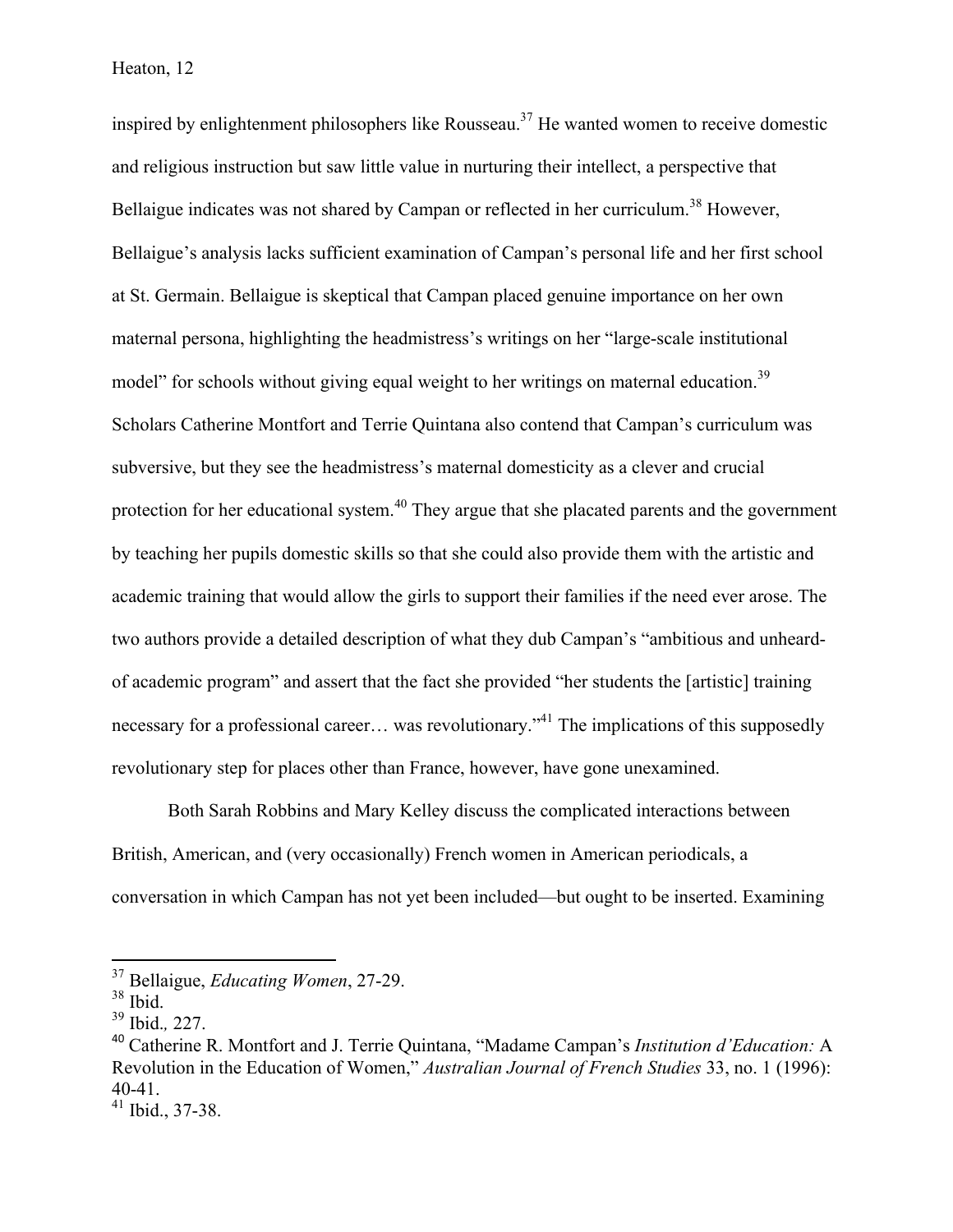American women writers' fascination with influential women from the past, Germaine de Stael is the only Frenchwoman who Kelley discusses in detail.<sup>42</sup> While the independent and fiercely intelligent Madame de Staël elicited considerable admiration, Kelley asserts that Edgeworth provided a more promising model for American women to follow in their own lives.<sup>43</sup> Yet Kelley's observation that Edgeworth's "claim to selflessness validated female schools and literary societies dedicated to women's intellectual development by linking them to a model of self-sacrificing womanhood" could just as easily be describing Campan's own legacy, and the reason why American readers approved of the French headmistress.<sup>44</sup> Robbins follows a similar line of reasoning, quickly dismissing Madame de Stael as a possible model for American female behavior and focusing instead on the reception of British authors like Edgeworth and Hannah More without investigating the potential influence of other (slightly less famous) Frenchwomen.<sup>45</sup> However, Campan does not fit naturally into the dichotomy Robbins imposes of "English supporters of female learning" who "tend[ed] to tout women's equal mental capability" and their American counterparts who "emphasized the political needs of republican culture."<sup>46</sup> Campan's philosophy offered a third option, as she articulated elements of the American perspective despite her foreign nationality.

Examining the past forty years of scholarship on American mothers ultimately reveals that a currently empty place exists for Campan in discussions about the role, influences on, and development of republican motherhood and female education in America. While Campan carefully constructed her virtuous, maternal persona in order to protect her own reputation, this

 <sup>42</sup> Kelley, *Learning to Stand and Speak*, 191-192, 204-208, 232-234.

<sup>43</sup> Ibid., 232-234.

 $44$  Ibid., 234.

<sup>45</sup> Robbins, *Managing Literacy, Mothering America,* 26-28, 50.

<sup>46</sup> Ibid.*,* 63-64.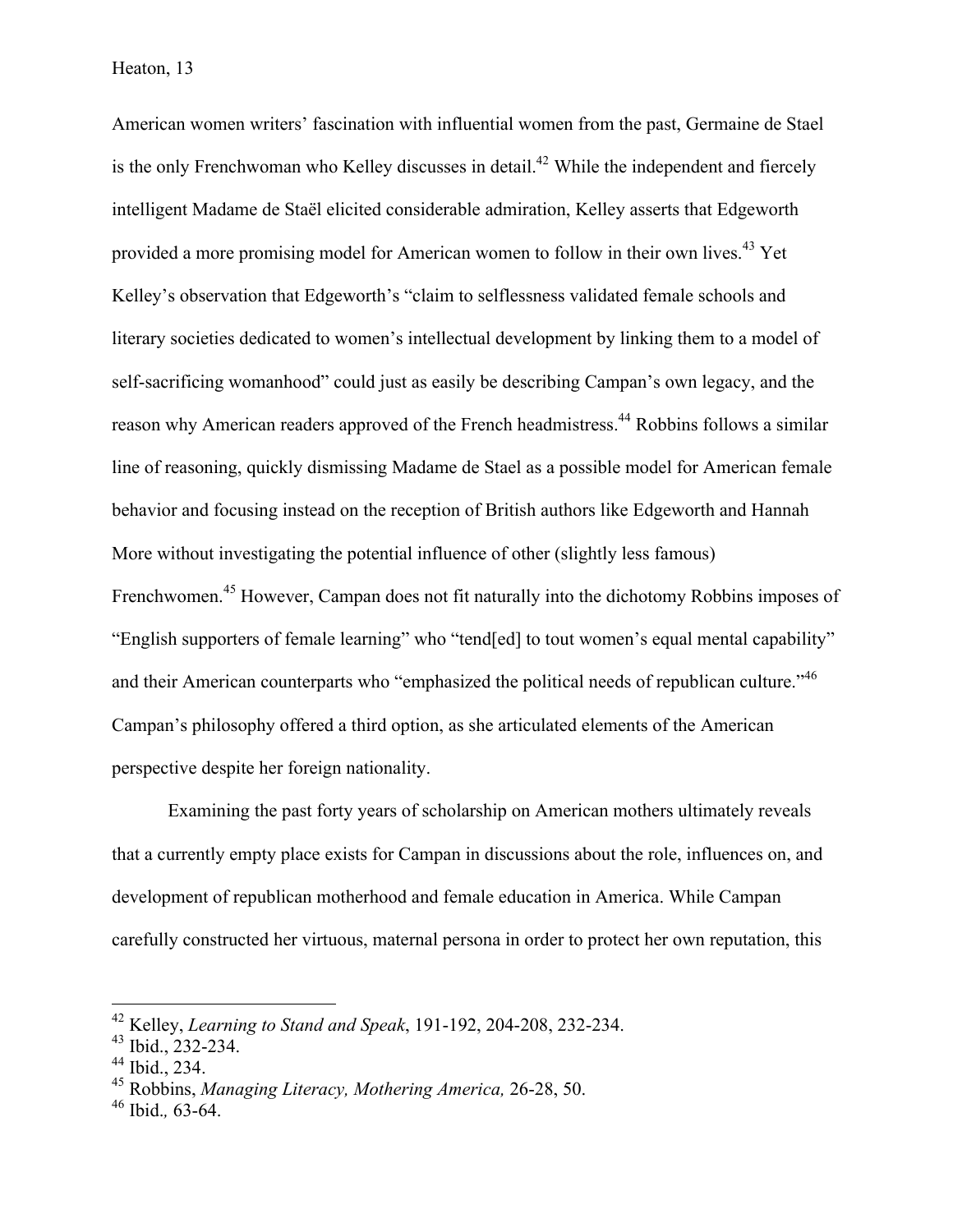idealized version of the headmistress ultimately took on a life of its own. Campan's confidence in the power of good mothers reassured American men and women daunted by the myriad of problems they faced not only in civil society, but also in political life.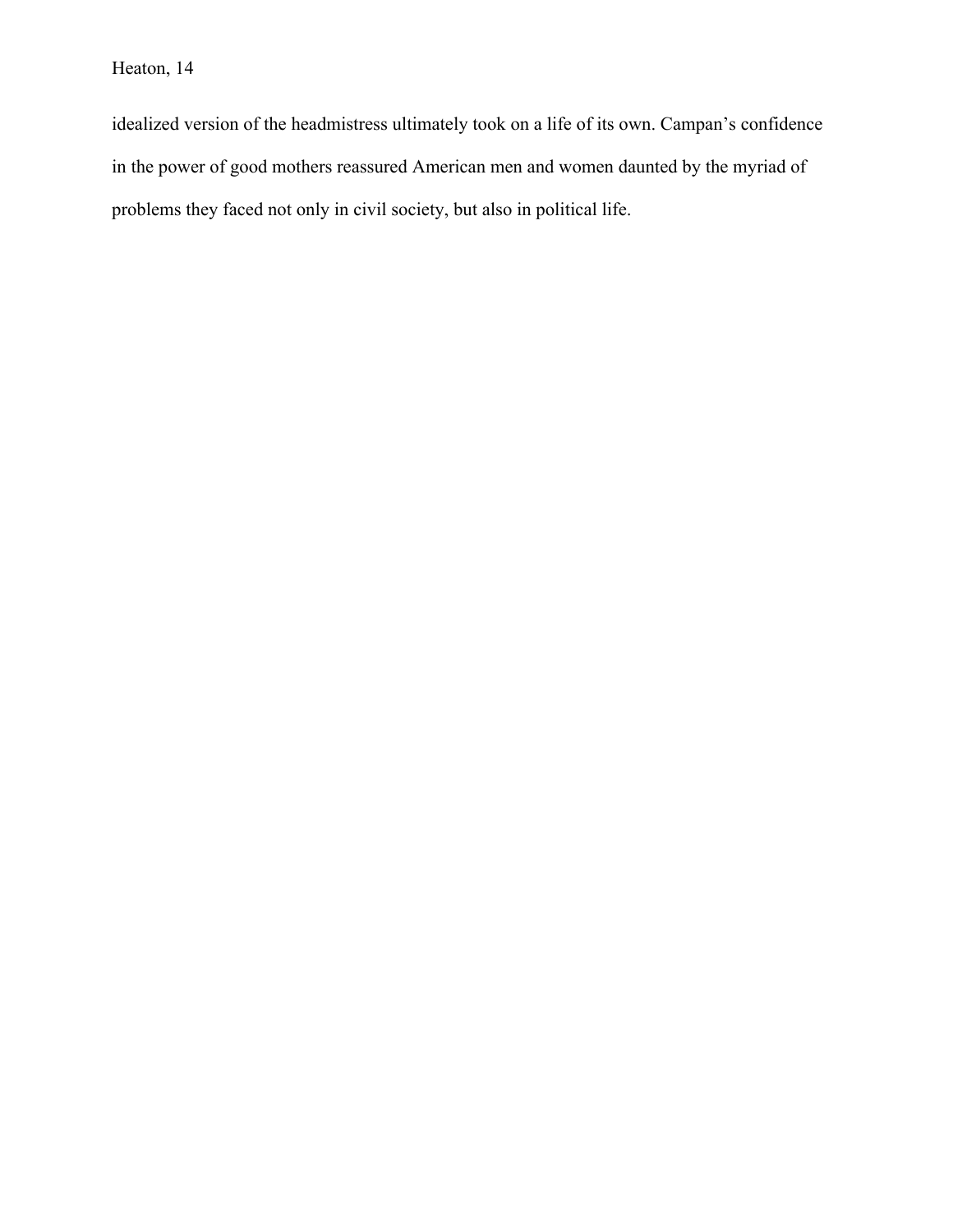#### **Chapter I**

#### **Madame Campan Crafts Her Own Legacy**

During her lifetime, Campan's legacy was by no means certain. Determined not to let her detractors control her legacy, however, Campan crafted a public persona, both in writing and through her influence on her students, that emphasized her virtuous, selfless, and maternal attributes and that erased the turmoil of her not-so-perfect private life. Meanwhile, by teaching James Monroe's daughter Eliza, Campan prompted key members of the American political elite to define what constituted a proper American girl's education, and what combination of European aristocratic poise and American practicality befitted a republican gentlewoman. Shaped by years under Campan's tutelage, Eliza served as a living embodiment of the headmistress's assertion that her pupils were trained to comfortably occupy any walk of life with moral fortitude, charming manners, and maternal devotion.

#### *Writing Her Defense*

Campan promoted her educational theories and publicized her maternal persona by authoring multiple books, released both during her lifetime and posthumously. She published her first work, *Conversations of a Mother with her Daughter, in French and in English, Composed for Madame Campan's Maison d'Education* in Paris in 1803, followed by *Letters of Two Young Friends* in 1811.<sup>47</sup> Given that the "conversations" were written in multiple languages to facilitate language learning, they would not necessarily have needed to be translated. However, by 1814 an English, if not American, edition of the former work had been published.<sup>48</sup> After Campan's

 <sup>47</sup> Jeanne Campan, *Conversations d'une mère avec sa fille, en français et en anglais, composés pour la Maison d'Éducation de Mme Campan.* ed. J. Franceschini (Paris: F. Louis, 1803).; Jeanne Campan, *Lettres de Deux Jeunes Amies* (Paris: L'Imprimerie de Plassan, 1811).

<sup>48</sup> Jeanne Campan, *Conversations of a Mother with her Daughter, and some other Persons; or Dialogues composed for Mme. Campan's Establishment for Young Ladies, near Paris; and*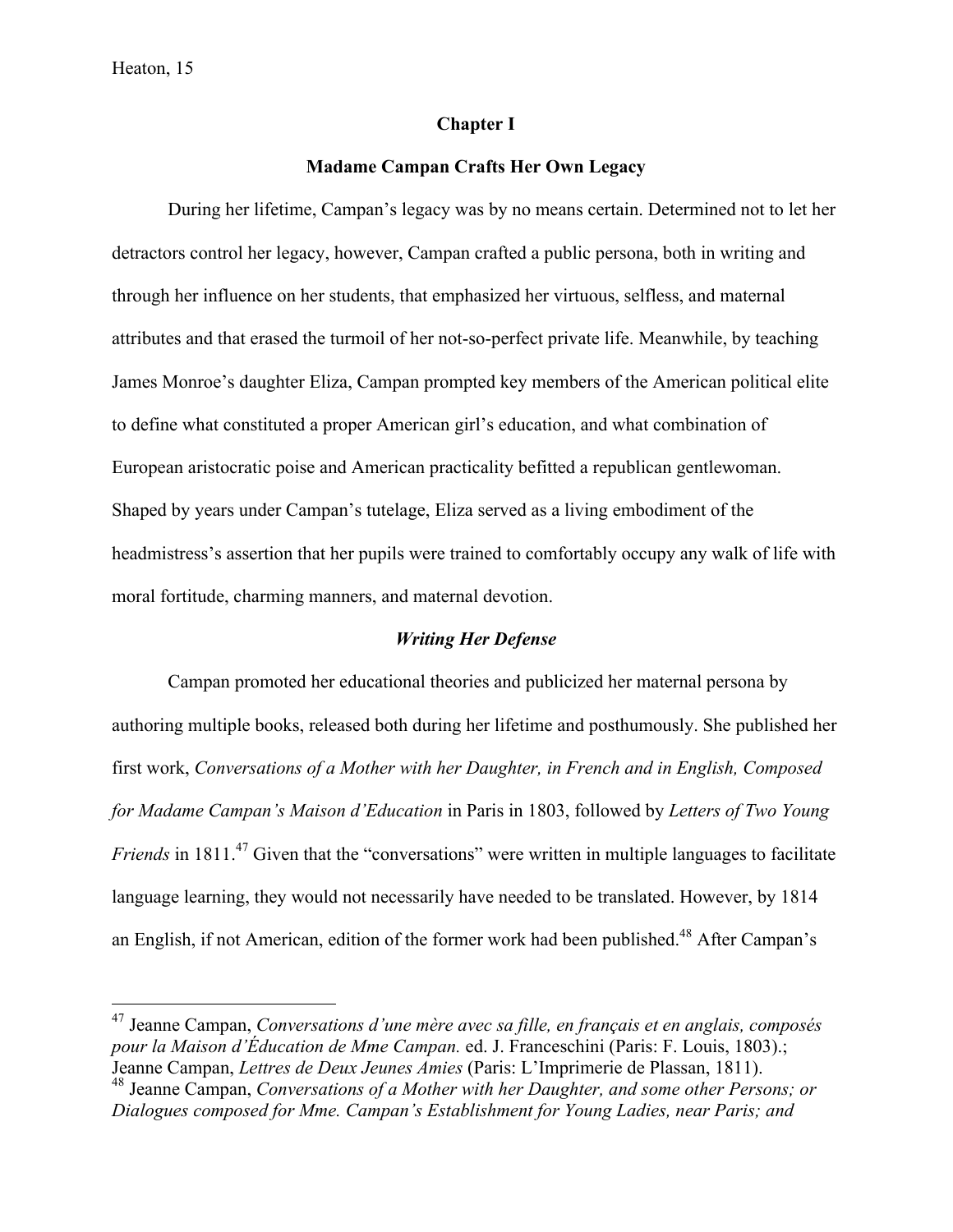death on March 16, 1822, Baudouin Frères quickly published her *Memoirs of the Private Life of Marie Antoinette.<sup>49</sup>* The memoir proved to be so popular that it was on its third print run by 1823. Also in 1823, Henry Colburn and Abraham Small, London and Philadelphia printers respectively, published English-language editions of the Marie Antoinette memoirs. In 1824, Baudouin Frères separately released the *Private Journal of Madame Campan* as well as her *Thoughts on Education.50* In 1825, Colburn (and then Abraham Small) published these two books as one (*The private journal of Madame Campan : comprising original anecdotes of the French court, selections from her correspondence, thoughts on education),* which allowed British and American readers to purchase a consolidated collection of Campan's opinions on motherhood and education, although certain sections of the educational tract were truncated in translation. It must also be noted that calling the book Campan's *Private Journal* is something of a misnomer. The collection of anecdotes and observations was compiled by Campan with the help of her editor (Monsieur Maigne, a doctor whose wife was one of Campan's former students) and consists of a mixture of quoted material and references to the headmistress in the third person.

Perusing the aforementioned works, it would be easy to assume that Campan enjoyed an unblemished reputation; in fact, she faced many detractors during her lifetime who accused her

*arranged by Madame D\*\*\*\*. For the use of English Young Ladies.* (London: Schulze and Dean for L. Deconchy, 1814).

<sup>49</sup> Jeanne Campan, *Mémoires sur la vie privée de Marie-Antoinette; suivis de souvenirs et anecdotes historiques sur les règnes de Louis XIV, de Louis XV et de Louis XVI,* ed. F. Barrière (Paris: Baudouin Frères, 1823).

<sup>50</sup> Jeanne Campan, *Journal anecdotique de Mme Campan, ou Souvenirs, recueillis dans ses entretiens, par M. Maigne, médecin des hôpitaux de Mantes ; suivi d'une corresponance inédite de Mme Campan avec son fils,* ed. M. Maigne (Paris: Baudoin Frères, 1824)*;* Jeanne Campan*, De l'Education, par Mme Campan, Surintendante de la Maison d'Écouen, Suivi des Conseils aux jeunes filles, d'un théâtre pour les jeunes personnes et de quelques essais de morale,* ed. F. Barrière (Paris: Baudoin Frères, 1824).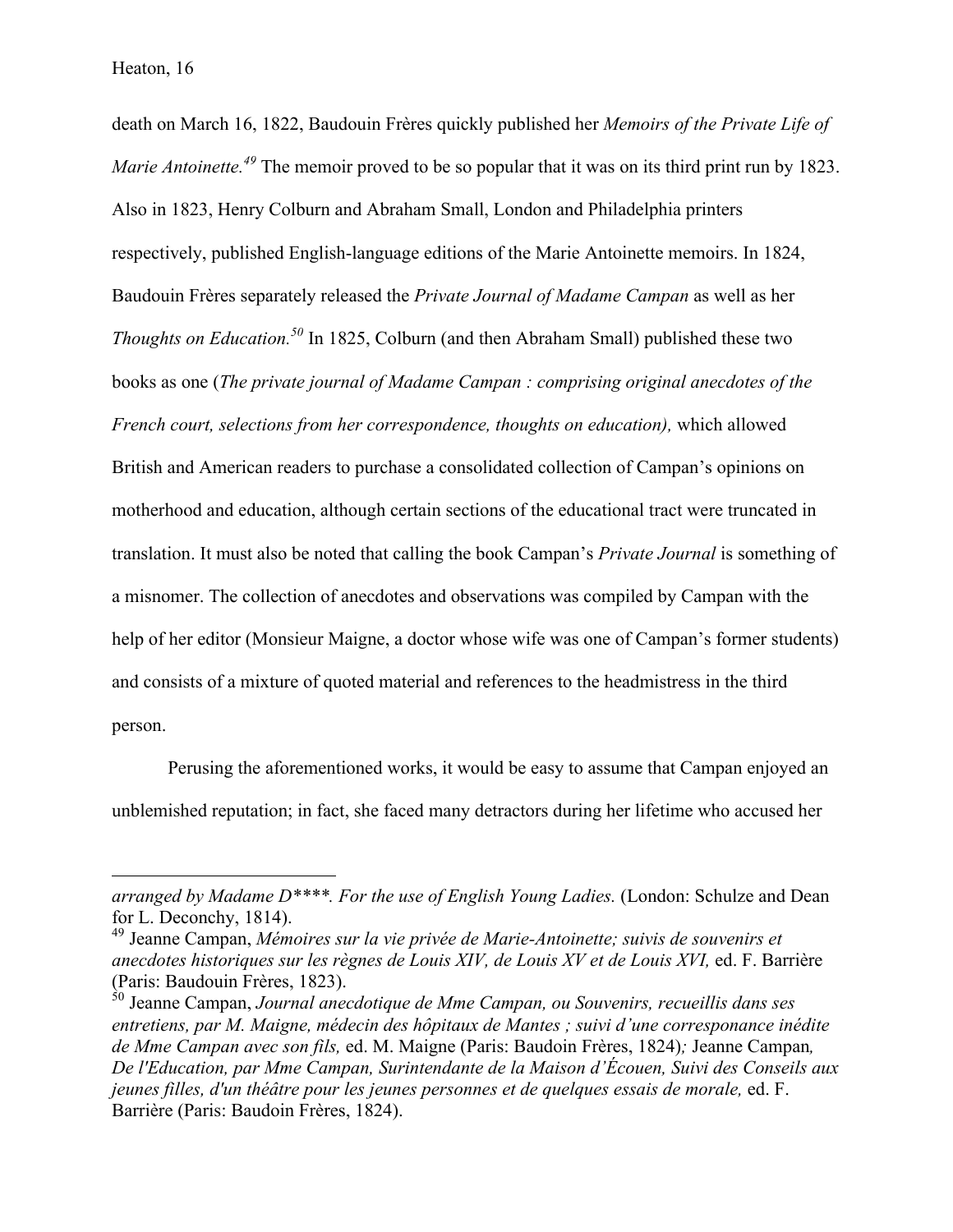Heaton, 17

of opportunism and social-climbing. Several American periodical articles, reprinted from European papers, portray the headmistress in an unflattering light. An 1810 article in the New York *American Citizen,* originally published in a London newspaper, recollects a French party ten years prior attended by "Madame Campan, according to the public rumour, Bonaparte's mistress of the revels...with a number of the most fascinating of her nymphs.<sup>51</sup> The former ladyin-waiting's time in Marie Antoinette's court posed a challenging hurdle when seeking public acceptance; her courtly manners and intimacy with the royal family seemed contradictory to the republican, Revolutionary sentiments popular with many of her countrymen and women even during the more conservative Directory and Empire. Napoleon, attempting to increase the prestige and legitimacy of his own court, did look to Campan for etiquette guidance.<sup>52</sup> However, "mistress of the revels" does not evoke images of an etiquette consultant so much as a directress of frivolous parties peopled with bevies of young women trained to seduce and entrance vulnerable men.

Another critical anecdote, published in Boston's *The Athenaeum* in 1817, forms one of a set of "Parisian Anecdotes" originating from the *New Monthly Magazine.* Prefaced with an introduction sympathetic to Monsieur Revel, ex-husband of Napoleon's mistress Eleanor de La Plaigne, the article includes the incensed man's account of his imprisonment and coerced divorce, Eleanor's affair with the Emperor, and Campan's central role in facilitating the relationship.<sup>53</sup> The article's authors call Campan "an infamous deluder of young females to their ruin" and a "disgrace to the title of matron," while Revel's descriptions call to mind a mercenary

 <sup>51</sup> **"**From a London Paper. General Sarrazin," *American Citizen*, September 22, 1810, 3.  $52$  Steven D. Kale, "Women, Salons, and the State in the Aftermath of the French Revolution,"

*Journal of Women's History* 13, no. 4 (Winter 2002): 60.

<sup>53</sup> "Parisian Anecdotes, 1815, 16, 17, From the New Monthly Magazine," *The Atheneum; or, Spirit of the English Magazines* 2, iss. 3 (November 1, 1817), 91-95.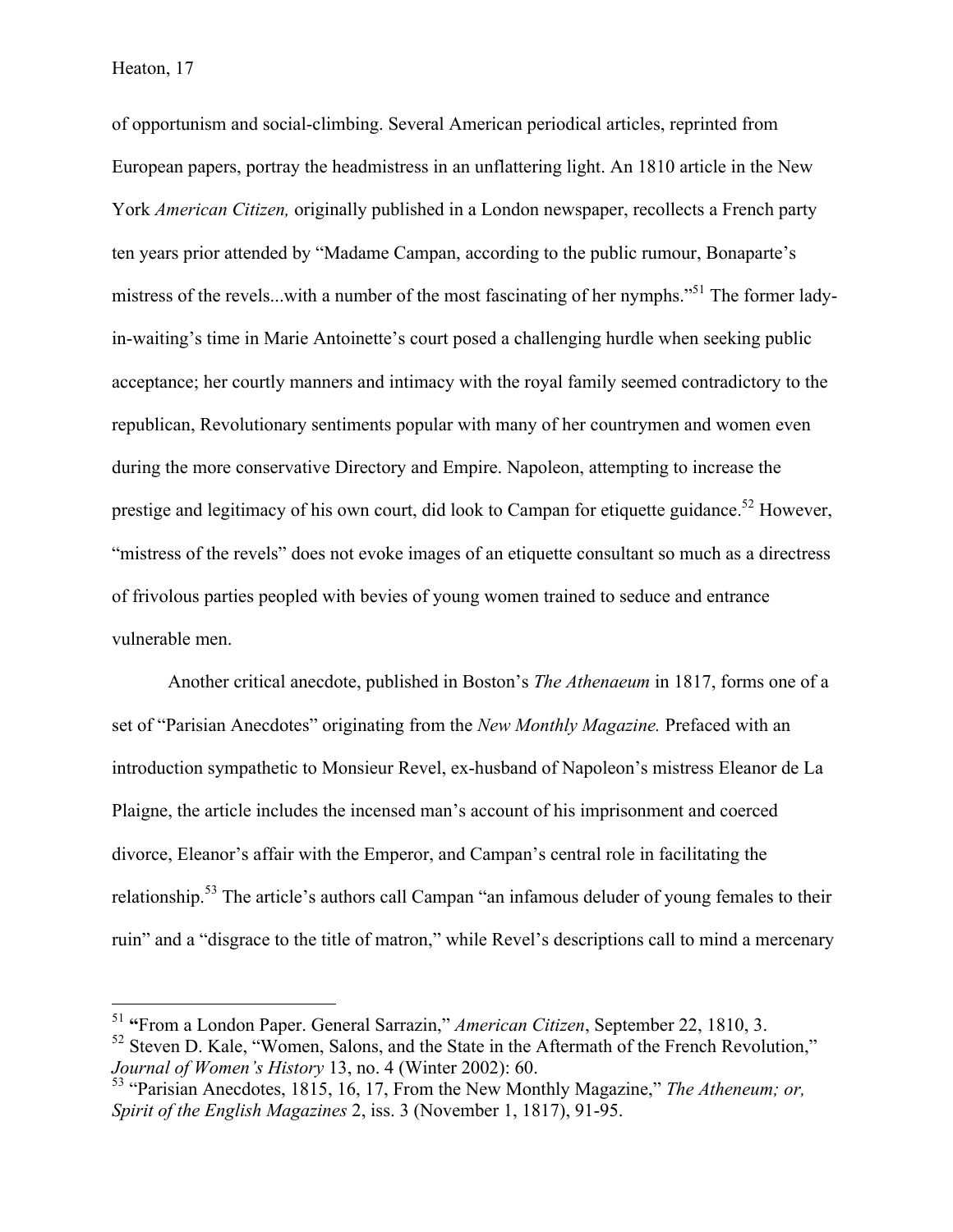Heaton, 18

brothel madam rather than a maternal icon.<sup>54</sup> With Louis XVIII on the French throne after the Bourbon restoration, Napoleon's followers were vulnerable, and Campan herself lost her position as headmistress and lived the rest of her life in penury after Napoleon's exile.<sup>55</sup> Yet this very article also notes that Monsieur Lally Tollendall "one of Louis the Eighteenth's principal favourites" had published a defense of the headmistress's reputation; Revel's perspective by no means represented the sole interpretation of Campan's actions in post-Napoleonic France.<sup>56</sup> The tension between the conflicting nature of Campan's behavior and principles certainly left plenty of cracks for critics of the headmistress to exploit. After all, she served two successive administrations, ran a business by herself while advocating for the woman's place inside the home, and taught hundreds of young women while encouraging maternal education. Yet Campan was not content to merely let men like Lally Tollendall defend her name for her.

Detractors forced Campan to forge a pointed and successful rhetorical campaign aimed at ensuring her own legacy as a selfless, dedicated, and apolitical teacher. Polite American society might never have condoned Campan as a guide for women seeking to raise good, republican mothers if Campan's self-directed positive publicity campaign had not overwhelmed French distrust of the celebrated headmistress. Campan developed an oft-repeated response to her critics, one version of which she penned in an unpublished letter to an unknown friend, sent from St. Germain around 1802:

I have known for a long time how much antipathy inferior women have in general for women who distinguish themselves by resignation and work in times of adversity, by

 <sup>54</sup> "Parisian Anecdotes," *The Atheneum*, 92-95.

<sup>55</sup> Barrière, "Biographical Notice, xx-xxiii.; Campan, *Private Journal of Madame Campan,* 31- 32.

<sup>56</sup> "Parisian Anecdotes," *The Atheneum*, 92.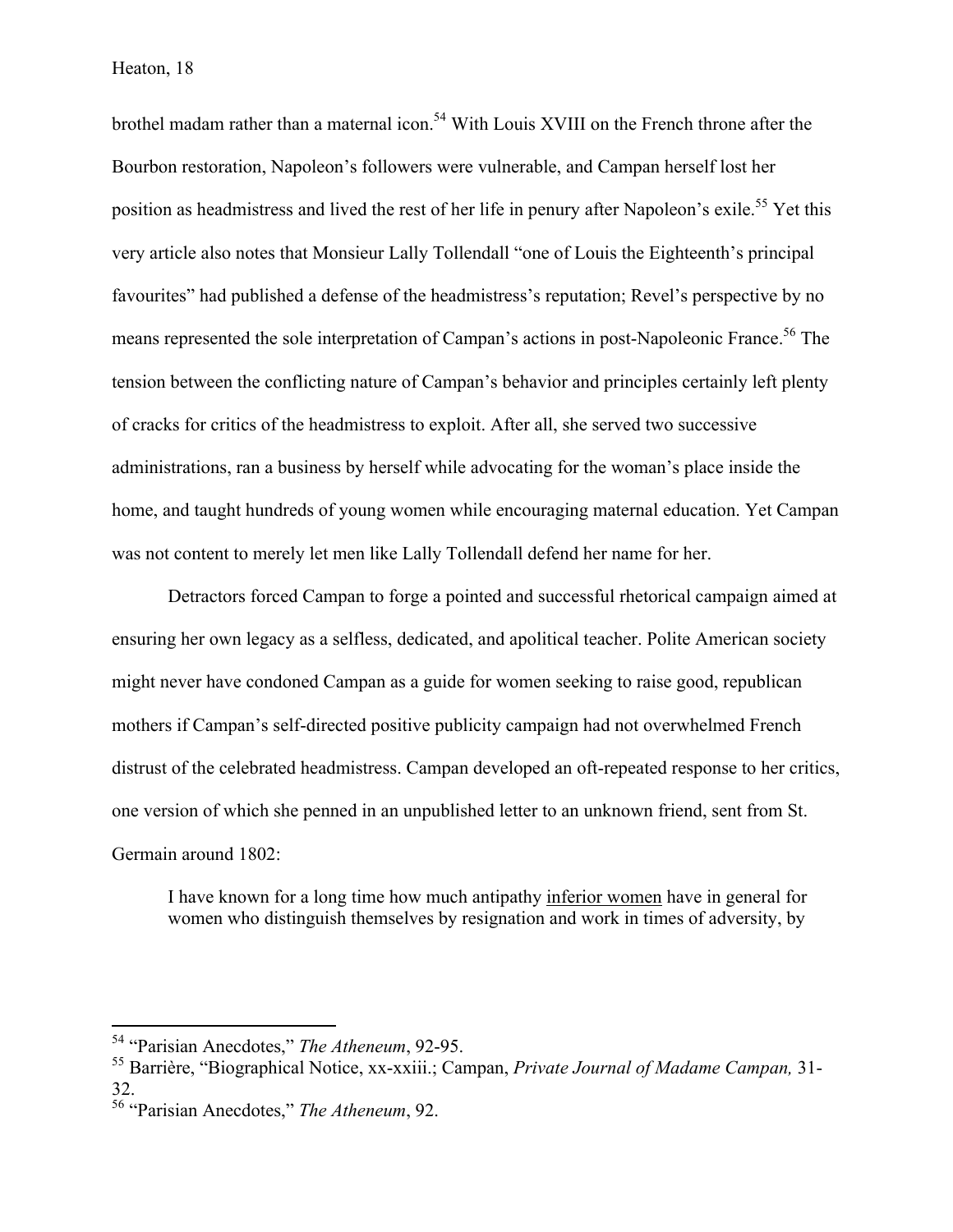moderation and order in times of prosperity, and in a word by the adoption of the decorum and good manners which must sufficiently punish [their critics].<sup>57</sup>

Positioning herself as the victim of jealous lies, Campan cleverly and subtly asserts her own superiority by implying that those small-minded individuals who spread malicious gossip lacked the very strength of character and ladylike manners that defined her own life. She repeats very similar sentiments in a letter sent to her son two years prior (published in her *Private Journal)*, writing that "Since I am the victim of envy, only because I am at the head of the first establishment for female education in France, I must endeavor to rise above the level whence I have been so unjustly attacked."<sup>58</sup> By emphasizing these attacks against herself and her institution, Campan actually draws attention to her own success; after all, her contemporaries would not object so vociferously to her conduct and academy if the daughters of the international elite did not seek places at St. Germain.

Campan's correspondence with Eliza Monroe also makes clear that she actively sought to ensure that her reputation was not tarnished in the eyes of her former American pupil. In an undated letter, Campan writes that she sent along with the letter "some printing matters which will interest you—they are a noble defence in my favor for the outrages which the pamphleteers have made me suffer so unjustly."<sup>59</sup> It is slightly puzzling that Campan would feel the need to send such a defense to a student who presumably knew her well enough to ignore media slander

<sup>&</sup>lt;sup>57</sup> "il y a longtemps que je sais combien les femmelettes ont d'anthipatie en général pour les femmes qui se distinguent par la résignation et le travail dans l'adversité, par la modération Et l'ordre dans la prosperite, et en un mot par l'adoption des convenances et de la bienséeance ce qui doit suffisamment les punir." Jeanne Louise Henriette Genet-Campan to Unknown, Germinal 30, [1802?], OTM: hs. Dz 117 b. Special Collections, University of Amsterdam. Unless otherwise noted, all translations are my own.

<sup>58</sup> Campan, *Private Journal of Madame Campan*, 110.

<sup>59</sup> Jeanne Campan to Eliza K.M. Hay, n.d., Folder 25, Monroe-Hay Family Papers, Special Collections Research Center, Swem Library, College of William & Mary (hereafter cited as ViW).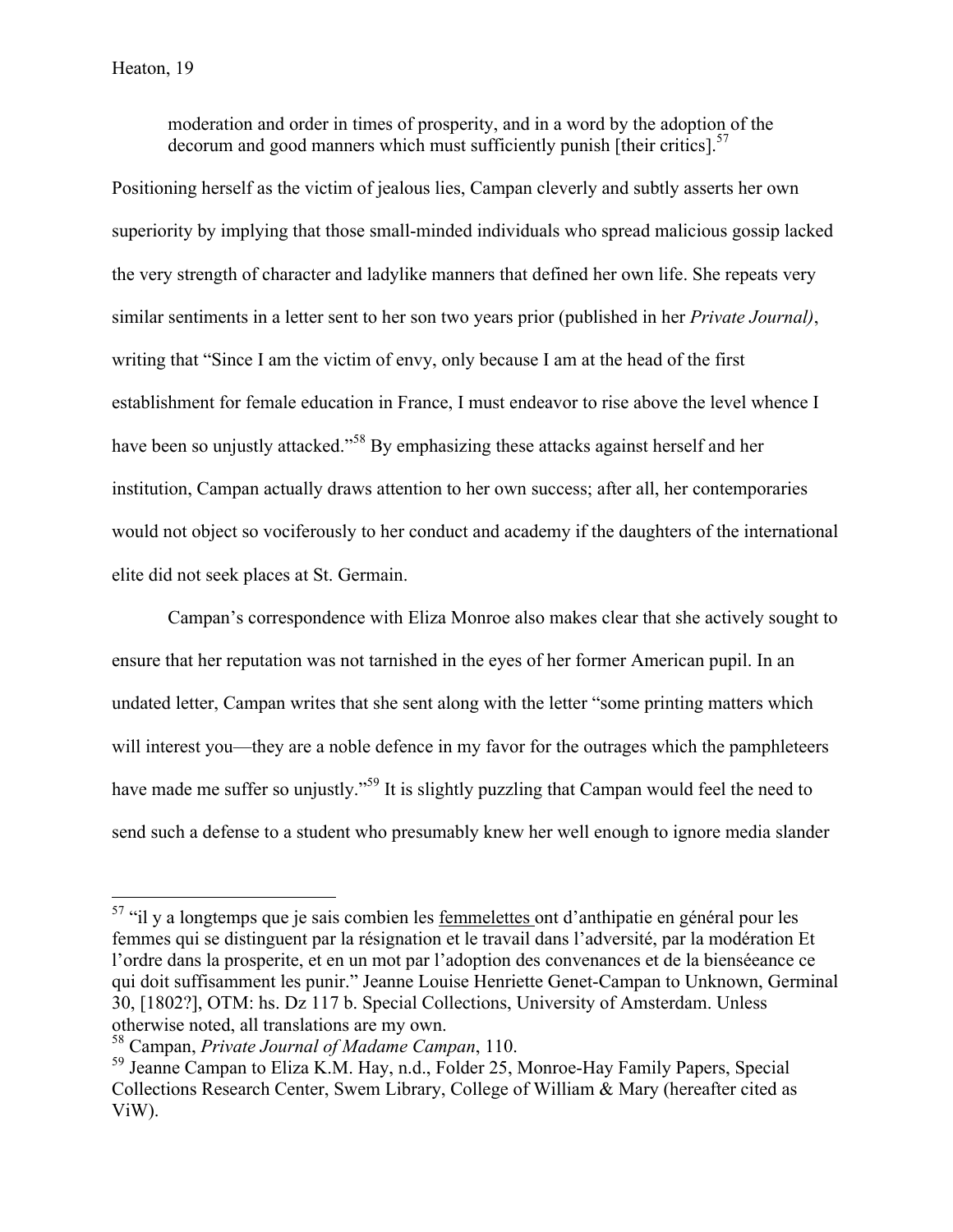against her former teacher's character. However, perhaps the headmistress hoped that Eliza would share the printed accounts with her family and friends, or merely wanted to share with Eliza her own happiness at having received public support and endorsement of her good character. Campan's fixation on her reputation and her critics also casts her many publications in the light of an intentional defense; from her pen directly to the minds of thousands of readers, the headmistress plead her case.

The sense of civic duty with which Campan imbued her virtuous and maternal persona in both the anecdotal and educational treatise sections of her *Private Journal* created a model of female republicanism for others to follow that aligned closely with the budding ideology of American republican motherhood. At the end of the preface to her tract *Thoughts on Education* (printed in the second half of the American edition of the *Private Journal*), Campan notes that "A sentiment truly national will lead [women] to regard their own homes as the only theatre of their glory, and public morals will then soon shew the immense steps made by social order towards a better state of things."<sup>60</sup> Replace the nation in question with America rather than France, and historian Linda Kerber practically paraphrases Campan in her definition of the republican mother as one who by "the nurture of public-spirited male citizens...guaranteed the steady infusion of virtue into the Republic."<sup>61</sup> Kerber's judgement that American republican mothers were confined to the private sphere also aligns with Campan's public assessment that mothers ought to remain within their own homes, although the headmistress's actions in her personal life sometimes contradicted her own advice.<sup>62</sup>

Creating a maternal public persona served not only to defend against the accusations of

 <sup>60</sup> Campan, *Private Journal of Madame Campan*, 287.

<sup>61</sup> Linda Kerber, *Women of the Republic,*11.

<sup>62</sup> Ibid.*,* 11-12.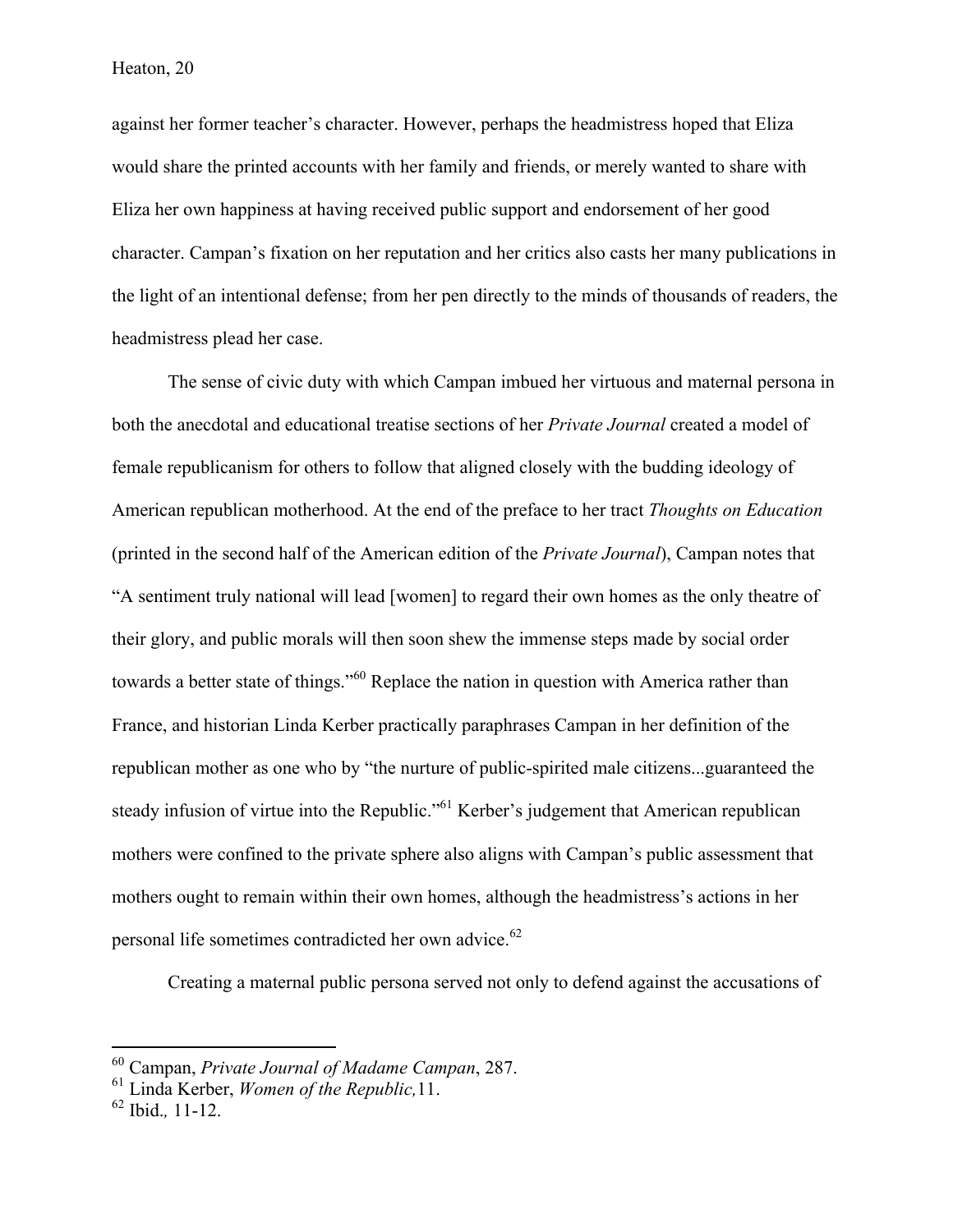jealous critics, but to gloss over Campan's poor relationship with her husband and inability to control her son's bad habits. In her letters to her son Henri, included at the end of the *Journal Anecdotique* portion of the *Private Journal*, Campan claims to subscribe to the following philosophy on gender relations: "It is a man's business to direct, to form and to defend his fortune; it is a woman's task to obey, and to attend to her family and domestic affairs."<sup>63</sup> Sweet as this little cliché doubtless sounded to the ears of male readers who wanted to ensure that Campan was a suitable source of advice for their wives, she certainly did not follow this pattern in her own life. In fact, Campan had to earn her own fortune in order to defend against the threatening penury caused in part by her husband's debts.<sup>64</sup> In a letter sent to Napoleon's stepdaughter Hortense in 1800, published in the 1830s after Campan's death, the teacher advises her pupil to trust Napoleon and Josephine to choose a good husband for her because of the importance of her social position. Campan wrote this despite admitting that her own parents did not choose as well for her as she might have hoped.<sup>65</sup> She reveals that in her youth she had loved a man who was not Catholic, and as her father disapproved of the marriage the two did not wed.<sup>66</sup> Instead, she entered into a "very unhappy" (très malheureux) marriage with Monsieur Campan.67 She writes, however, that it was his poor character and complete lack of commitment to their marriage that doomed their relationship, and that her "love of duty always made [her]

 <sup>63</sup> Campan, *Private Journal of Madame Campan*, 185.

<sup>64</sup> Harlé, *Livre de famille,* 41.

<sup>65</sup> Jeanne Campan to Hortense Bonaparte, 11 September 1800, in *Correspondance inédite de Mme Campan avec La Reine Hortense*, ed. J.A.C. Buchon (Paris: Alphonse Levavasseur, 1835), 95-99.

<sup>66</sup> Campan to Bonaparte, *Correspondance inédite,* 97-98.

<sup>67</sup> Campan to Bonaparte, *Corresponance inédite*, 98. Translation from Violette M. Montagu, *The Celebrated Madame Campan: Lady-in-Waiting to Marie Antoinette and Confidante of Napoleon*. (Philadelphia: J.B. Lippincott Company; London: Eveleigh Nash, 1914), 33.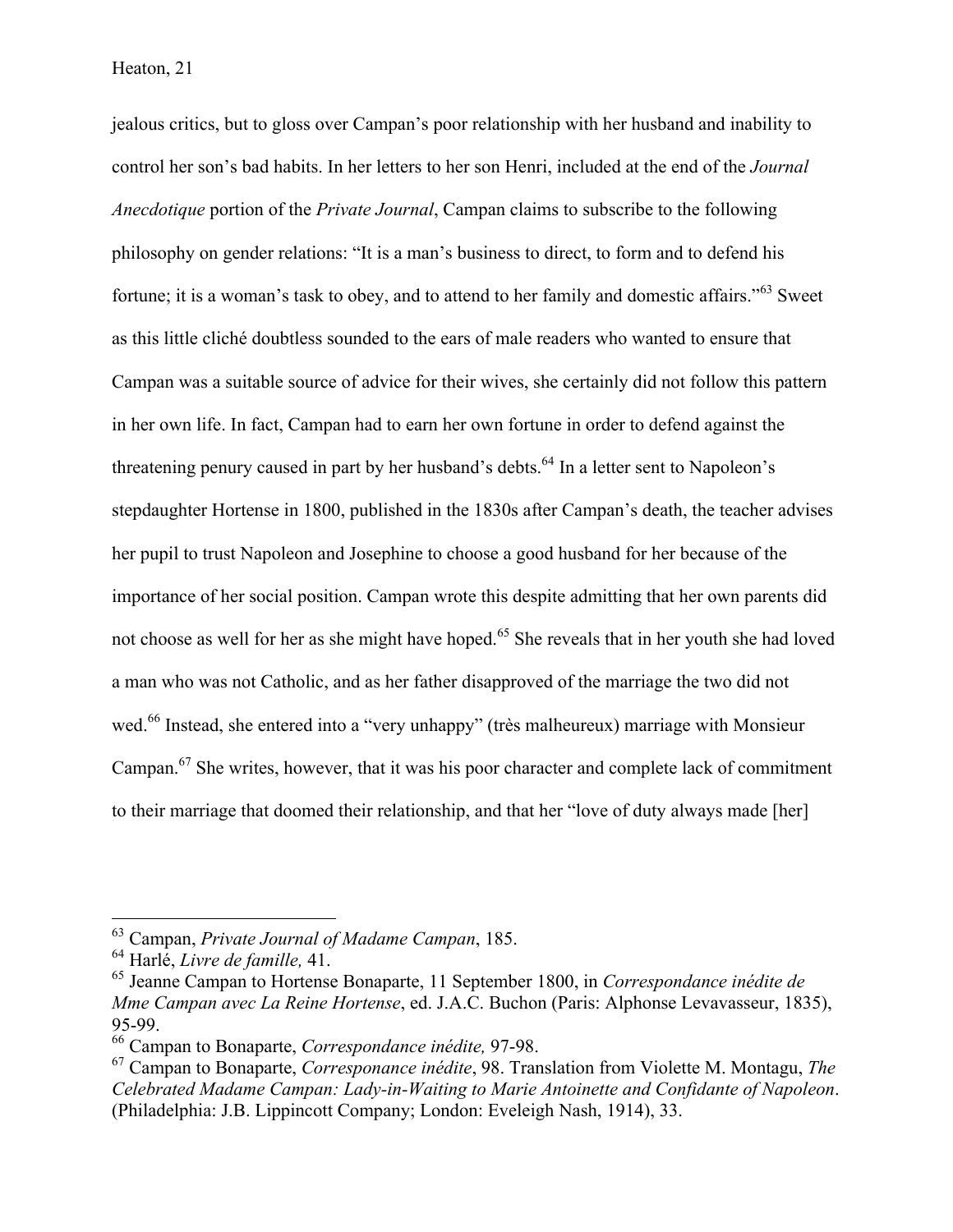#### Heaton, 22

desire to live in peace with [her] husband."<sup>68</sup> Furthermore, she comments that "had my parents made a better choice, they might have been instrumental in procuring me happiness."<sup>69</sup> Campan emphasizes that even in the face of her husband's complete disinterest, she remained a faithful wife. While she admits that she wishes her parents had chosen her a different spouse, she does not let this personal experience inform the kind of advice she gives, which affirms the power and good judgment of parents to settle their daughters in suitable marriages. In an even more public setting than this letter (which could have been edited, but was at least initially composed for Hortense's eyes only), the contrast between the way she describes her own marriage and the way that she counsels other women to behave in their marriages is clear in her *Private Journal.*  Campan intones in the portion "On Education" that women ought to cultivate "the purity of their religion, morals and modesty" in the face of which their husbands will have no interest in "seek[ing] abroad for amusements."<sup>70</sup> For the nineteenth-century reader, this philosophy that women bore the responsibility of creating a haven of domestic bliss that would entice their husbands to reject the temptations of the outside world would have been extremely familiar. Yet according to Campan's own admission, her own husband did not find the married state or his wife to be agreeable to him—in fact, he fled to Italy at the first opportunity. Highlighting her real circumstances would either reveal to readers that she was living proof that it was not always possible for even the most virtuous and attractive women to reform their spouses, or arouse their suspicions that Campan was not the paragon of filial, wifely, and maternal duty that she proclaimed herself to be. Perhaps for this reason, Monsieur Campan is almost entirely absent

 <sup>68</sup> "l'amour de mon devoir m'a toujours fait désirer de bien vivre avec mon mari." Campan to Bonaparte, *Correspondance inédite,* 98. Translated from Montagu, *The Celebrated Madame Campan*, 33.

<sup>&</sup>lt;sup>69</sup> "un choix plus réfléchi de la part de mes parens eût pu me procurer le bonheur." Ibid.

<sup>70</sup> Campan, *Private Journal of Madame Campan*, 220.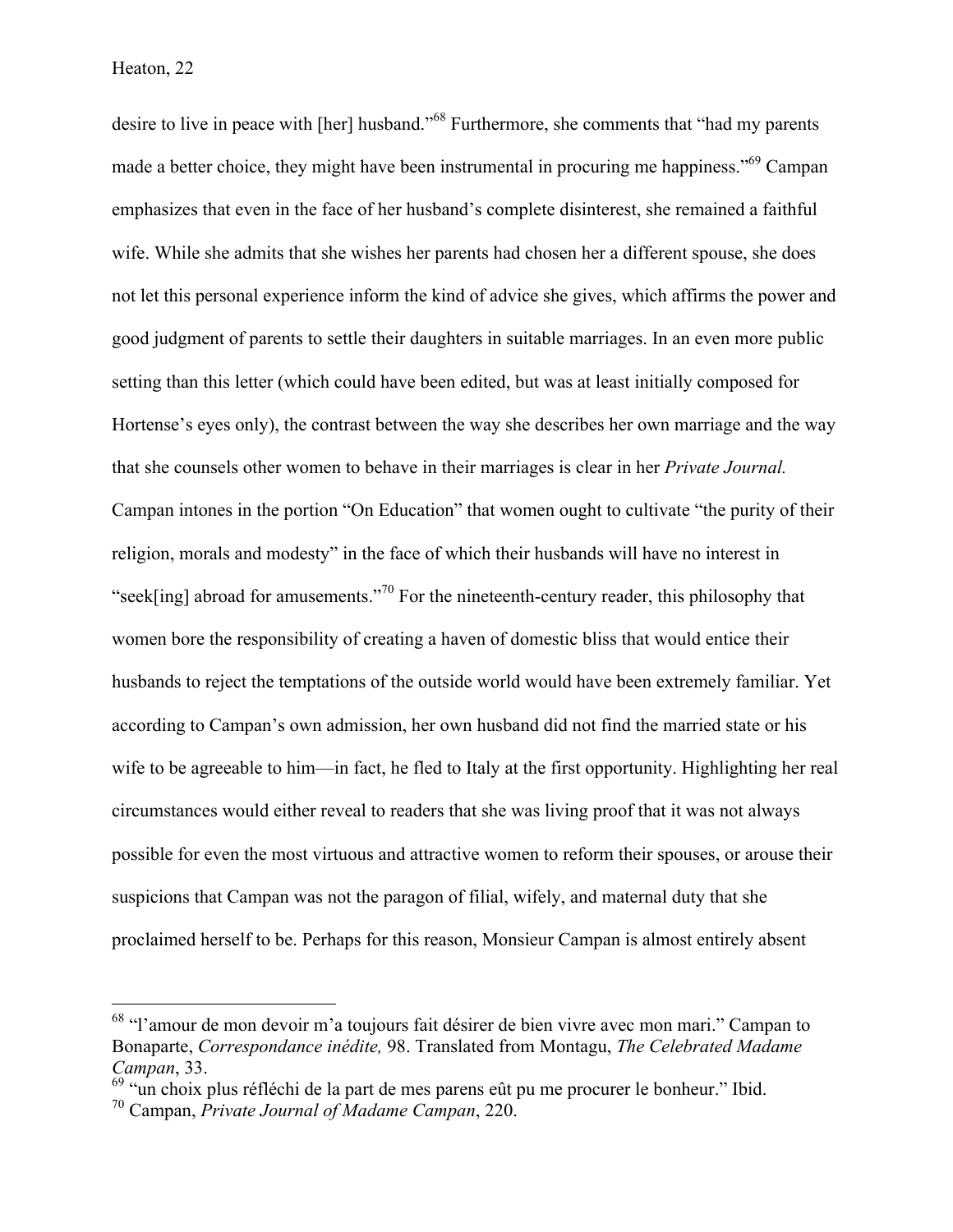from his wife's memoirs.71 Meanwhile, an entire section of published letters in the work is devoted to their son.

However, even Campan's relationship with Henri is represented in an idealistic light in the *Private Journal*. Based on an unpublished letter sent to a friend, Campan was at her wits' end by the Spring of 1803.<sup>72</sup> She asks the letter's recipient if she could send the nineteen-year-old Henri to live with his family for a little while, in order to remove her son from the bad influence of his social circle in Bordeaux.<sup>73</sup> Campan despairs of the fact that her talented son is too lazy to make use of his potential. Apparently he had been ignoring his job, choosing instead to socialize with the beauties of Bordeaux.<sup>74</sup> His frustrated mother writes that "this winter he has not missed a single ball" (cet hiver il n'a pas manqué un seul bal) and that Henri often stayed out until the early morning.<sup>75</sup> Like his father before him, Henri was also racking up debts.<sup>76</sup> Relying only on the published letters in the *Private Journal*, readers would have received a rather different impression of Henri's situation. While the letters do hint at Campan's frustration with her son's behavior, they reframe the narrative into a series of eloquent and emotional essays brimming with maternal love and gentle reproach.<sup>77</sup> The letters serve more as a guideline for other mothers than a real glimpse into the author's own parenting challenges. Campan suggests that Henri heed his guilty conscience, arrive at work more promptly and regularly, and remember his duty to

 <sup>71</sup> Montagu, *The Celebrated Madame Campan,* 33-34.

<sup>&</sup>lt;sup>72</sup> Jeanne Louise Henriette Genet-Campan to Unknown, Germinal 30, [1802?], OTM: hs. Dz 117 a., Special Collections, University of Amsterdam.

 $73$  Ibid.

 $74$  Ibid.

 $75$  Ibid.

 $76$  Ibid.

<sup>77</sup> Jeanne Campan to Henri Campan, 14 Brumaire Year XI (November 4, 1802), in *Private Journal of Madame Campan,* 138-143.; Jeanne Campan to Henri Campan, 9 Ventose Year XI (February 27, 1803), in *Private Journal of Madame Campan,* 143-149.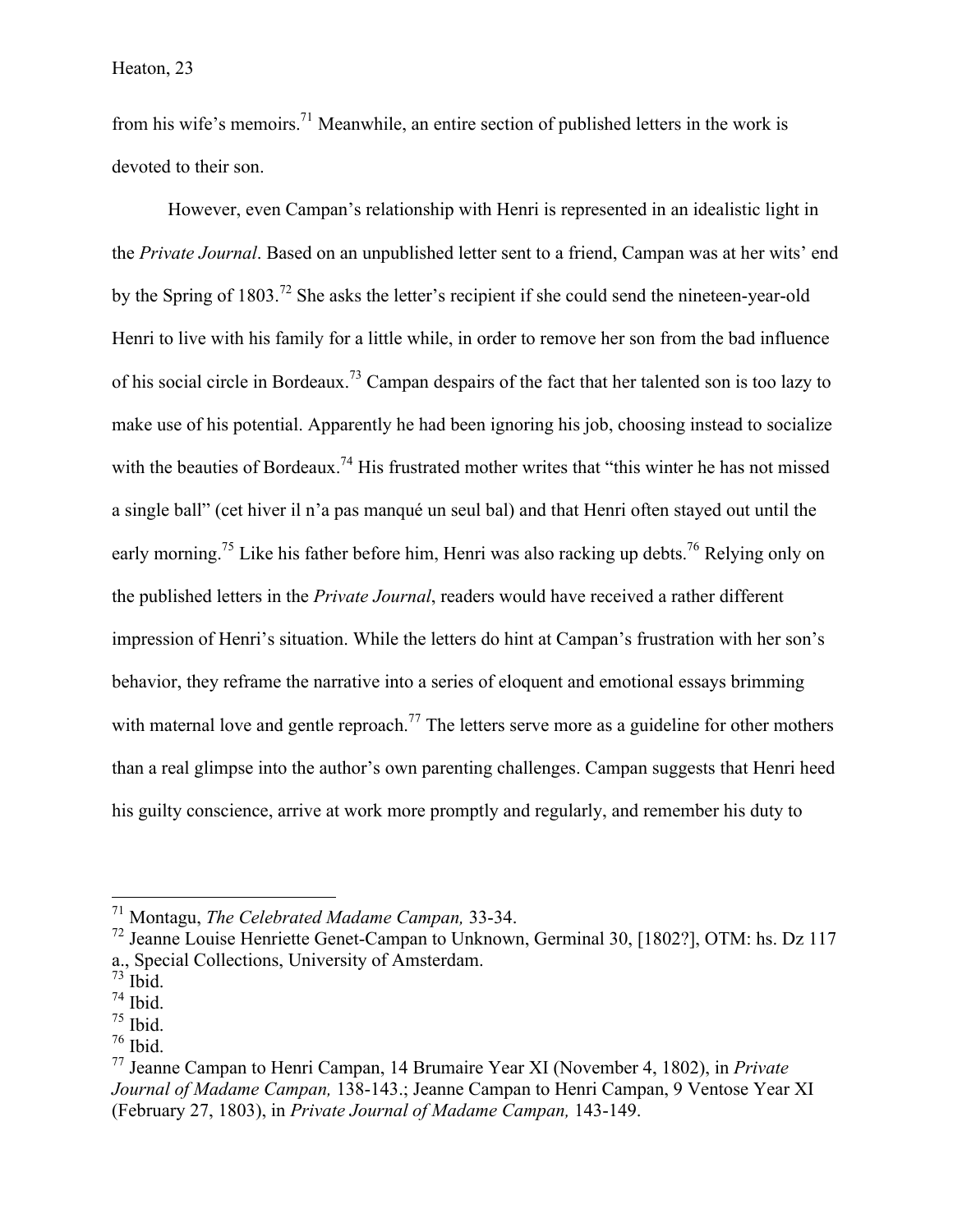support his mother in her old age and make her proud.<sup>78</sup> According to a letter supposedly sent several months prior to the unpublished 1803 intervention, she writes that "You inform me that your attention to business has called forth approbation. This at once reconciles me to you; for I know I may implicitly rely on your sincerity."<sup>79</sup> Evidently, Campan could not rely on her son's sincerity, and he evidently did not find her appeals to his sense of filial duty particularly convincing if he continued his irresponsible socializing. However, some problems were too private for the *Private Journal*. After all, a mother whose child preferred carousing in the city till the early hours of morning and spending money with no sense of economy does not seem like the kind of woman who other parents would want to entrust with their children.

This was a real concern, because Campan emphasized how she viewed her students as her children, and she would not have wanted the habits of her actual child to be widely publicized. Editor Monsieur Maigne observed that his wife's former teacher "frequently made the following observation:—'My pupils were my daughters, so long as they remained with me, and my friends, when they returned to their homes.<sup>"80</sup> If her pupils were her daughters, then Campan implies that she taught not for financial compensation but because she felt it to be her duty. After all, a mother automatically feels invested in the future success and happiness of her daughters, and will not rest until she has done everything in her power to ensure their security. Hortense certainly felt Campan's dedication to be genuine, reflecting that her former teacher

 <sup>78</sup> Jeanne Campan to Henri Campan, November 4, 1802, in *Private Journal of Madame Campan,*  139-140.

<sup>79</sup> Jeanne Campan to Henri Campan, February 27, 1803, in *Private Journal of Madame Campan*, 143-144. <sup>80</sup> Campan, *Private Journal of Madame Campan,* 12.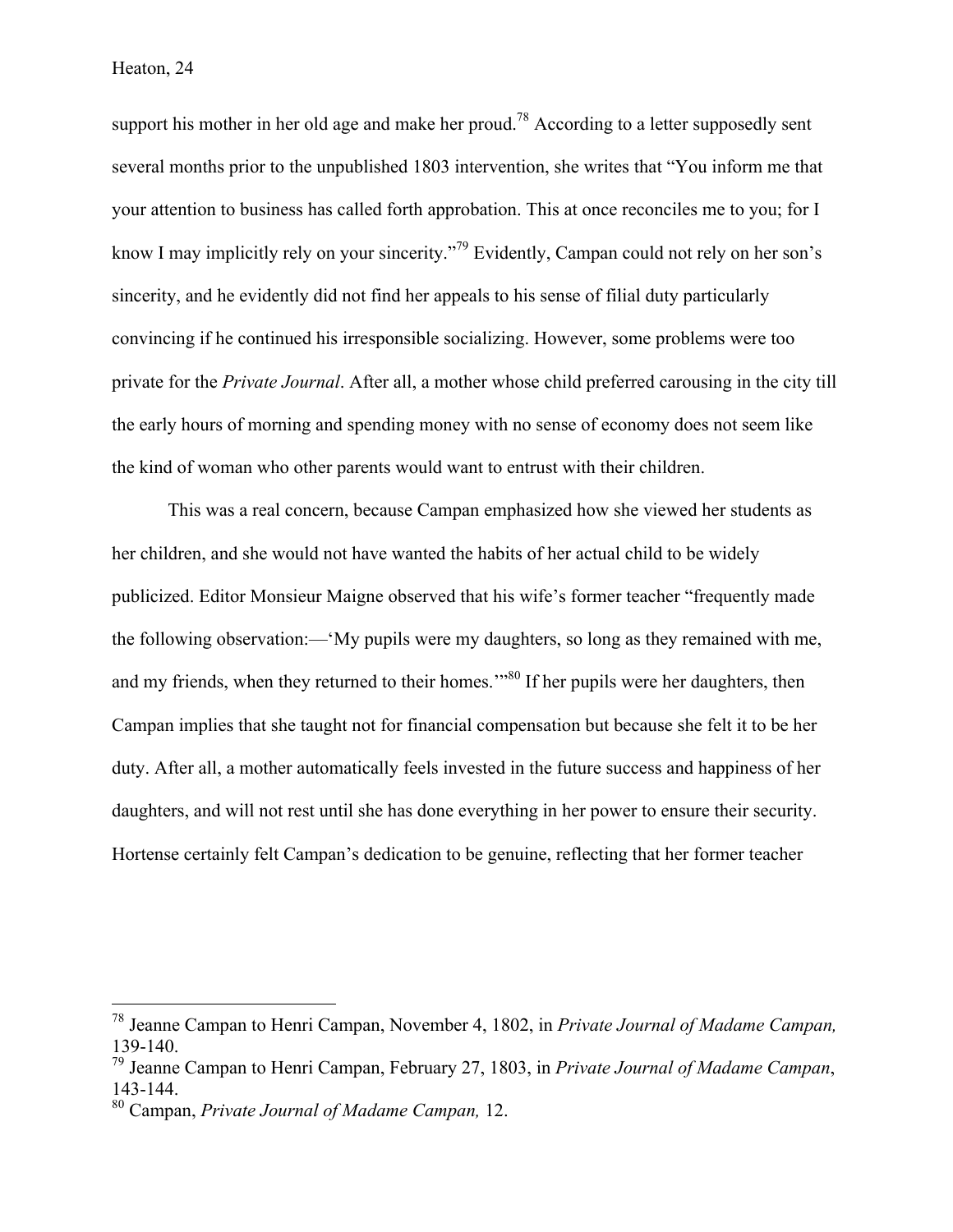"devoted herself to me with all of a mother's affection and understanding."<sup>81</sup> Unlike Empress Josephine, whose Directory-era reputation as a seductive and frivolous "merveilleuse" never completely disappeared, Campan appeared to American readers to have been the stable, maternal core of Napoleon's inner-circle. Campan expressed similarly maternal feelings towards Eliza Monroe, which American readers learned about decades after the death of both headmistress and pupil in a series of published letters written by Campan, her brother Edmond Genet, and James Monroe. Writing to Genet in 1797, Campan expresses her sadness that the Monroe family will soon be returning to New York, where they will see the brother she has not seen for many years. Campan tells her younger brother that "You will see my Eliza, who is full of wit and agreeable talents, and who I love as my own Daughter. Embrace her tenderly for me."<sup>82</sup> Eliza provided a physical link between the siblings, a kind of symbolic niece who could transmit Campan's love for Genet with a hug, just as he could hopefully share his own sister's familial love for Eliza. It must be noted, however, that Campan might have purposely forged a closer relationship with Hortense and Eliza than with her other students because the two girls' families were important patrons of St. Germain and Écouen.

#### *Eliza Monroe Links Madame Campan to the American Political Elite*

Crafting a legacy was not limited to publishing. The students under Campan's care formed part of her legacy as well, educated according to her specifications and shaped into the kinds of women who she thought would be best-equipped to lead successful lives. She certainly

 <sup>81</sup> Hortense Beauharnais Bonaparte, *The Memoirs of Queen Hortense*, published by arrangement with Prince Napoleon, ed. Jean Hanoteau, trans. Arthur K. Griggs, vol. I (New York: J. J Little and Ives Company, 1927), 8.

<sup>82</sup> "XI.–Selections from the Papers of Citizen Genet," *The Historical Magazine, and Notes and Queries Concerning the Antiquities, History, and Biography of America* 2, iss. 3 (September 1867), 155.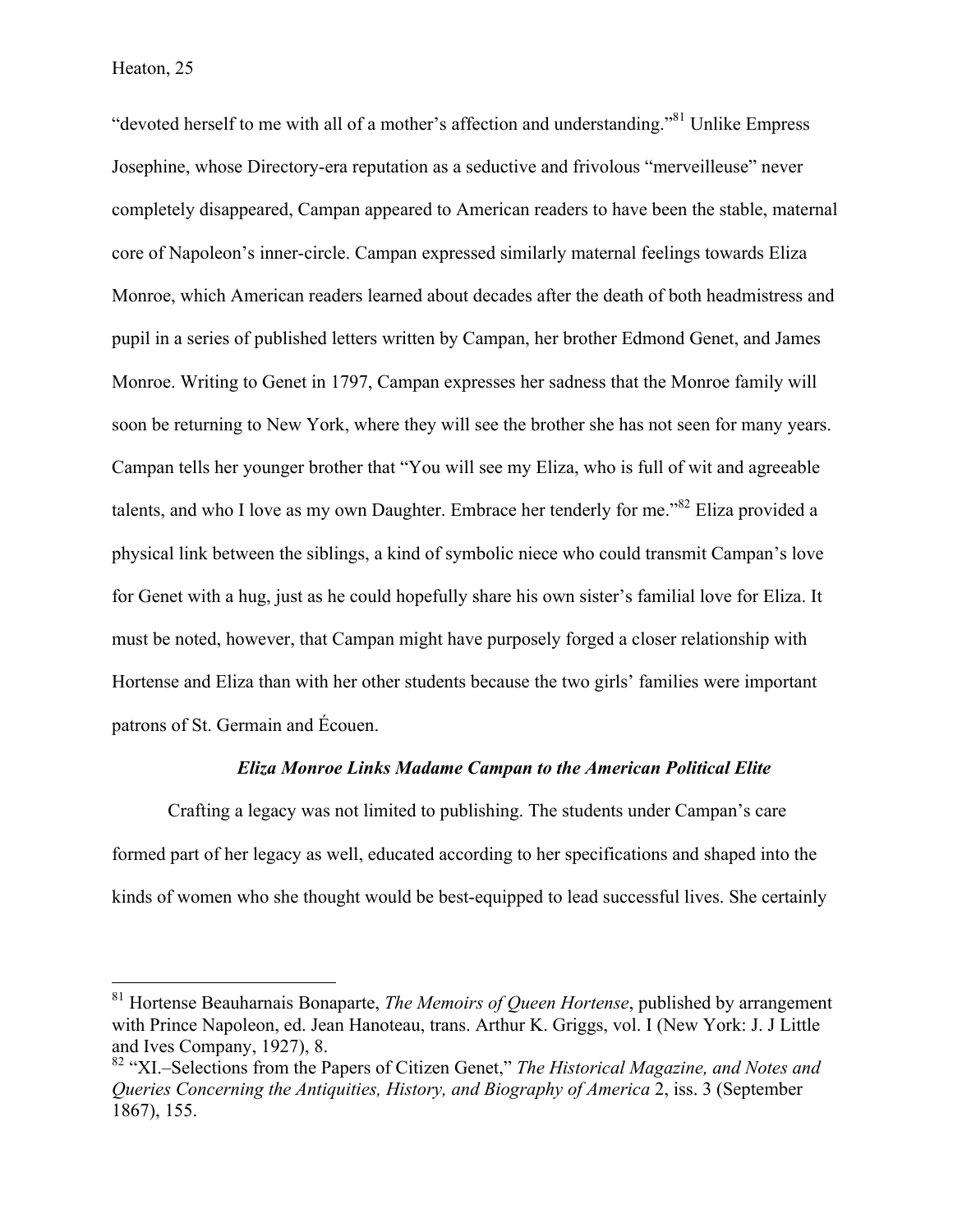viewed her students as embodiments of her character, writing in her *Private Journal* that one of her rewards for the sometimes challenging task of running a girls' school was "that the moral principles which I inculcate in the minds of my pupils, cannot fail to render them exemplary women, whose conduct will reflect honour on my old age.<sup>83</sup> Just as Campan hoped that her son's conduct would make her proud, she relied on her student "daughters" to go out into the world and prove the value of her life's work by contributing to the stability of their society and families by spreading the same sentiments of hard work and moral rectitude that they learned from their headmistress.

James Monroe was willing to trust Campan's skills even before she had graduates to prove the success of her teaching methods. Soon after Campan first opened her pension's doors, James Monroe and his wife Elizabeth placed their daughter Eliza under her tutelage. What was not widely publicized, and which Campan only wrote in a family history addressed to her American nieces and nephews, was that if not for this decision, she might never have succeeded as a headmistress. In this account, she makes sure to note the importance of Americans in her own life for her young American relatives, remarking that "I must tell you that two estimable families from your good country contributed to my first successes."<sup>84</sup> She goes on to recount how James Monroe saved her family from starving and her pension from closing when she could not pay the bills with the Directory's worthless paper money she was receiving in tuition fees.<sup>85</sup> Like a white knight riding up on horseback (although in less glamorous reality, like a father with a young daughter in a carriage), James Monroe arrived and paid in American currency.<sup>86</sup> Eliza's

 <sup>83</sup> Campan, *Private Journal of Madame Campan,* 136.

<sup>&</sup>lt;sup>84</sup> "Je dois vous dire que deux estimables familles de votre bonne patrie ont contribué à mes premiers succés." Harlé, *Livre de famille*, 41.

 $86$  Ibid., 41-42.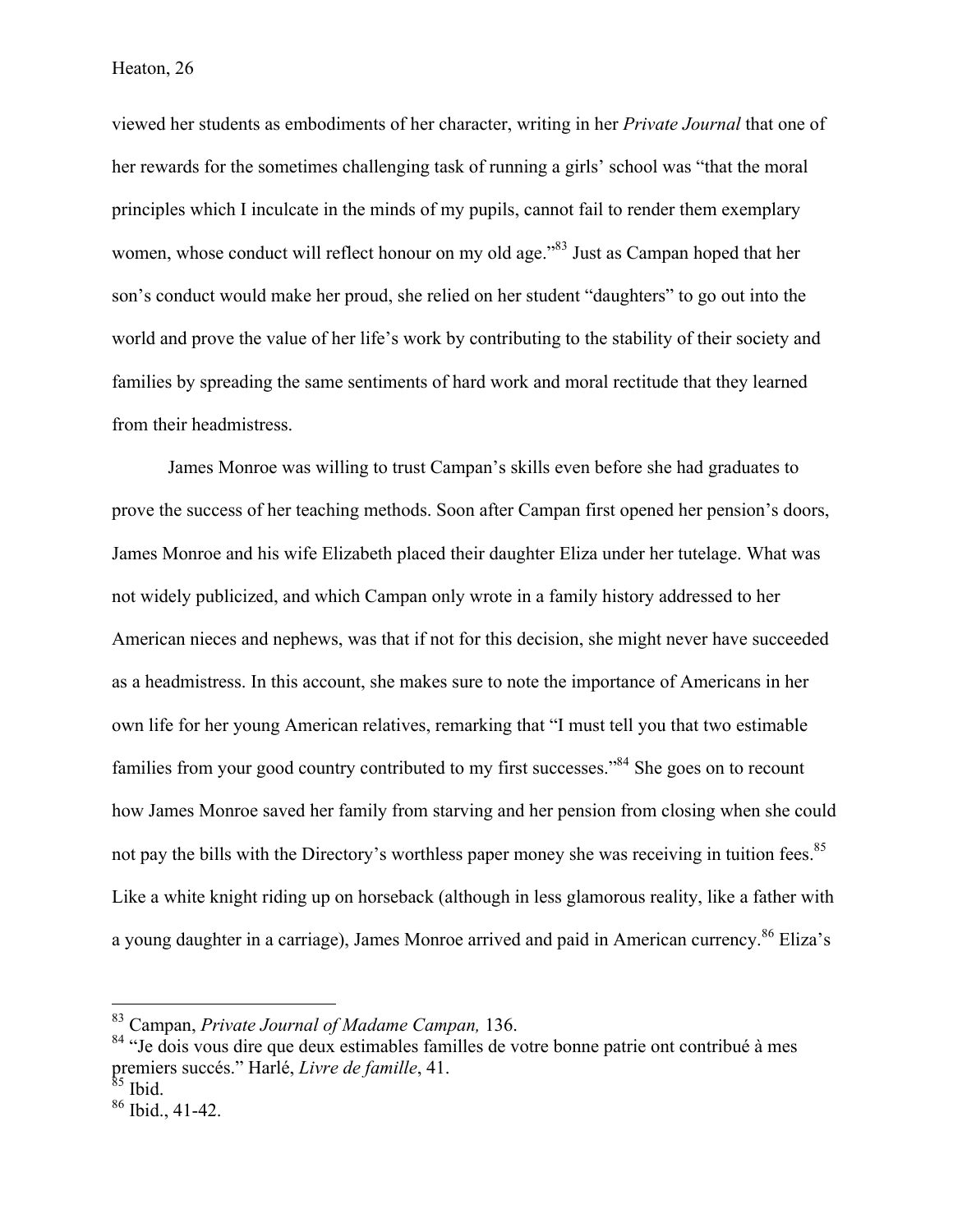tuition, along with that of the daughters of the Pinckey family whom the Monroes encouraged to also send their daughters to Campan, "thus, in fact, founded an establishment whose strange destiny has since been to launch a host of Duchesses, Princesses, and Oueens."<sup>87</sup>

Mrs. Monroe and seven-year-old Eliza accompanied the former United States Senator when he travelled to Paris in 1794 to take up the position of Minister Plenipotentiary to France.<sup>88</sup> As none of the family spoke much French, language lessons were a priority, and Eliza and her mother both began studying with a tutor immediately.<sup>89</sup> After several months of preparation, however, Eliza's parents enrolled her with Campan at her school in St. Germain-en-Laye.<sup>90</sup> A lively child, Eliza soon made friends and became part of a school community that included the headmistress's own nieces, Hortense de Beauharnais, and eventually Napoleon's sister Caroline Bonaparte.<sup>91</sup>

Other Americans soon joined Eliza when politician and diplomat Thomas Pinckney placed his five daughters at St. Germain under Mr. and Mrs. Monroe's guardianship.<sup>92</sup> Eliza remained at St. Germain for two years, never guessing as she returned to the United States in

<sup>&</sup>lt;sup>87</sup> "Deux familles Américaines ont donc, de fait, fondé un établissement dont les destins bizarres ont depuis fait sortir une foule de Duchesses, de Princesses et de Reines." Harlé, *Livre de famille*, 42.

<sup>88</sup> Monroe Journal, 19 June 1794, in Daniel Preston and Marlena C. Delong, eds., *The Papers of James Monroe*, vol. 3, *Selected Correspondence and Papers, 1794-1796* (Santa Barbara: Greenwood Press, 2009), 18.

<sup>89</sup> Monroe to Joseph Jones, September 4, 1794, in Preston and Delong, *Papers of James Monroe*, 3:52-56; Monroe to Jefferson, 7 September 1794, in James P. McClure and Jefferson Looney, eds. *The Papers of Thomas Jefferson Digital Edition* (Charlottesville: University of Virginia Press, Rotunda, 2009-2019).

<sup>90</sup> Jeanne Campan to Monroe, 9 January 1795, in Preston and Delong, *Papers of James Monroe*, 3:199-200.

 $\overline{91}$  Ibid.

<sup>92</sup> Campan to Monroe, September-October 1795, in Preston and Delong, *Papers of James Monroe*, 3:473; Thomas Pinckney to Monroe, 15 June 1795, in Preston and Delong, *Papers of James Monroe*, 3:363; Harlé, *Livre de Famille*, 41.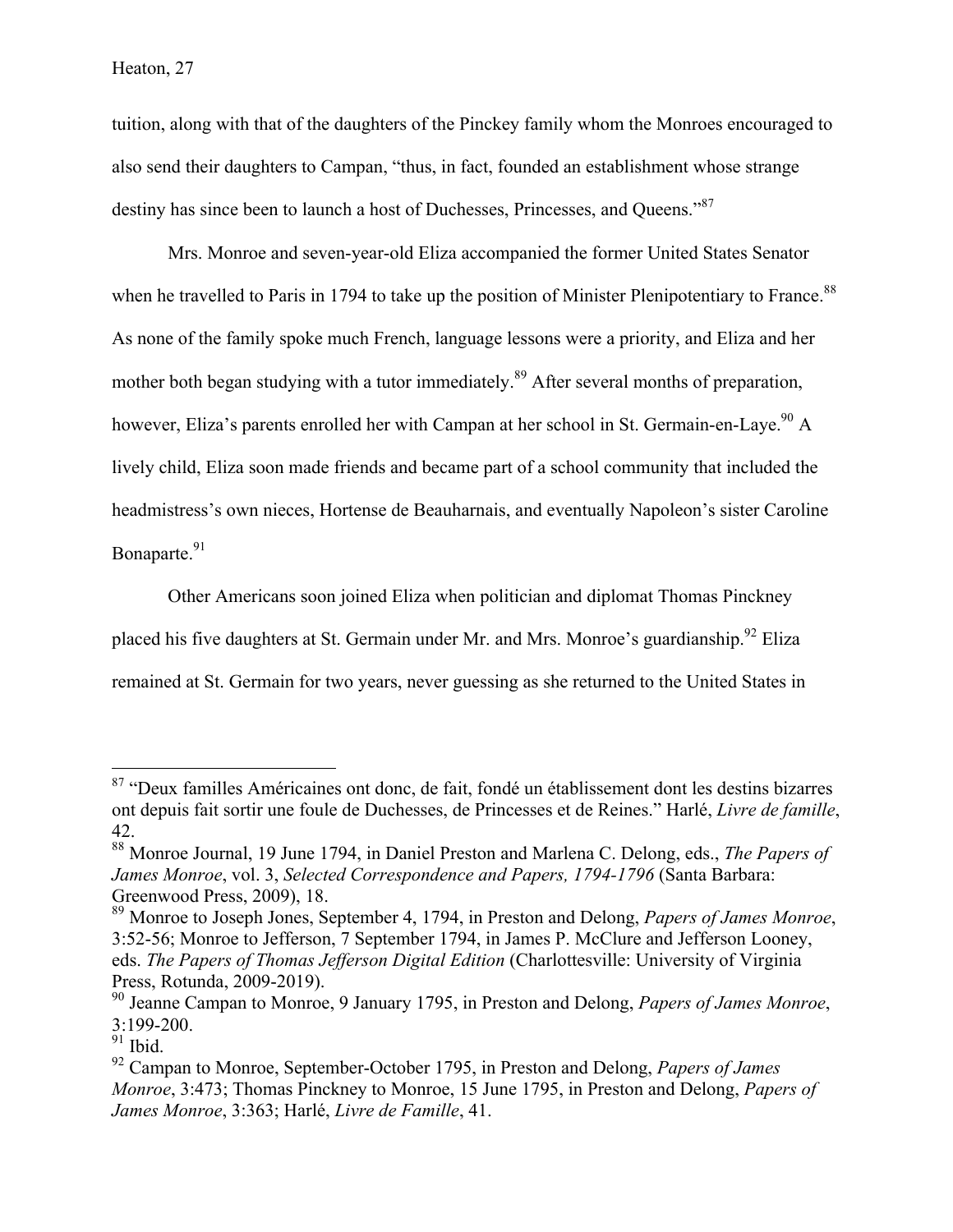1796 that she had merely finished the first of three stays with Campan. In 1803 Eliza sailed back across the Atlantic alongside her parents and new baby sister, Maria. President Jefferson had sent her father to help negotiate the Louisiana purchase and then to serve as the American Minister in London; while the negotiations took place, Eliza spent three months at St. Germain.<sup>93</sup> Ever eager to keep his children close, Monroe brought Eliza with the family to London for the ensuing year, only sending her back to St. Germain when diplomatic business took him to Spain for an extended period of time.<sup>94</sup> Partially in an attempt to manage a strained financial situation, Monroe then rented a home for his wife and youngest daughter near St. Germain so that they could be close to Eliza, who spent a final year with Campan at the age of eighteen.<sup>95</sup>

By placing his daughter at St. Germain, James Monroe thrust Eliza (and by proxy, her instructress) into the center of a debate about what qualities defined an elite, republican American female. Monroe's friends worried about the impact that too much time in France might have on Eliza. Despite the fact that Francophile Thomas Jefferson's own daughter went to school at a prerevolutionary Parisian convent, he cautioned his protégé in 1796 that "I am often asked when you will return. my answer is When Eliza is 14. years old. Longer than that you will be too wise to stay."<sup>96</sup> While Jefferson might simply have been urging Monroe not to keep his family away from home and friends for too long, the comment seems particularly directed at Eliza. By fifteen or sixteen she might start to enter French society, or even find a European husband, which would complicate an American woman's republican duties. In fact, Eliza did return to Europe as

 <sup>93</sup> Monroe to James Madison, 14 May 1803, in Daniel Preston, ed., *The Papers of James Monroe*, vol. 5, *Selected Correspondence and Papers, January 1803-April 1811* (Santa Barbara: Greenwood Press, 2014), 65-68; Monroe to Samuel Tyler, 29 September 1803, in Preston, *Papers of James Monroe,* 5:129-130.

<sup>94</sup> Monroe to James Madison, 20 December 1804, in Preston, *Papers of James Monroe*, 5:289.

<sup>95</sup> Monroe to Joseph Prentis, 29 December 1805, in Preston, *Papers of James Monroe*, 5:440.

<sup>96</sup> Thomas Jefferson to Monroe, 10 July 1796, *Thomas Jefferson Digital Edition*.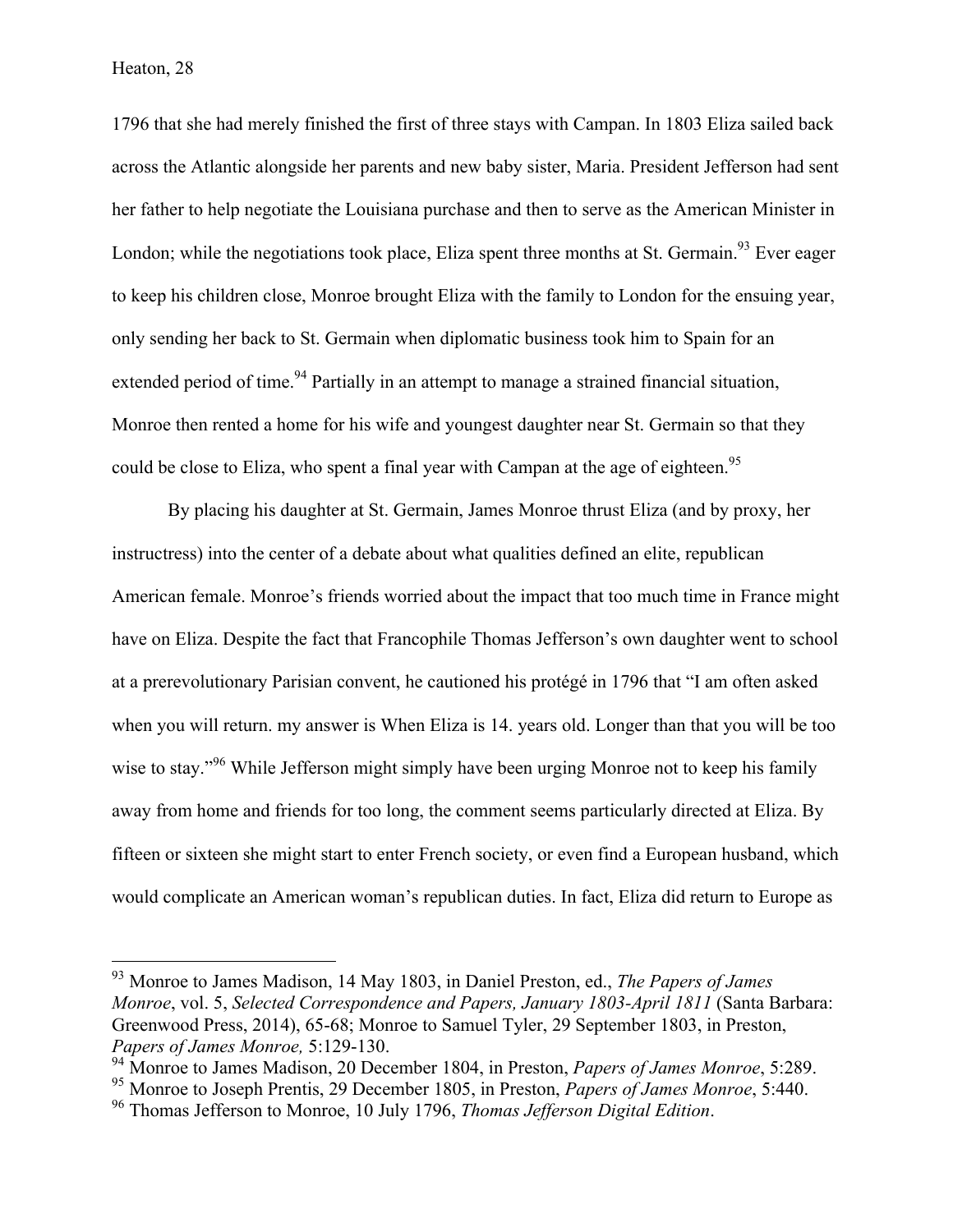a teenager, much to her great-uncle Joseph Jones's consternation. Writing from London in May, 1804, Monroe assured his elderly relative that "I read Eliza what you mentioned of her, & she requests me to assure you that you shall not be disappointed, in respect to her returning as good an American as she was when she left home."<sup>97</sup> While Mr. Jones might have worried about British influences as well as French, it seems highly likely that Eliza's French seminary education (at a very prominent academy) prompted some of his concerns. Evidently, all three generations shared (or thought they shared) a common idea of what constituted a "bad" American, and how to avoid this fate. That Eliza needed to take care to avoid this danger in Europe suggests that American women and their average French counterparts were not assumed to share similar values or standards of polite behavior. However, neither did a graduate of Campan's seminary behave like an average French schoolgirl.

In light of Eliza Monroe's actual experience at St. Germain, extrapolated both from correspondence and Campan's later descriptions of her curriculum, it is unsurprising that James Monroe considered the Frenchwoman a positive influence. In fact, he was the first of many Americans to place his trust in Campan's educational and childrearing system. Far from training her students to spend their lives as a new generation of empty-headed courtiers, Campan declared in her *Private Journal* that the way she ran her schools was "hostile to aristocratical principles," as "The most perfect equality [was] preserved; distinction [was] awarded only to merit and industry."98 A girl would leave Campan's nurturing side with the sewing, cooking, and household-management skills necessary to render her "generally superior to those brought up in other establishments."99 With an education that would prepare her equally well for keeping her

 <sup>97</sup> Monroe to Joseph Jones, 16 May 1804, in Preston, *Papers of James Monroe*, 5:221-224.

<sup>98</sup> Campan, *Private Journal of Madame Campan*, 37.

 $99$  Ibid., 36-37.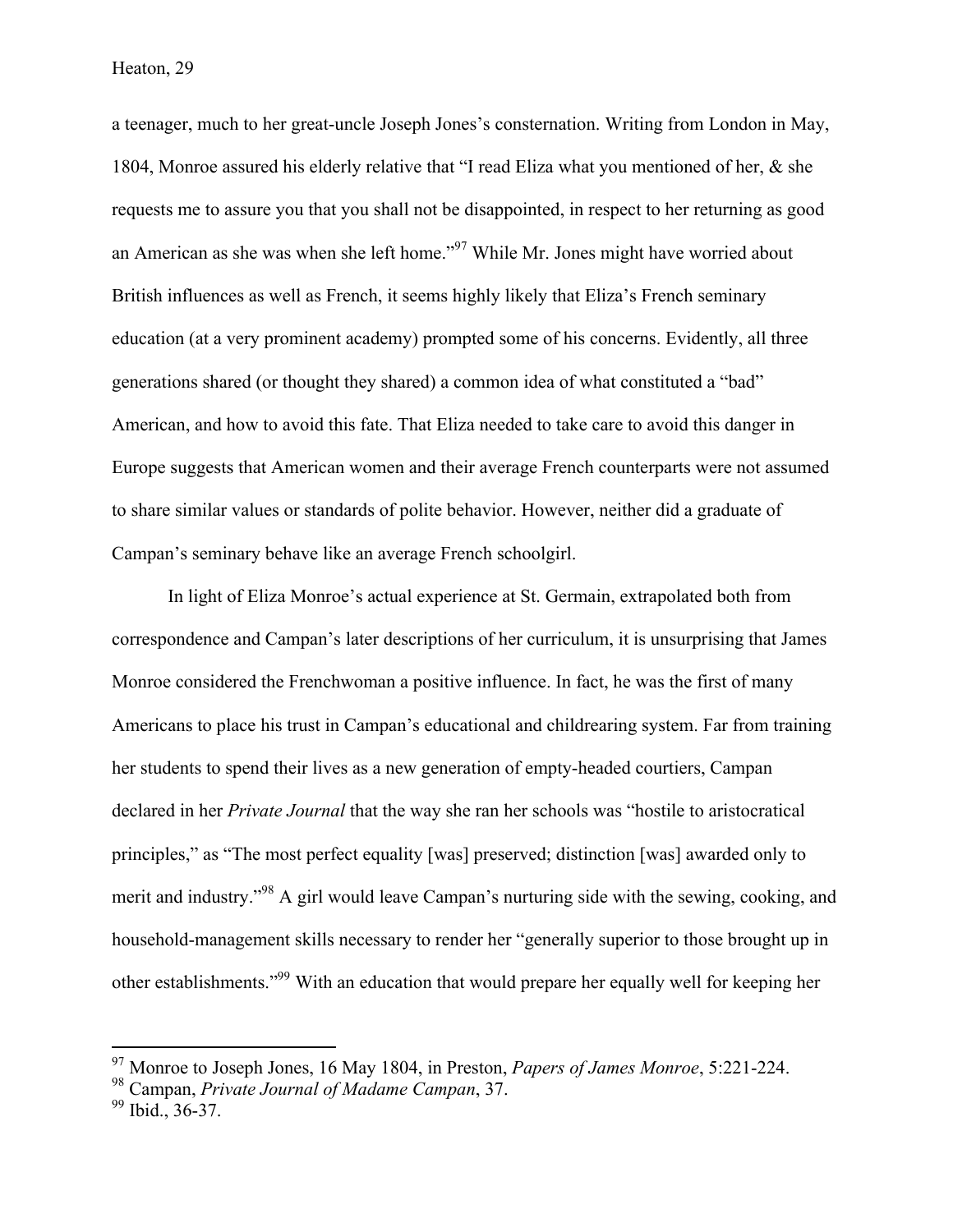family from poverty or running a rich household, she could gracefully acquit herself at any station. Campan took care to emphasize that her associations with Versailles and the Bonaparte family did not mean that she prepared her girls to lead lives of leisure. Her implication that there could be one all-encompassing prototype of a well-brought-up woman is far more "American" (at least in theory) than "French," if the hierarchical Napoleonic Empire and Bourbon Restoration in which Campan taught and wrote are considered instead of the early days of the Revolution. In fact, far from urging Eliza away from the artistic accomplishments associated with the stereotypical French education, Monroe had to encourage his daughter to find the time to cultivate her musical skills. In a letter sent from Spain in 1805, Monroe reminded Eliza: "Don't forget among all yr useful acquirements the comparatively trivial one, of playing & singing several airs on the harp; I will get you one at Paris. That is an accomplishment that will be really useful to you."<sup>100</sup> Whether for her own enjoyment or to prepare her to entertain friends, Monroe worried not that his daughter's education might not be substantive enough, but that it might not place enough emphasis on less obviously practical skills. For a gentry family firmly ensconced in the American political elite, Campan's balance of intellectual, domestic, and ornamental offerings blended seamlessly to form a young woman ready to socialize effortlessly and to nurture a family with poise in the city or on a plantation. Returning from his initial posting in France, Monroe actually worried that American schools did not offer the kind of curriculum that would best prepare a young girl to become a republican wife and mother. Writing to Fulwar Skipwith, a former colleague at the American consulate in Paris, Monroe admitted that he was

Finding it difficult to finish my daughters [sic] education here I have serious thoughts of sending her with Mrs Livingston to Mrs Campan to stay a couple of years. ...What think you of it. Do not mention this to any person living, as it may not be done probably will

 <sup>100</sup> Monroe to Eliza Monroe, 1 March 1805, in Preston, *Papers of James Monroe*, 5:337.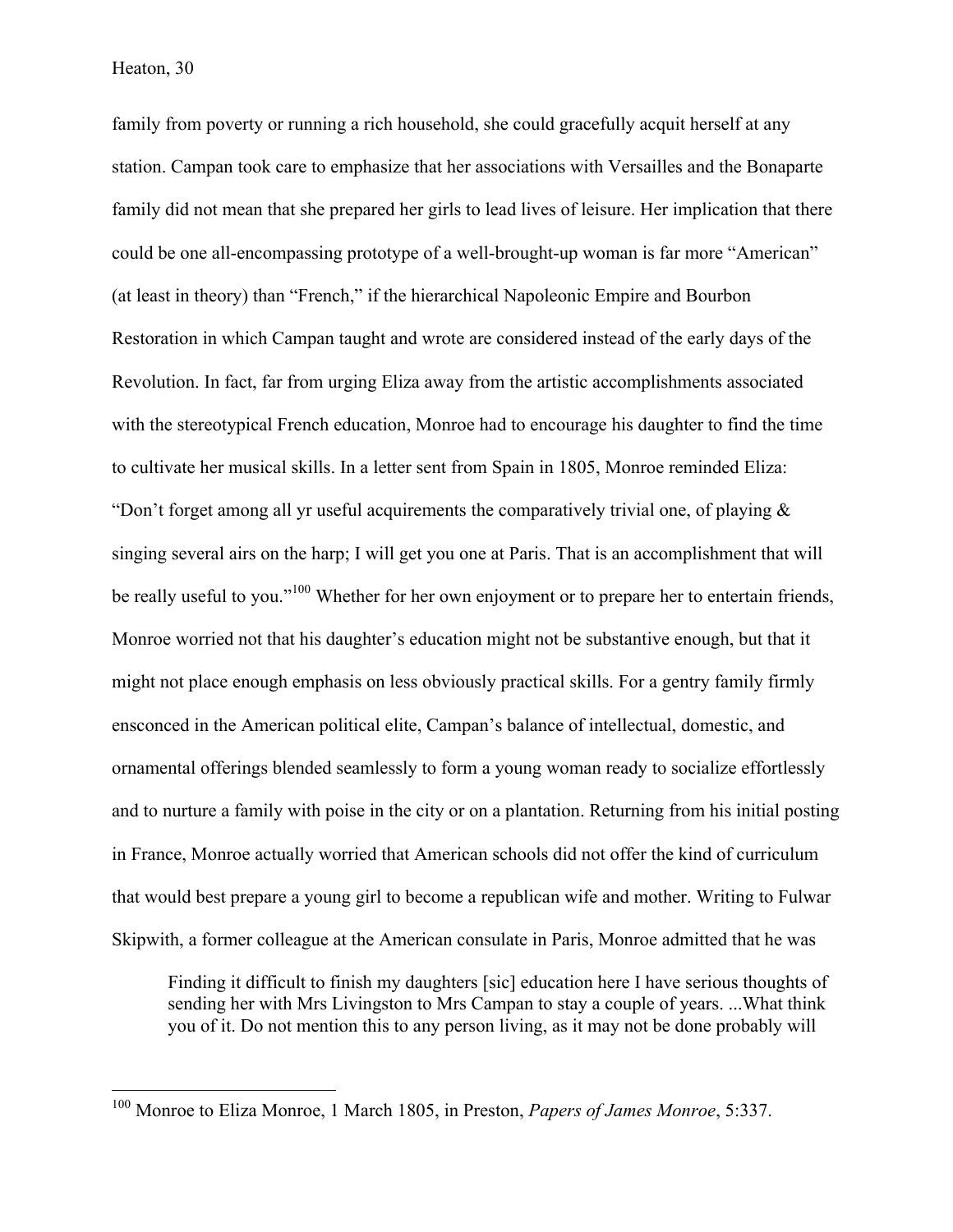not $101$ 

Unaware that he would soon return to France on a diplomatic mission, Monroe weighed the results Campan produced with the quality of the available American institutions and found the French option superior. The fact that Monroe contemplated sending Eliza back to France despite the extra expense and difficulty involved (not to mention the emotional strain on his close-knit family) reveals both that he considered his daughter's education to be extremely important and that he believed that Campan would provide Eliza with accomplishments that the American educational infrastructure could not currently provide. Skills and values made a "good American woman," not necessarily the country in which she was trained. Certainly the facts that Campan's academy was founded on American money and that a future American president's daughter numbered among her earliest pupils suggests that she could claim a role in the evolution of American systems of institutional education.

The way that society viewed Campan's former students–and Eliza, in particular–offers instructive insight into the headmistress's early reputation in the United States. Eliza Monroe (Mrs. Hay after her marriage) was St. Germain's most prominent American graduate, but at first glance her reputation for arrogance seems to contradict the image that her family and Campan herself painted of the school. Mrs. Hay continued to emphasize the social connections she made at St. Germain in later life, leading some fellow Americans to accuse her of putting on airs. One of James Monroe's modern biographers, Harry Ammon, contends that Campan's academy shaped Mrs. Hay into a "vain young lady," whose "snobbery made her highly unpopular with her

 $101$  Monroe to Fulwar Skipwith, 10 March 1801, in Daniel Preston and Marlena C. Delong, eds., *The Papers of James Monroe,* vol. 4, *Selected Correspondence and Papers, 1796-1802* (Santa Barbara: Greenwood Press, 2011), 491-492.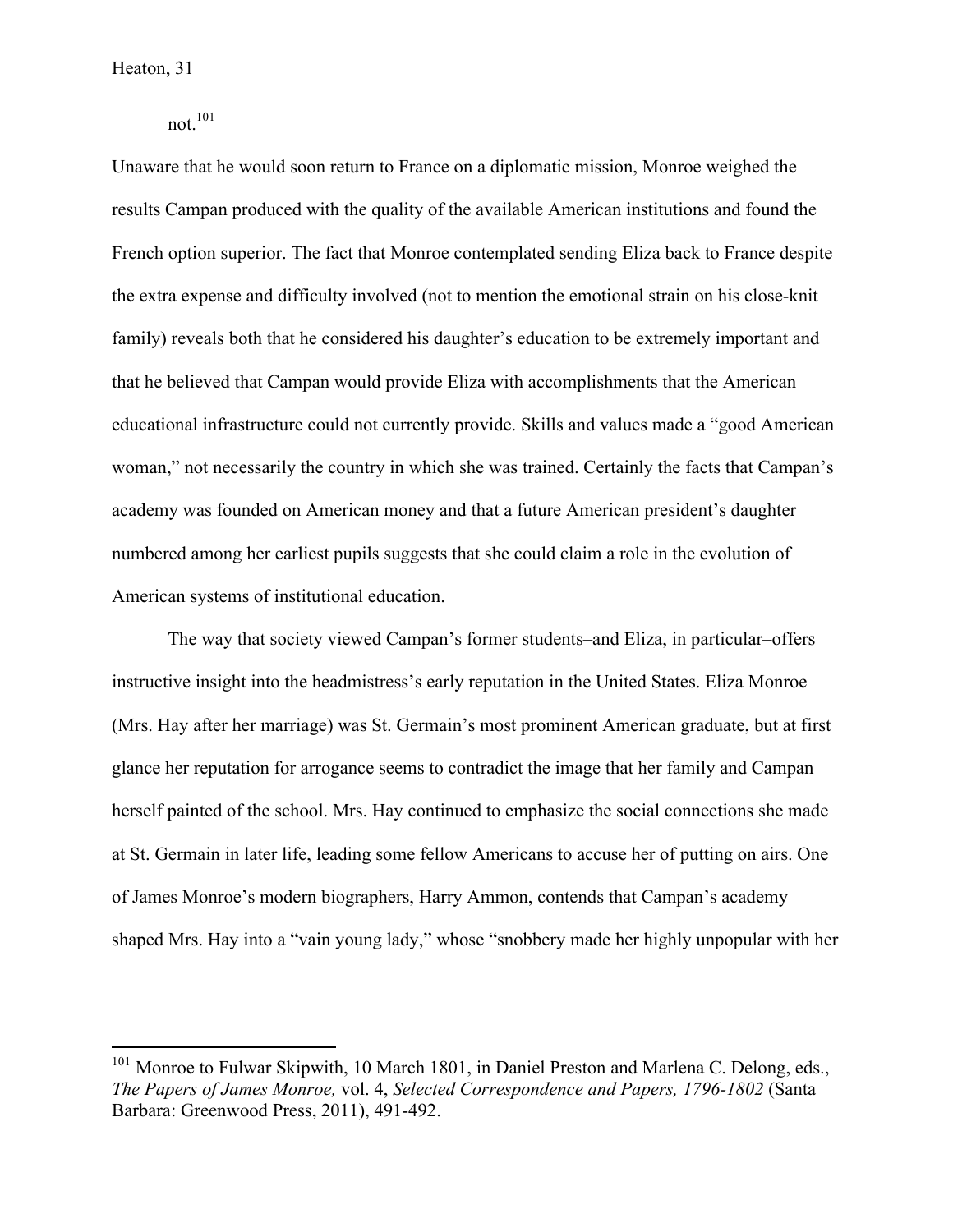contemporaries."*<sup>102</sup>* As Mrs. Hay often took on the duties of White House hostess due to her mother's ill health, she was intimately enmeshed in Washington's political and social landscape during her father's presidency, from 1817 until 1825. It is true that the Monroe family's European pretensions, although patriotically aimed at increasing their government's international prestige, sometimes ruffled feathers in Washington.<sup>103</sup> For instance, as part of what historian Catherine Allgor refers to as the "'etiquette war' of 1819," Mrs. Monroe affronted her peers when she decided not to make social calls (a customary sign of the First Lady's respect for politicians and their wives).104 However, Allgor also emphasizes that the first family "hosted many large social events, and observers report that they were more than well-attended."<sup>105</sup>

Another contributing factor to Ammon's conclusions about Eliza's snobbery might be the fact that she named her daughter, Hortensia Hay, after her childhood friend Hortense de Beauharnais (by that point Queen Hortense Bonaparte of Holland). The girls only spent two years together at St. Germain as children, and Hortense was several years older than Eliza, so the American girl might have exaggerated her intimacy with the royal to American friends. No matter how her peers construed Mrs. Hay's references to the Queen, the two women maintained limited contact throughout their lives. It is true that Campan's updates about Hortense's life in letters to Eliza suggest that the former schoolmates might not have regularly corresponded.<sup>106</sup> Nevertheless, Hortense Bonaparte agreed to serve as baby Hortensia's godmother, and sent her

 <sup>102</sup> Harry Ammon, *James Monroe: The Quest for National Identity* (New York: McGraw-Hill, 1971), 139.

<sup>103</sup> Allgor, *Parlor Politics,* 147-148.

<sup>104</sup> Ibid.*,* 147- 149. <sup>105</sup> Ibid.*,* 148.

 $106$  Jeanne Campan to Eliza Monroe, 9 October 1803, Folder 2, Monroe-Hay Family Papers, ViW; Jeanne Campan to Eliza Monroe, 17 January 1804, Folder 3, Monroe-Hay Family Papers, ViW; Jeanne Campan to Eliza Monroe Hay, 30 October 1821, Folder 6, Monroe-Hay Family Papers, ViW.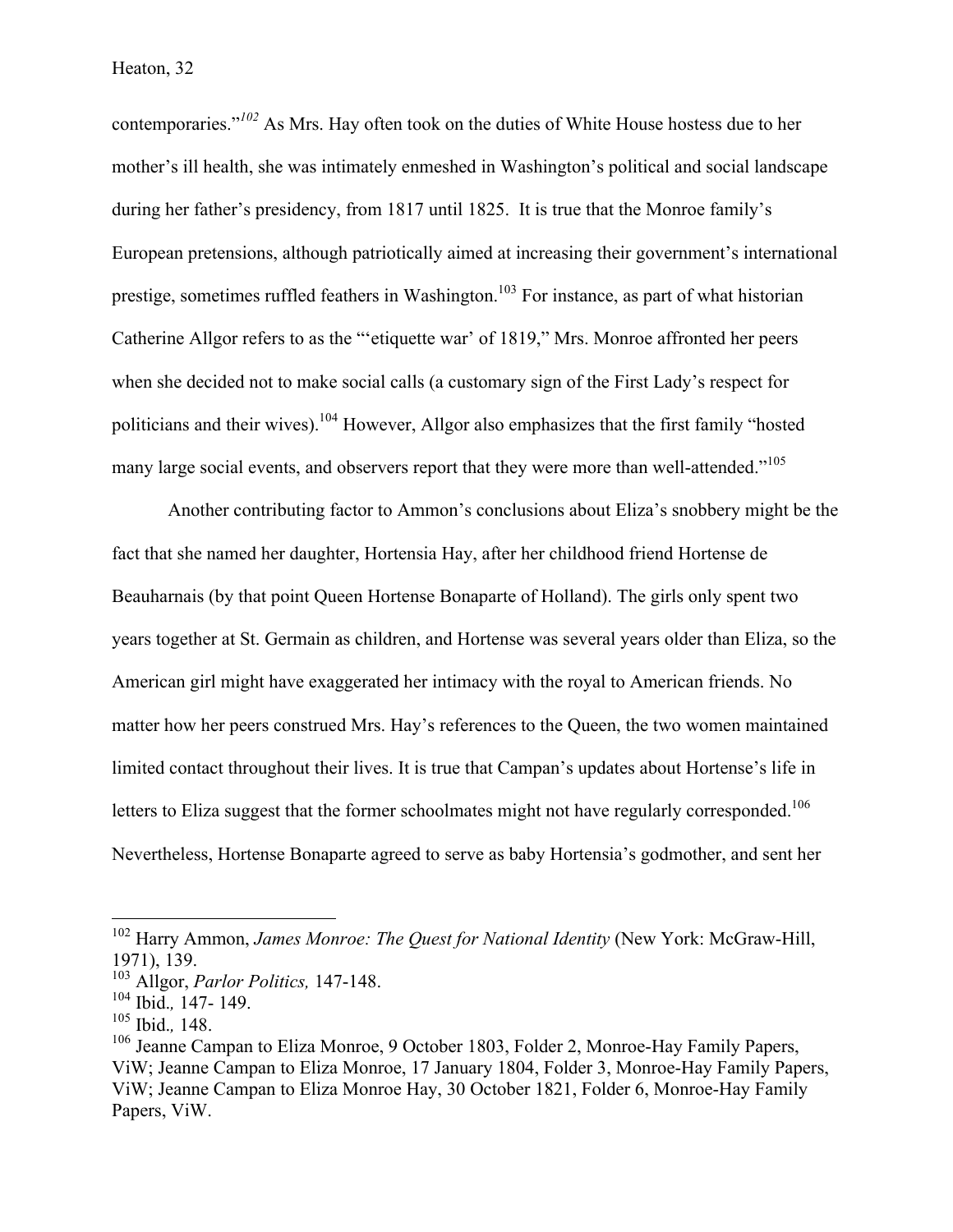new goddaughter a portrait of herself.<sup>107</sup> Queen Hortense also left either Eliza Hay or Hortensia Hay a bequest in her will. In a letter sent to Hortensia's two daughters, inquiring about that very bequest, Napoleon III's Chief of Cabinet remarks that "The Emperor perfectly recalls what sentiment of tender friendship M Elizabeth de Monroe yr grandmother, had inspired in the Queen Hortense."108 Some level of genuine emotional attachment existed between Eliza and Hortense, perhaps sustained by their shared immersion in the world of politics as the daughters of the American president and (eventually exiled) French emperor.

Ammon does not accurately represent the nuances of Mrs. Hay's behavior or its reception in Washington society. Throughout her life, observers consistently described Eliza Monroe Hay as a cheerful and witty woman, well liked for her personality if not for her family's politics. Her French education had molded an empathetic mother as well as a woman who could confidently conduct herself in Washington society. On the Monroe family's return journey from France, they stopped in Williamsburg. Leila Tucker, St. George Tucker's wife, remarked that "The Gentlemen found both her [Mrs. M] & Eliza in a plain Republican travelling dress & expressing much pleasure in their return to their native country. They think that Eliza has not at all improved in beauty but that she looks good humored  $\&$  is chatty  $\&$  agreeable."<sup>109</sup> There appears to be a hint of approbation in Leila Tucker's tone that Eliza and her mother were not bedecked in the latest European fashions, and that they were properly appreciative of their home country after their time abroad. If the mother and daughter had been upset to return, or were acting like

 <sup>107</sup> Walter Kean Benedict, "Reminiscences of United States Senators. Second Article.," *The Chautauquan; A Weekly Newsmagazine*, 17, iss. 5 (August 1893): 601.

<sup>&</sup>lt;sup>108</sup> Mouquard to Harriet Wilmer and Mary Curtis Harris, 3 July 1862, Folder 26, Monroe Family Papers, ViW.

 $109^{\circ}$  Leila and St. George Tucker to Frances Coulter, 18 December 1807, ViW: Tucker-Coleman Papers, in Preston and Delong, *Selected Correspondence*, vol. 5, 668.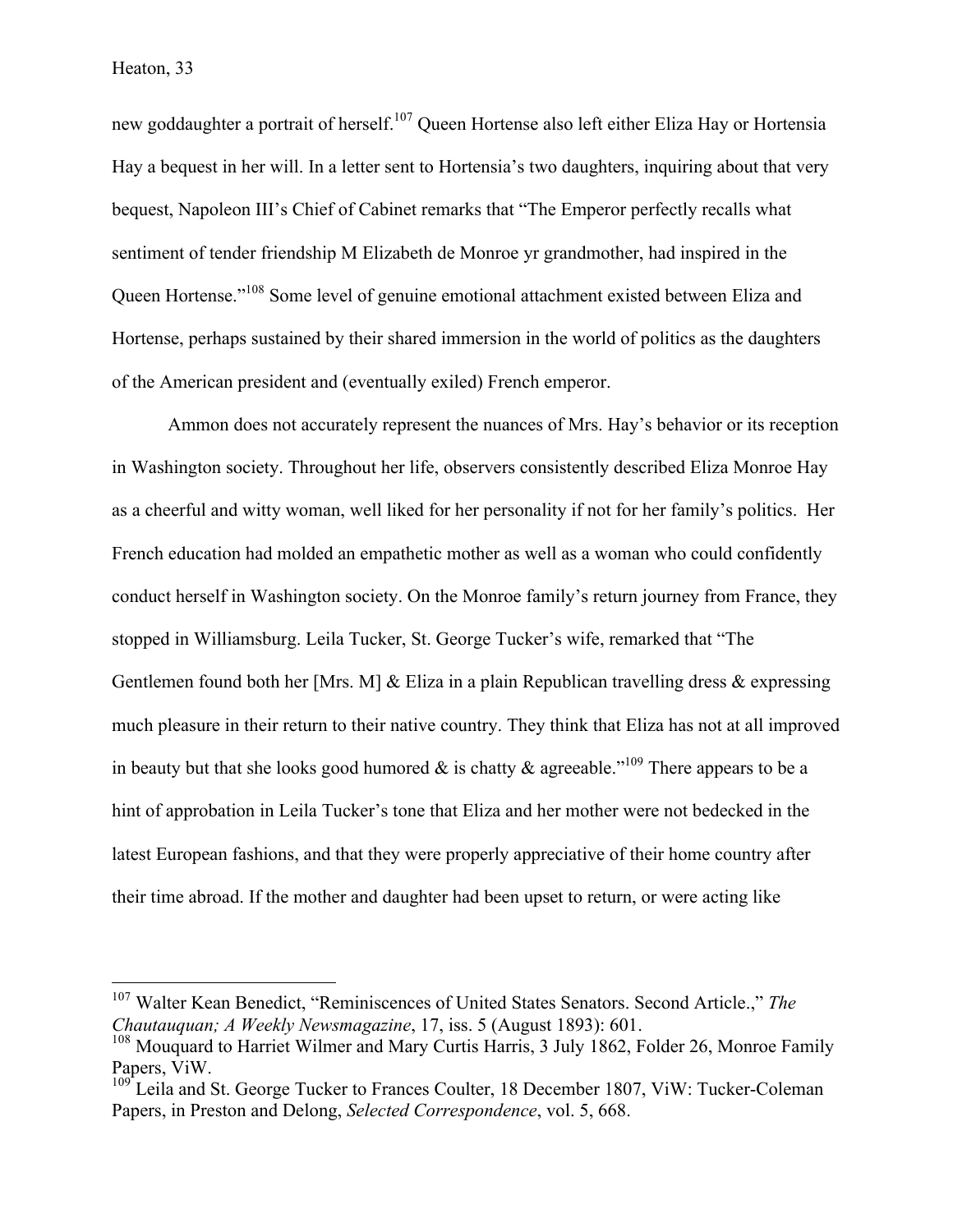"Europeans," that would have reflected poorly on the virtues of the new nation. By the same token, about one generation after the Revolution itself, a very clear sense that America was not only different from England and France, but superior, permeates Mrs. Tucker's musings. It is difficult to parse her slightly insulting comment about Eliza's appearance, but evidently the young woman had not become too haughty to chat with her fellow countrymen, and she seems to have made a good impression with her friendly demeanor. Many years later, Mrs. Hay's demeanor apparently retained its outgoing charm. Recounting a recent party that he and Mrs. Hay had both attended, John Quincy Adams describes to his wife Louisa how Mrs. Hay told a joke and "burst into one of her hearty laughs."110 Certainly, Eliza's mannerisms do not appear to have been refined by Campan into Versailles-ready levels of aristocratic reserve, given that her laugh was apparently so distinctively loud.

Looking at a Washington insider's perspective confirms that Mrs. Hay's time with Campan did not teach her to place outsized importance on parties or her own superiority. In her published papers, *The First Forty Years of Washington Society,* longtime Washington matriarch Margaret Bayard Smith explicitly mentioned Mrs. Hay only once. However, she paints the President's daughter in a flattering light. Washington ladies were gathering to help one of their number, Mrs. Calhoun, care for her dying baby daughter. Bayard Smith writes that despite the fact that Maria Monroe (Mrs. Hay's younger sister) was getting married, the President's eldest daughter

came three evenings successively to beg to sit up and was denied as other ladies were already engaged. I was one night and she came and sat all evening by the child and reluctantly left it, but told Mrs. C. she should come the next evening and would take no denial. The next morning Mrs. C. recollecting Mrs. Decatur gave a large party to the

 <sup>110</sup> John Quincy Adams to Louisa Catherine Johnson Adams, 2 August 1821, *Founders Online*, National Archives, version of January 18, 2019,

https://founders.archives.gov/documents/Adams/ 99-03-02-3945.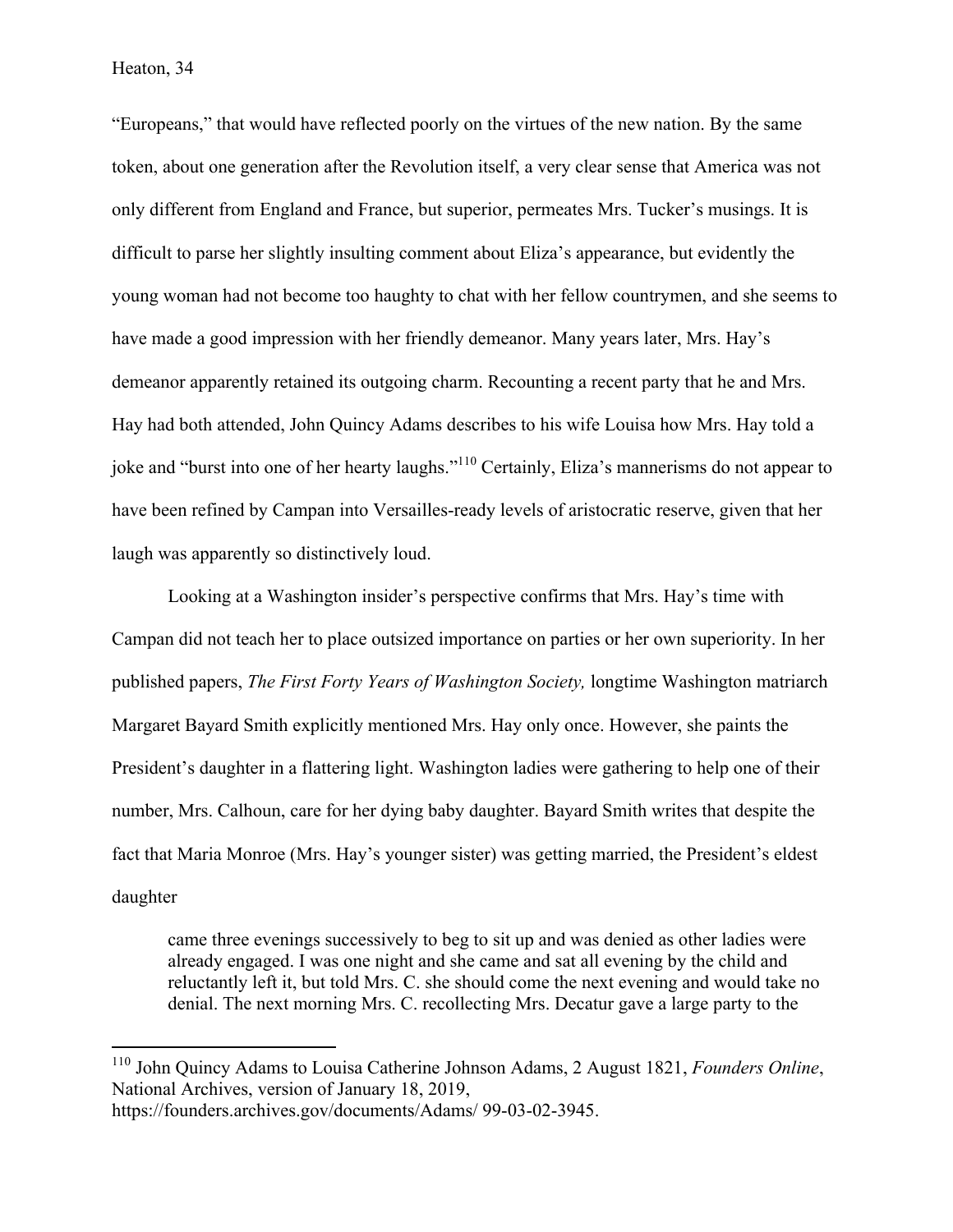bride and thinking Mrs. H. could not with propriety be absent, she sent to beg her not to come, but the President said it was his particular desire that she should, as she was the best nurse in the world and so she proved to be.<sup>111</sup>

Here Mrs. Hay displays a deeply kind and maternal streak, placing another mother's suffering above her own sister's wedding preparations. Indeed, despite the assurances of other women that Mrs. Hay ought to let others who could better spare the time help at the sickbed, Mrs. Hay seems to have truly wanted to help and to have made a real contribution to the nursing duties rather than a token visit to express her sympathies. The fact that President Monroe also encouraged his daughter's decision to help Mrs. Calhoun casts the presidential family in a far more flattering light, working to support the members of their community rather than setting themselves high above on a pedestal.

Campan created an idealized persona for herself in response to a lifetime of hardship. Subject to the whims of a merciless succession of French political regimes that repeatedly elevated and dashed her fortunes, Campan also had to contend with a succession of family members who disappointed her expectations and burdened her with nearly impossible-to-sustain responsibilities. Seizing the opportunity to reframe her actions, Campan not only justified her behavior to her contemporary critics, but to herself—her life's work had not been in vain. When Campan died of breast cancer in 1822, she was utterly disheartened. Her son Henri had predeceased his mother, she no longer superintended either St. Germain or Écouen, and her long service to the Bonaparte clan tainted her twenty years with Marie Antoinette now that her former mistress's son, Louis XVIII, had retaken the throne in the Bourbon Restoration. Yet Campan's legacy would live on in the memory of her acquaintances and in her posthumous memoirs,

 

<sup>111</sup> Margaret Bayard Smith to Mrs. Kirkpatrick, 23 April 1820, in *The First Forty Years of Washington Society, Portrayed by the Family Letters of Mrs. Samuel Harrison Smith (Margaret Bayard)*, ed. Gaillard Hunt (New York: Charles Scribner's Sons, 1906), 149-150.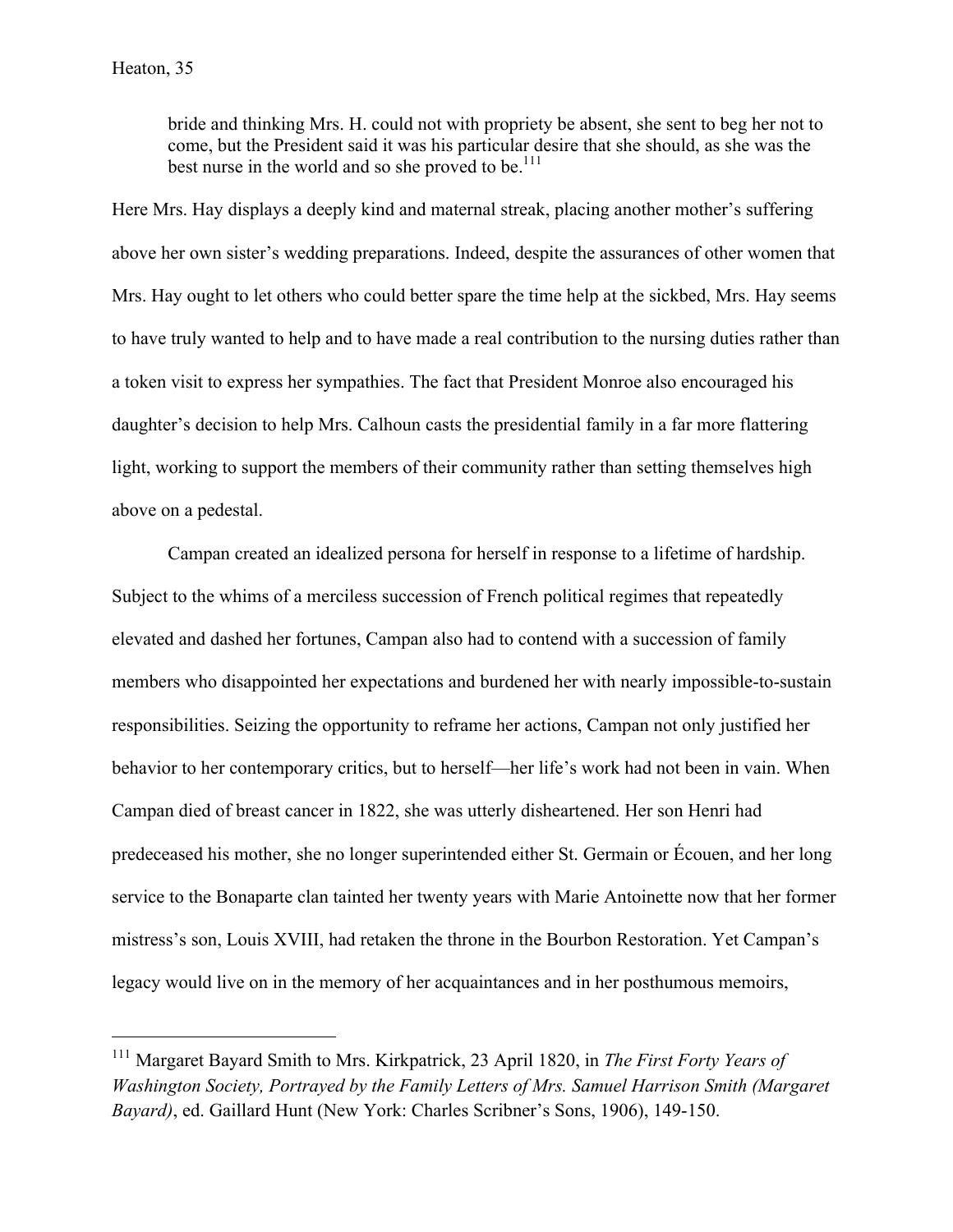whose content soon attracted the attention of American readers.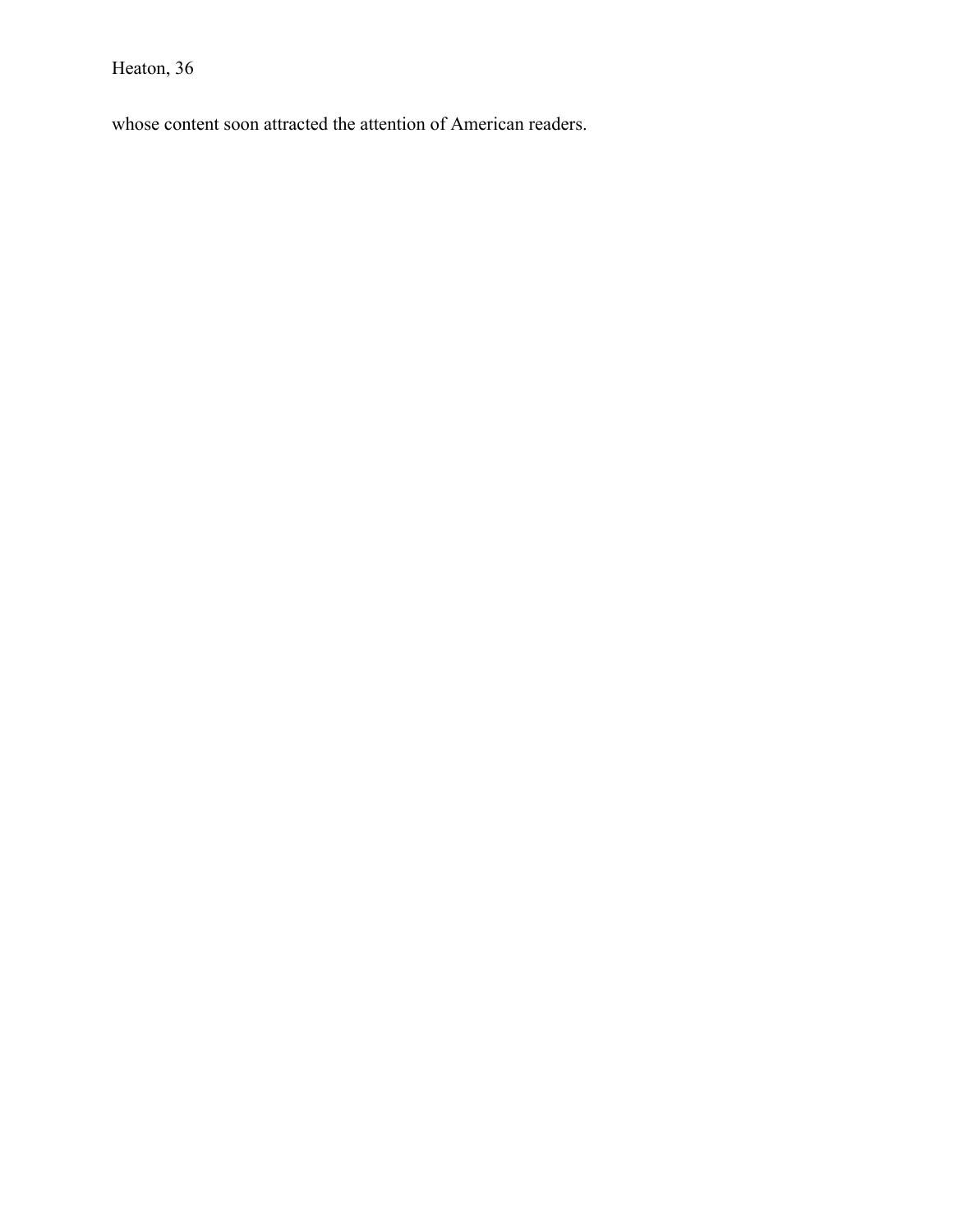## **Chapter II**

## **First Impressions, and a Teacher's Legacy in Practice**

In the middle of the nineteenth century, from the late 1820s until the beginning of the Civil War, American periodical articles attested to the influence Campan exerted on the development of an "American" female seminary system, and on the fight to gain state funding for girls' schools. Campan's passion for training good French republican mothers and her close personal and professional relationship with members of the Bonaparte dynasty rendered her the perfect figure to support American mothers and educators as they assumed more public roles in civil society. After her death, Campan could only rely on the memories of those who once knew her and her own books to continue transmitting the legacy she had created for herself.

## *Madame Campan's Reception by the American Public*

#### *Demographics*

An examination of Campan's reception by the American public begs the question of who actually constituted that public. It is impossible to know precisely how many Americans knew who Madame Campan was, their opinions of the headmistress, or whether they made changes in their own lives after reading one of her publications or a periodical article that cited her words. However, inhabitants of certain parts of the country were more likely to come into contact with Campan at different times over the course of the century. Several trends emerge from a comparison of the cities where the set of articles analyzed in this study were published. References to Campan appeared first and most often in New York, Philadelphia, and Boston and continued throughout the century. In the South, articles mentioning Campan appeared more infrequently than in the North, and primarily before the Civil War. The Midwest followed an inverse pattern, with a few articles published in Cincinnati and St. Louis before the Civil War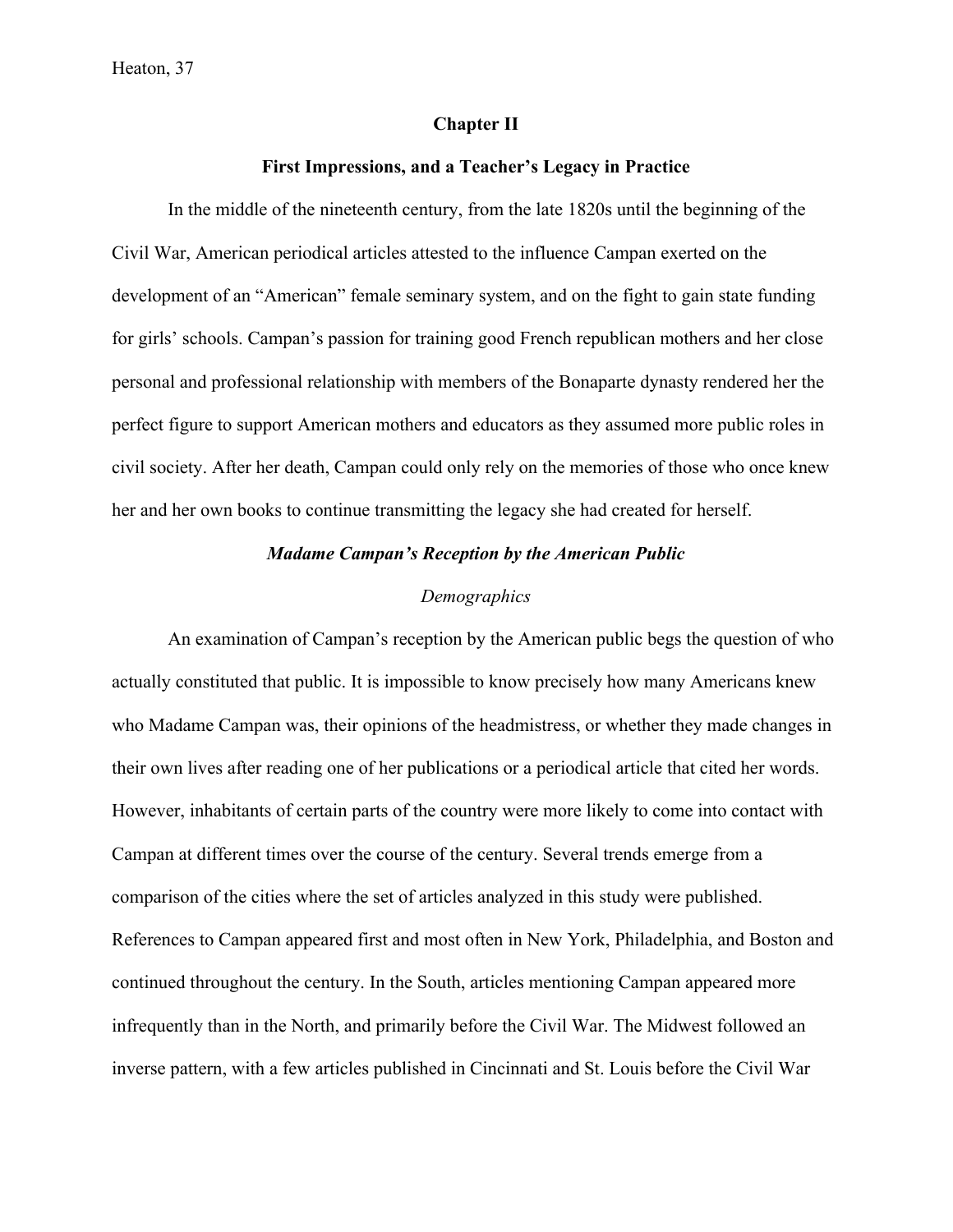and an upturn in periodical content related to Campan in the last third of the century. Several mentions of the headmistress also appeared in San Francisco publications in the 1860s and 1870s. Of course, the readership of a given periodical or newspaper was not necessarily confined to its publication city. *Godey's Ladies' Book*, the iconic women's magazine, had a readership that scholar Joseph Sommers writes "numbered well into 150,000 subscribers across the North and South by 1860."<sup>112</sup> Thus, while the South and Midwest were never particularly common publication areas for Campan-related material, Americans living in these regions might well have subscribed to periodicals issuing from the Northeast's thriving publishing industry. A scattered audience would have been more likely after the Civil War because of fast-growing railroad networks and cheaper postage.<sup>113</sup> The general trends might also reflect the urban devastation wrought on Southern cities after the Civil War and Sherman's March, as well as demographic shifts caused by westward migration (also facilitated by the railroads).

Scholarship on the demographics of women's magazine readers also helps define the class of the "American public" aware of Madame Campan. The French headmistress's exposure was by no means exclusively limited to women's magazines, but she was frequently mentioned in their pages. Additionally, women's magazines made up a large percentage of the total periodical market by the 1830s, and remained highly popular throughout the century.<sup>114</sup> The kind of woman who would have read a women's magazine (or any literary magazine, for that matter)

 <sup>112</sup> Joseph Michael Sommers, "*Godey's Lady's Book*: Sarah Hale and the Construction of Sentimental Nationalism," *College Literature* 37, no. 3 (2010): 44.

<sup>113</sup> Mary Ellen Zuckerman, *A History of Popular Women's Magazines in the United States, 1792- 1995* (Westport, Connecticut: Greenwood Press, 1998), 1.

<sup>114</sup> Amy Aronson, *Taking Liberties: Early American Women's Magazines and their Readers* (Westport, Connecticut: Praeger, 2002), 2; Zuckerman, *A History of Popular Women's Magazines,* 26.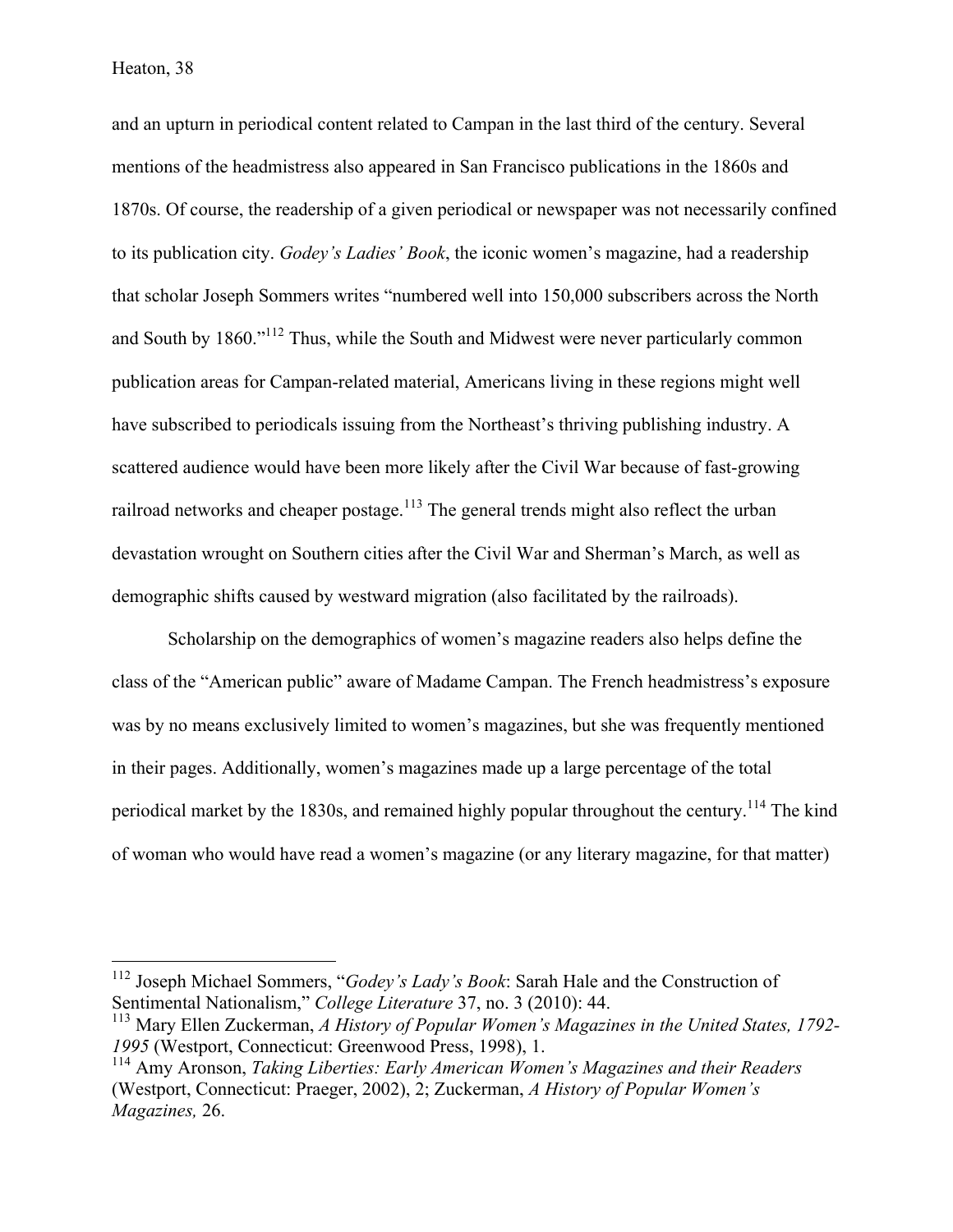changed over the course of the century, although she would have almost certainly been white.<sup>115</sup> Antebellum magazine subscriptions were relatively expensive, limiting periodical readerships to wealthier families.<sup>116</sup> As prices fell and female literacy rates improved after the war, a much larger percentage of middle-class women were able to purchase periodicals.<sup>117</sup> While scholar Amy Aronson does note that "pass-along and group reading" might have exposed certain enslaved individuals or lower-class women to periodicals, it seems unlikely that Campan's name and legacy extended far beyond the upper and middle classes as a result of these practices.<sup>118</sup> By the 1880s, when several new editions of the *Private Life of Marie Antoinette* were published, the book became accessible to a very different audience from the elite readers who purchased copies in the 1820s. In 1887, for example, multiple advertisements appeared in the *Christian Union* for "A new and cheap edition" of the memoirs "superior to the English edition in that it will have a number of steel portraits, while the London edition has but one."<sup>119</sup> A large portion of the American middle class might have been poised to learn about Campan with the publication of this cheaper edition. The very fact that the advertisement emphasizes the contrast between the low price and high quality indicates that the publishers expected to sell a large number of copies to people who wanted to advertise their refined tastes at a reduced budget, and that there was enough of a demand for the memoirs to justify commissioning and printing copies with multiple illustrations. The patriotic jab at the British publication was merely the icing on the cake reading Campan's book about one of France's most infamous rulers was also a way to show national pride by supporting American rather than foreign publishers.

 <sup>115</sup> Aronson, *Taking Liberties,*13.

<sup>116</sup> Aronson, *Taking Liberties,*14; Zuckerman, *A History of Popular Women's Magazines,* 29.

<sup>117</sup> Aronson, *Taking* Liberties, 14; Zuckerman, *A History of Popular Women's Magazines,* 2, 29.

<sup>118</sup> Aronson, *Taking Liberties,* 13, 14.

<sup>119</sup> "Literary Notes," *Christian Union* 35, iss. 6 (February 10, 1887): 23.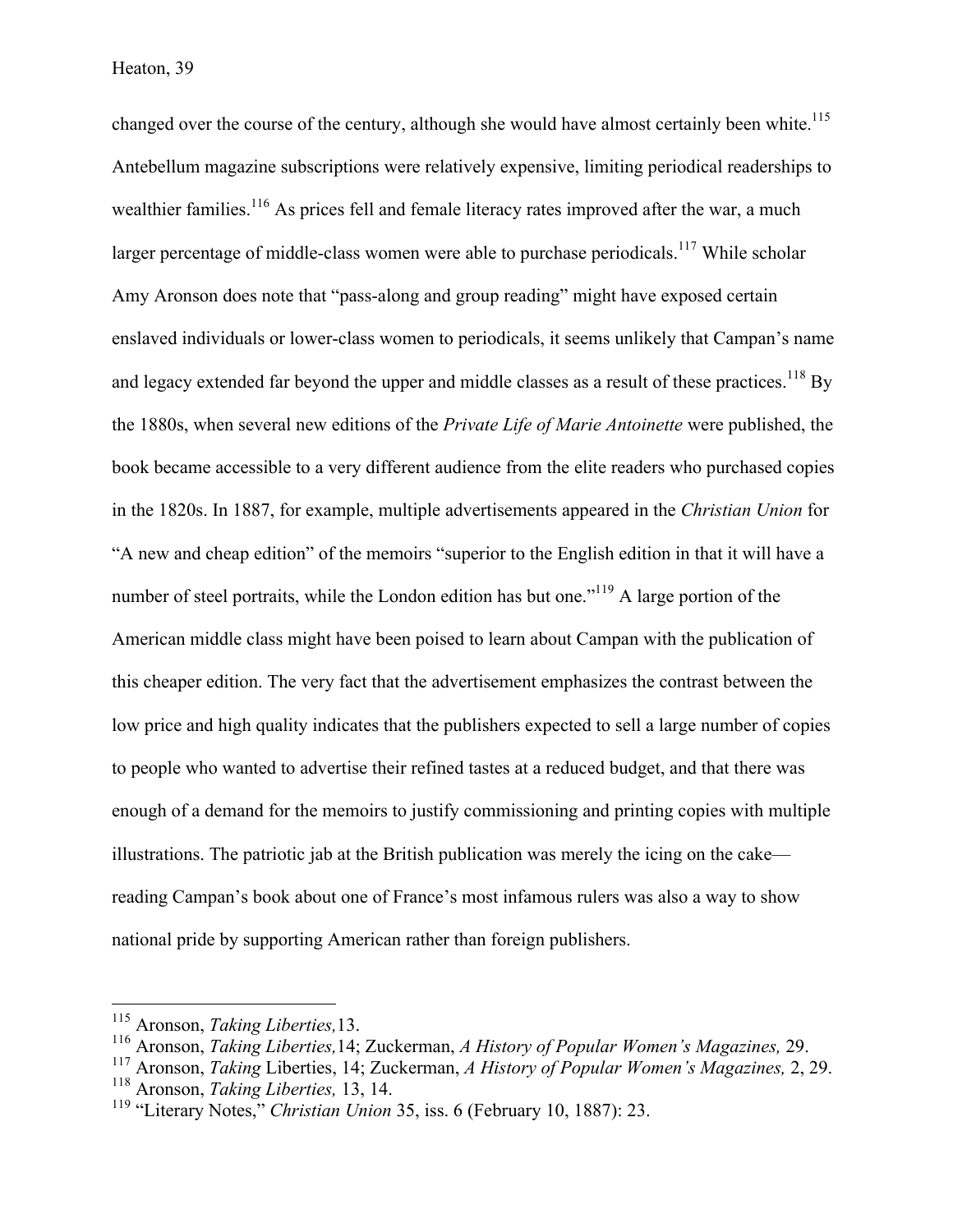While actual examples of readers interacting with Campan's books are difficult to find, occasionally the archives do offer a tantalizing glimpse into the headmistress's place in one American household. Lucia McMahon recounts one such anecdote in *Mere Equals: The Paradox of Educated Women in the Early Republic.* In 1826, Ann Parker received a rather pompous missive from her husband Daniel, who had been travelling for several months. Mr. Parker recommends that his wife look at Campan's *Private Journal* "as this little treatise confirms the remark you have often heard me make that it is to mothers that we are most indebted to our characters."120 Mrs. Parker writes that "her ideas respecting, are completely in unison with my own–and her method is what I aim at in educating them."121 We know that both husband and wife read the *Private Journal* and that although Mrs. Parker did not model her mothering style on Campan's advice, both spouses considered the Campan method extremely conducive to producing "good" American mothers and well-educated American children. It is also possible that irritation with her husband led Mrs. Parker to claim that she was already following Campan's model, communicating that he was infringing on her maternal authority in the domestic sphere. It is impossible to draw sweeping conclusions from a single data point, but Ann Parker's response is certainly evidence in favor of the notion that Campan influenced the way that real American families tried to model and reproduce proper republican behavior.

## *Reviewers*

The first Americans to publicly react to the legacy that Campan had created for herself were book reviewers. Many reviewers believed Campan's account of her life and times

 <sup>120</sup> McMahon, *Mere Equals,* 147.

 $121$  Ibid.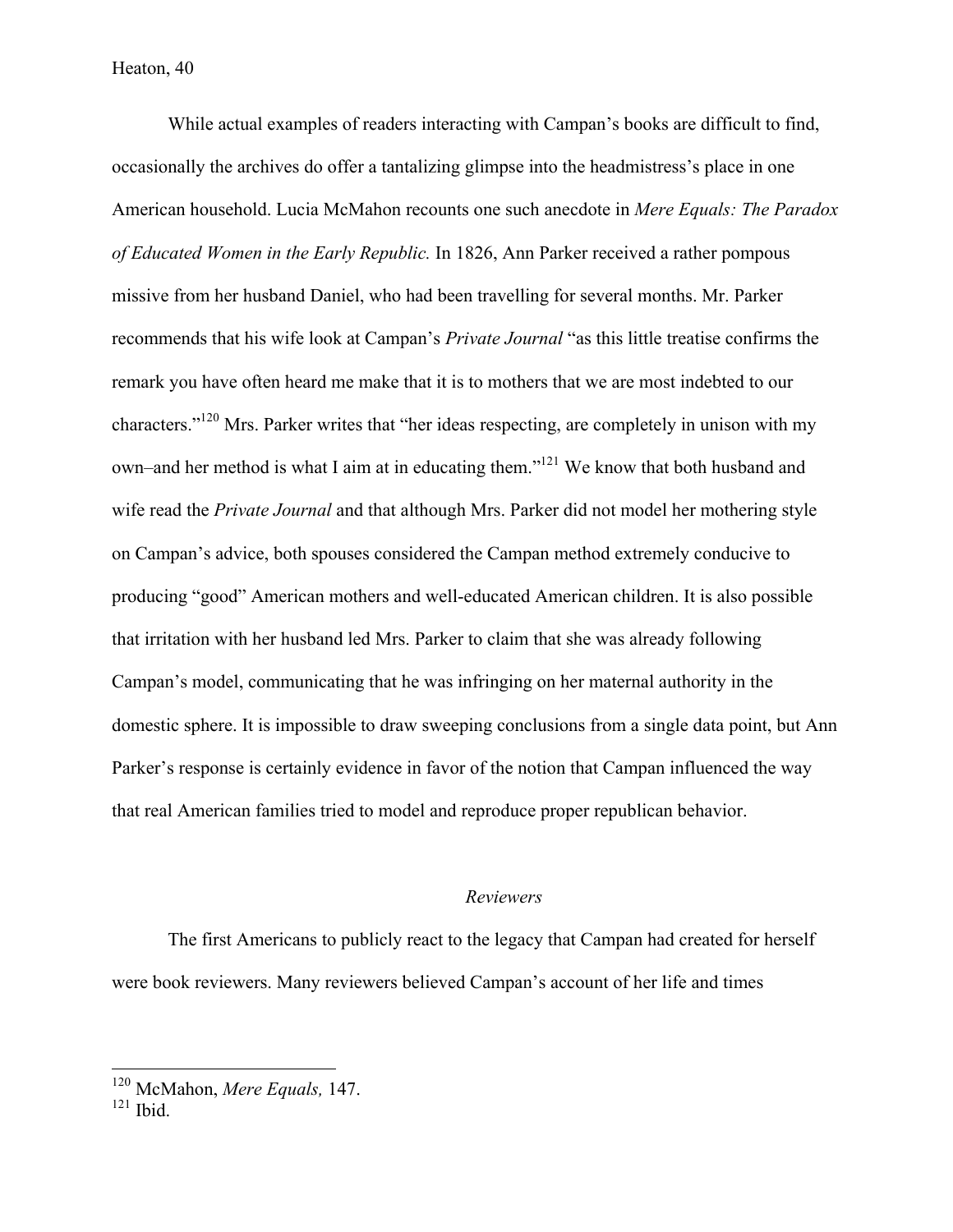wholeheartedly, and encouraged their readers to do the same. An impressed writer for the Philadelphia *Port Folio* exclaimed in 1823 that "our confidence is cemented by the perfect notoriety of the high character of Madame Campan, acknowledged in acts, not in mere compliments, by both parties of the Revolution, in all their gradations from private life, to the throne of the two dynasties."122 Rather than branding Campan disloyal or attracted to power, as some of her detractors had claimed, this reviewer believed that her uniquely close position to the ruling families of two succeeding dynasties made her a reliable rather than an opportunistic and biased witness. For a woman to be so universally admired and elevated to positions of trust and responsibility by fundamentally opposed factions, her character must have been so beyond reproach that no one could fail to recognize her virtue. Thus, Campan's history of Marie Antoinette's life must also have been penned with the strictest attention to accuracy. Certainly, this is the interpretation that Campan herself hoped her readers would make.

Addressing the claim of Campan's "perfect notoriety," it is possible the author is referring to the *Private Life's* biographical introduction on Campan, written by French historian F. Barrière. This introduction, which Barrière claims to have compiled from "the recollection of the relations, friends, and pupils of Madame Campan" as well as "her manuscripts, correspondence, and other papers," imposed an additional layer of interpretation between Campan's own words and her impact on American readers.<sup>123</sup> Before her own memoirs were published (and even after, as her memoir of Marie Antoinette's life was reprinted far more frequently than the *Private Journal*), F. Barrière's biography rather than Campan's autobiography was the primary vehicle for her life story. However, the tone of the biography

<sup>&</sup>lt;sup>122</sup> "The Queen of France," *Port Folio*, iss. 260 (December 1823): 509.

<sup>123</sup> Barrière, "Biographical Notice*,*" ii.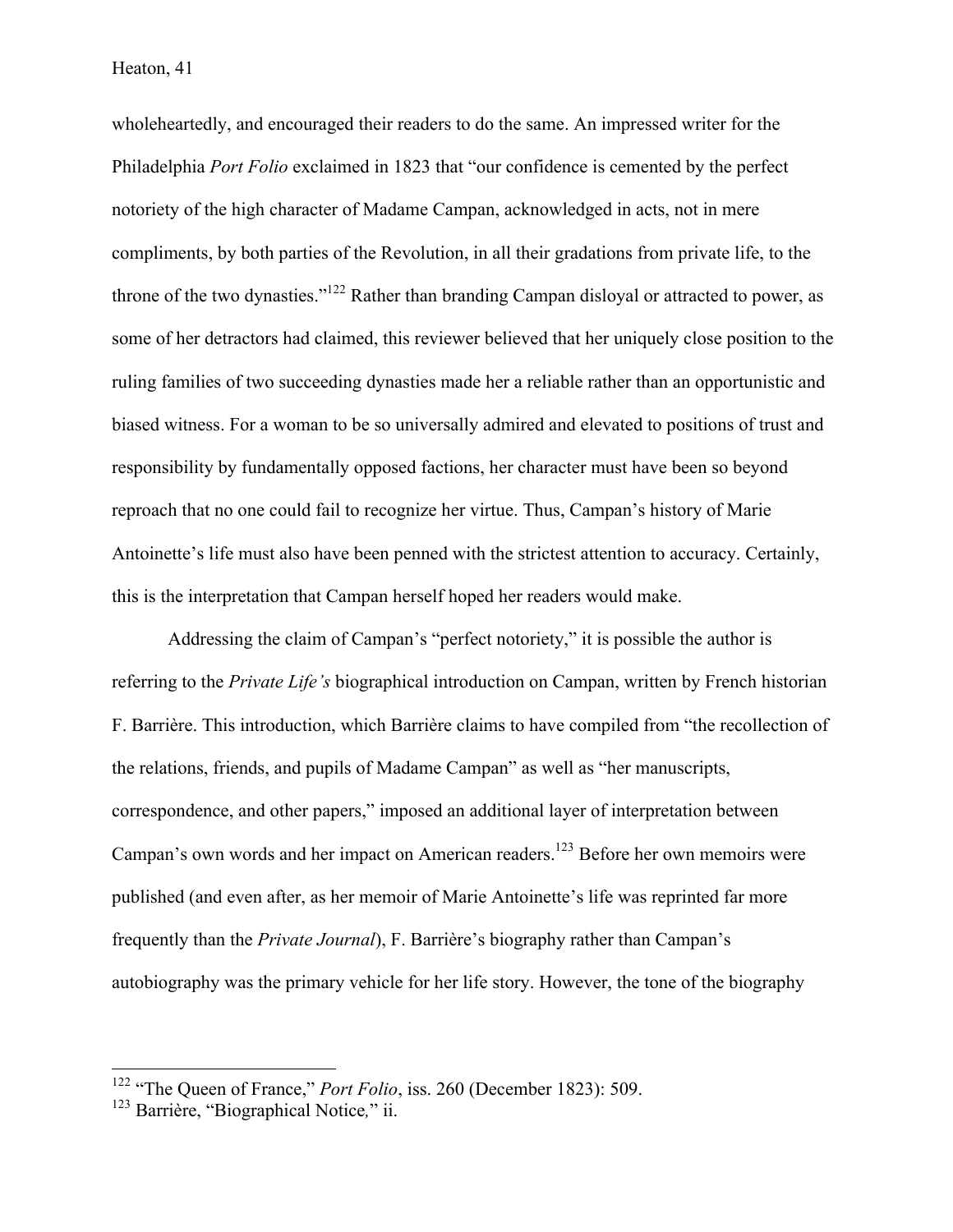cleaves closely to that of Campan's *Private Journal.* The fact that some of the same anecdotes even appear in both texts also supports Barrière's claims about authenticity of his primary sources.<sup>124</sup> Thus, American reviewers were still reacting to a work which flatteringly emphasized Campan's maternal virtue in rhetoric informed by her own preferred self-representation. Campan was so well known and respected by 1835 that an extremely critical review of Sir Walter Scott's Napoleon biography mocked the novelist's claim that Marie Antoinette had a lover prior to the Revolution by declaring that as "every intelligent reader of modern history very well knows, ... this piece of scandal has not only been triumphantly refuted, but proved to be false from the testimony of Madame Campan herself."125 Evidently the reviewer deemed Campan's *Memoirs* to be an authoritative source, and a staple text in the personal collections of serious amateur historians.

Not all reviewers accepted that her surviving the Old Regime stemmed from virtuous maternity, choosing to interpret Campan's actions and writing style as evidence of feminine naiveté and obliviousness. One proponent of this stance wrote a piece for the Boston *Mirror of Literature, Amusement, and Instruction* in early 1823 and observed that Campan:

collected her anecdotes, without always considering *how they would tell:* and in the simplicity of her heart, she has rendered herself an unexceptionable evidence of political errors, she neither saw nor understood. Yet this very circumstance gives additional weight to all she says; as it leaves her divested of the malice which misrepresents, and the spirit of system which seeks to distort events. ...[T]he quantity of collateral evidence

<sup>&</sup>lt;sup>124</sup> For instance, Campan mentions that she employed a nun when first founding St. Germain in both her *Private Journal* (243) and in a quotation transcribed by Barrière in his "Biographical Notice" (xvii).

<sup>&</sup>lt;sup>125</sup> "The Life of the Emperor Napoleon, with an appendix containing an examination of Sir Walter Scott's Life of Napoleon Bonaparte, and a notice of the principal errors of other writers, respecting his character and conduct, by H. Lee. Vol. 1. New York, Charles de Behr," *New-York Spectator* (March 26, 1835): 3.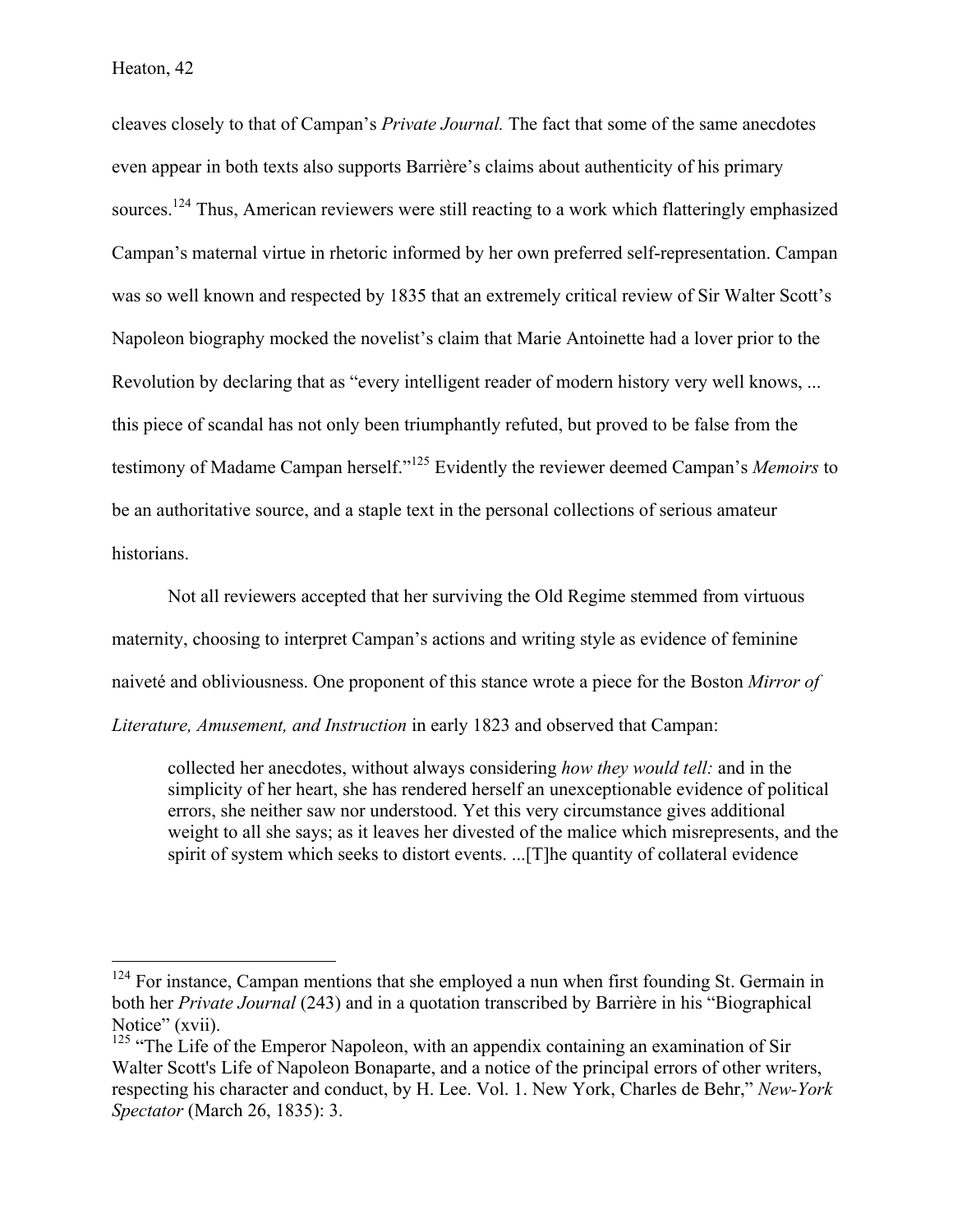brought forward by her editors, while it increases this stock of amusement, assists the memory of more serious readers, and adds largely to the value of the publication.<sup>126</sup>

The idea that Campan wrote "anecdotes" rather than history (and that anecdotes are not really history) casts patronizing aspersions on her intelligence. Given that she grew up enmeshed in the French court and navigated the aftermath of the French Revolution with considerable aplomb to make a successful new career for herself, it seems unlikely that Campan lacked the mental acuity to identify and understand political maneuverings. This assessment might reveal more about the reviewer's individual biases about female scholarly capacity than about Campan's writings. Her (male) editors are accorded more reliability than the author's recollections. Of course, it is also true that the distortion of time and the changing political regimes render the *Memoirs'* accuracy suspect. The tendency to dismiss Campan's memoirs as anecdotal continued throughout the century, when a reviewer for the *Critic and Good Literature* remarked in the 1880s that the new edition provided entertaining anecdotes for the relatively amateur historian.<sup>127</sup> Just as the headmistress was not always treated with the respect that she felt she deserved in life, so too were her accomplishments sometimes dismissed after her death.

Readers and reviewers also debated the question of editorial mediation, and the extent to which it added to or detracted from the *Private Life*'s value. Curiously, the interpretation of one of Campan's former pupils in a letter to her sister blames the editor for the *Memoir's* faults. The daughters of American merchant Henry Preble and his British wife, Harriet and Anica Preble

 <sup>126</sup> "Madame Campan's Memoirs," *Mirror of Literature, Amusement and Instruction*, (January 5, 1823): 464.

<sup>&</sup>lt;sup>127</sup> "Reviews 'The Private Life of Marie Antoinette,'" *The Critic and Good Literature*, iss. 4 (January 26, 1884): 41.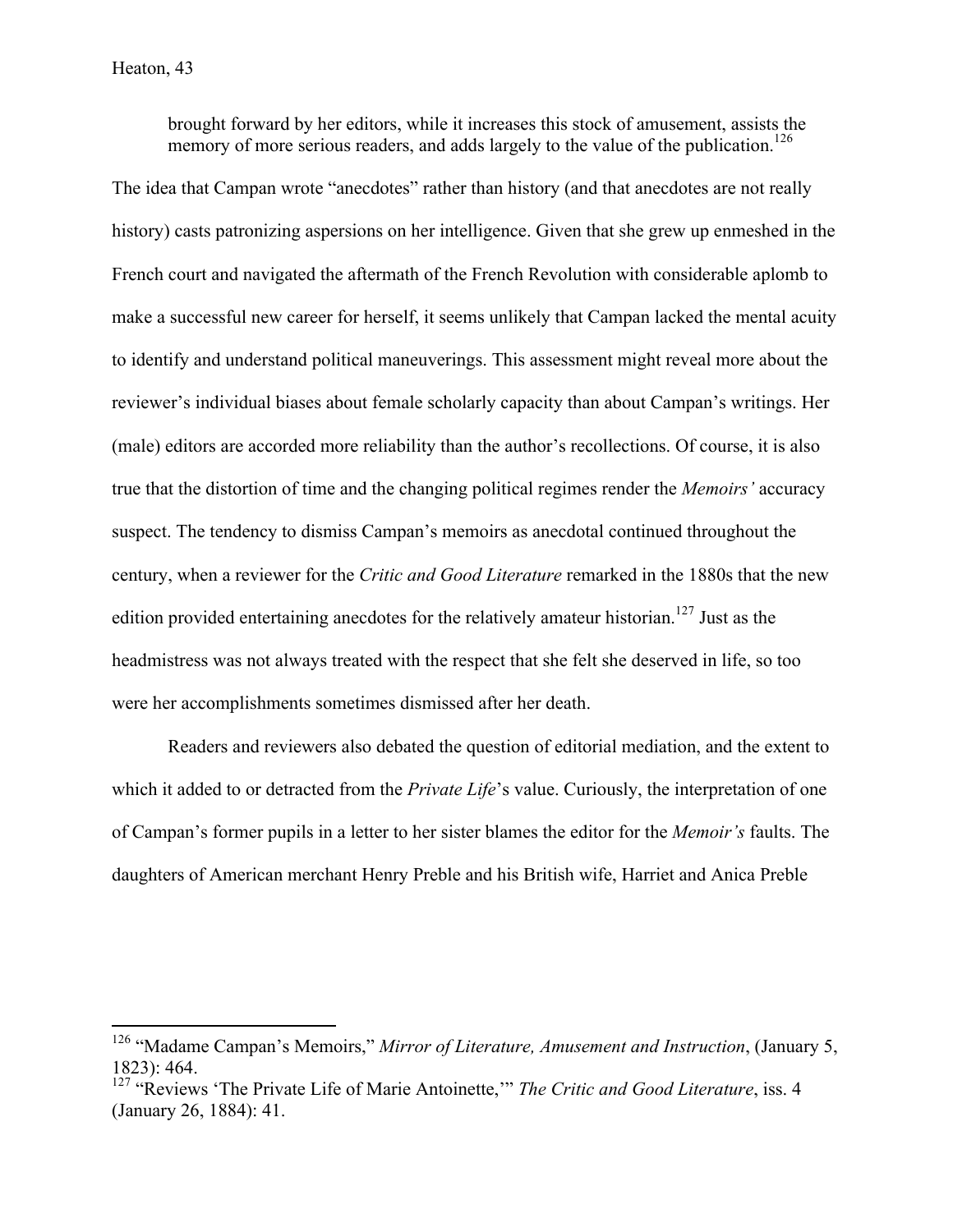were born in England and France respectively at the end of the 1790s.<sup>128</sup> Harriet likely attended Campan's seminary from ages eight to thirteen, and knew Eliza Monroe during the teenager's third stay at St. Germain.<sup>129</sup> Visiting old friends in France and reading Campan's newly published memoir, Harriet Preble records one reaction: "'Who would believe it?...they are as white as snow!' exclaimed my friend in her astonishment at a continuous panegyric of Marie Antoinette."<sup>130</sup> Preble goes on to imply that the editor distorted Campan's message and that the book's "evident want of impartiality will rob it of a part of the confidence which it certainly ought to inspire."<sup>131</sup> Unfortunately, the editor of Preble's own memoirs truncated the letter, leaving the identity of the speaker a mystery. However, given the context, it seems quite likely that the mystery friend was a fellow schoolmate whose shock at Campan's portrayal of the late queen was informed by (possibly contradictory) stories that she herself had heard the headmistress tell. The fact that Preble herself seems unimpressed with the historical value of the account lends some credence to the misgivings of skeptical and patronizing American reviewers of the work, but Preble's attribution of the problems to the editor rather than to Campan herself suggests that the headmistress Preble knew *would* have written a conscientious history. The headmistress's students helped preserve her memory in a perhaps more authentic way than their teacher's own carefully chosen (but potentially edited) words.

 <sup>128</sup> Richard Henry Lee, *Memoir of the life of Harriet Preble, Containing Portions of her Correspondence, Journal, and Other Writings, Literary and Religious* (New York: G.P. Putnam & Co., 1856),14.

<sup>129</sup> Lee, *Memoirs of Harriet Preble*, 253; Monroe to Eliza Monroe, 1 March 1805, in Preston*, Papers of James Monroe*, 5:337.

<sup>130</sup> Harriet Preble to Anica Barlow (née Preble), February12, 1823, in Lee, *Memoir of the life of Harriet Preble,* 176.

<sup>131</sup> Preble to Barlow, February 12, 1823, in *Memoir of the life of Harriet Preble,* 176.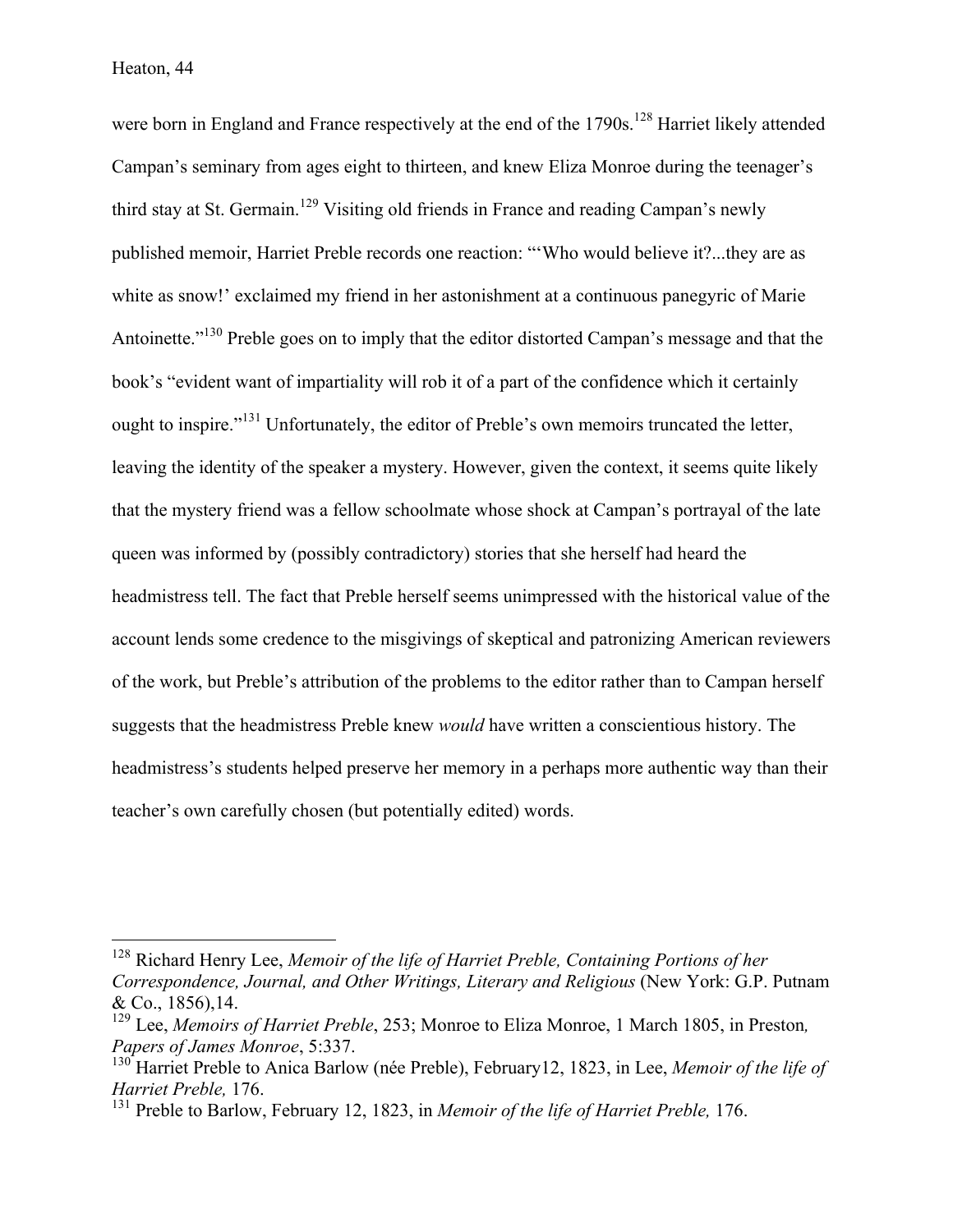*"Thanks to the care of Madame Campan"***: Hortense, Eliza, and the American Public**  One common way that American readers familiarized themselves with Campan's link to Napoleon was by reading articles about her Bonaparte pupils, seldom referenced without at least a brief mention of their celebrated headmistress. As a quick glance at the Bonaparte and Beauharnais family trees makes evident, Napoleon liked to arrange strategic matches for his female relatives with top military officers. These dynastic marriages between members of Napoleonic France's aristocracy clearly piqued American readers' curiosity. For instance, an 1831 article about the Marquis de Lavalette (that was reprinted multiple times near Washington D.C.) recounted the General's trip to St. Germain to meet his fiancée Emilie de Beauharnais, and an excerpt from Madame de Lavalette's own memoirs ten years later repeats the anecdote.<sup>132</sup> Ten years made a rather large difference in the interpretation of their marriage, however. The Philadelphia magazine that discussed the Countess's perspective on her marriage dramatically described how, after both of her parents fled the country, "the poor girl might have been doomed to a life of suffering, had not General Buonaparte, with his usual sagacity, come to the resolution of uniting her to a man worthy of her in every sense of the word."<sup>133</sup> While both the excerpts from Lavalette's own memoirs and those of his wife make it clear that neither party was particularly excited about getting married, the later article's author happily overlooked this minor detail in positioning Napoleon as a benevolent fairy godfather. One inspired author went so far as to actually re-imagine Napoleon's matchmaking in fiction. In 1836, a New York periodical published "The Aristocrat's Wife," in which the young protagonist's father comes into a fortune

 <sup>132</sup> "Lavalette's Memoirs. 'Courtship and Marriage of Lavalette,'" *United States Telegraph*, November 3, 1831, 2; *Globe,* November 11, 1831, 1; *Maryland Gazette*, December 1, 1831, 1.; "From the Court Magazine. Memoir of the Countess de Lavallette," *The Museum of Foreign Literature, Science, and Art* 14 (May, 1841): 601-611.

<sup>&</sup>lt;sup>133</sup> "From the Court Magazine," *The Museum of Foreign Literature, Science, and Art,* 601.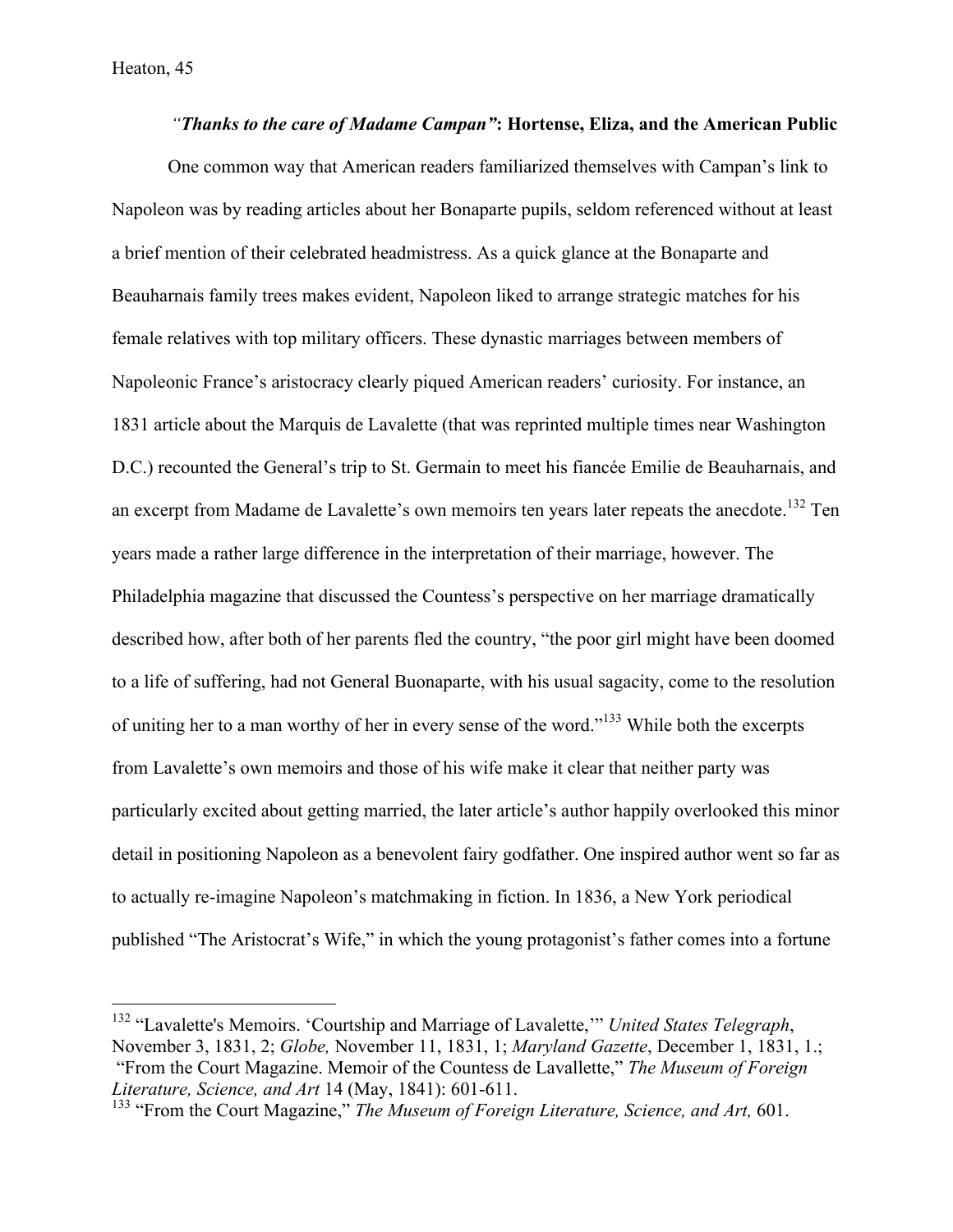and sends her "to be trained into finished courtliness by the experienced hands of Madame Campan. The rumor of her prospects and merits now reached the ear of the Emperor, and determined him to render her hand a prize for one of his indigent adherents."<sup>134</sup> The story's author implies that readers ought to already recognize Campan, as no explanation is given that her experience came from teaching at St. Germain and Écouen, that she served at Versailles for many years to acquire her own courtly manners, or that she taught Napoleon's relatives and the daughters of his soldiers, thus giving her access to his ear. By sending the tale's protagonist to a famous school that really existed under the Napoleonic regime, the author adds authenticity to his fanciful work of historical fiction while revealing that even ordinary Americans (not simply the amateur historians Sir Walter Scott's critic addressed) associated Campan with Napoleon Bonaparte and excellence in education.

As Mrs. Hay's reception in Washington society made evident, Campan's students were a part of her carefully crafted legacy just like her *Private Life of Marie Antoinette* and *Private Journal.* Yet unlike her foreign schoolmate, Queen Hortense Bonaparte (née Beauharnais) never made a personal impression on elite American society. Thus, her reputation in the country was entirely print-based. While Campan mentioned Hortense in her *Private Journal* and readers had known to connect the two names for decades, the ex-Queen of Holland's personal character was barely touched on in that work, and was shaped largely by her own memoirs. Like a university degree from an Ivy League school today, Campan's stamp evoked mental images of a certain kind of impressive graduate. Biographical articles and book reviews published throughout the first half of the century emphasized that Hortense fully embodied those expectations. An

<sup>&</sup>lt;sup>134</sup> "The Aristocrat's Wife," *The Albion, A Journal of News, Politics and Literature* 4, iss. 50 (December 10, 1836): 394.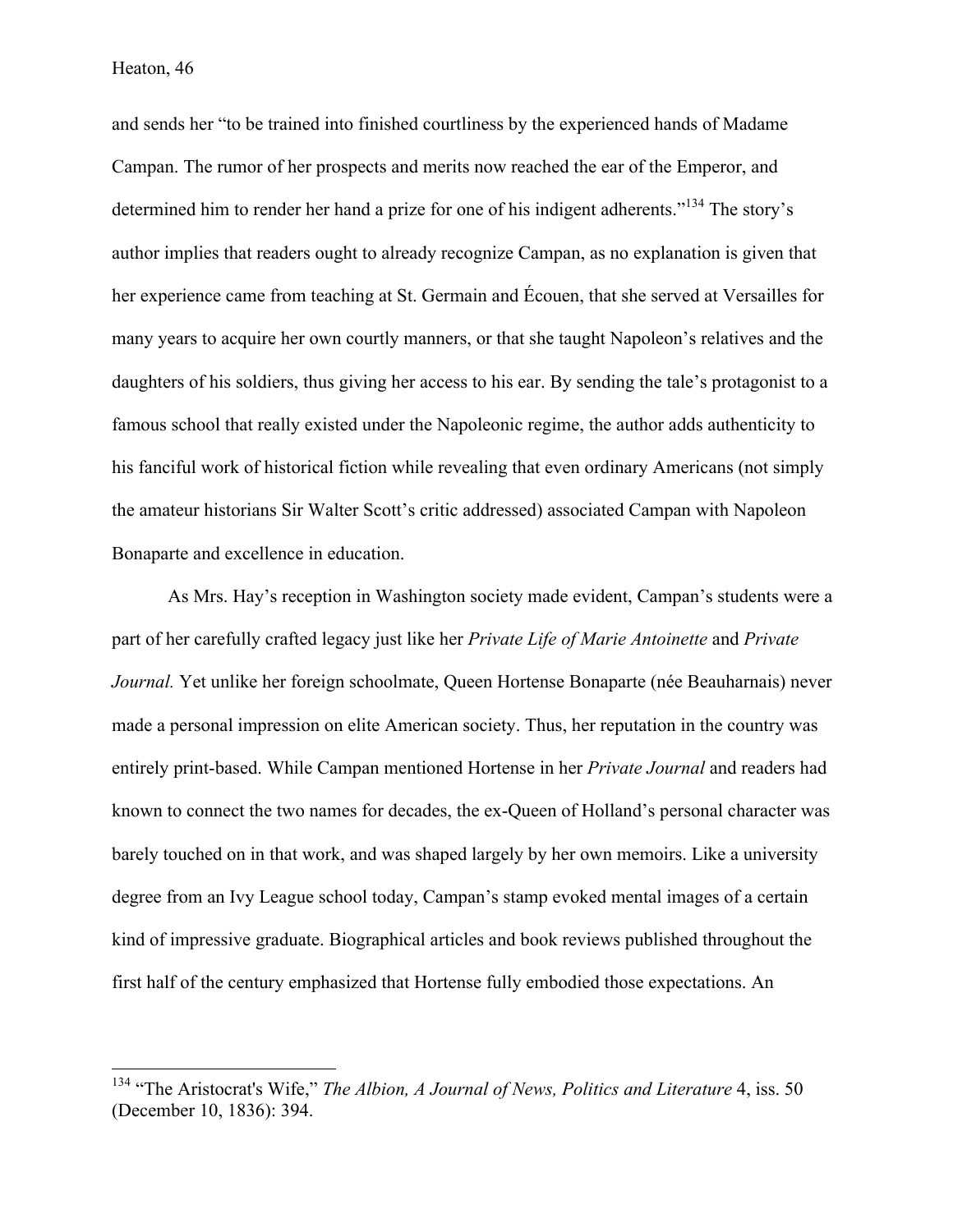admiring reviewer of one of Hortense's memoirs in 1833 remarked that "Of the family of Napoleon, none has established a fairer claim to the admiration of mankind, than Hortense Beauharnais," whose character was marked by "amiability, and... retiring virtues."<sup>135</sup> Although she and her husband ruled Holland for a time before she died in exile, Hortense is characterized as pure and reserved when compared to the rest of the grasping Bonaparte dynasty. For American readers who worried that Campan's model might prove too elitist for a good republican mother, such an endorsement would assure them that Hortense did not act like an entitled noblewoman. Not every description of Hortense was completely adoring, but even commentators who attributed negative influences to Empress Josephine noted that Hortense "had been spoiled by her mother, but in other respects was very well educated, thanks to the care of Madame Campan."<sup>136</sup> In this *Littell's Living Age* article, dating from 1849, the headmistress is given credit for all the good aspects of Hortense's personality, presumably having required the girl to work hard in lessons and in the school community in a way that her mother did not. The subtext of this comment also warns American mothers of the dangers of indulging their children too much and underscores the civic importance of providing children with both good mothers and good teachers.

Napoleon III's ascension to the French throne in 1852 made his mother a topic of particular scrutiny. Americans naturally wanted to know more about the new French ruler's family background and relationship with his famous namesake, and newspapers like the *New Hampshire Statesman,* the *New York Daily Times,* and the *Spirit of the Times* obliged them. In

<sup>&</sup>lt;sup>135</sup> "Art. V.—Mémoires sur Madame la Duchesse de St. Leu, Ex-Reine de Hollande: suivis des Romances composées et mises en Musique par elle même, et ornés d'un Portrait et de douze Gravures," *The American Quarterly Review* 13, iss. 25 (March 1, 1833), 127. <sup>136</sup> "Josephine," *Littell's Living Age* 20, no. 253 (March 24, 1849), 554.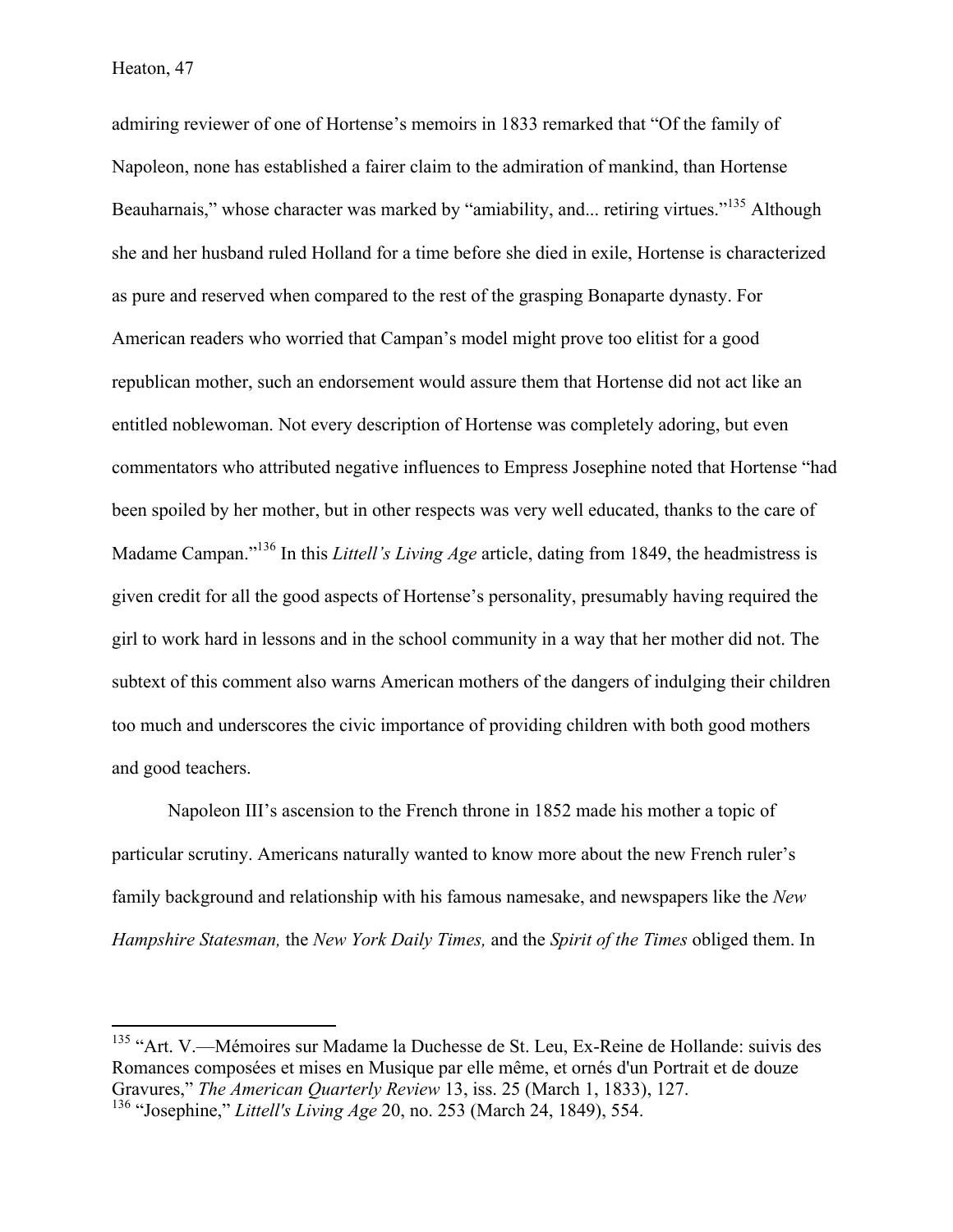fact, the new ruler of France's Second Empire was the son of the original Napoleon's brother, Louis I of Holland. Yet these articles also reminded readers that they already knew Napoleon III's mother for another reason—she was Madame Campan's most illustrious pupil. Interest in the Queen remained a decade later in the early 1860s, when another memoir of her life was published to mixed reactions. Originally written for the *Athenaeum* but published in *Littell's Living Age* in March 1862, the review bemoans the book's lack of believable sources or factual accuracy.137 The author is particularly indignant because Queen Hortense's life needed no editing or embellishment to make a riveting tale, as "Hortense was a heroine graced by circumstances and conditions as romantic as any book of faëry or romaunt or chivalry could match. No Tale of Magic...could produce more wonderful changes of fortune and transformations of circumstances."138 Likening the late Queen's life to that of a fairy tale princess paints the Napoleonic era in a rather nostalgic light, concerned more with the leading players' interpersonal relationships than with their political actions. It is true that like Cinderella, Hortense arose from the ashes of Revolutionary France to become the daughter of an emperor and wife of a king. Campan, in this interpretation, could easily take on the role of fairy godmother or wise woman, bestowing the gifts her protégé would need to successfully embody these new positions. Sadly, Louis Bonaparte was no handsome prince, and their marriage was not a happy one. However, the reviewer is quick to defend Hortense's maternal devotion to her son, noting that she "was, before all things, a mother, and as a mother she would have periled her soul to secure what she considered her son's interests."<sup>139</sup> Any questionable behavior on

 

<sup>137</sup> "From the Athenaeum. Review of Memoirs of Queen Hortense," *Littell's Living Age*, iss. 930 (March 29, 1862): 725.

 $138$  Ibid.

<sup>139</sup> Ibid., 728.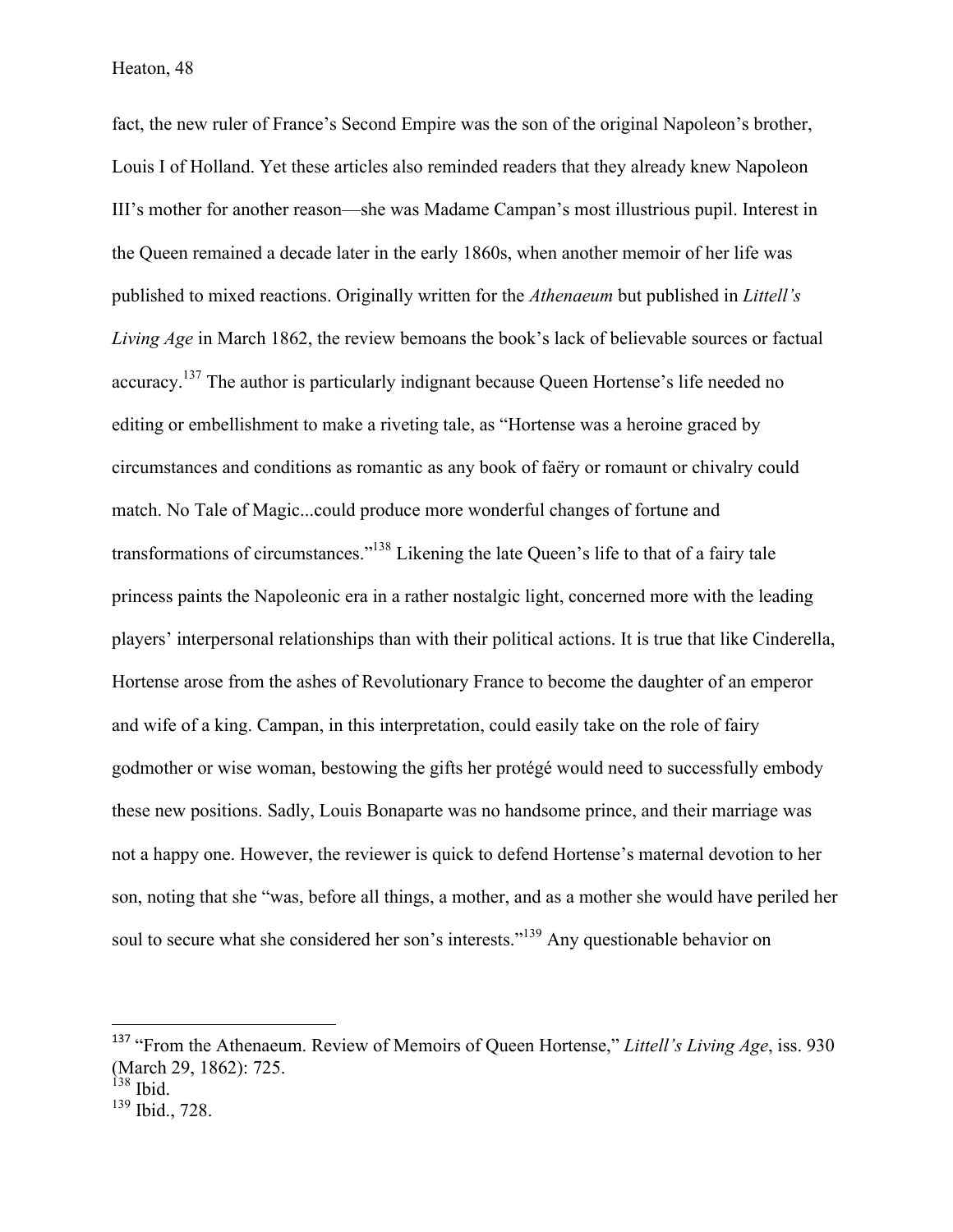Hortense's part is pre-emptively explained away by the justification that a good mother's life revolved around caring for her children. The emphasis on Hortense's maternity also reveals that Campan's claims to have educated dedicated mothers were, at least in the case of this illustrious pupil, entirely true. The reviewer also places the decadent world of Josephine, Madame Tallien, and their fellow socialites in direct contrast with Campan's establishment, as if the school were a kind of virtuous refuge from the decadence of Directory-era French society.

Throughout the century, Eliza Monroe Hay's reputation also became fused with Campan's in the reading public's eyes. As she did with Hortense, Campan actually referenced the future President's daughter in her *Private Journal.* Thus, even during Mrs. Hay's lifetime she was renowned outside of her personal social circle for her connection to the French headmistress. Campan describes a walk she took with Eliza and her father James Monroe, recounting how "he was talking in defence of his country, which he held to be finer than ours." Immediately, American self-definition in flattering comparison with other countries is brought to the forefront of readers' minds. Little Eliza remarked in response to her father's comments that the American roads were not as nice as their French counterparts, to which Monroe replied: "'Very true... our nation may be compared to a newly-formed [sic] household; we are in want of many things, but we possess the finest thing of all—liberty."<sup>140</sup> This entire anecdote can be read as an extremely symbolic piece of rhetoric. With a child's literal mindset, Eliza highlights the physical differences between her home country and the much longer-inhabited (by Europeans, at least) French landscape. The interaction between father and daughter thus serves as an opportunity for an American founding father to teach the naïve younger generation (upon whose shoulders the future of the nation depended) not to value the material conveniences bought by taxes paid to an

 <sup>140</sup> Campan, *Private Journal of Madame Campan*, 78.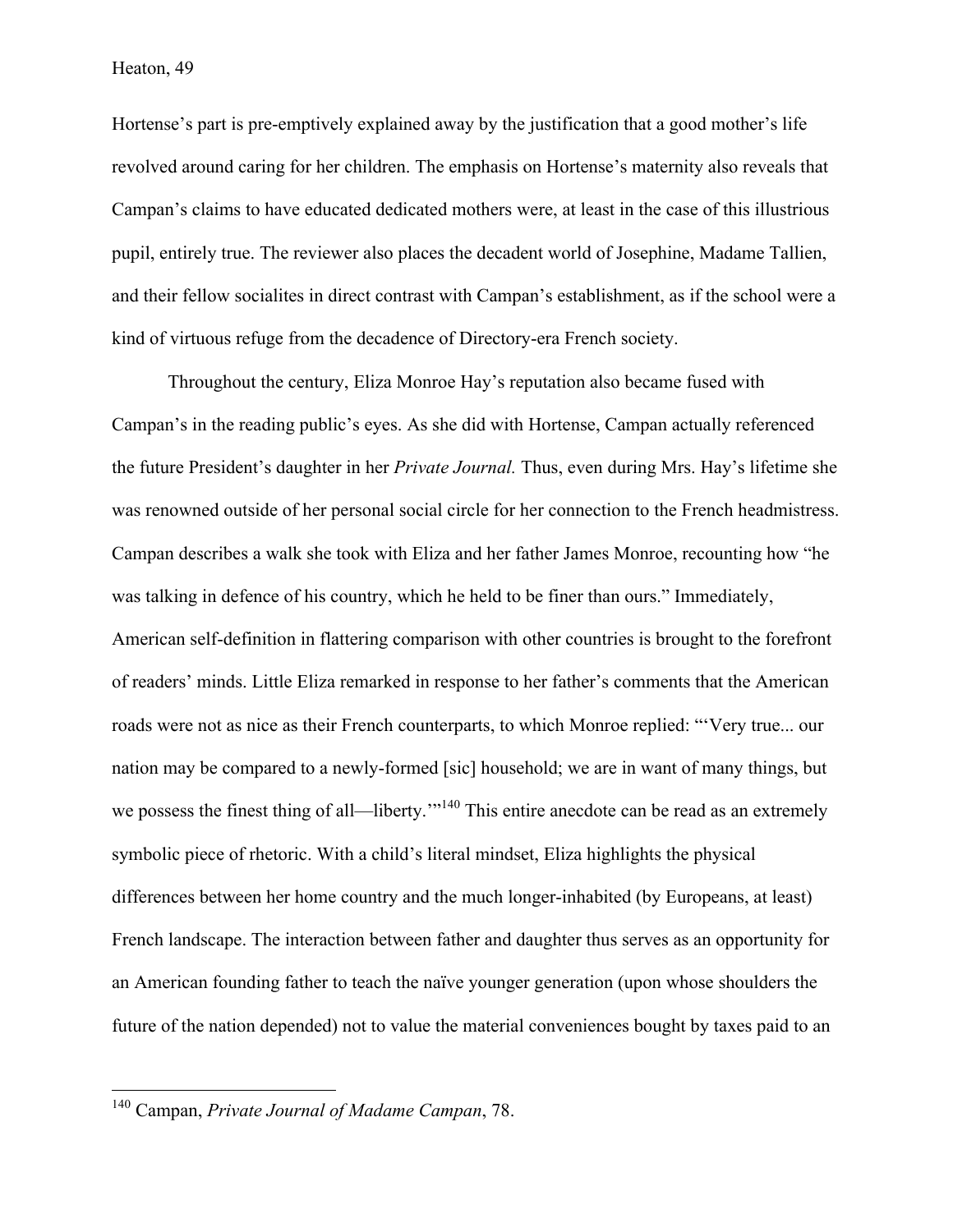absolute monarch over the invisible treasure of freedom. The fact that Campan does not refute Monroe's assertion almost suggests that she agreed with the future president. Perhaps the continual and disruptive regime changes had disillusioned the headmistress with her own country's political system, or perhaps she wanted to represent her encounters with patriotic American rhetoric to her readers and assumed that Monroe's words had no bearing on her own opinions. Whatever the case, nineteenth-century American readers might well have proudly interpreted this passage as a celebration of American potential. A particularly engaged reader might have even concluded that Campan's curriculum was ordered around sufficiently "American" (that is to say, egalitarian and rigorous) principles that a founding father who had devoted his life to ensuring that the new nation did live up to its potential in the ensuing decades was happy to enroll his daughter at St. Germain.

Half a century later, Mrs. Hay was remembered not only as one of Campan's students, but as an admirable example of republican womanhood who owed her poise to the French headmistress. In an excerpt from George Townsend's 1877 *Of Washington City and its Founders*, Townsend describes how "Mrs. George Hay of Virginia, attended Madame Campan's famous boarding-school in Paris, and was there the intimate friend of Hortense Beauharnais, the mother of Louis Napoleon. Mrs. Hay was witty and accomplished and a great favorite in society."<sup>141</sup> Not only does Campan's school get a positive mention, Mrs. Hay's identity and behavior are closely linked to attendance. The proficiency of a woman's accomplishments naturally reflected the quality of her teachers. As such, Mrs. Hay's wit and popularity (a far cry from Ammon's characterization) reflected favorably on Campan. Townsend was eager to ensure

<sup>&</sup>lt;sup>141</sup> George A. Townsend, *Historic Sketches at Washington* (Hartford, Conn.: Jas. Betts & Co., 1877), 85-86.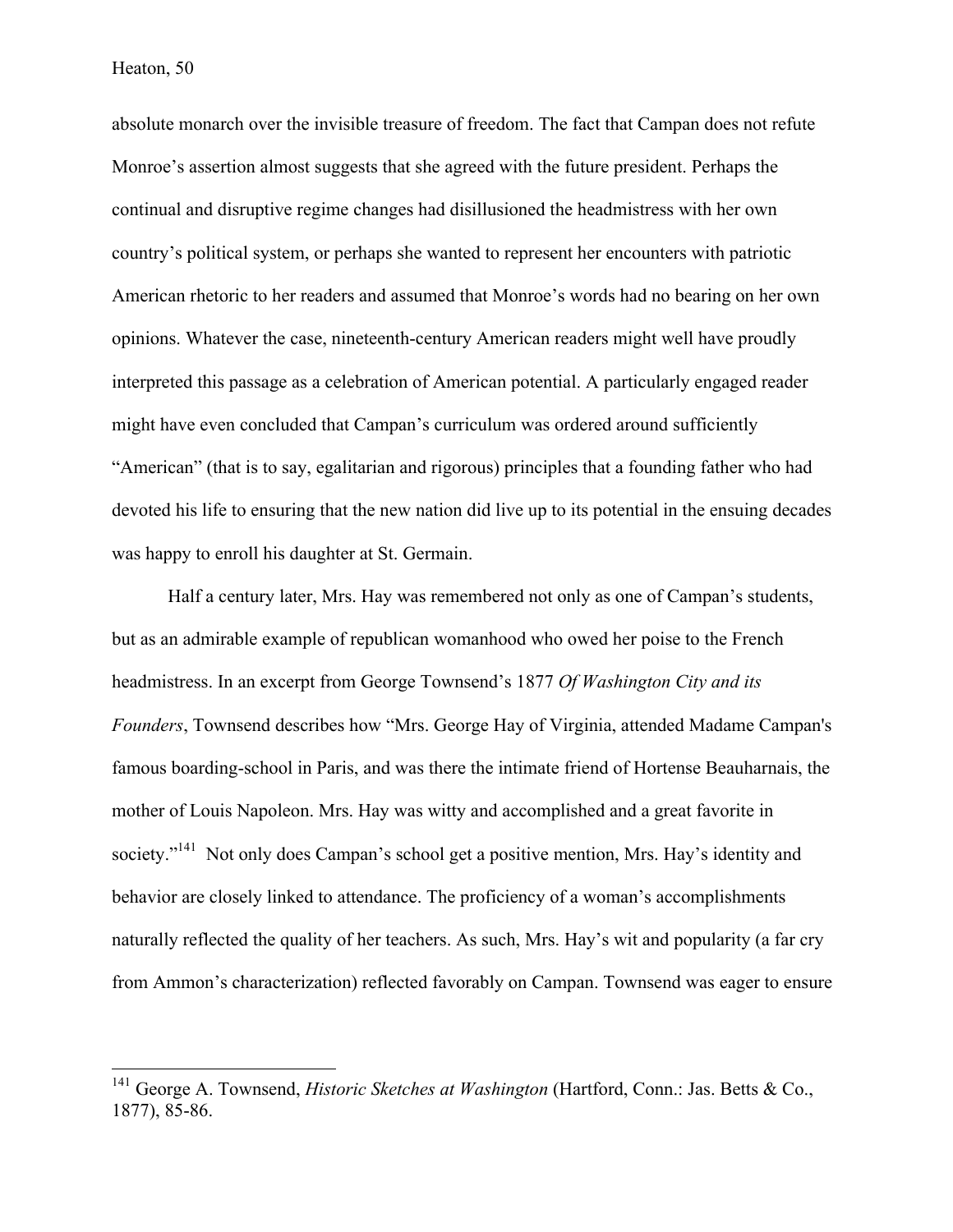that his readers were impressed by Mrs. Hay. Not only did his emphasis on St. Germain's fame imply that he believed his readers would recognize and respect the institution, but the link between Eliza Monroe and Hortense Beauharnais illuminated an unexpected social connection between two French and American ruling families. A patriotic reader could take pride in the fact that, in a sense, the education that was good enough for an American woman was good enough for a queen.

## *Madame Campan Makes Her Mark on Institutional Education*

Campan's model directly influenced the form of new "American" female seminaries. Writing about "Madame Rivardi's Seminary in the Gothic Mansion" in 1980, historian Mary Johnson reveals that Rivardi, an émigré who fled France during the Terror, modelled her Philadelphia school on Campan's example. Indeed, the Campan model proved to be extremely popular in Philadelphia between 1802 and 1815 when Rivardi was in business, and her board of trustees was comprised of prominent men "who had been outspoken about their interests in improving female education."142 French-style boarding schools fell out of favor after the War of 1812, and a more "utilitarian" system took its place. Yet, Johnson notes, these new schools still retained key elements of the Campan-Rivardi model, including the "practical studies, the familial organization of student life, [and] the emulatory methods."143 New schools run by women like Emma Willard and Catherine Beecher might have been tailored to American tastes, but Campan had already helped define what those tastes were.<sup>144</sup> With her detailed analysis of Rivardi's methodology and subsequent influence, Johnson provides a concrete institutional link between

<sup>&</sup>lt;sup>142</sup> The list of trustees included: Bishop William White, Dr. Benjamin Rush, Anthony Morris, Peter Duponceau, and Richard Smith. Mary Johnson, "Madame Rivardi's Seminary in the Gothic Mansion," *The Pennsylvania Magazine of History and Biography* 104, no. 1 (1980): 5.<br><sup>143</sup> Ibid., 38.<br><sup>144</sup>Ibid., 37-38.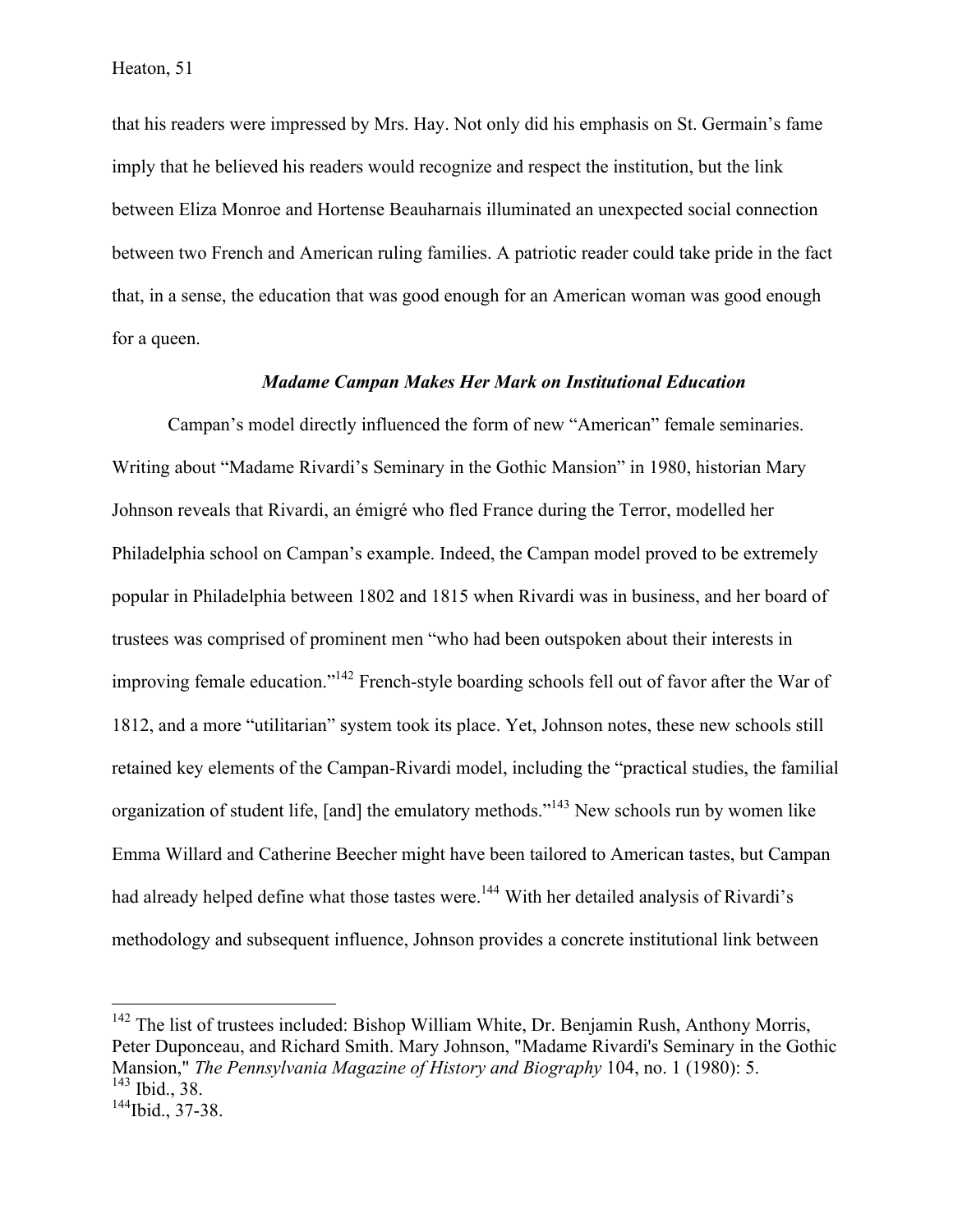Campan and the generations of American schoolgirls who supposedly received distinctly "American" educations.

While Campan's model did advocate for the acquisition of the "ornamental" skills that defined French seminaries in many American eyes, recent scholarship suggests that plenty of American women saw the sense in her theory that these accomplishments could provide women with the means to secure their family's financial security. Skills like dancing, drawing, or playing an instrument competed for a young girl's time with more "serious" subjects like English or mathematics. Many Americans wondered if such accomplishments had any bearing on whether or not a woman could be dubbed "well-educated," and would be a good mother. A reviewer of Queen Hortense's 1832 biography hints at the answer, remarking that Napoleon's stepdaughter's "education had been successful, and she added to the usual stores of information, a particular excellence in all those various 'arts d'agrément,' which, according to Madame Campan, are the ornaments of the rich and the wealth of the poor."<sup>145</sup> After all, good mothers were able to provide for their children if tragedy struck and no male relative could capably do so. Far from condemning ornamental skills or dismissing such pastimes as the useless domain of aristocrats, the reviewer emphasizes that Campan saw these "arts" as a practical investment for women of all social classes.

Campan herself had to rely on her education and artistic accomplishments to feed her family when she first established her pension at St. Germain. Having lived through the tumult of the Revolution, the headmistress knew many women in similar situations who could no longer rely on their husbands or families for incomes. Montfort and Quintana certainly believe that

 <sup>145</sup> "Art. V.–Mémoires sur Madame la Duchesse de St. Leu," *The American Quarterly Review,*  130.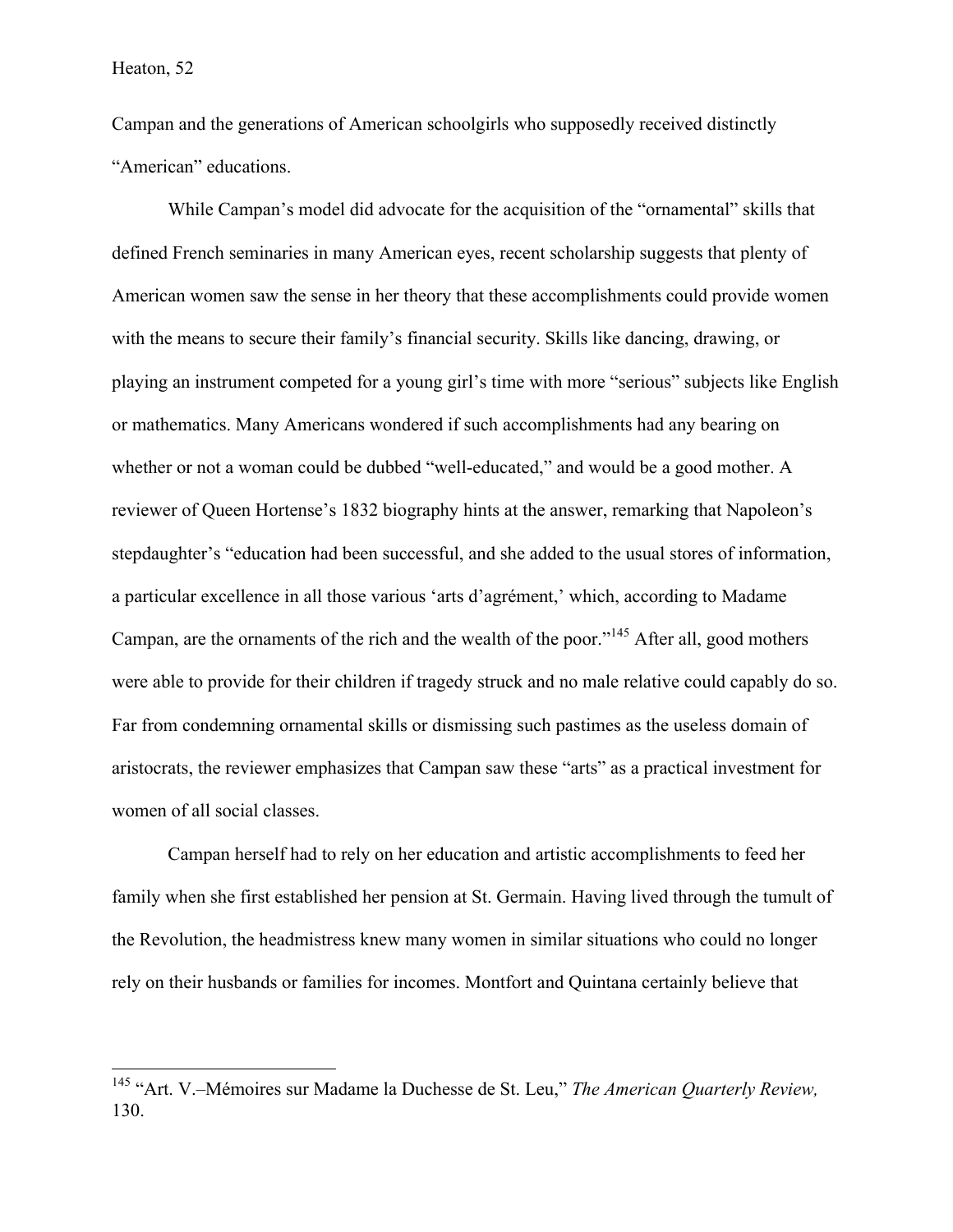Campan intentionally formulated her curriculum and manipulated her public image in order to provide young women with practical qualifications that would help them make money for their families.<sup>146</sup> Their argument parallels that of Margaret Nash's "A Means of Honorable Support: Art and Music in Women's Education in the Mid-Nineteenth Century." Nash argues that art and music education, dismissed as "ornamentals," were more important to antebellum women than scholars have previously acknowledged.<sup>147</sup> Citing the huge demand for music and art lessons, combined with the potential employment opportunities that this demand created, she describes a path to female self-sufficiency or familial support that is not dissimilar from that created by Campan.<sup>148</sup> While it is impossible to trace direct causation, it is unfair to assume that just because certain contemporaries derided "ornamental" French educations as frivolous, the recipients of those educations were unfit to support their families and communities as practical republican mothers.

One other American institution, although far more modest than Rivardi's, was an equally direct successor as its headmistresses (sisters Harriet and Anica Preble) had attended St. Germain themselves. The Preble girls, who would later discuss Campan's *Private Life of Marie Antoinette*  in their correspondence, were only babies when Hortense and her Bonaparte relatives were pupils at St. Germain. However, they and their mother lived in the town at the time.<sup>149</sup> Apparently, Mrs. Preble took lessons from some of the school's instructors when her daughters were still young and became "a great favorite" with some of the students, including Hortense

 <sup>146</sup> Montfort and Quintana, "Madame Campan's *Institution d'Education,*" 37-38.

<sup>&</sup>lt;sup>147</sup> Margaret A. Nash, "A Means of Honorable Support: Art and Music in Women's Education in the Mid-Nineteenth Century," *History of Education Quarterly* 53, no. 1 (2013): 45.

<sup>&</sup>lt;sup>148</sup> Nash, "A Means of Honorable Support," 51-60.

<sup>149</sup> Lee, *Memoirs of Harriet Preble,* 15-16.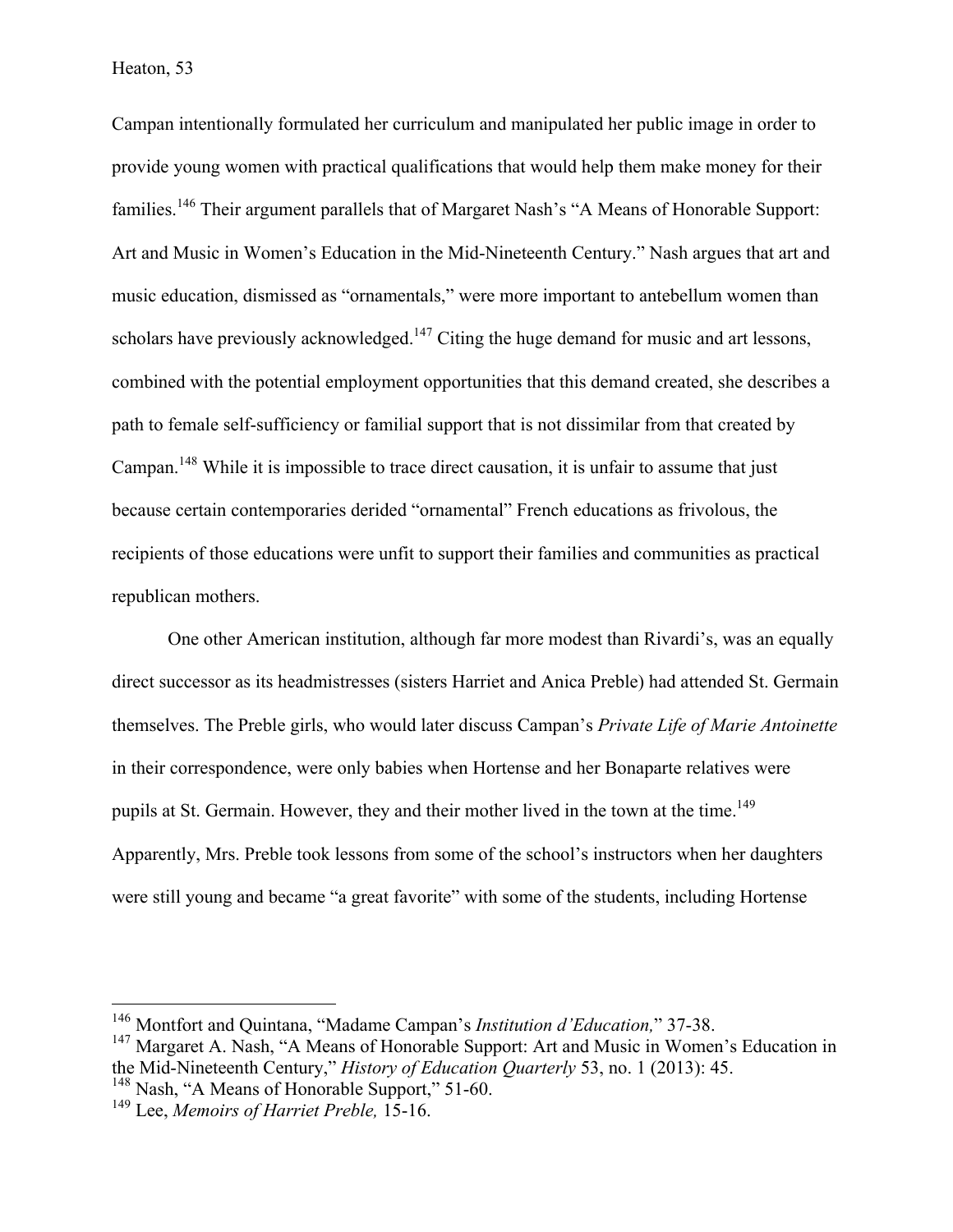herself.<sup>150</sup> Many years later, Mrs. Preble, Anica (Mrs. Barlow), and the unmarried Harriet founded a girls' school in Pittsburgh.<sup>151</sup> An 1836 advertisement for their "Mignonette Boarding" School" emphasizes only Mrs. Barlow's presence, possibly in order to reassure parents of the eminent respectability of the establishment.<sup>152</sup> One of the school's main attractions was intensive French study under Mrs. Barlow's tutelage (the lady professed to actually be French). The curriculum included art and music lessons, as well as optional Latin, German, and Italian. Students would also learn "Natural Philosophy, Chemistry, Botany, and all the higher branches of a good English education" with a Mr. S. G. Olmstead. The Preble sisters evidently put their training to the very use Montfort and Quintana suggest Campan intended, supporting themselves and their mother with their artistic and language skills. Despite the fact that a man was engaged to teach science, the school's wide range of offerings certainly echo Campan's curriculum, which included natural history and chemistry.<sup>153</sup> It is true that motherhood is not mentioned at all in the advertisement. However, the school's small size (only twelve boarders) would have contributed to an intimate atmosphere, which the owners emphasized by repeatedly referring to their school community as a "family."

The relationship between Mignonette Boarding School and Campan is not made explicit in the above advertisement. However, like Eliza Monroe Hay and Hortense de Beauharnais, the American public remembered the Preble sisters in tandem with their former teacher. A long article on the Preble family published in the *New England Historical and Genealogical Register*

 <sup>150</sup> Lee, *Memoirs of Harriet Preble*,15-16.

<sup>151</sup> Annie Clark Miller, "Old Houses and Estates in Pittsburgh," *Western Pennsylvania Historical Magazine* 9, no. 3 (July 1926): 157.

<sup>152</sup> "Mignonette Boarding School," *Daily Pittsburgh Gazette*, February 18, 1836, 4.

<sup>153</sup> Montfort and Quintana, "Madame Campan's *Institution d'Education,"* 37.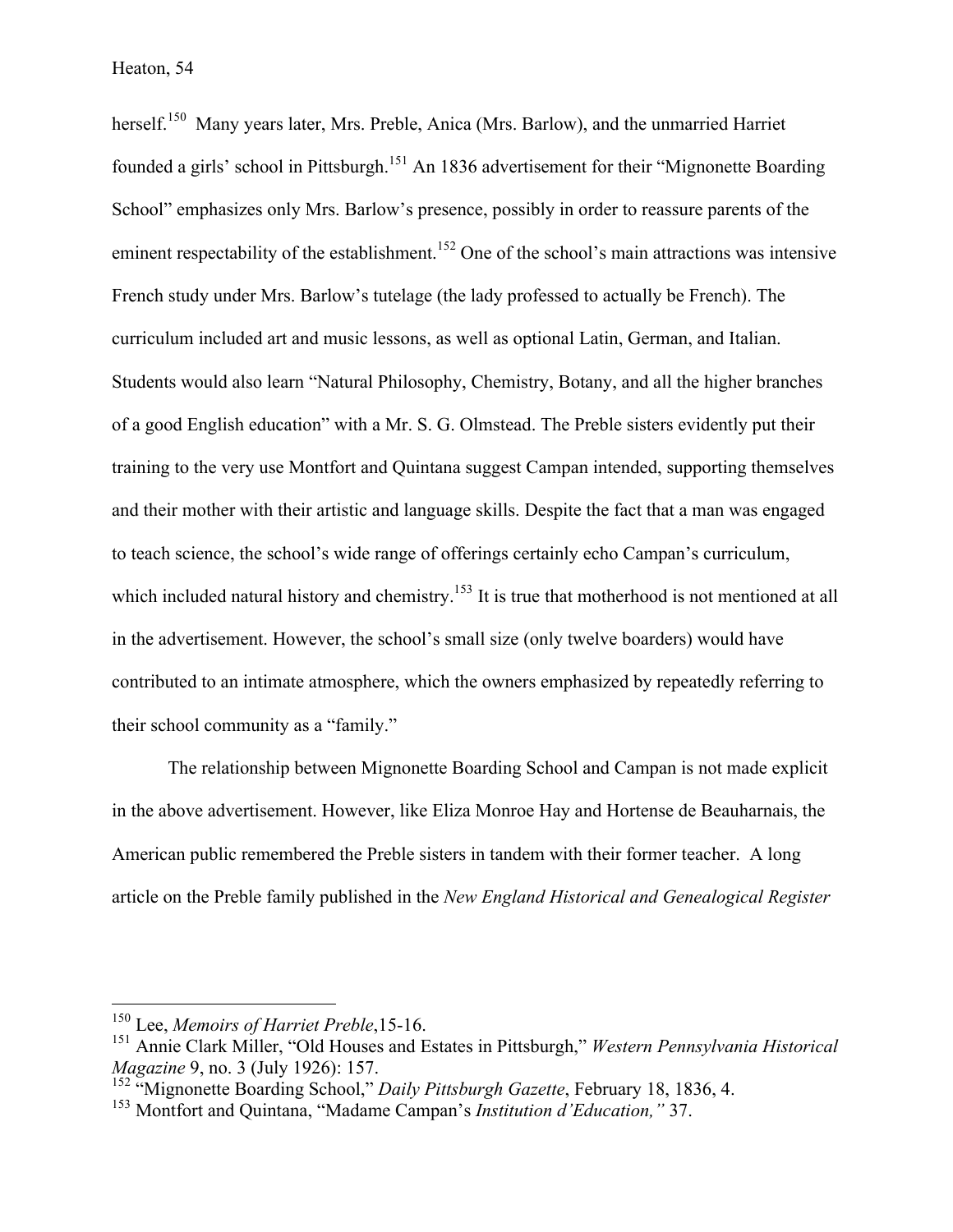in 1870 brims with admiration for Harriet's piety and intellectual accomplishments.<sup>154</sup> Campan's influence is also painted in a positive light. Due to ill health, Harriet was unable to stay with Campan throughout her teenage years, and was "obliged to withdraw, and forego the benefits to be derived from that experienced and judicious teacher."<sup>155</sup> The appellation "judicious" is particularly noteworthy, as it hints at the impartial virtue which prevented the famous schoolteacher from letting her connections to royalty and Old Regime career from corrupting good future republicans and Protestants like Harriet. In fact, in an excerpt from one of Miss. Preble's obituaries published in the same piece, the author notes that "Although she had been educated abroad, her love of country was ardent yet rational. She inherited the lofty and disinterested patriotism of her ancestors. ...She was educated in the celebrated female institution of the famous Madame Campan."156 Like Eliza Monroe Hay before her, Harriet sparked fears back home that a French education might corrupt her American character and values. If a young woman decided that she preferred France to her own homeland, then perhaps the United States was not so noble a country as its citizens liked to believe. The obituary underlines that Campan produced such a model American patriot that Harriet's behavior is put upon a pedestal along with that of the idealized founding generation.

Campan also exerted traceable influence on Emma Willard and the students of Troy Female Seminary. During her 1830 European tour, Willard visited the Legion of Honor school (whose first incarnation Campan superintended). She remarked that the school "has, for a long

<sup>154</sup> Captain George Henry Preble, "The Preble Family: Henry Preble, Youngest Son of Brigadier General Jedidiah and Mehitable Preble. 1770–1825. Harriet Preble," *The New-England Historical and Genealogical Register and Antiquarian Journal* 24, iss. 3 (July 1870): 258-264. <sup>155</sup> Ibid., 258.

 

 $156$  Ibid., 262.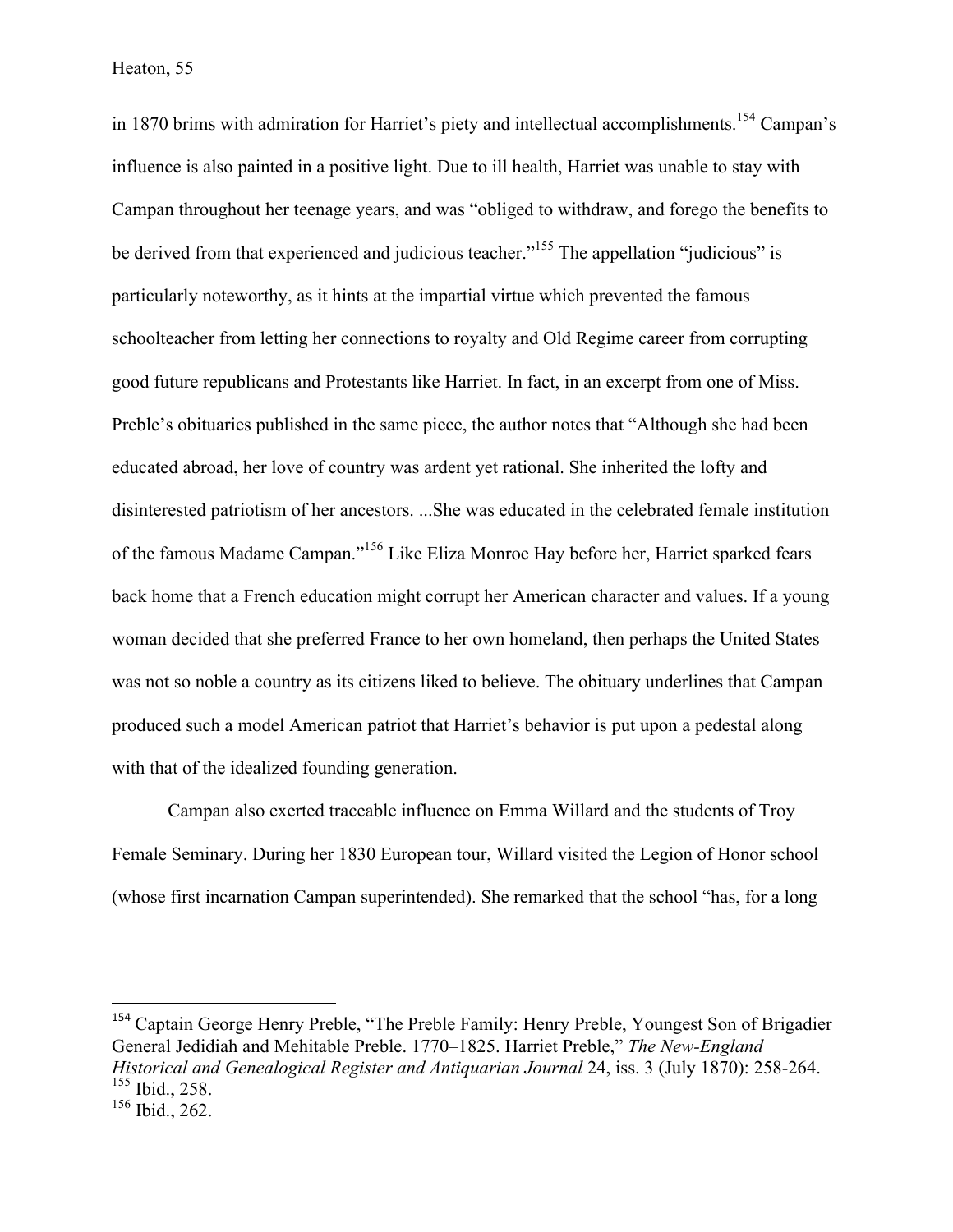time, been with me a special object of curiosity."<sup>157</sup> This comment suggests that she might have consciously applied some of Campan's practices at Troy, or considered Campan to have shaped her own teaching style. Willard's younger sister Almira Phelps certainly admired the Frenchwoman; perhaps the sisters shared similar opinions of Campan. Phelps, famous in her own right for writing some of the first botany and chemistry textbooks directed at young women, served as interim principal of Troy Female Seminary during Willard's trip to Europe and used the opportunity to give several lectures to the student body. Published in 1833 for a wider audience, *Lectures to Young Ladies* references Campan multiple times. In the lecture on "Modern Languages," Phelps's discussion of French female authors alights on Madame de Genlis and Madame de Staël before noting with approbation that "I would also mention Madame Campan, whose ideas on female education were more just and solid than most of her contemporaries."<sup>158</sup> In her lecture about music, meanwhile, Phelps cites Campan's assessment that a good mother "in bringing up her daughter...secures to her a durable good in the cultivation of her judgment and in the enlightening of her mind" and renders her "wise without vanity, happy without witnesses, and contented without admirers."<sup>159</sup> According to Phelps, practicality governed Campan's own life and teaching career. Filled with patriotic sentiment, Phelps implied that her approval of Campan's "ideas" about female education and motherhood stemmed from their American nature. Yet Phelps does not extend this line of thinking to its logical conclusion:

 <sup>157</sup> Emma Willard, *Journal and Letters, from France and Great-Britain* (Troy: N. Tuttle, 1833), 114.

<sup>158</sup> Almira Phelps, *Lectures to young ladies, Comprising outlines and applications of the different branches of female education, for the use of female schools, and private libraries. Delivered to the pupils of Troy female seminary*, (Boston: Carter, Hendee & co., 1833.), 114. <sup>159</sup> Phelps, *Lectures to young ladies,* 284.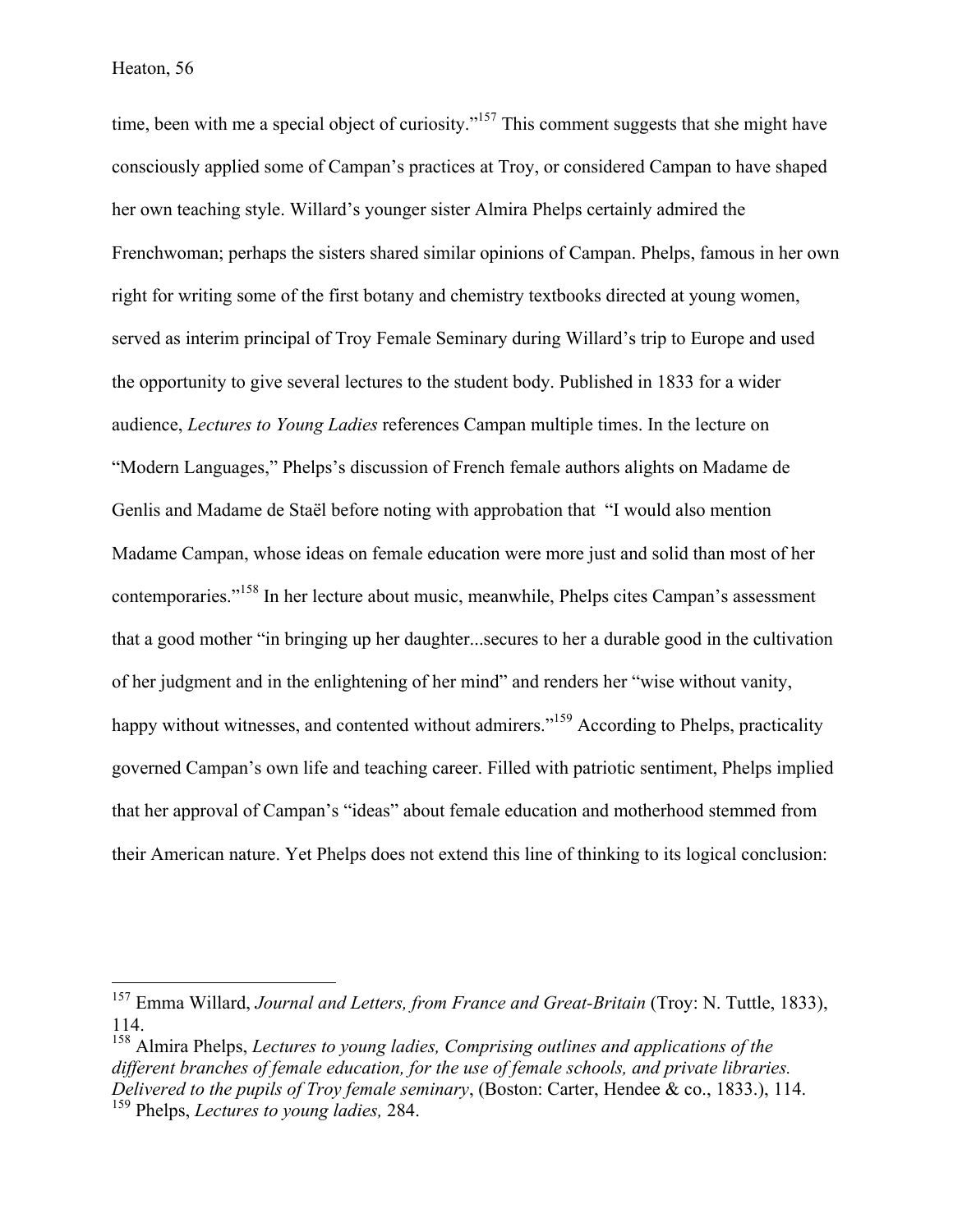that even if those "American" ideas blossomed far across the Atlantic, they might have been planted and nurtured in France.

School addresses also began to mention Campan in the 1850s, indicating that beyond any structural elements of her model that they might have unknowingly adopted, her "brand" continued to inspire educators around the country. For instance, an 1856 issue of *Godey's Lady's Book* published a speech James R. Spalding gave at the Pittsfield, Massachusetts, Young Ladies Institute entitled "The True Idea of Female Education."<sup>160</sup> The address incorporated the following quote into its emphasis of mothers' civic importance: "Napoleon knew men well. None better. His words were: 'The future character of a child is always the work of its mother;' and to Madam Campan he said: 'Be it your care to train up mothers who shall know how to educate their children.<sup>'"161</sup> This paternalistic interpretation of the "Mothers" quote (from a speech written by a man) praises Napoleon's good judgment, unlike earlier analyses of his actions by Willard and Hale. Perhaps male readers found it more comfortable to think of the French headmistress as the vehicle used to realize Napoleon's vision. After all, if the anecdote was interpreted as an analogy for the United States government's role in endorsing institutional female education, then Napoleon represented American politicians. In the address he gave at "the Inauguration of the Female High and Normal School, at Charleston, May 19, 1859," a Mr. Memminger declared,

The [sentiment behind the] motto which you now see over the portal of this Hall...is engraved on our memories by the sententious reply of Madame Campan to the inquiry of the great Napoleon: "What is wanting to regenerate France?" "Mothers," was the answer. In that one word is embraced a whole system of philosophy.<sup>162</sup>

 <sup>160</sup> "The True Idea of Female Education," *Godey's Lady's Book* (April, 1856): 370-371.  $161$  Ibid., 371.

<sup>&</sup>lt;sup>162</sup> "Speech of Mr. Memminger, at the Inauguration of the Female High and Normal School, at Charleston, May 19, 1859." *Charleston Mercury*, May 24, 1859, 1.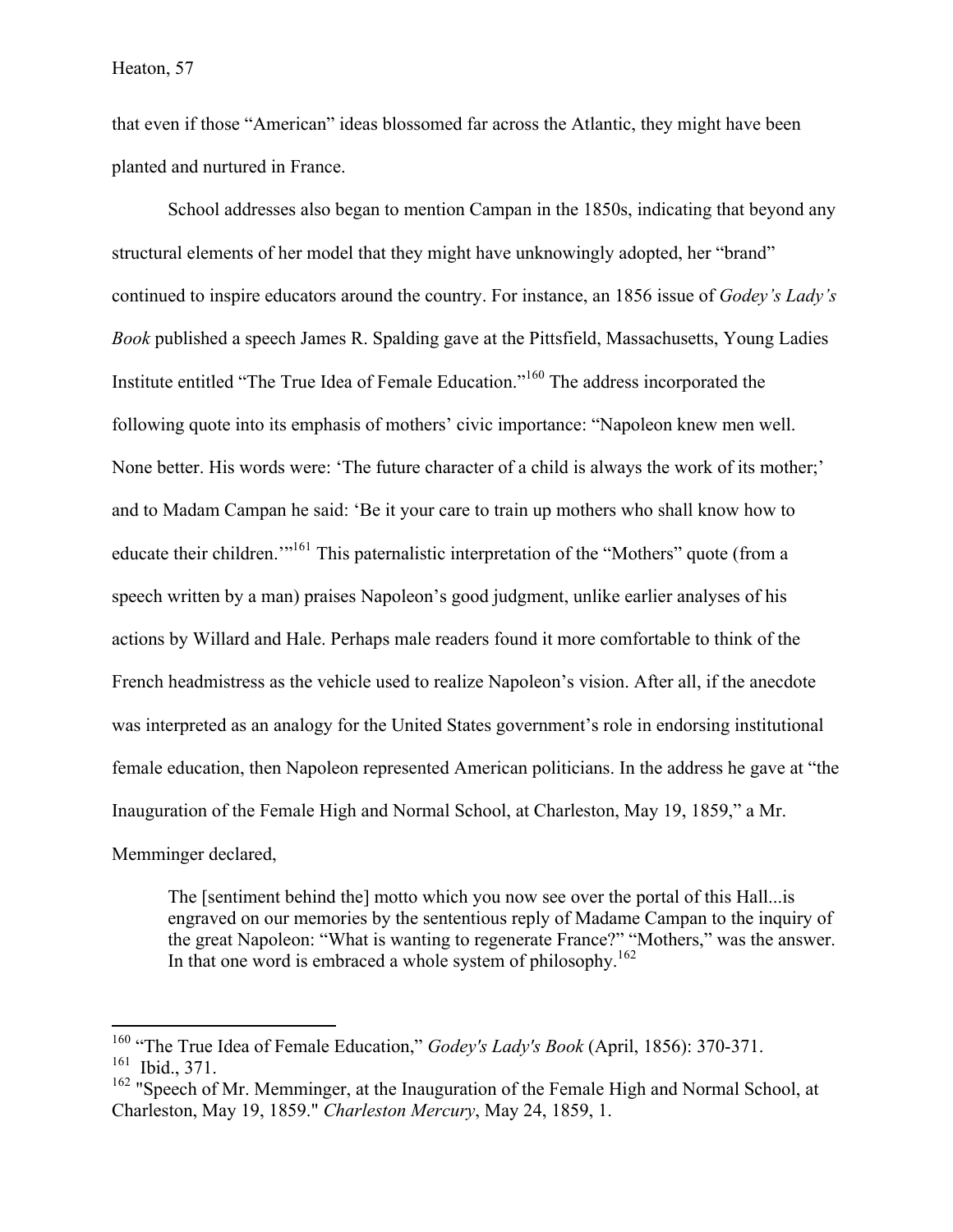Although the quotation they actually engraved contained the words of an American politician, Memminger was quick to note that the school found Campan's sentiments on female education important enough to announce to everyone who entered the building. For the Charleston community that the Female High and Normal School served, Campan's name evoked words like "patriotism," not "frivolity."

In fact, Campan's legacy proved particularly useful to Willard as she crusaded for statefunded female seminaries. From her reading as well as her trip to France, Willard saw the Legion of Honor academy as an example of a government-funded school that could have been truly successful if Campan had been given more power. In her 1845 "Address to the Pupils of the Washington Female Seminary," Willard recounted the struggles she faced while attempting to open a girls' school without the government support for which she had hoped, while also giving a brief overview of noteworthy systems of female education (both modern and historical) in Europe.<sup>163</sup> Campan merited a mention, but Willard's praise for Écouen was not unconditional. She notes:

Madam Campan, under the auspices of Napoleon, arranged a system of instruction for the daughters of the legion of honor, especially those who fell in battle. A munificent provision was made by Napoleon for this school, which was continued after his decease, but the school was neither intended, nor was it calculated, to elevate the female character.<sup>164</sup>

Despite the article's unusually critical assessment of Campan's system, Willard nevertheless lays Écouen's failure at Napoleon's feet. Campan structured the curriculum and taught at the school, but she was not an independent agent. Her patronage and funding came from the Emperor, and

<sup>&</sup>lt;sup>163</sup> Mrs. Willard's Address," *Christian Advocate and Journal* 19, no. 36 (Apr 16, 1845), 141. ("Mrs. Willard's Address" is the second half of "Education: An Address to the Pupils of the Washington Female Seminary," *Christian Advocate and Journal* 19, no. 35 (April 9, 1845): 137.)

<sup>164</sup> "Mrs. Willard's Address," *Christian Advocate and Journal,* 141.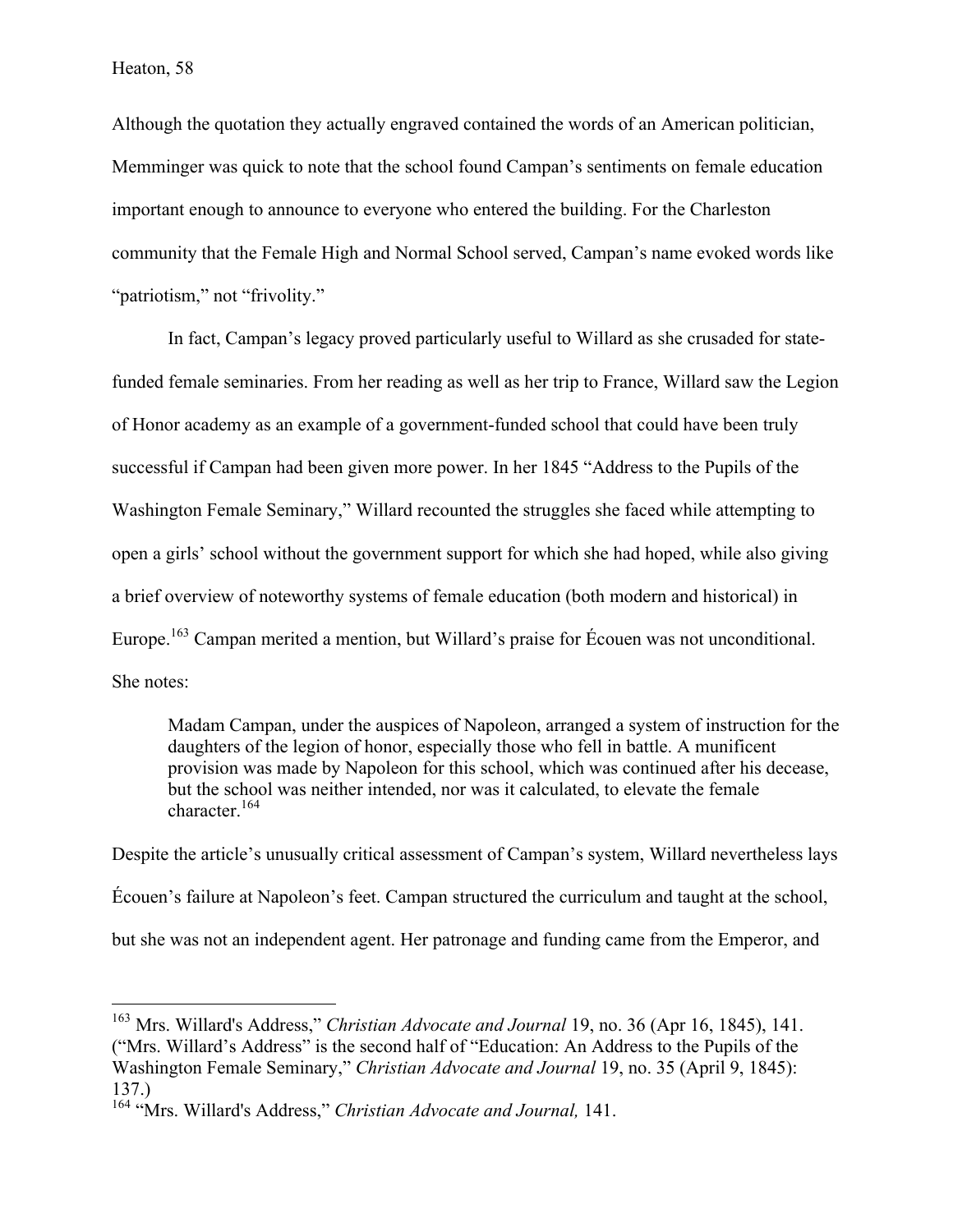his motivation stemmed more from a desire to support his troops than to provide benevolently for female advancement.

It is true that Willard's disapproval could be construed as disapproval of the damage that ignorant politicians could do to female education by gaining control over funding and thus curriculum. However, what she appears to advocate for in the rest of the address is a system in which the government provided support for female education and then left women to their own devices, so that the "country [would] be like a well-ordered family" and "politically speaking, every woman should be a mother to the children of her neighborhood."<sup>165</sup> It is noteworthy that Willard implies that maternal attentions were a matter of political weight, because she engages in political activity (advocating for greater educational funding) by giving and publishing this address, protected by the justification of her own motherly care for her fellow citizens. There are clear parallels between the strategies that Willard and Campan used in their attempts to justify high-quality female education, as both women masked their true motives in nationalistic rhetoric about the protective power of domesticity.<sup>166</sup>

Sarah Hale also found Campan's situation at Écouen to be pertinent to her (concerned, maternal) political activism. In the article Hale wrote to preface the first issue of *Godey's Lady's Book* that she edited, entitled "The 'Conversazione'" she remarked that Napoleon

grasped the idea which, had he carried [it] out for good, would have left a nobler and more-enduring memorial to his memory than the far-famed "Code" which bears his name. He acknowledged that "the future character of the child is always the work of its mother." Had he acted on this idea, with the means at his command and his characteristic energy, female education would have been placed on a basis in France, which would have ensured its moral and political renovation. But he did something–he founded the "Royal house of St. Denis," for the education of the daughters of the officers belonging to the

 <sup>165</sup> "Mrs. Willard's Address," *Christian Advocate and Journal*, 141.

<sup>166</sup> Robbins, *Managing Literacy, Mothering America,* 104-106; Montfort and Quintana, "Madame Campan's *Institution d'Education,"* 37-41.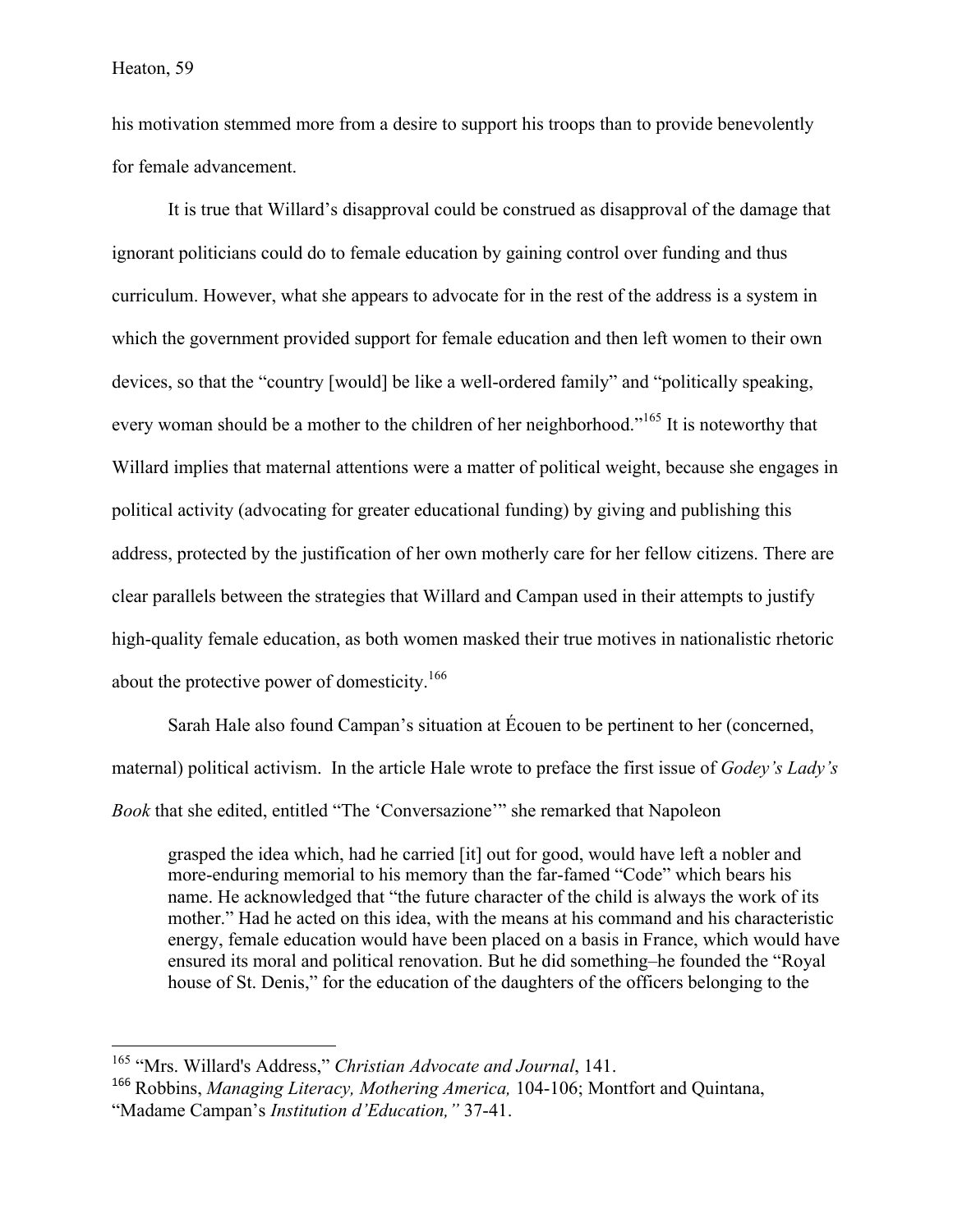Legion of Honour, placing at its head the celebrated Madame Campan. ...When will our National Government do as much for female education.  $[sic]^{167}$ 

Unimpressed by the restrictions placed on women by the Napoleonic Code, Sarah Hale agreed with Emma Willard that Campan's educational system might have helped stabilize French society by providing it with good mothers. Her veiled request at the end of the excerpt for policy changes with regards to American women's educational opportunities is also a distinctly political action, that of a citizen reaching out to her representatives. While *Godey's Lady's Book* might have been read within the "private sphere," Hale herself operated at least within the "civil society" (defined as "a public inhabited by private persons") that Mary Kelley notes Hale considered herself to inhabit.<sup>168</sup> Kelley accords Sarah Hale a great deal of importance as an individual who helped shape her (large) readership's conception of what it meant to be a good republican mother, which makes Hale a particularly powerful patroness of Campan's legacy.<sup>169</sup> Yet when Kelley discusses this very article in *Learning to Stand and Speak*, she does not discuss Campan's rhetorical function in the piece. This silence reveals the extent to which modern scholars have overlooked both the context which makes passages about Campan meaningful and the resulting impact the headmistress might have had on the lives of contemporary readers.

Returning to Hale's potential political motivations, Joseph Michael Sommers's "*Godey's Lady's Book*: Sarah Hale and the Construction of Sentimental Nationalism" claims that Hale used her position as editor to further her own personal political agenda without her publisher's knowledge. Sommers argues that later in the century Hale wanted to dissuade the South from seceding, and he emphasizes the increasing urgency conveyed in her Editor's Table articles as

 <sup>167</sup> "The 'Conversazione," *Godey's Lady's Book* (January 1837): 4-5.

<sup>168</sup> Mary Kelley, *Learning to Stand & Speak,* 7.

 $169$  Ibid.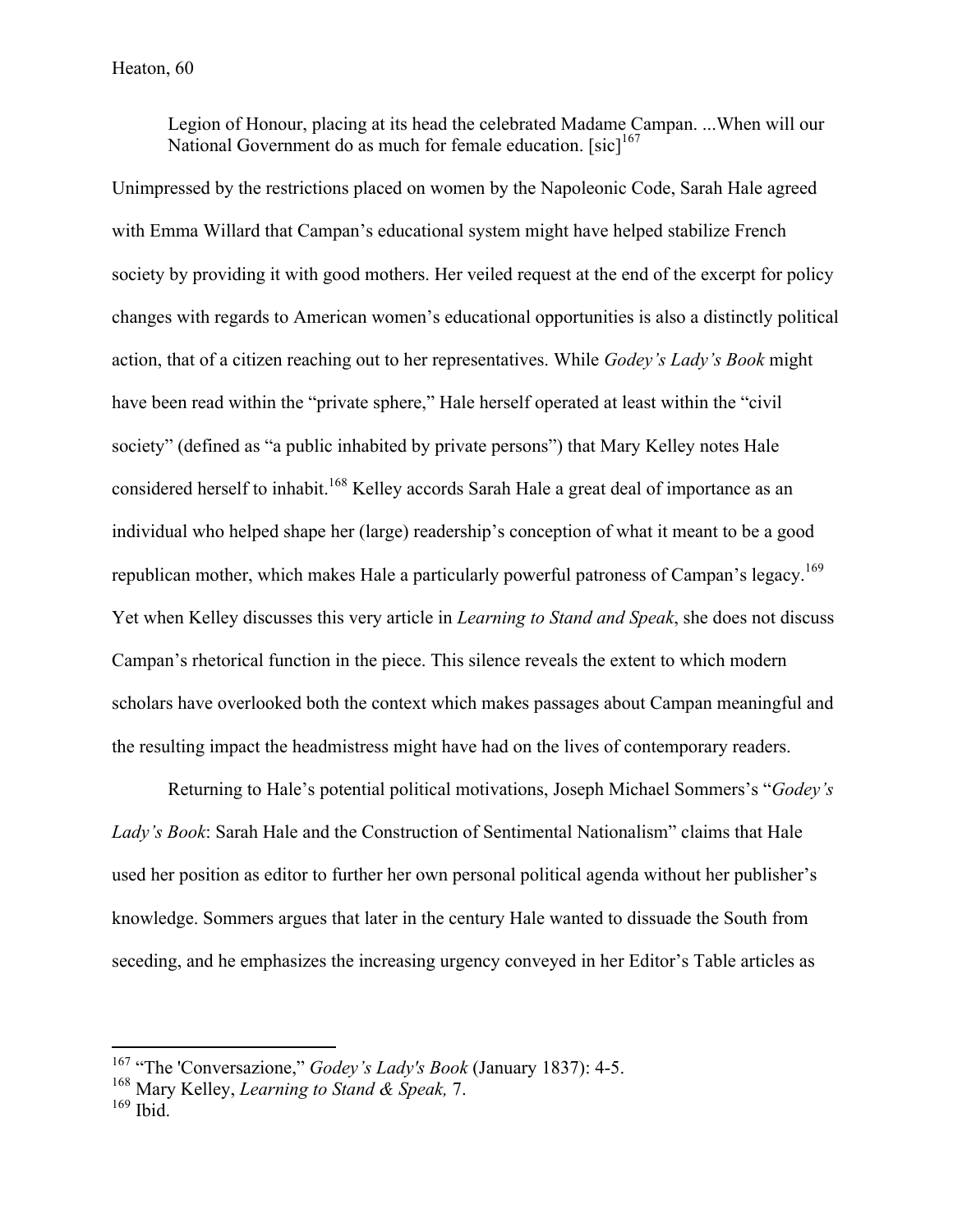the Civil War loomed, particularly in sentimental poetry that Sommers asserts encouraged "a stronger domestic national union."<sup>170</sup> While Sommers' argument focuses on the deployment of poetry in the periodical, Hale's political motives can actually be discerned in a wider array of articles focusing on republican motherhood and female education. Furthermore, as Emma Willard proves, Hale was evidently not the only female editor or author to use periodicals as a voice for her political views. In this "Conversazione," Hale places part of the responsibility for furnishing a nation with good mothers on the government rather than only on individuals, going so far as to suggest that Écouen could have been an effective step on the road to national "moral and political renovation." Her implied suggestion is that schools like Écouen, established in the United States under the sponsorship of a more enlightened government, could be extremely beneficial to American national development.

Campan also provided an ideal example of a successful, female-run school. An article on the proposed organization of the new Vassar College, written by Sarah Hale for the "Editor's Table" section of the February 1864 issue of *Godey's Lady's Book*, references Campan several times and sees her legacy as a key piece of evidence in its argument that female teachers ought to teach at girls' schools.<sup>171</sup> Hale approves of the proposed curriculum but not the male faculty proposed to teach it.<sup>172</sup> While quick to note that "We have no desire that women should occupy political offices, or should be professors in colleges for young men," Hale feels that women are naturally best suited to teach younger women. While not a radical struggle, this article is still part

 <sup>170</sup> Sommers, "*Godey's Lady's Book*," 48-49.

<sup>&</sup>lt;sup>171</sup> "Editors' Table: Vassar College. The New Plan of Organization Examined; only 'One Defect;' and this may be easily amended," *Godey's Lady's Book* 68 (February 1864): 199-200.  $172$  Girls would learn about "Christian Ethics" (first on the list, thus perhaps most important) alongside such subjects as Chemistry, Natural History, English, History, Music, and Art. Ibid., 199.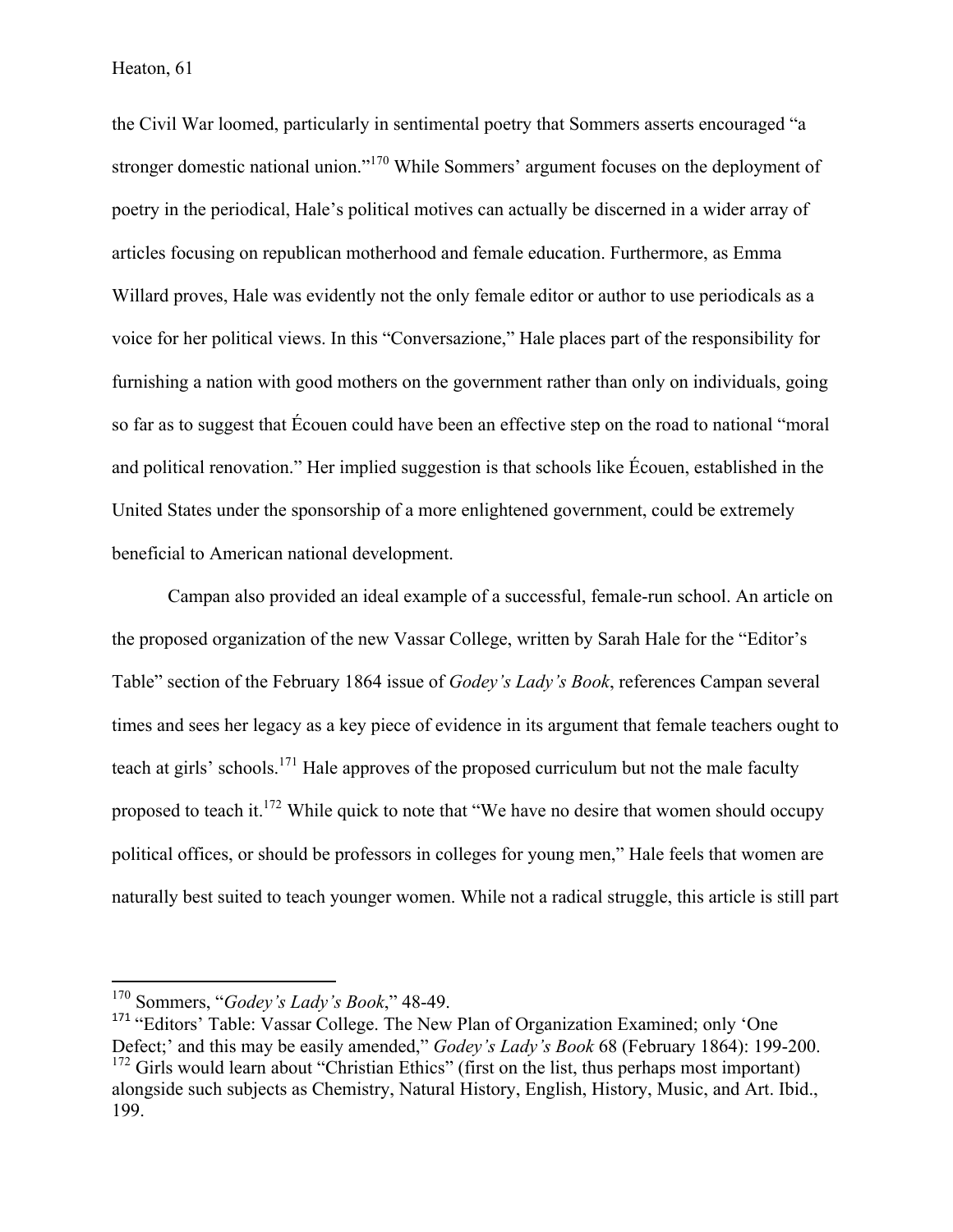of a more widespread movement to place women in traditionally male-occupied teaching positions.173 Warming to her theme, Hale recounts how, when founding his Legion of Honor school for girls, Napoleon "sought not for an able and learned man, but for a judicious and experienced woman." Campan, "who had for several years conducted a boarding-school for young ladies with success," perfectly fit his criteria, and the Emperor was rewarded for his choice when "under her management the Imperial Seminary of Écouen became in a few years celebrated through Europe."174 Women, this anecdote emphasizes, are completely capable of running a financially viable educational institution. If Campan was able to win international acclaim for her teaching skills, then gender would certainly not prevent a female faculty from making Vassar successful. Finally, Hale compares Campan to her American peers, declaring that the best American girls' schools have generally owed their quality to "the management and instruction of ladies, some of whom, from the numbers of pupils whom they have trained to usefulness and excellence, may be justly ranked with Madame Campan among the benefactresses of their sex."<sup>175</sup> It is the American headmistresses who are honored by their place alongside the French instructress. Indeed, Hale seems to suggest that certain gender ties crossed the boundaries of nationality; these teachers are the "benefactresses of their sex" rather than the "benefactresses of their countrywomen." The fact that Campan, rather than an English teacher like Maria Edgeworth or an American educator like Emma Willard, was chosen to make this argument also reveals how deeply entrenched she had become in the vocabulary used to discuss American female education.

For women looking to use their republican motherhood as a platform to advocate for

 <sup>173</sup> Robbins, *Managing Literacy, Mothering America,* 94.

<sup>174</sup> "Editors' Table: Vassar College," *Godey's Lady's Book,*199.  $175$  Ibid.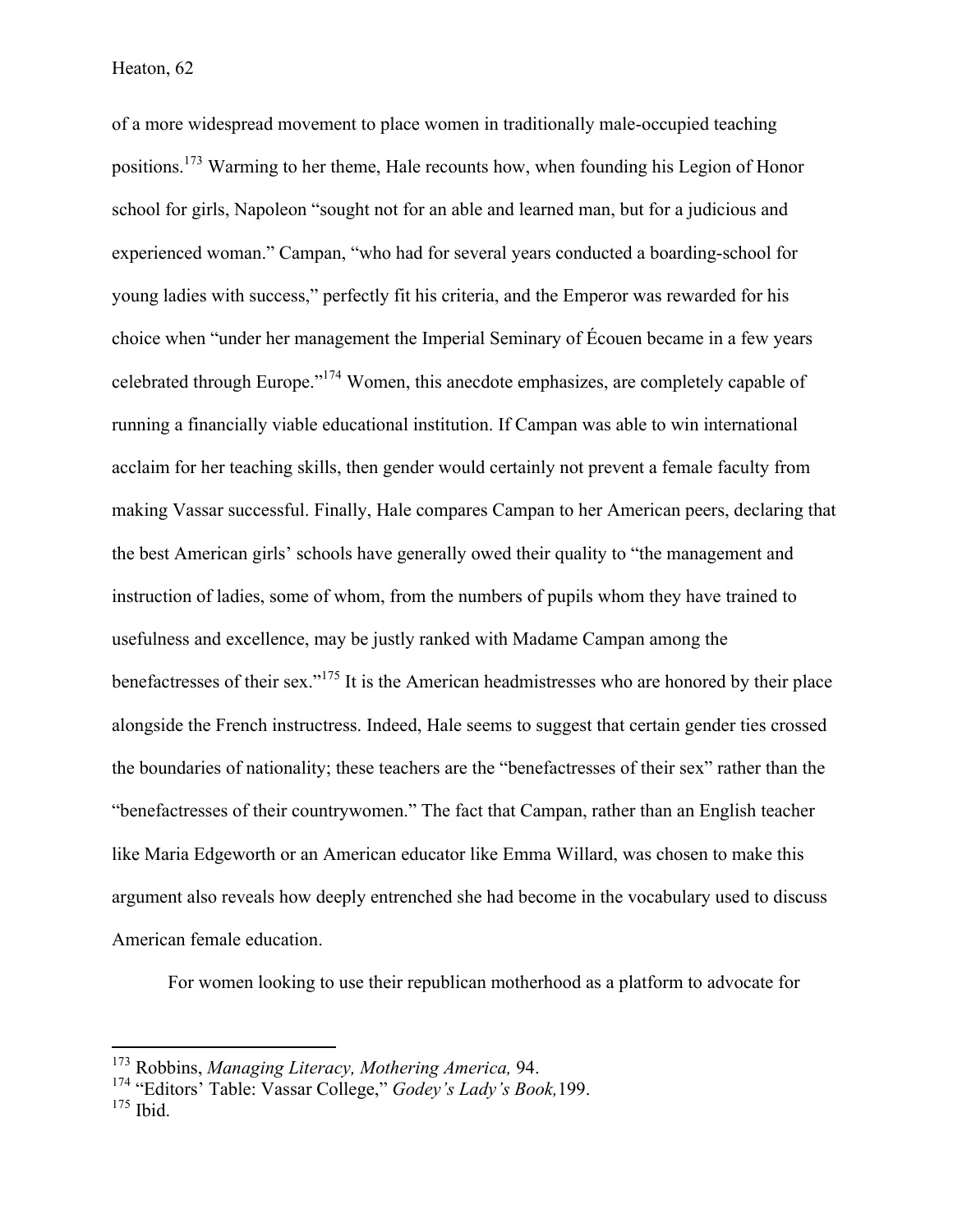greater governmental support for female education (and as veil to hide behind while doing so), the language used to describe Campan's position also made the headmistress an admirable role model. The civic responsibility inherent in Campan's role as headmistress of a female boarding school transformed into an official position funded by the French government when Napoleon put her in charge of Écouen. Campan certainly liked to emphasize her influence with Napoleon on matters pertaining to education in her *Private Journal*. She filled the book with brief anecdotes about her interactions with the Emperor, including a particularly bold claim that "'During the Consulate, Napoleon one day said to Madame Campan: 'If ever I establish a republic of women, I shall make you First Consul.'"176 As the head of an academy comprised of the daughters of the Imperial army, Campan served as a symbolic republican mother for the French army; perhaps serving as "Female First Consul" would have been a natural leap if such a position existed. Whether Napoleon ever made such a comment is impossible to know, but Campan clearly hoped to bolster her own authority and importance with readers by indicating how highly the Emperor esteemed her expertise. After all, with an Emperor who firmly believed in the separation of the "public" and "private" spheres, education and motherhood would almost certainly be the central policy issues debated by the ministers of a "republic of women."

From the 1820s onward, American teachers and authors incorporated Campan's ideology into their classrooms and eagerly included her in books and articles. Although Campan was a Frenchwoman educated at Versailles and closely associated with the Bonaparte Dynasty, nineteenth-century Americans nevertheless approved of her appropriately "American" passion for training practical republican mothers. Campan's established maternal character as well as the personal interest that key educational reformers like Emma Willard took in her academic model

 <sup>176</sup> Campan, *Private Journal of Madame Campan,* 59.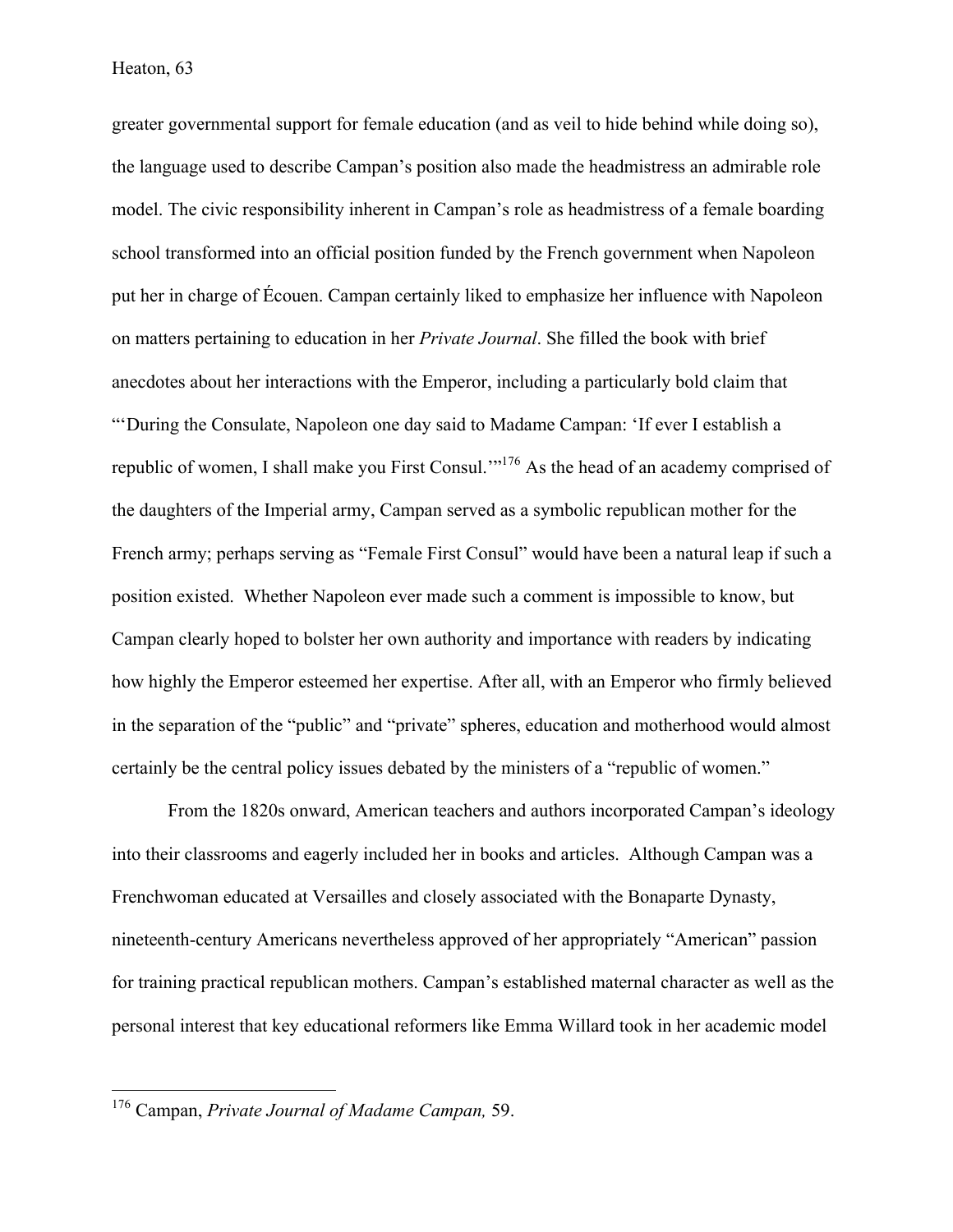allowed the headmistress's influence to expand from the schoolroom into the home, unfettered by the negative reputation associated with the French boarding school system. It is true that much of Campan's acceptance rested on the fact that she claimed to subscribe to the theory that women's most important civic role lay in their support of future male citizens. However, examining how Campan's life was interpreted by America's female intellectual elite reveals that, at least for a subset of the female intellectual elite, Campan provided a valuable ally in the struggle to make practical improvements to the American educational infrastructure.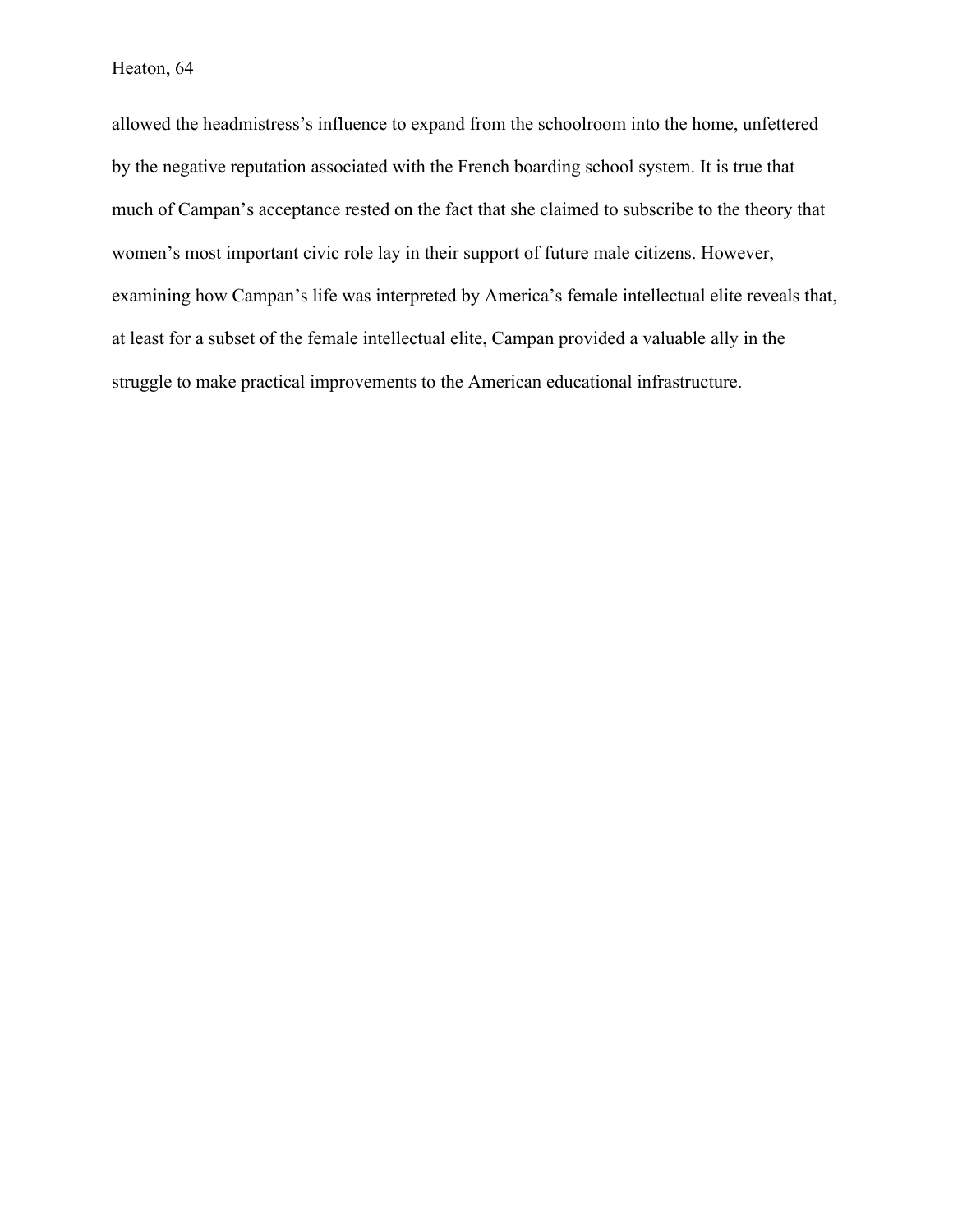## **Chapter III**

## **Madame Campan Tells America What It Wants to Hear**

"Napoleon once said...what do young women stand in need of, to be well brought up in France?' –'Of *mothers*,' answered madame Campan." 177

More likely than not, this conversation never happened. However, search for references to Madame Campan in nineteenth-century periodicals and the French headmistress's concise advocacy for the power of motherhood appears more frequently than any other anecdote or citation associated with her name. Given that Campan wanted to be remembered as a semifictional version of herself, it is fitting that Americans continued to rewrite her persona even after her death. Campan was well positioned to acquire "social power" in nineteenth-century America because American readers were predisposed to listen to "mother-teachers" with respect. Historian Sarah Robbins asserts that "a clear sign of nineteenth-century women writers' own awareness of literacy regulation as a route to social power appears in their frequent use of rhetorical techniques presenting themselves as mother-teachers."<sup>178</sup> Campan herself never developed a program of directed readings for the American public, although it is true that she recommended many books to her son and more generally to mothers educating daughters within the pages of her *Private Journal*. However, Campan certainly took pains to emphasize her identity as a "mother-teacher," and embodied the term even before she began to embellish her public identity. After all, the French headmistress was not only both a mother and a teacher, but had devoted her career to teaching mothers. American authors established Campan's voice as a staple in articles about the importance of training good republican mothers. Depicted as a wise matriarch whose authority stemmed from her intelligence and personal experience, Campan

 <sup>177</sup> François Barrière, "Biographical Notice*,*" xxv-xxvi.

<sup>178</sup> Robbins, *Managing Literacy, Mothering America*, 21.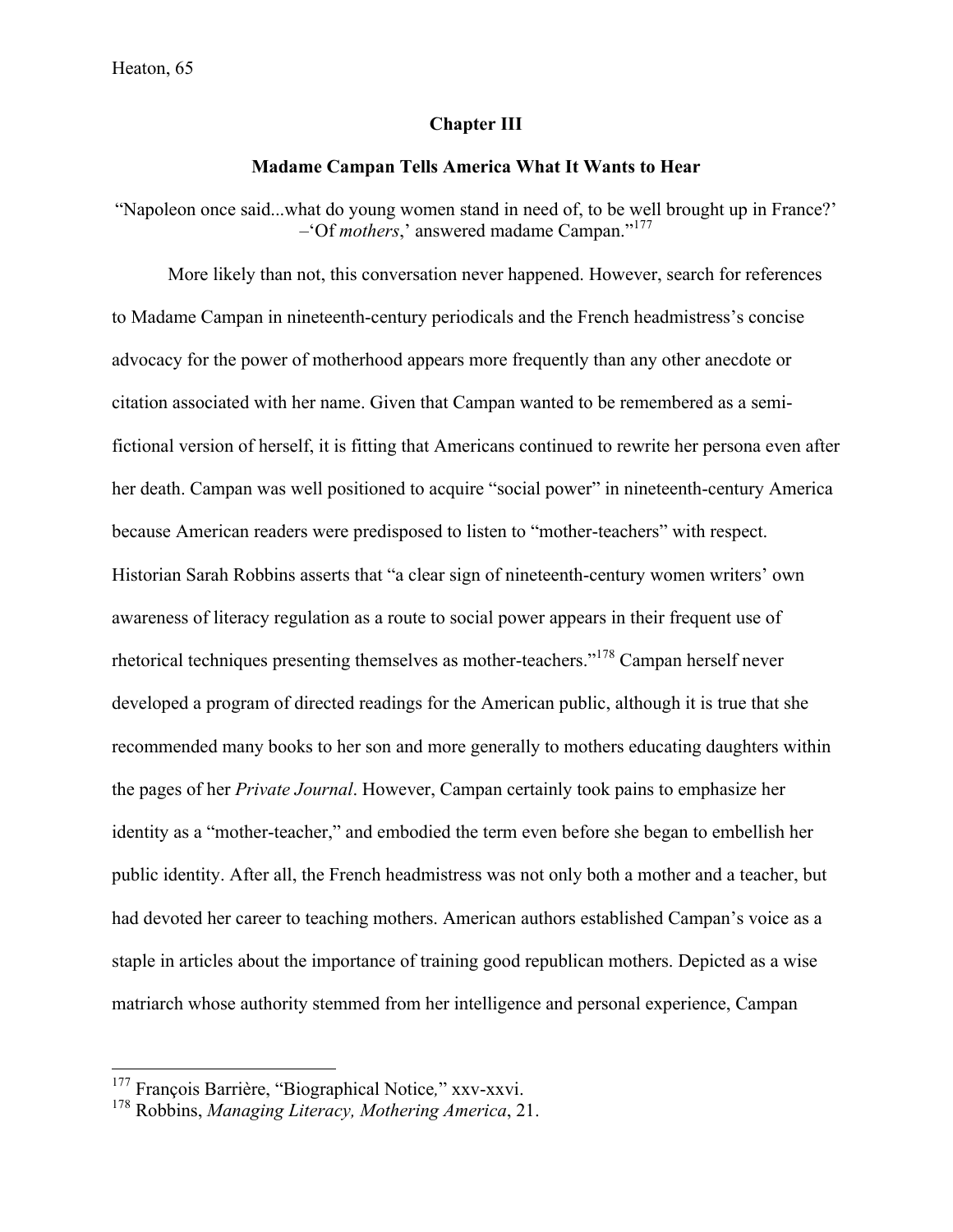urged Americans to recognize the importance of women not only to civil society, but also to civic life. Campan's advice about the importance of motherhood was embraced by mothers, teachers, preachers, and concerned onlookers who used her to help formulate crucial arguments about how best to establish, maintain, and expand their nation's prosperity.

# *Origins of the "Mothers" Quote*

American periodicals enthusiastically embraced Campan as a paragon of republican motherhood to whom their readers could look for guidance. One quote in particular appears to have captured the minds of the American public, printed in a wide variety of journals and placed within an increasingly patriotic framework throughout the century. Examining the evolution of the quote helps explain why elements of Campan's model of female education and her public persona remained popular in the United States even after French-style seminaries had fallen out of vogue. The passage originated in F. Barrière's biographical notice on Campan*.* He described how

One profound sentiment, her attachment to the Queen–one constant study, the education of youth, occupied her whole life. Napoleon once said to her, "The old systems of education were good for nothing–what do young women stand in need of, to be well brought up in France?"–"Of *mothers*," answered madame Campan "It is well said," replied Napoleon. "Well, madame, let the French be indebted to you for bringing up mothers for their children." Madame Campan's answer contains the leading idea of her system of education.<sup>179</sup>

Coming from her biographer's pen rather than her own, this passage already imposes a subjective and idealized interpretation of Campan's life between American readers and the real woman herself. However, Barrière effectively summarizes several key points that Campan would later highlight in her *Private Journal.* He represents her as ultimately more devoted to France than any of its individual rulers. While her personal affection for Marie Antoinette never waned,

<sup>&</sup>lt;sup>179</sup> Barrière, "Biographical Notice," xlii-xliv.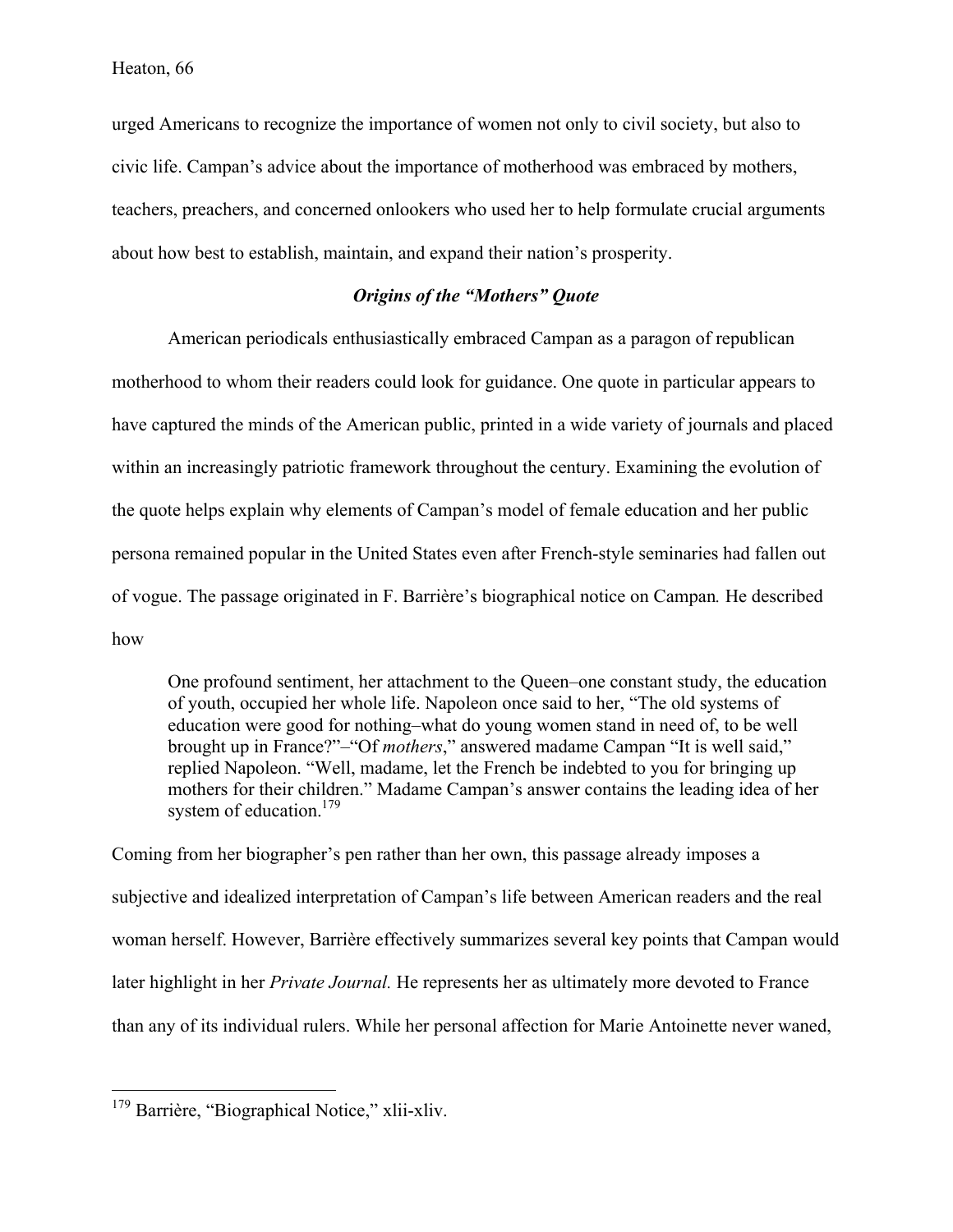this affection did not prevent Campan from advising Napoleon about female education. Similarly, Campan's devotion to the education of good mothers is presented as her life's passion. The fact that she was not the actual mother of the many young girls whom she educated is not of central importance, because Campan is essentially positioned as the starting point on a chain reaction. Like a national matriarch, or perhaps a republican grandmother, she used her new, superior system of education to train a new generation of Frenchwomen to live in their postrevolutionary world. These women were then prepared to teach their own daughters the same lessons that they learned at Campan's academy. The very year that the memoir appeared in Abraham Small's Philadelphia print shop, a review in the city's *Port Folio* picked this very quotation out to share with its readers (perhaps feeling that the anecdote provided a concise representation of Campan's educational philosophy and personal brand for readers unfamiliar with her reputation).<sup>180</sup> However, this citation belonged very naturally in a review of the *Private Life of Marie Antoinette*, and was not linked with American life in any way. Soon, both the wording and framing of the "Mothers" quote subtly shifted, introducing Campan's name into a new genre of periodical articles.

While the passage's original wording originated with F. Barrière, many Americans also quoted a slightly paraphrased version from French author Louis Aimé-Martin's 1837 *On the*  Education of Mothers of Families or the Civilization of the Human Race by Women.<sup>181</sup> At the conclusion of his first chapter, Aimé-Martin passionately describes the "*divinité méconnue*" (unknown/unsung divinity) of mothers, and the need for good mothers capable of educating

<sup>&</sup>lt;sup>180</sup> "The Queen of France," *Port Folio*, iss. 260 (December 1823): 513.

<sup>181</sup> Aimé-Martin, *De l'Éducation des mères de famille; ou, De la civilisation du genre humain par les femmes* (Bruxelles, 1837): 32-33.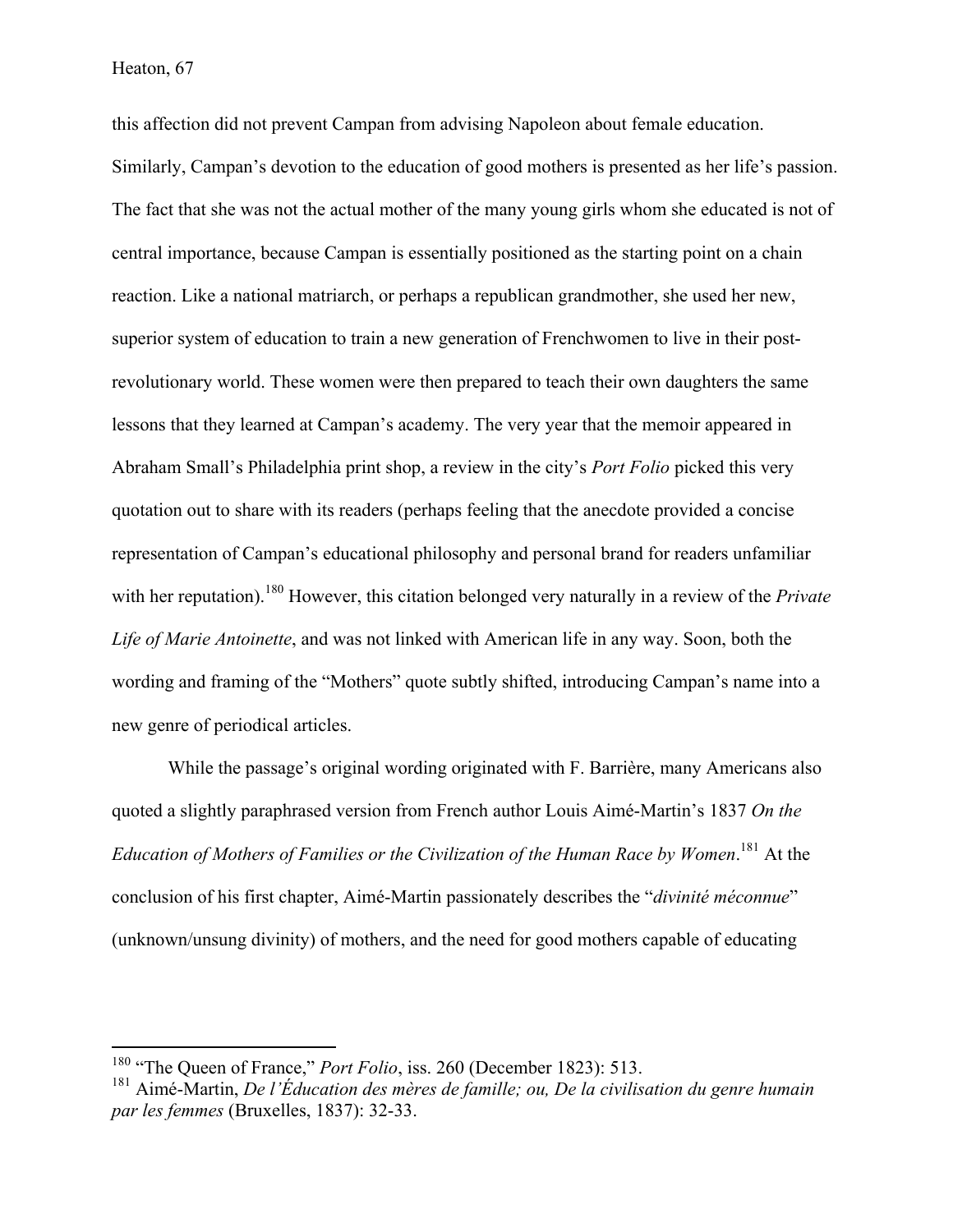devoted citizens for "*la gloire de la patrie*" (the glory of the motherland).<sup>182</sup> He supported his argument with a retelling of Napoleon and Campan's conversation about motherhood, here recounted in an English translation taken from the *Fayetteville Observer:* "'What is wanting,' said Napoleon, 'that the youth of France be well educated?' 'MOTHERS!' replied Madame Campan. This reply struck the Emperor. *'Here,'* said he, *'is a system of education in one word!' Be it your care to train up mothers who shall know how to educate their children."*<sup>183</sup> By adding Napoleon's call to action (presumably to take charge of Écouen) at the end of the passage, Aimé-Martin (and the many periodical editors and authors who included the quotation in their own publications) provided Americans with their own plan of action: to model their educational system after Campan's. Napoleon also refers to "the youth of France" rather than the "young women." This gender-neutral term suggests that mothers were needed not just to oversee their daughters' educations, but also those of their sons—the future citizens being prepared to take control of the public sphere. It is true that some small element of the changing vocabulary could have been the result of different English translations of the same words; after all, Aimé-Martin's and F. Barrière's texts were both written in French. However, Aimé-Martin introduced subtly different wording in the original French as well.<sup>184</sup> Ultimately, the changes in connotative meaning that the passage underwent over the course of the century at the hands of American authors extend far beyond what could be explained by a translator's interpretive choice.

As these two versions of the "Mothers" quote appeared in articles discussing motherhood, nationalism, religious duty, and even suffrage, the anecdote underwent considerable "rhetorical accretion." Sarah Robbins borrows this useful term from Vicki Tolar Collins in her

 <sup>182</sup> Aimé-Martin, *De l'Éducation des mères,* 32.

<sup>183</sup> [Untitled], *Fayetteville Observer*, December 4 1839, 1.

<sup>184</sup> Aimé-Martin, *De l'Éducation des mères,* 32-33.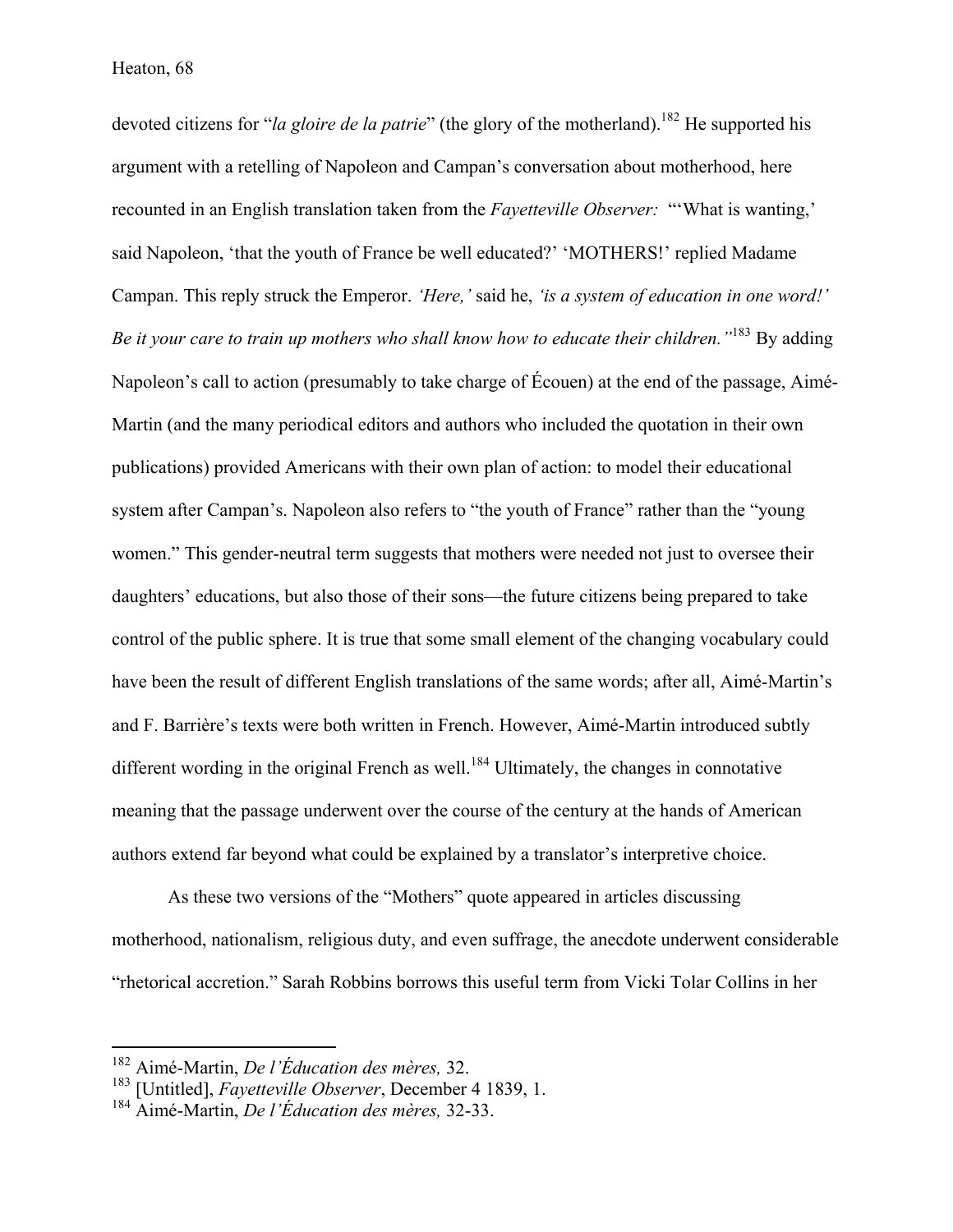discussion of American author Anna Barbauld's shifting legacy during the nineteenth century. Robbins relates how "'rhetorical accretion' helped position Barbauld's *Lessons* more clearly within the context of America's own domestic literary practices, gendered education systems, and beliefs about civic life's connections to home teaching."<sup>185</sup> The process that Robbins describes mirrors the process Campan's writings and public image underwent, particularly in the case of her "Mothers" quote. The contextualization within the system of American ideas about the relationship between feminine domesticity and civic life was particularly important as it had to overcome the French background in which Campan had explicitly foregrounded her own writings. The American public was never her primary intended audience. In its original form, the passage conveyed that Campan's proven experience as a teacher at St. Germain made her the logical person for Napoleon to ask for advice when he wondered how to improve French female education. In her response, Campan articulated that in her opinion motherhood—with its dual responsibilities to nurture and educate—already perfectly encapsulated the kind of system that Napoleon sought. Men simply needed to recognize and support the work that their mothers and wives were already performing. The potential parallels between Campan's relationship to Napoleon and France and American women's relationship to their government and country proved to be a popular angle for authors to emphasize.

## *The Fate of a Nation in Maternal Hands*

Two decades after the "Mothers" quote arrived on American shores, United States authors explicitly applied Campan's words to their own national prosperity. In the *New York Evangelist,* for instance, Senator Daniel Webster prefaced the anecdote with extremely patriotic rhetoric. His 1841 interpretation of the "Mothers" quote in an article titled "Female Influence"

 <sup>185</sup> Robbins, *Managing Literacy, Mothering America,* 43.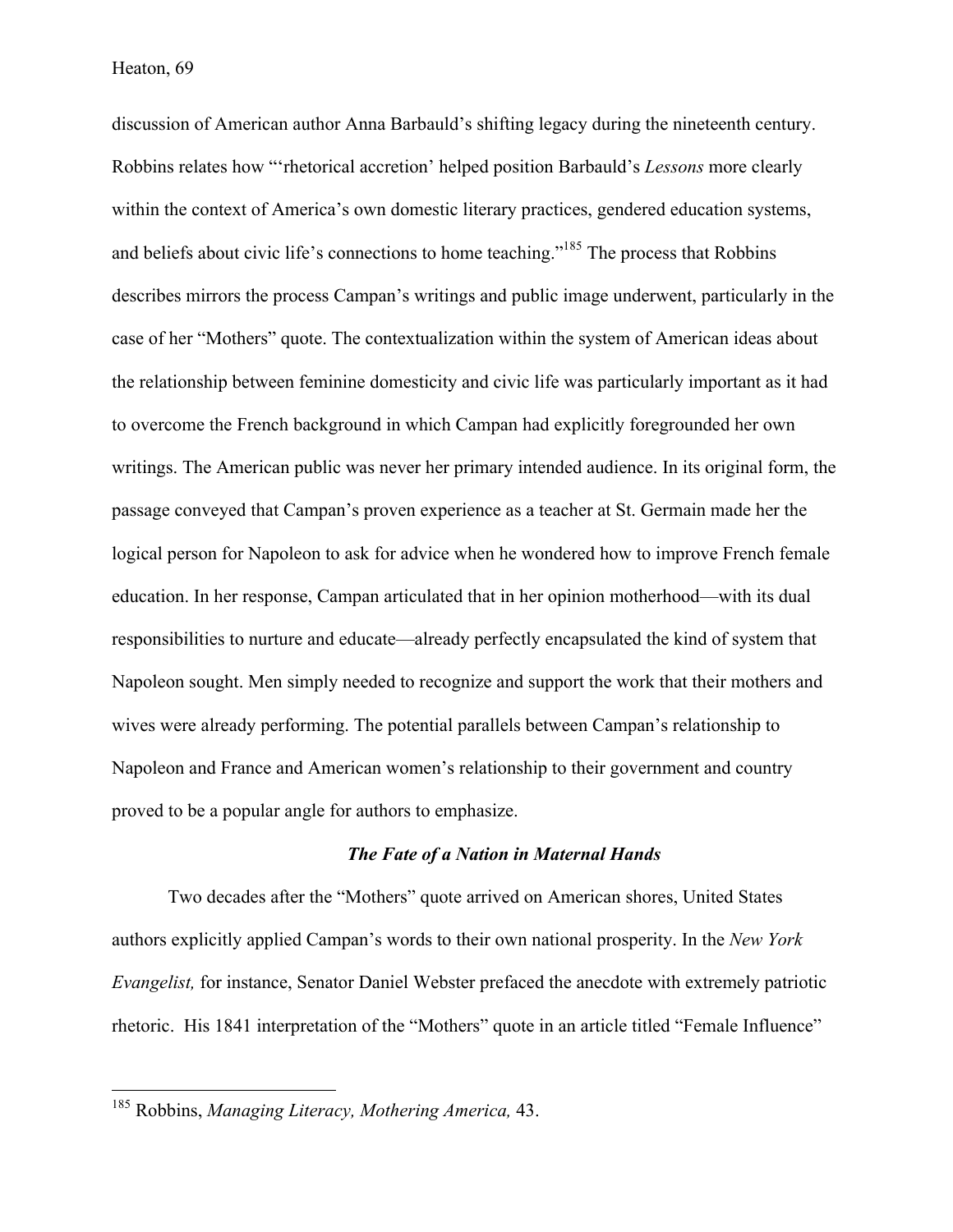declared that "It is by the promulgation of sound morals in the community, and more especially by the training and instruction of the young, that woman performs her part towards the preservation of a free government."186 Webster further recounts how "Bonaparte ... asked Madame Campan in what manner he could most promote the happiness of France. Her answer was full of poetical beauty. She said–'Instruct the mothers of the French people.'"<sup>187</sup> No longer did Bonaparte concern himself with how well Frenchwomen were educated, but with ensuring his subjects' happiness under his regime. Perhaps Webster's own priorities as a Congressman influenced his interpretation of the quote. He framed female education as important not for the individual women themselves, but for their crucial role in keeping their society functioning smoothly (a popular argument in nineteenth-century America in favor of extending opportunities for female education).<sup>188</sup> Webster places a heavy responsibility on the shoulders of American women, and he treats Campan as an authority whose observations deserved American attention. By prefacing the quote with the observation that women aid the "preservation of free government" by teaching and maintaining proper moral behavior, Campan's advice is positioned as an example of how seriously the American government ought to pay attention to its female citizens. Furthermore, the scope of female influence is not limited to mothers and their children, but to women and other members of the community. Civil society rather than the private, domestic sphere is truly the setting in which Webster wanted his female readers to take action.

After the Civil War, some onlookers, including Louis Godey himself, used Campan's voice to articulate their fears that mothers imperiled the future of Reconstruction-era America by neglecting to personally educate their children. In an 1868 section of the "Godey's Arm-Chair"

 

<sup>186</sup> Daniel Webster, "Female Influence," *New York Evangelist* 12, iss. 13 (March 27, 1841): 52. <sup>187</sup> Ibid.

<sup>188</sup> Robbins, *Managing Literacy, Mothering America*, 64-66.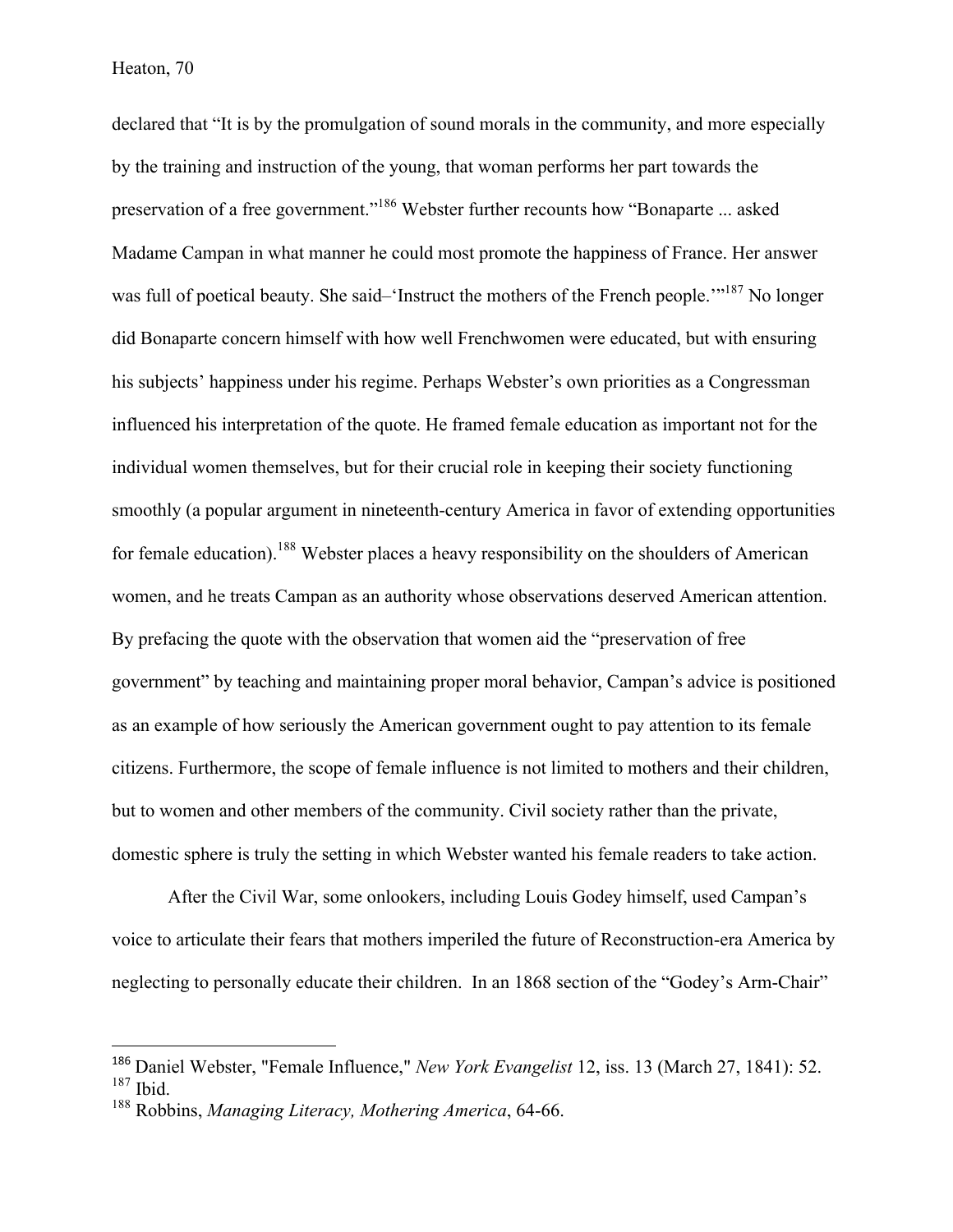section of the famous *Lady's Book,* the eponymous publisher approvingly cites the Aimé-Martin version of the "Mothers" quote and observes that "[w]e fear the training of mothers for their very important duties is but little attended to. Children are intrusted too much to servants; but the moral education of a child is what no thoughtful mother would dare to delegate to a stranger."<sup>189</sup> By connecting Campan directly to a problem apparently faced by many American families, Godey compares Campan's system of education and thoughts on educating mothers favorably to contemporary American practices. He also suggests that Americans ought to be paying more attention to Campan's (French) example. Godey insults mothers who leave their children to be watched by servants, suggesting that this practice characterizes only thoughtless and shallow women, too preoccupied with their own concerns to devote time to their most important duty. Ironically, Campan herself struggled with this question, writing in her "Thoughts on Education" that while maternal education could be better than the finest boarding school, an unexceptionable school was still preferable to a bad mother. While such a philosophy might have justified the headmistress's own profession, this nuance would not have helped Godey's argument. The Madame Campan that he needed was a one-dimensional spokeswoman who would remind his readers that good mothers had a duty to save their nations.

An article published in San Francisco's *Overland Monthly and Out West* in 1871 shares and expands upon Godey's sentiment. While recounting Campan and Napoleon's conversation, the piece frames Napoleon's request as an inquiry into "what France most needed to develop her resources and increase her greatness," and then follows Campan's response with the comment that "America is not less in want of mothers than was France; and a true motherhood means

 <sup>189</sup> "Godey's Arm-Chair: How True," *Godey's Lady's Book* 77, iss.460 (October 1868), 366.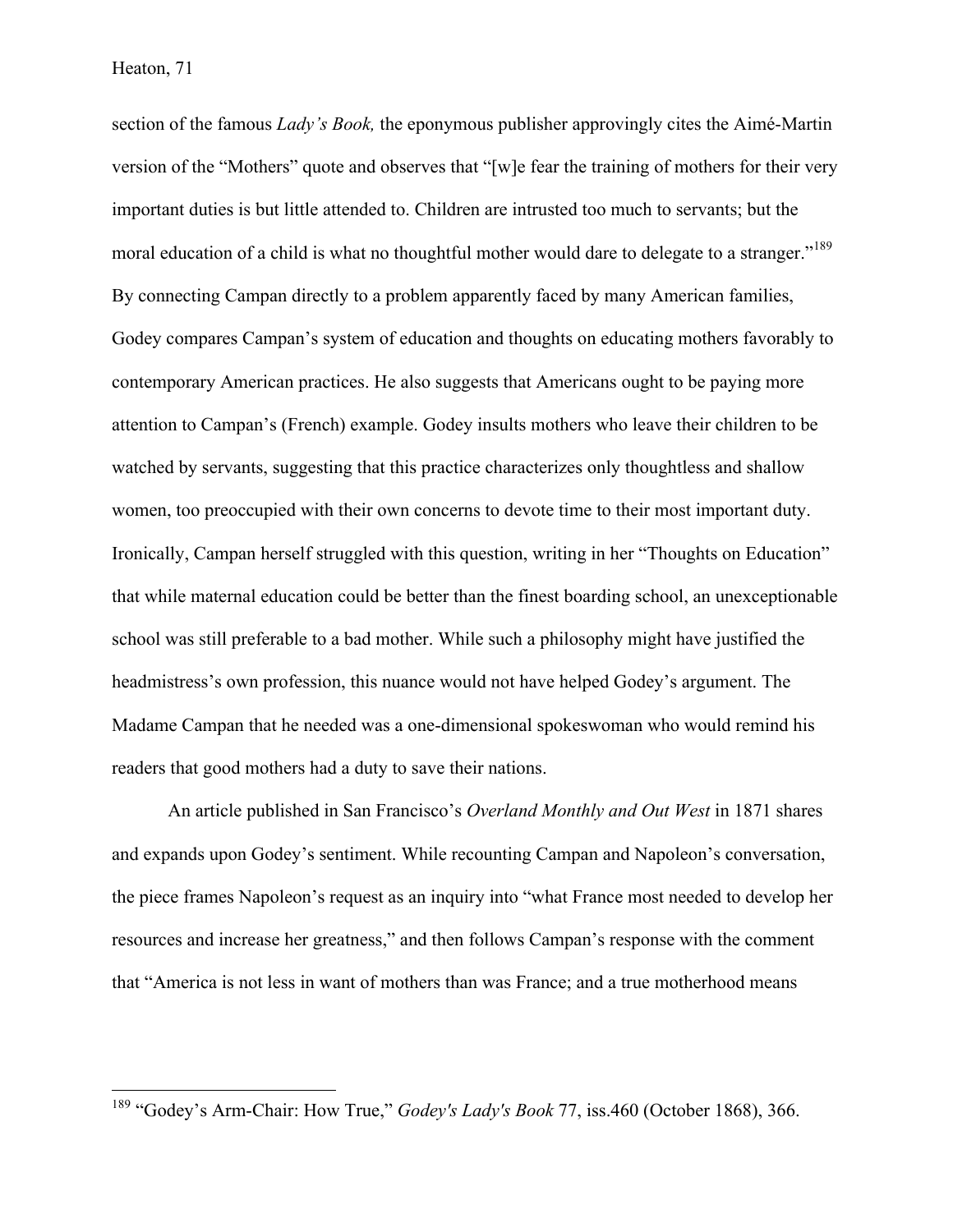something more than a kindly attention to the multiplied physical wants of the nursery.<sup>"190</sup> Mothers are positioned as a natural, national resource that historical France and, more importantly, "modern" America, needed to actively cultivate in order to ensure international and domestic prosperity. The author who framed this quote also suggests that America's current mothers no longer nurtured and protected their families' spiritual and moral welfare in the way that the previous generation did. Scholar Christina de Bellaigue believes that Campan ultimately thought that an institutional education, superintended by trained teachers, was superior to its maternal counterpart, "although even she claimed to believe that maternal education was the ideal."<sup>191</sup> American educators like Emma Willard may well have chosen to interpret Campan's writings and accomplishments through a similar lens. American readers, however, preferred to focus on the headmistress's advocacy of the mother's power.

Maternal power proved to be a double-edged sword, however, rendering women equally capable of imperiling and elevating American social and civic life. In 1870, the *Lowell Daily Citizen and News* excerpted an article from the *Nation* that recalled Napoleon's conversation with Campan as an urgent cry for help. In their retelling, Napoleon declared that

"Old institutions are passing away, everything seems to change; we need something to insure the stability of the State. What shall it be?" In one word [Madame Campan] answered him, "Mothers." Then he continued, "Behold an entire system of education, in one word, we must so educate the girls that the mothers shall know how to train their children." He spoke the truth. Good mothers that know how to train their sons to be good men and good citizens are the hope of the State. What can be said of drunken mothers?"<sup>192</sup>

Napoleon did not lament the loss of old institutions and express his anxiety in the face of change in the original version of the anecdote. The French emperor's altered words actually reflect

 <sup>190</sup> "Ideal Womanhood," *Overland Monthly and Out West Magazine* 6, iss. 5 (May 1871): 455. <sup>191</sup> Bellaigue, *Educating Women*, 29, 123.

<sup>192</sup> [Untitled], *Lowell Daily Citizen and News*, August 10, 1870, 2.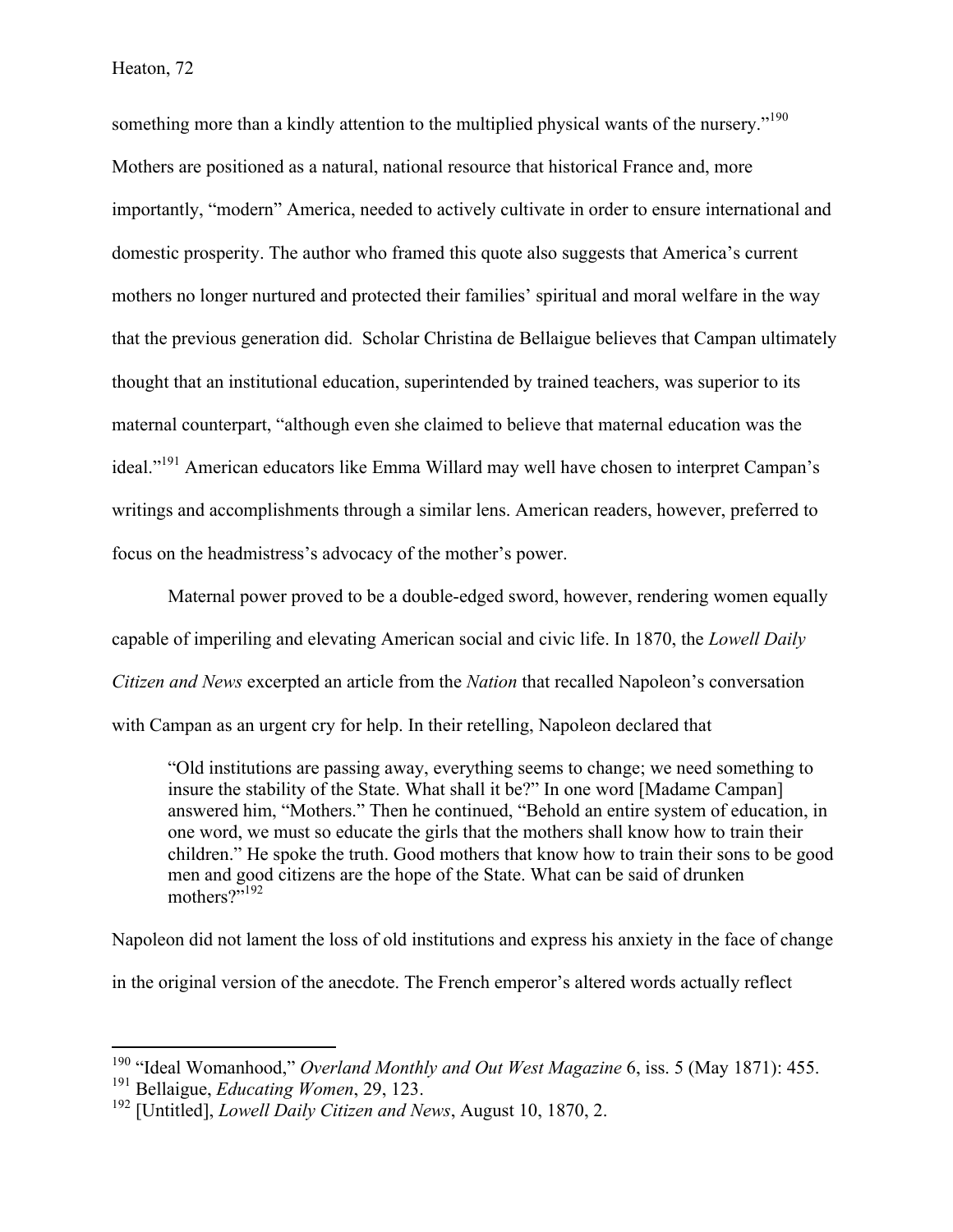American fears about the changes caused by industrialization and nostalgia for a supposedly simpler and more virtuous time. Campan's confident endorsement of motherhood is here presented as the antidote to a fast-moving world in which women no longer occupied their old posts as society's guardians as firmly. The temperance movement was beginning to gain widespread support in the 1870s, and fears of the damaging impact of alcohol on American family life, which would culminate fifty years later in Prohibition, are also at the forefront of this author's mind. A drunken mother, mentally distanced from her children and unable to model any kind of moral behavior for her children, could be of no help to "the State." By explicitly listing that mothers needed to form "good men and good citizens," the author also differentiates between the role of men in civil society and in the political sphere. Although men and their mothers live side by side in civil society, at first glance it seems that mothers do not have a corresponding "good citizen" identity. However, the fact that mothers are positioned as the "hope of the State" suggests that they bear the responsibility for the behavior of these good male citizens in political life. Thus, good mothers simultaneously embodied both good womanhood and good citizenship. The fictional Madame Campan stands as a stalwart defender of the regenerative and protective power of motherhood in the face of very real American societal problems. Indeed, Campan's endorsement of maternal influence was also mustered in support of the common argument that women needed higher education in order to fulfil their natural duty and instill pious morality in their families and communities.<sup>193</sup> A chapter published in the *Saturday Evening Post* in 1878 of Mrs. H. O. Ward's *Self Training; A Companion to the "Young Lady's Friend," Compiled to Suit Life in America* draws heavily upon Campan's example and the "Mothers" quote in advancing this very point. With such a system in place, she declared that

 <sup>193</sup> Robbins, *Managing Literacy, Mothering America*, 64-66.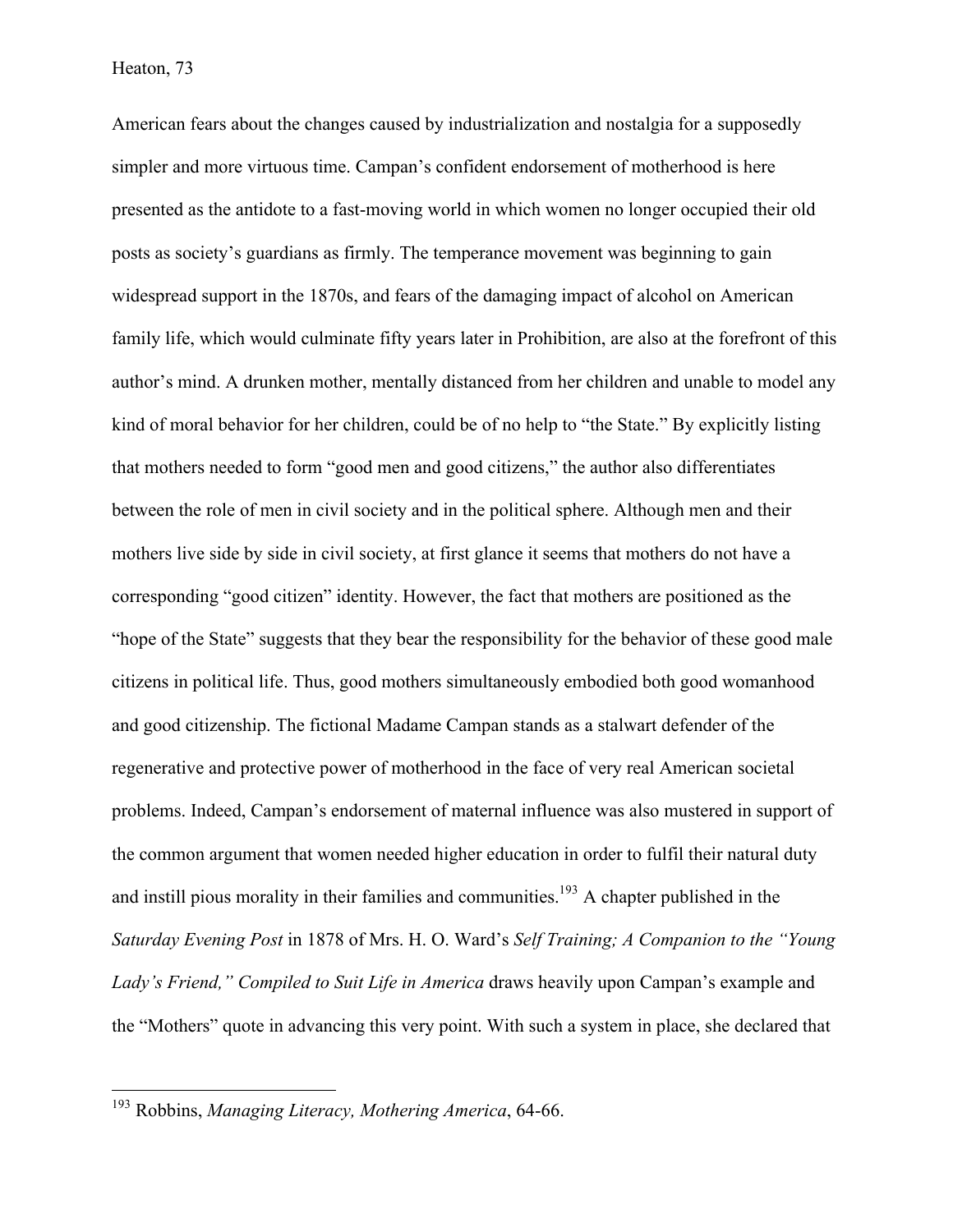"in another generation some of the most perplexing problems of social science will be solved. 'Good teachers make good scholars, but it is only mothers that form men,' cannot too often be repeated; for in this truth Aimé-Martin gives us the key to the reformation of mankind."<sup>194</sup> Ward then quotes Aimé-Martin's version of the "Mothers" passage. Her implementation of the "Mothers" quote acknowledges the original Aimé-Martin strain in combination with a very American-focused angle that suited her specific argument about the need for female higher education. She applies Campan and Napoleon's conversation to societal problems in America, and suggests that the moral behind their conversation, that nations rise and fall on the quality of their maternal education, was just as pertinent in the 1870s as it was in early nineteenth-century France.

# *Religious Republicans*

Campan felt that religion ought to form the foundation of female education. In fact, her advocacy for religious instruction combined with her willingness to facilitate the alternative religious education of non-Catholic students contributed to her revered status as a guide for republican mothers in American periodical culture. Yet her attitude towards the role of religion and the state had more in common with American republicanism than its French counterpart. French scholar Caroline Fourest astutely identifies the difference in her work on French secularism, despite the fact that the monograph primarily focuses on the modern period. She contrasts the different crucibles in which the American and French republics were formed, one colony freeing itself from the rule of its parent country and the other replacing a supposedly

 $194$  Mrs. H. O. Ward, "Home Culture. XXXIII.: Self-Training; A Companion to the 'Young' Lady's Friend,' Compiled to Suit Life in America," *Saturday Evening Post* 57, no. 30 (February 16, 1878): 4.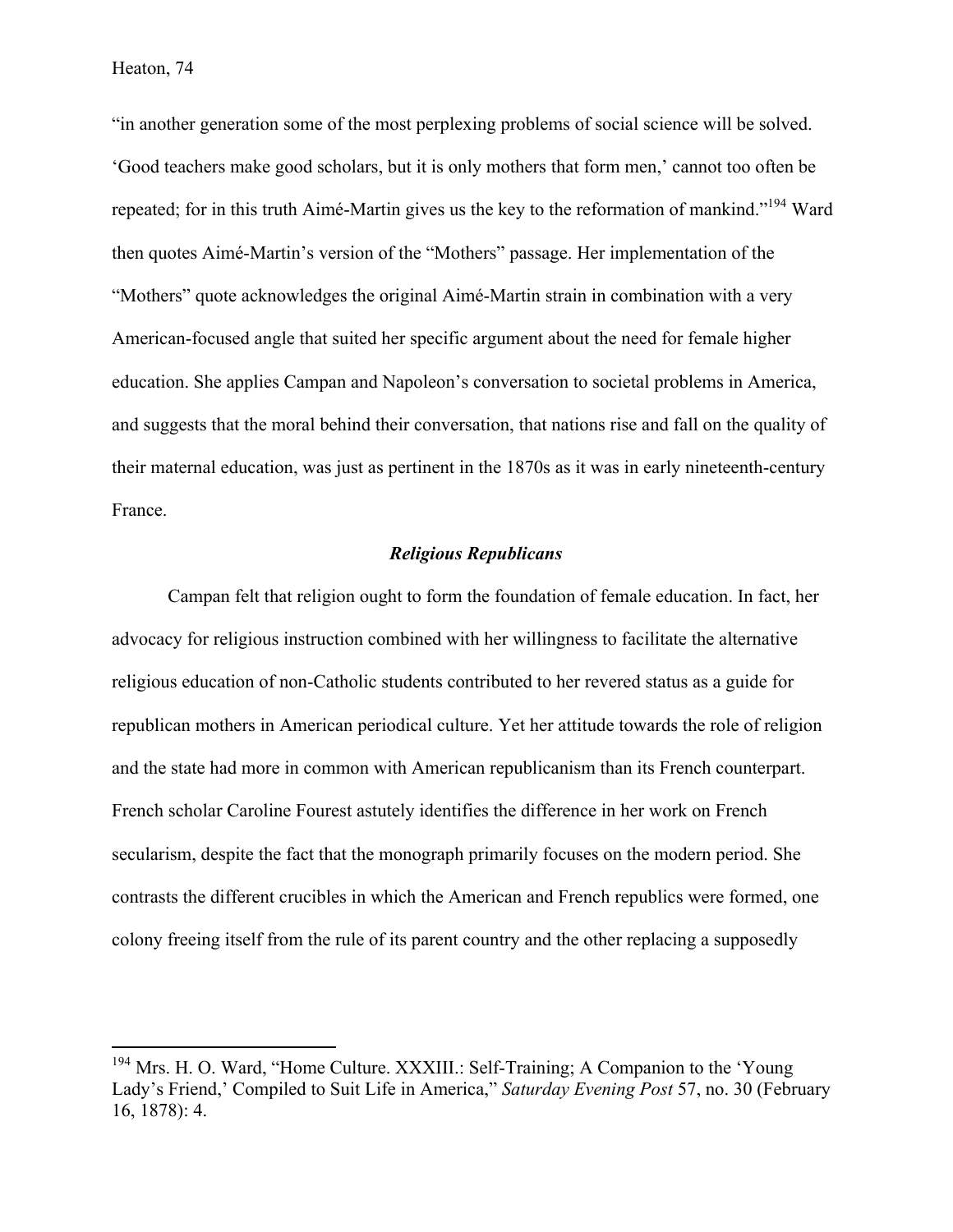divinely ordained monarchy.195 As a result, she asserts, "The United States placed itself under the protection of God to remain united. France had to put God in his place to remain a republic."<sup>196</sup> America needed pious republican mothers to ensure that virtuous self-government could continue, and Campan provided a Frenchwoman's voice of support.

Like so many aspects of her life, Campan's personal attitudes towards religion are somewhat difficult to discern, veiled behind layers of carefully crafted rhetoric and the practical considerations of keeping her school economically viable. Campan bragged in her *Private Journal* that she offered religious instruction to her students even during the Directory when Catholicism was suppressed, refusing to be cowed by the governmental soldiers periodically sent to halt her efforts. Recounting one such dramatic episode, Campan apparently informed the soldiers "in my school principles of morality must be inculcated. If you take away the Gospel, what would you substitute in its stead? A code of religion is necessary for the preservation of morality."<sup>197</sup> Doubtless embellished for dramatic effect, and possibly even invented for the sake of her memoirs, the impact of this impassioned speech on readers remains strong nevertheless. Campan is positioned as a brave teacher and a model for other women and mothers, attempting to preserve her society's morality with religion despite the legal policies of the Directory. During the Directory, a period of oligarchical rule between the Reign of Terror and the Napoleonic Empire, Catholicism was still outlawed and elite Parisians gained a notorious reputation for dissolute behavior. It was not until Napoleon's reign that the Church was restored to its former position, although its relationship with the State itself had forever changed. Thus, it also true that

 <sup>195</sup> Fourest, "La Guerre des modèles est déclaré" in *Génie de la laïcité* (Paris: Bernard Grasset, 2016), 79.

 $196$  "Les États-Unis d'Amérique se sont placés sous la protection de Dieu pour rester unis. La France a dû remettre Dieu à sa place pour rester une république." Ibid., 79-80.

<sup>197</sup> Campan, *Private Journal of Madame Campan*, 65.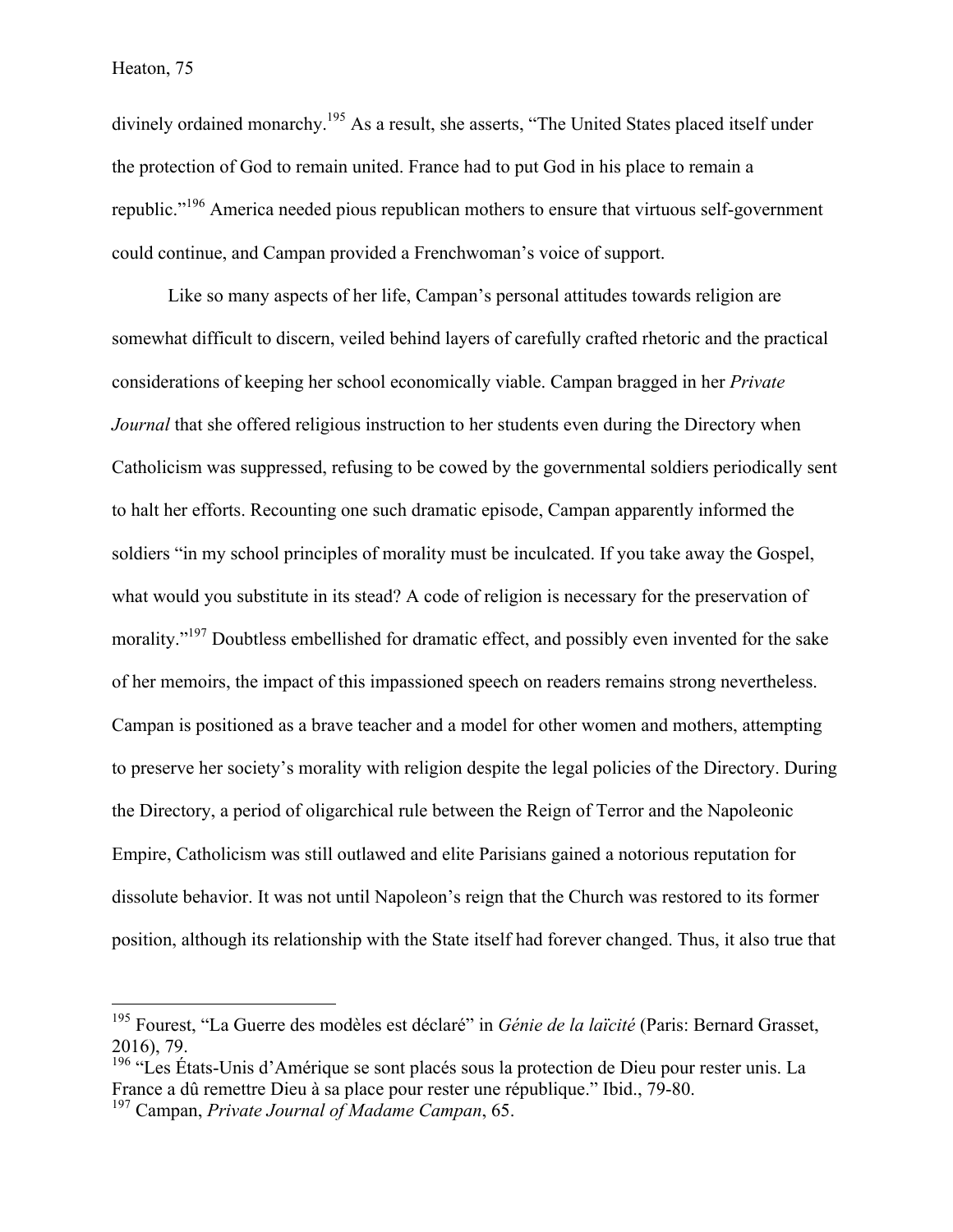part of the headmistress's adamant insistence on her strong religious principles might have been framed to appeal to French readers in the 1820s. At this point, Louis XVII, scion of a line of Kings traditionally considered to be divinely ordained, occupied the throne. Campan's defense of religion against pressure from a former administration whose policies were no longer in favor would have certainly helped her cause as she sought to justify her behavior during the Revolution.

Despite the very real possibility that Campan exaggerated the scolding and despite the superior tone that she took in her interactions with Directory-era soldiers, accounts written by contemporaries familiar with St. Germain confirm that Campan emphasized religious education and that she accommodated Protestant pupils. German author Frédéric Meyer is one such eyewitness. His *Fragments sur Paris,* published in French translation in 1798, recount Meyer's visit to St. Germain during his travels around France. He highlighted that "the religious instruction is free and reasonable, the parents themselves decide on the religion in which they want their children to be raised."<sup>198</sup> Given that the French translation was published in 1798 and Campan only opened her doors in 1795, Meyer glimpsed the very earliest version of the soon-tobe "celebrated" headmistress's academy. The very fact that he mentions the school's religious instruction reveals that Campan was incorporating Christian worship into her curriculum at a time when the Catholic Church had not yet been re-established in France. However, Meyer's willingness to record this aspect of life at Campan's seminary also suggests that Campan did not feel herself to be in danger of experiencing serious repercussions for this pedagogical decision.

 <sup>198</sup> Friedrich Johann Lorenz Meyer, *Fragments sur Paris,* vol. II., trans. General Dumouriez (Hamburg: 1798), 274.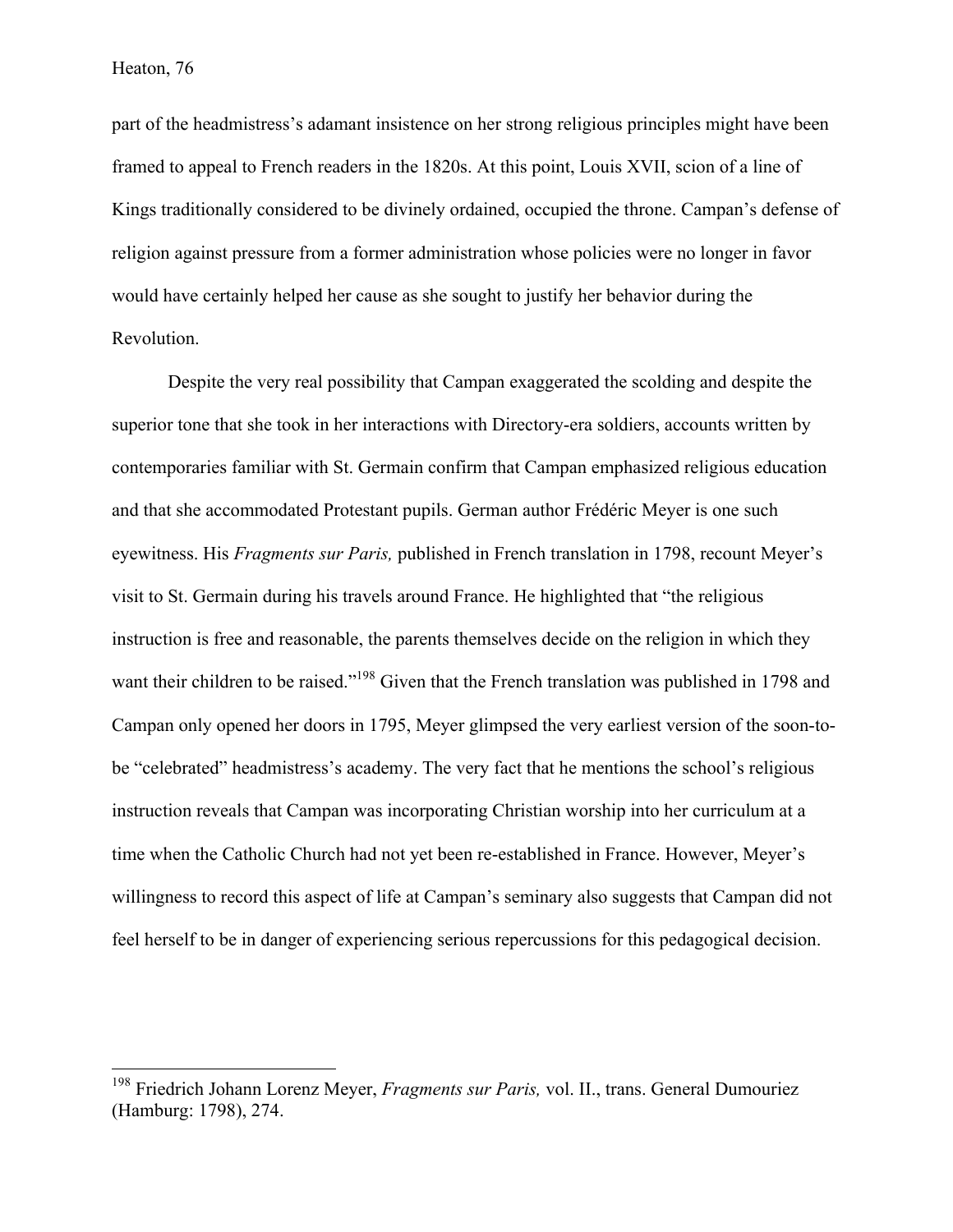Harriet Preble, who attended the school almost a decade after Meyer would have visited, provides a Protestant student's perspective. In her memoirs, Harriet recalled that "A Romish chapel was annexed to the establishment, but we were seven or eight Protestant girls, who never attended. Madame Campan used to call us jokingly '*her little heretics,'* and we must thank her at least for leaving us perfect liberty of conscience."<sup>199</sup> The memoir's editor, Professor Richard Henry Lee, passed his own judgment on Campan's decision, enthusiastically approving of the headmistress's policy as "praiseworthy," "enlightened," and "truly Christian."<sup>200</sup> Campan's behavior continually proved to American onlookers that she was not a corrupting influence on American students. The woman in charge of a system that provided a good foundation for Preble, who was lauded in later life for her exemplary Protestant piety, was surely an appropriate figure from whom to take advice, even if that advice had been originally delivered in French.

American preachers recognized Campan as a kindred spirit early in the century. In a review of a published sermon on "The Excellence and Influence of the Female Character" given by Pastor Gardiner Spring to the New York Female Missionary Society in 1825, the reviewer discusses "the influence which a pious female exerts in community [sic], and especially which mothers exert over their children and domestics."<sup>201</sup> This discussion is followed by an extremely early citation of the "Mothers" quote in an excerpt from the sermon itself, which describes

 <sup>199</sup> Harriet Preble to Mr. Williams, March 4, 1844 in Lee, *Memoir of the life of Harriet Preble*, 253.

<sup>200</sup> Ibid., 18.

 $201$  "Review: 'The Excellence and Influence of the Female Character; a Sermon preached in the Presbyterian church in Murray-street at the request of the New-York Female Missionary Society by Gardiner Spring, Pastor of the Brick Presbyterian church in said city. 1825. pp.32.,'" *The Methodist Magazine* 8, iss. 7 (July 1, 1825): 266.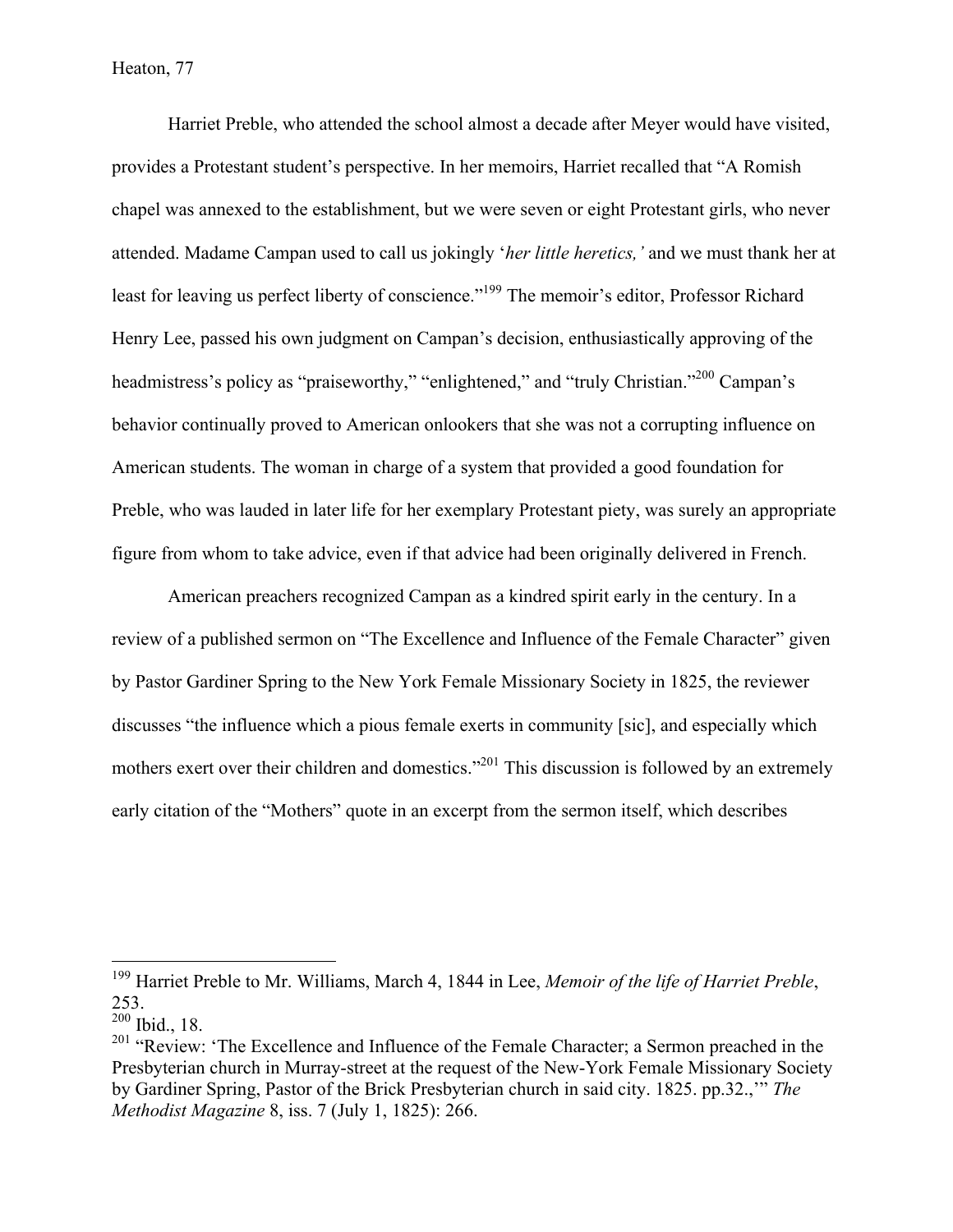Campan as an "intelligent and accomplished Lady."<sup>202</sup> Published in *The Methodist Magazine*, the review references Campan in a flattering light despite her Catholic faith, placing more importance on her role as an almost divinely inspired advocate for maternal influence. Indeed, both Pastor Spring and the article's author consider Christian virtue to be inextricably linked not only to ideal motherhood, but also to the health of their civil society. A year later, the *New Hampshire Statesman and Concord Register* also paired the "Mothers" passage with a preacher's observations, although not within the context of a sermon. Campan's conversation with Napoleon is followed by a long quote from Unitarian minister Joseph Buckminster (1784-1812), who expressed his opinion that female opinion ought to be improved to nurture "intellectual furniture and vigor," as part of a "plan of more liberal and extensive female education...devised to form the mothers of your children's children."<sup>203</sup> While Buckminster himself did not make the connection between his own beliefs and Campan's, evidently the article's author felt that the two individuals, French schoolmistress and American Minister, shared complementary philosophies. Mentioning Campan in close proximity to Buckminster's observation on the need for a new and improved form of maternal education in America certainly implies that her system would be beneficial for Americans to draw from.

By the end of the nineteenth century, Americans had transformed subtext into text and confidently ascribed Campan symbolic importance as an international advocate for all Christian mothers. Mrs. E. P. Dudley worries in her 1883 *Western Christian Advocate* article "Who is Responsible?" that Americans needed to reassess their reading habits, avoiding frivolous and

<sup>&</sup>lt;sup>202</sup> This quote is an extremely early example of an author citing the "Mothers" quote in a piece unrelated to the *Private Life of Marie Antoinette*, although the passage was still new enough to readers that the author does mention the memoir in a footnote. Ibid., 267. <sup>203</sup> "Miscellany. Education," *New-Hampshire Statesman and Concord Register* (March 4, 1826):

<sup>4.</sup>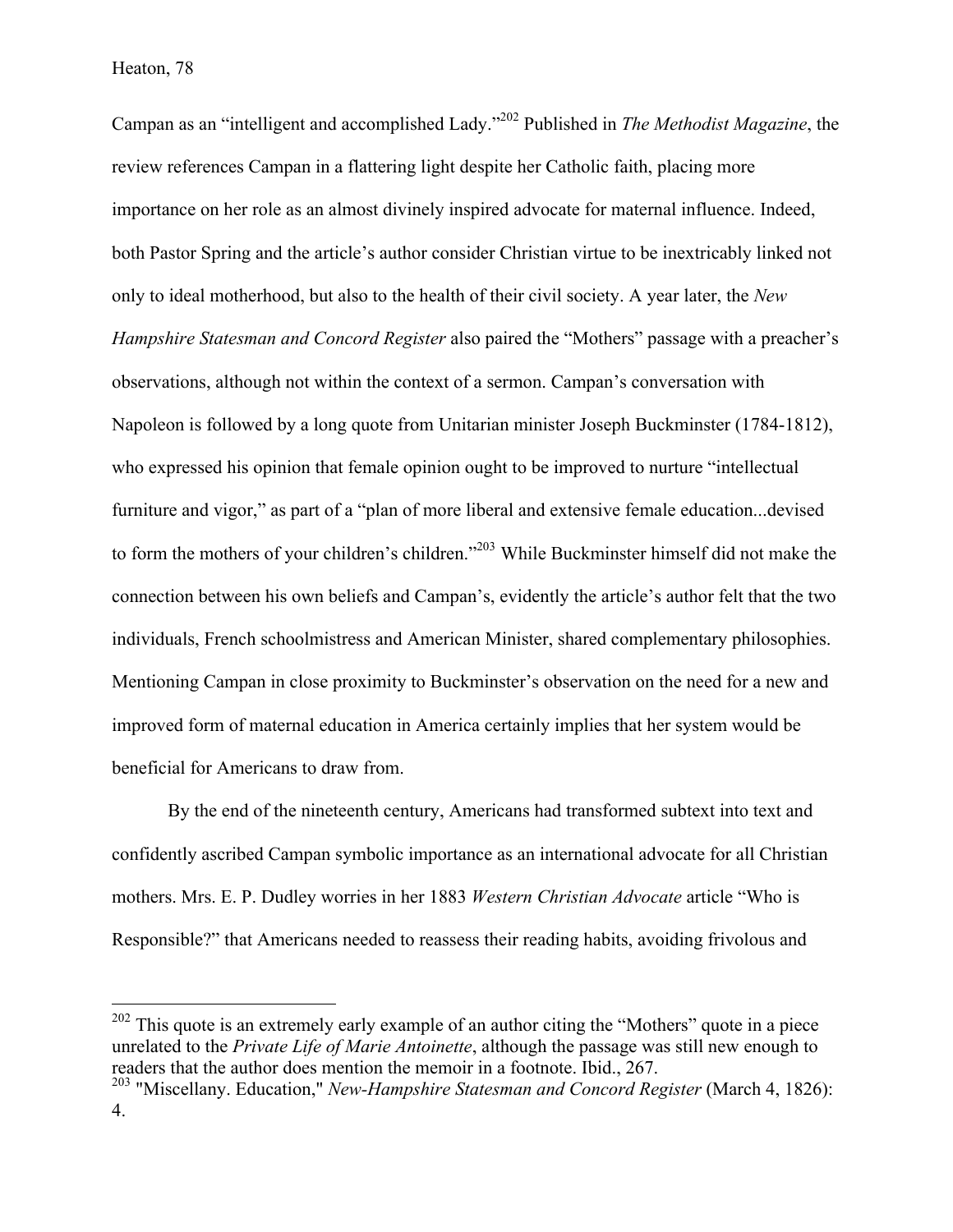secular fiction whenever possible and instead seeking works that would help forge their intellect and good character. This society-wide reading program is clearly an example of the "maternally managed literature study" imbued with the practical civic significance that Sarah Robbins identifies in *Managing Literacy, Mothering America.*<sup>204</sup> The responsibility for actually implementing this program ought to fall, in Dudley's opinion, on:

1.Intelligent mothers; 2. Teachers; 3. Leading minds of society. Well did Madame Campan know whereof she affirmed when she gave utterance to that grand idea, accredited to Napoleon wrongly, though through him it was made useful to France, that... "France needs mothers." Only a woman could realize, as Madame Campan did, what a mother may do, and what a mother must do for the elevation and eternal good of humanity. $2^{05}$ 

The scope of the "Mothers" quotation has expanded; from France to America, now the mothers of whom Campan speaks have a duty to humanity itself. By referencing Campan immediately after listing the three responsible parties, the author suggests that she embodied all three roles. Her name would have evoked a clear mental image of an individual who exemplified the abstract traits that the author just listed, clarifying how readers could hope to take on the role of the "maternal literacy manager" by following the guidance of an intelligent, maternal teacher (who was also a leading mind of her day).

Although Campan does not explicitly discuss how mothers would help France, it is implied that Christian teachings would be an important tool in the mothers' arsenal, essential for ensuring the "eternal good" of an entire country's immortal souls. In fact, this article attempts to minimize Napoleon's role in the anecdote and give credit to Campan for teaching the male ruler about the potential benefits France might derive from a population supported by pious mothers.

 <sup>204</sup> Sarah Robbins, *Managing Literacy, Mothering America*, 16.

<sup>205</sup> Mrs. E. P. Dudley, "Who is Responsible?" *Western Christian Advocate*, 50, iss. 29 (July 18, 1883), 226.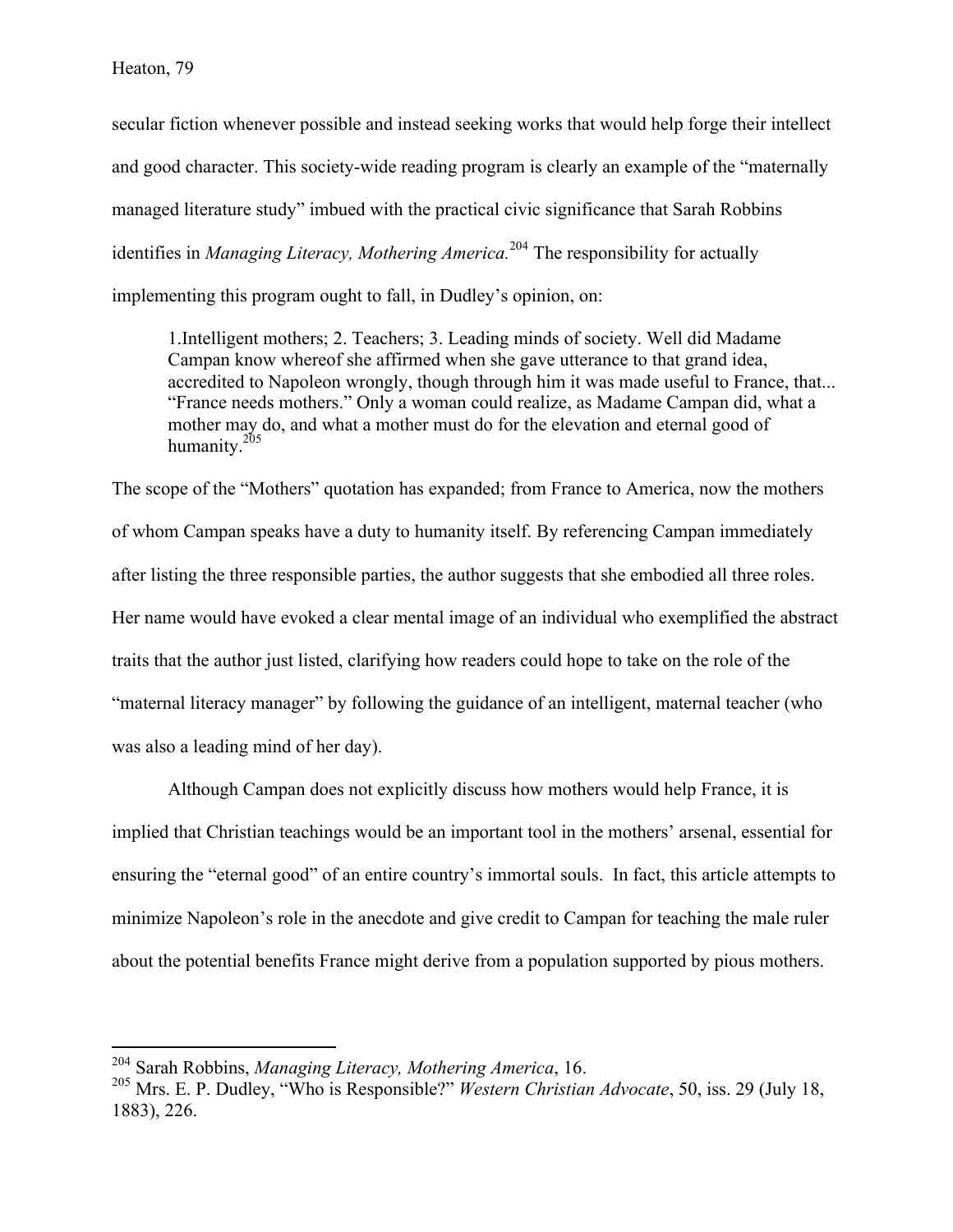In contrast to Emma Willard and Sarah Hale's argument that Napoleon did not do enough to help Frenchwomen with his Legion of Honor school, this piece does recognize the academy as "useful." Campan's words reveal her to have been a particularly perceptive woman, and American women are encouraged not to focus on her nationality but rather to identify with her on the basis of their shared maternal wisdom. The article also uses explicitly religious language when discussing the mother's central duty, namely to nurture examples of "pure manhood, and womanhood that shall be the restoration of that was [sic] lost by sin." <sup>206</sup> The imagined American republic fostered by proper reading material, as well as by women with Campan's morals and vision, would, the author imagines, be a second Eden.

Campan's saintly American persona is all the more surprising in light of the fact that many Americans simultaneously stereotyped Frenchwomen as immoral and lacking in Christian virtue. *The Catholic World* published a particularly judgmental review of Octave Uzanne's *The Frenchwoman of the Century* in 1887. The reviewer sees the book, a collection of biographies of various Frenchwomen who lived during and after the Revolution, as "a warning from history as to the depth of frivolity and luxury womanhood may reach when the elevating influence of religion is disdained."207 We study history, as the saying goes, to avoid repeating the mistakes of the past. This is certainly the only use that *The Catholic World'*s book reviewer sees for Uzanne's book. America, after all, would not want to find itself at the mercy of a generation of fallen women, no longer safely governed by the sensible strictures of Christian morality. Campan, however, is held up as the opposite of frivolous, shallow femininity.

 <sup>206</sup> Dudley, "Who is Responsible?" *Western Christian Advocate*, 226.

<sup>&</sup>lt;sup>207</sup> "A Chat About New Books," The Catholic World, A Monthly Magazine of General Literature *and Science*, 44, iss. 263 (February 1887): 711.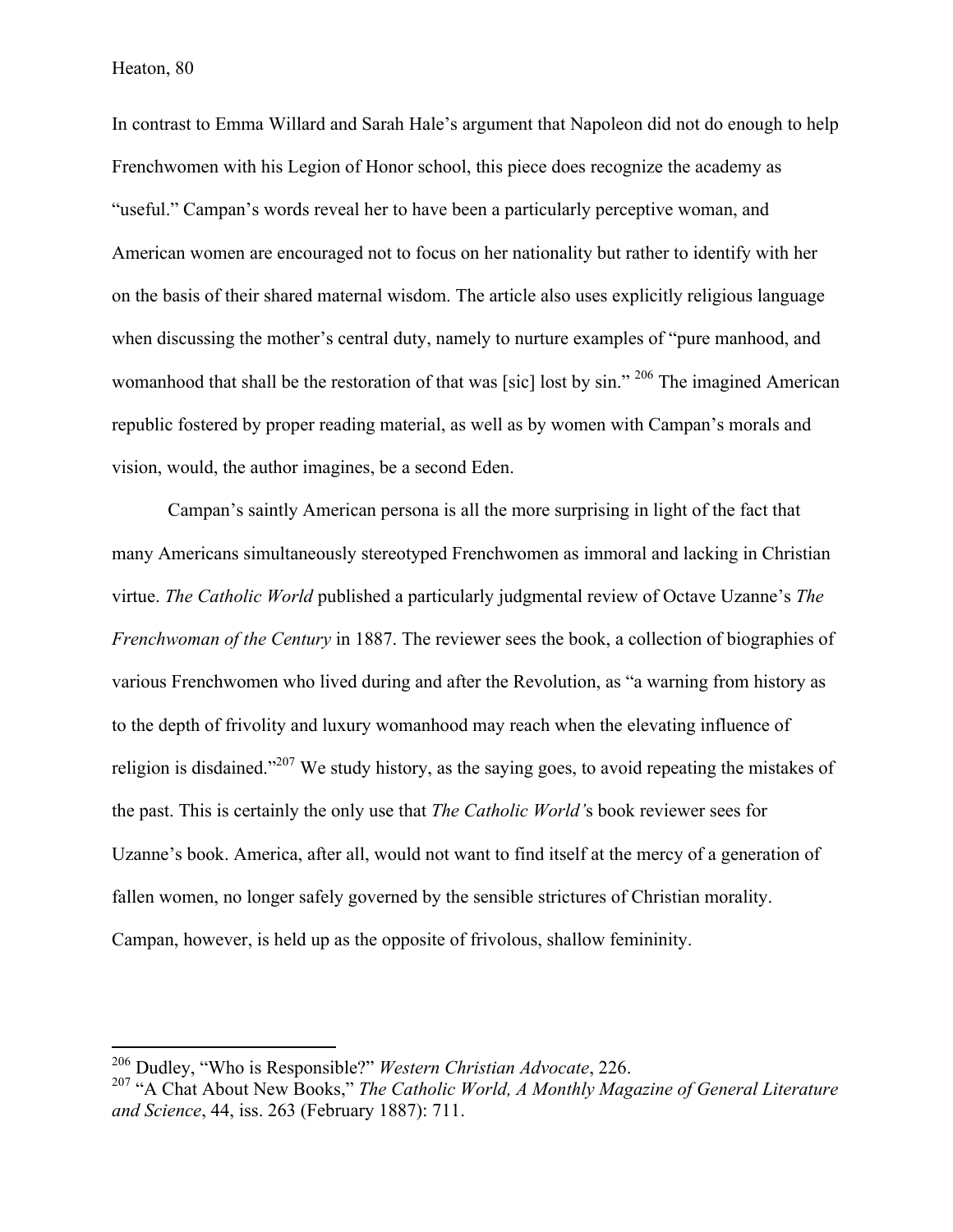The reviewer laments the degenerate behavior of French society during the Directory, when "All the old refinement and cultivation which had culminated in that perfect system of social and courtly etiquette which Madame Campan so fondly regretted, and which Napoleon I. tried so hard to imitate, had disappeared."<sup>208</sup> "Frivolity" is here associated with the Directory and postrevolutionary era, while a certain elegant propriety is nostalgically attributed to the Old Regime court of Versailles. The reviewer also implies his belief that piety and appropriate respect for the "elevating influence of religion" were characteristic of the former lady-in-waiting's own personal philosophy. Perhaps the tumult and clear lack of order and feminine obedience inherent in the upheaval of the Revolution presented too dangerous a model for American women to blindly read about in the Reconstruction period after America's own civil war. Unswerving in her devotion to teaching and helping her nation, regardless of the regime in power, Campan represented a far more admirable patriot than her fellow countrywomen, even if her loyalties were to the French rather than the American government.

Just as Campan's theory of education and the "Mothers" quote were successfully used to support sweeping, patriotic arguments about national unification and improvement, specific religious groups found the quote to be extremely applicable to their smaller communities. An article published in 1863 by the *German Reformed Messenger* worried that inadequate attention was being paid to the institutional religious education of the young women in the Eastern Synod of their American branch. The author, who goes only by "Mary," muses that:

If Napoleon was convinced, by Madame Campan, that France needed properly trained mothers, more than all else beside, in order to have France rank high among the nations of the globe, do we not, in a more exalted sense, require *educated* Christian mothers, to enable us to occupy the place among Christians, which "Our Church" should maintain in this land as in that of our ancestors?  $2^{209}$ 

 <sup>208</sup> "A Chat About New Books," *The Catholic World,* 711.

<sup>209</sup> Mary, "Our Church," *German Reformed Messenger* 28, iss. 21 (January 21, 1863): 1.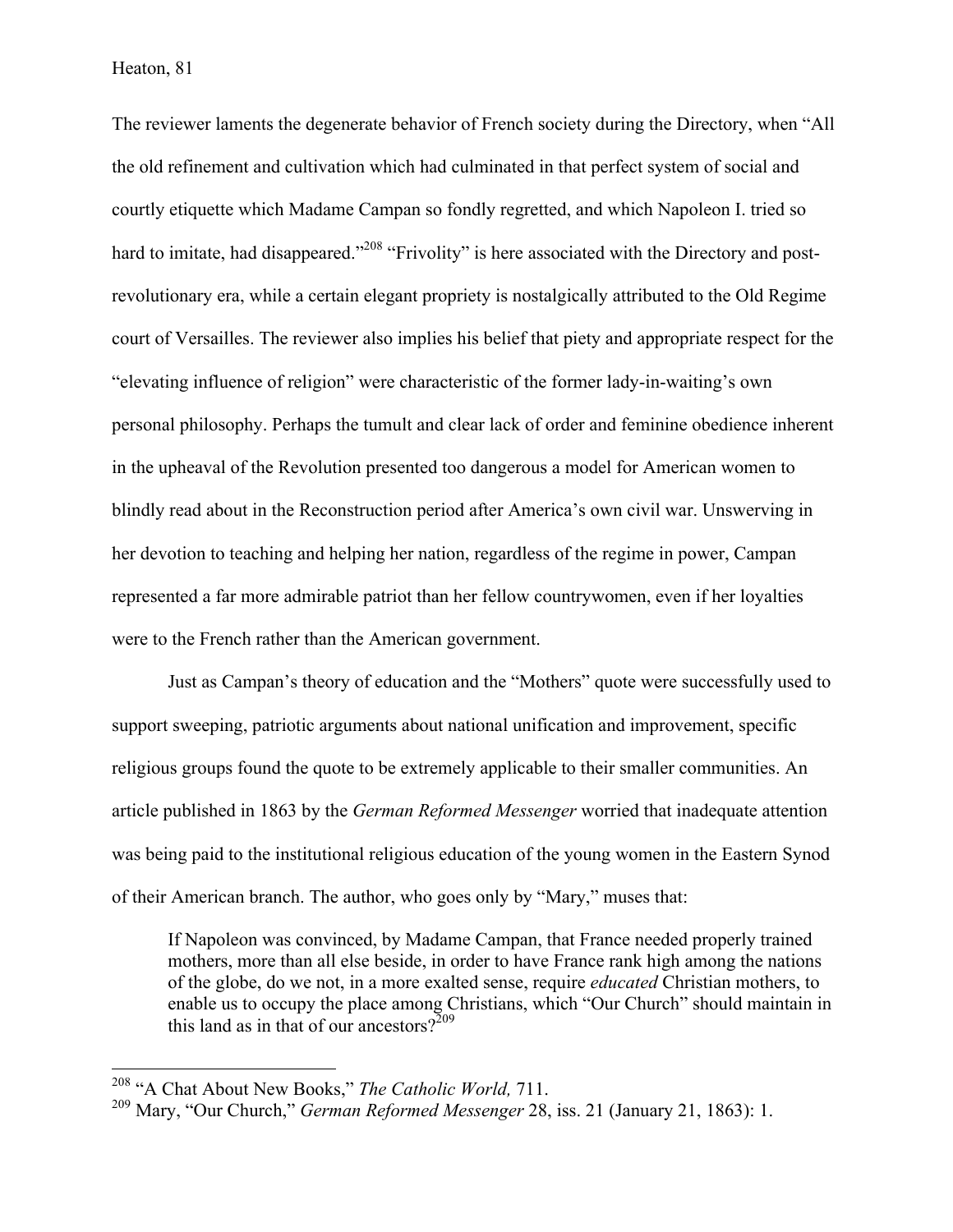Mary's loyalty to the German Reformed Church is very nationalistic in tone, and she wants to help her denomination achieve the recognition she believes it deserves in the United States. Campan's Catholic faith did not faze these members of the German Reformed Church, perhaps encouraged by the headmistress's nondenominational emphasis on the importance of religion in female education as a touchstone for moral development. Mary sees the headmistress's teaching as motivated by a combination of patriotic pride and competitive instinct. By educating good mothers, Mary's version of Campan was far more concerned with French national prosperity than with making money or providing young women with the skills to take care of their own families. However, by imbuing the "Mothers" quote with competitive implications, the passage also serves as encouragement to other countries (or religious groups) who choose to invest resources in training their mothers.

Campan's association with patriotic maternity was also cited in support of female missionary work and imperialist ideas of American racial superiority. A *New York Evangelist*  article from 1875 sings the praises of Mrs. Lai Sun, a Chinese woman currently running a school for young Chinese immigrants in San Francisco. However, the Chinese headmistress is not given real credit for her own success, as she was apparently "prepared for her work...by a disheartened woman who had given the golden days of her life to missionary work" and believed that this work had been "to little purpose."<sup>210</sup> American women were quickly reminded that faith and patriotism (presented as coequal and inextricably linked) are always rewarded. The author describes Mrs. Lai Sun as

a living testimony to the self-renouncing faithfulness of one devoted woman, and an encouraging example to such as labor for the civilization and evangelization of the

 <sup>210</sup> "Church Work.: Letter From San Francisco., Woman's Mission to Chinese Women and Children," *New York Evangelist* 46, iss. 9 (March 4, 1875): 6.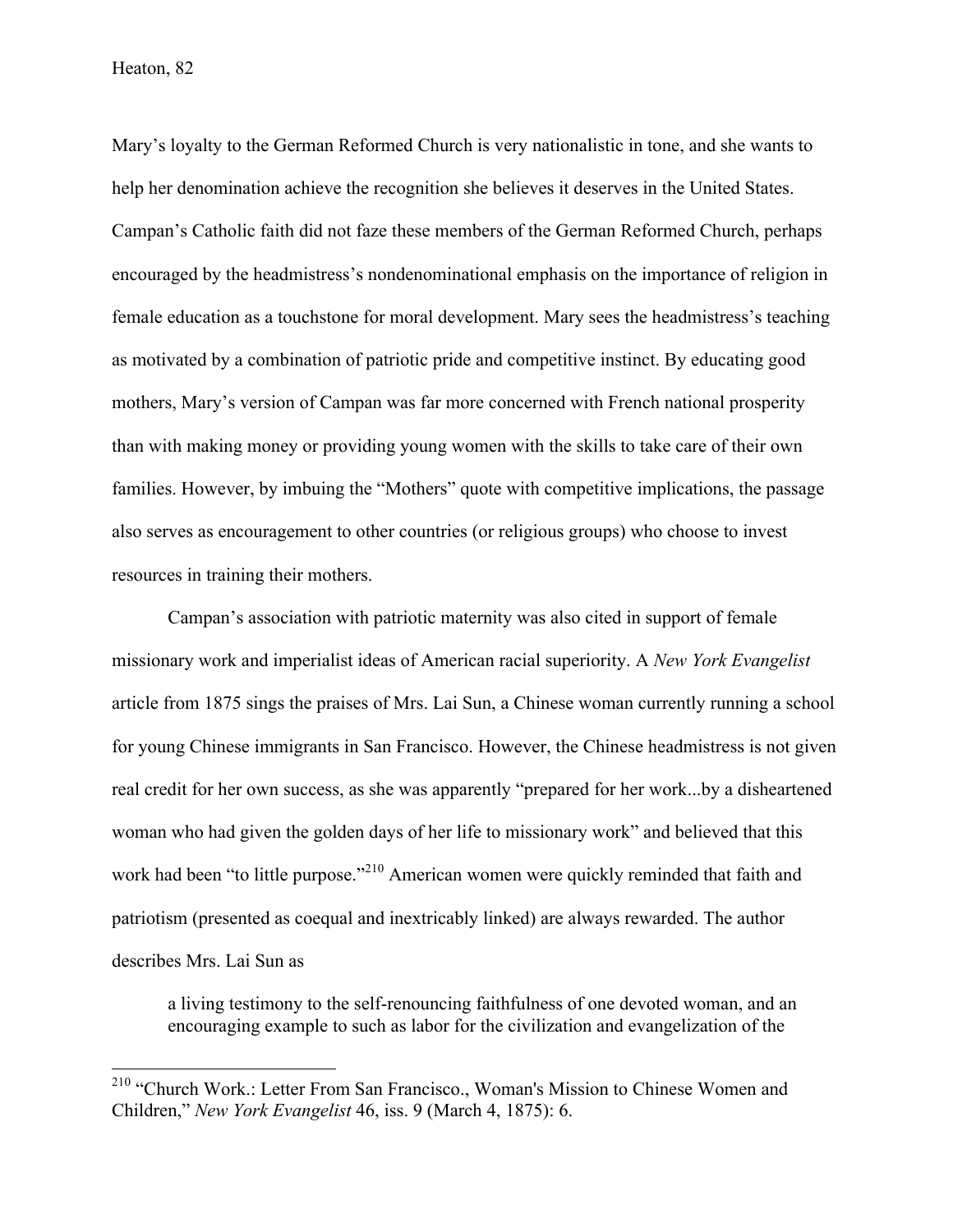heathen nations of the earth. We have only to contemplate the results of the training of this *one* little Chinese girl...to see what wondrous bearing such training may have upon the future of an empire. There can be no more exalted work than that of instructing those who are to become the mothers of a race. "What is most needed to ensure the future greatness of the empire?" inquired Madame Campan of the great Napoleon. "Mothers!" was the terse and suggestive reply."<sup>211</sup>

Rather than giving Mrs. Lai Sun credit for her intelligence or a natural desire to teach (like Campan), the article minimizes the Chinese headmistress's agency by suggesting that the missionary teacher was entirely responsible for all of her pupils' actions. Even the system itself, presumably intended to make young Chinese immigrants more employable in American society, assumes that American culture is superior to Chinese. The discussion of "mothers of a race" is particularly problematic, as it assumes that "heathen" (non-Western) nations did not even have a real culture, and that they were simply waiting for American missionary women to come and share Christianity and American values that would form a new, "better" version of their race. Thousands of years of Chinese history were summarily discarded as "not American" and "not Christian"—and, therefore, unimportant. Even a woman who felt frustrated or disillusioned by the realities of living in a foreign land might be in the process of teaching, like Campan, the "mothers of a race."

The "Mothers" quote itself is also quite unrecognizable from its original iterations. Campan is abruptly reimagined as an ambitious proponent of imperial expansion, and has switched dialogue with Napoleon. The emperor is characterized as wiser than his female companion, already aware of the potential benefit mothers might have to his program of imperial expansion. In a piece that ultimately hopes to convince American women to trust in God's plan, perhaps the Emperor is intended to similarly serve as an all-knowing male figure affirming the

 <sup>211</sup> "Church Work.: Letter From San Francisco," *New York Evangelist*, 6.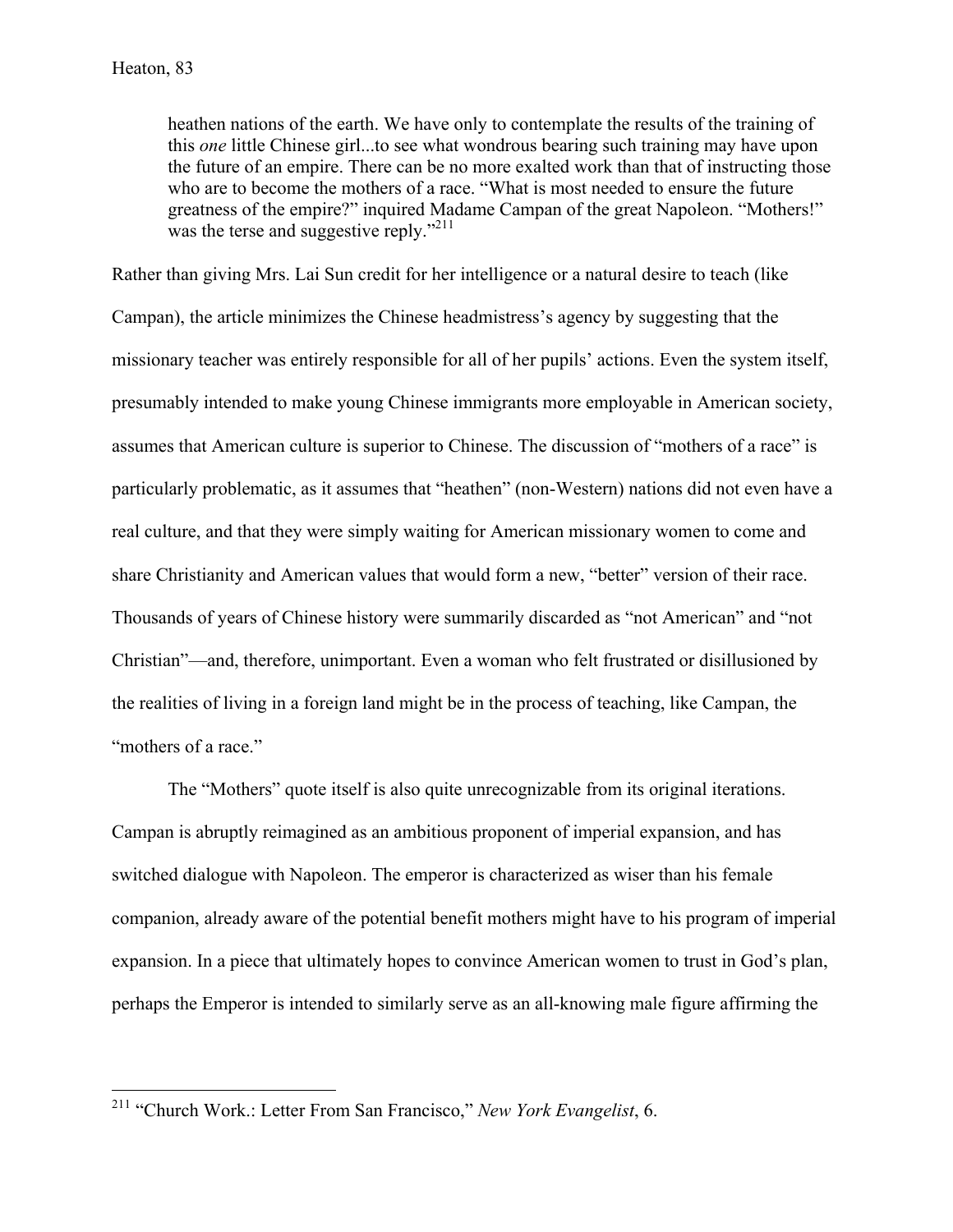value of his female subjects' chosen profession. The version of Campan with which American missionary women were encouraged to identify needed to share their concerns and relationship to governmental and religious authorities in order to effectively inspire emulation.

# *"[Her] advice... formed a whole generation of charming women"*

Campan's decidedly ambivalent personal opinion on the role of women in the public sphere, combined with her firm public position that ladies ought to have nothing to do with politics, meant that she was never destined to become a suffragette icon. However, that did not mean that her name was not brought into debates about suffrage and shifting roles for women at the end of the century. She receives one mention in Susan B. Anthony's *The Revolution* in 1868, albeit in an article reprinted from a London paper.<sup>212</sup> Anthony's decision to publish the piece, despite the fact that it was composed for British readers, indicates that she considered its message to be pertinent to her American audience. The article insightfully observes that Campan's refrain "is now the cry of the world," as the role of women and their own expectations for their lives change.<sup>213</sup> At the end of the article, the author observes,

As yet, freedom means simply more slang, more jewelry, more selfish extravagance, less modesty. As we meet her on the stairs, as we see the profuse display of her charms, as we listen to the flippant, vapid chatter we turn a little sickened from woman stripped of all that is womanly, and cry to Heaven, as Madame de Campan cried to the Emperor — "Give us good mothers."214

While the women reading this paper would have supported female suffrage, this did not mean that they wanted to abandon their families or communities. American women are warned not to confuse political freedom with the social freedom to be selfish. In fact, modesty, intelligence,

 <sup>212</sup> "Give them Good Mothers. From the London Saturday Review.," *The Revolution* 1, no. 20 (May 21, 1868): 315-316. <sup>213</sup> Ibid.*,* 315.

<sup>214</sup> Ibid.*,* 316.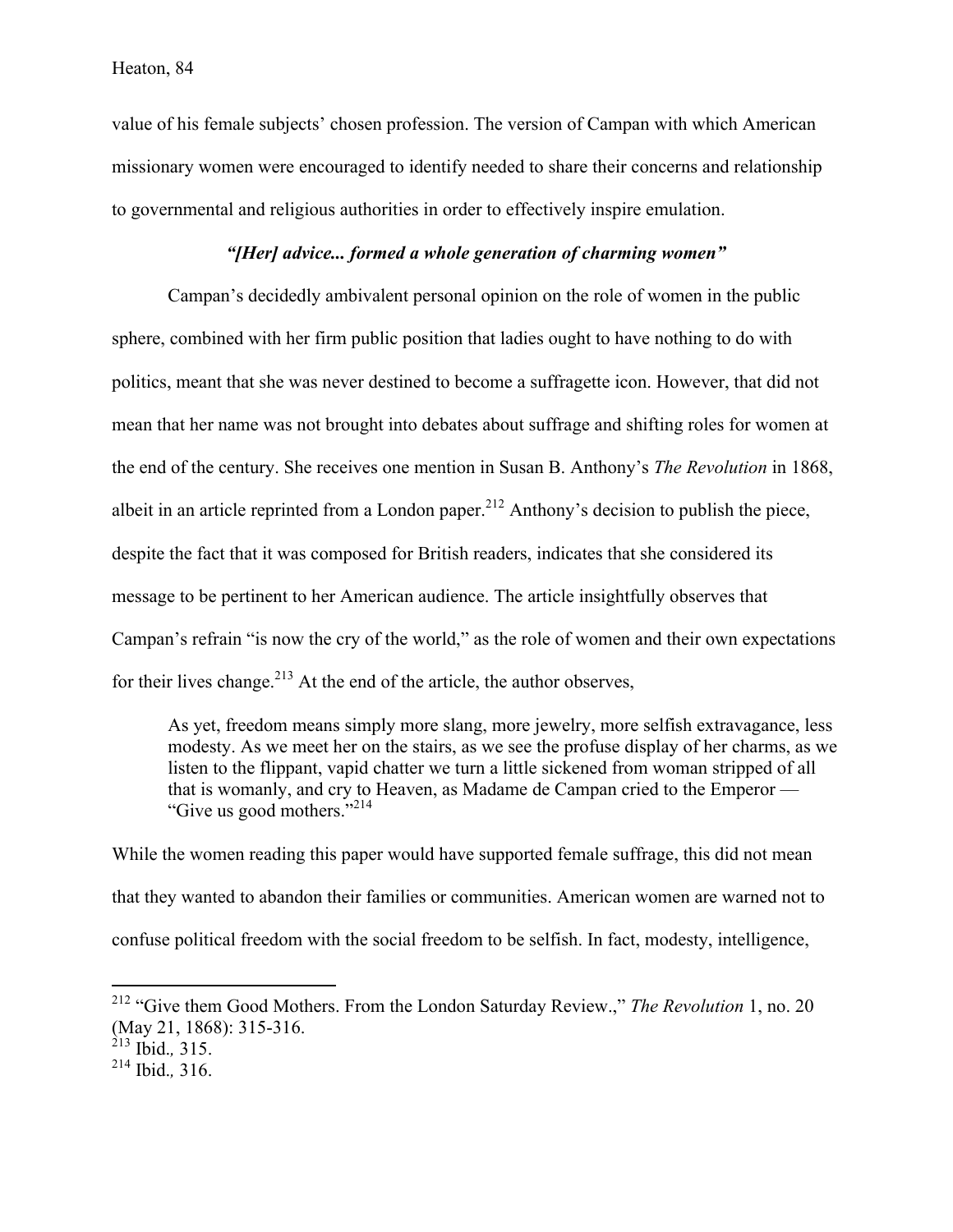and maternity are characterized as the defining traits of the ideal woman, apparently recognized by the insightful Campan (as well as the author and any readers who join him or her in crying to heaven for mothers). Far from incompatible with real participation in American political life, Campan's particular brand of motherhood was lauded—at least once—as necessary to the *right*  kind of feminine freedom.

One central reason why Campan's name and memory faded from the American psyche, however, is that she had become associated with an older style of woman. This association cements Campan's place in the pantheon of influential American maternal teachers even as it limits her pertinence at the turn of the twentieth century. A critical review of Reverend Franklin Johnson's 1882 *True Womanhood. Hints on the Formation of Womanly Character* disdainfully dismisses the book as "a novelty in this enlightened age. It begins with 'Character- Building' and ends with 'Piety,' and, so far as we can see, the author has not said a word, from frontispiece to colophon, about the regenerating influence of the ballot nor of co-education."215 The chapter on "Piety" was the worst and "most terribly old-fashioned part... especially [Johnson's] quotation of Madame Campan's remark to Napoleon I, who had asked her what was required for the regeneration of France. 'Mothers!' said this awful woman, and Dr. Johnson is not ashamed to quote this reply with approbation!"<sup>216</sup> Suddenly an "awful woman," Campan is no longer approvingly cited as a pious, maternal icon. The ideal American woman, at least according to this reviewer, had advanced far beyond the days when her value began and ended with maternal duty, when Campan's advice would be pertinent to their lives. It seems that Dr. Johnson's work was considered quite dated, and the list of feminine advice that might have been greeted with

 <sup>215</sup> [Untitled], *The Independent* 34, iss. 1738 (March 23, 1882), 11.

 $216$  Ibid.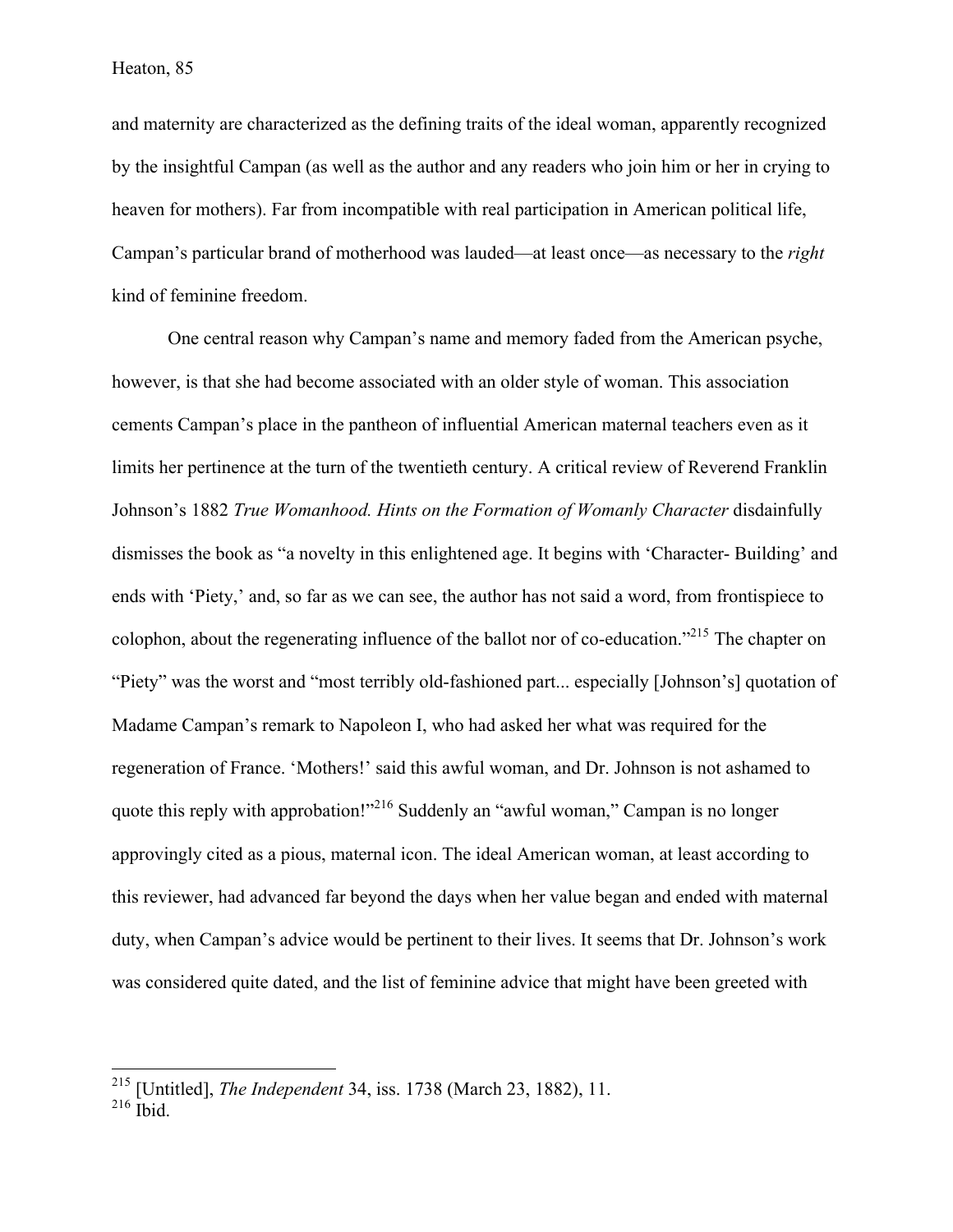approbation in the 1830s or 40s no longer had a place on the shelves of women who wanted to vote or to be educated alongside men. Certainly, Campan did not advocate for either of these measures; her feminism (if it can be viewed as such) was of a far subtler kind, focused on giving women tools to help them succeed within the system rather than to try to drastically change the system itself. Yet denigrating Campan also obscured her real significance as an advocate for women to embrace motherhood as a way to expand their influence outside the home. Just as Campan's legacy was rewritten by American writers, so too could it be erased.

Campan's presence and influence in American culture could not survive the changes wrought by the blossoming women's rights movement, and her name began to fade from periodical articles in the first decades of the twentieth century. In 1899, *Lippincott's Monthly Magazine* published a piece on "Woman: A Phase of Modernity" acknowledging Campan's former prominence but firmly associating the headmistress with the country's past and not its future. The article contrasts "the new feminine type" or "modern woman" who boldly strove to implement "social, civic, and hygienic reform" (possibly while wearing trousers and chewing gum), with her charming and more retiring predecessors.<sup>217</sup> Campan appears as one of the symbolic figureheads of this vanishing group of women, described by the author as one "whose advice may be said to have formed a whole generation of charming women.<sup>2218</sup> What better finish to a century of influence than this nostalgic recognition of Campan's former influence? Although the women whose characters she formed were succeeded by their far more outgoing granddaughters, these "new women" might never have begun to agitate for suffrage and coeducation, or begun to wear "bifurcated garments," without the foundation laid by their female

 <sup>217</sup> "Woman: A Phase of Modernity," *Lippincott's Monthly Magazine* 64, no. 380 (August 1899): 295-298.

<sup>218</sup> Ibid., 300.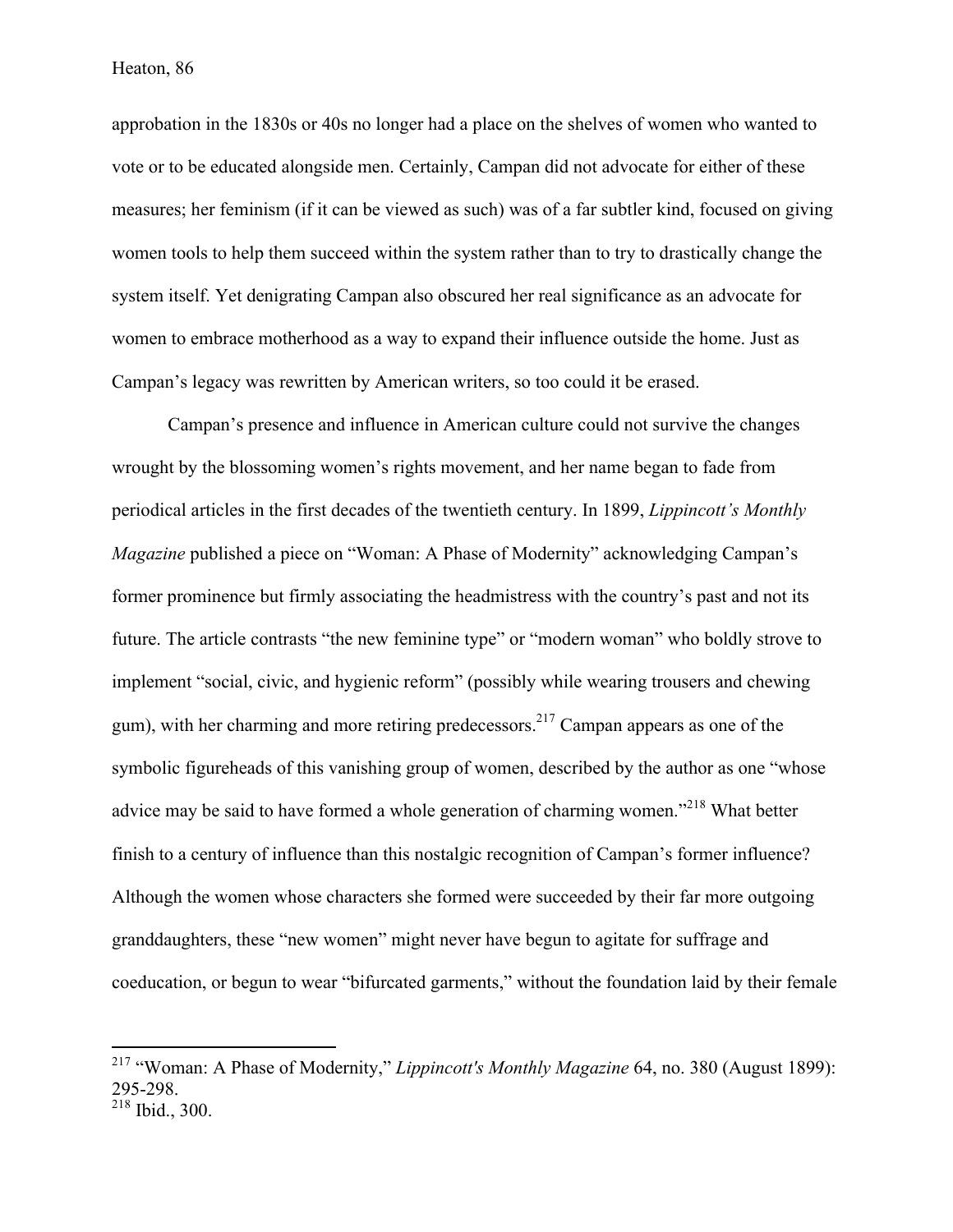forebears. Charm did not preclude strength, intelligence, or influence on civic life, even if this influence wore a genteel and maternal guise. Campan did not disappear entirely from American popular culture during the twentieth century, but her words and example no longer offered pertinent guidance to the daily lives of American women, and she settled into the less-demanding role of a historical figure. Nearly ninety years after Jeanne Louise Henriette Genet Campan died in France, her fictional American persona finally retired from the American stage.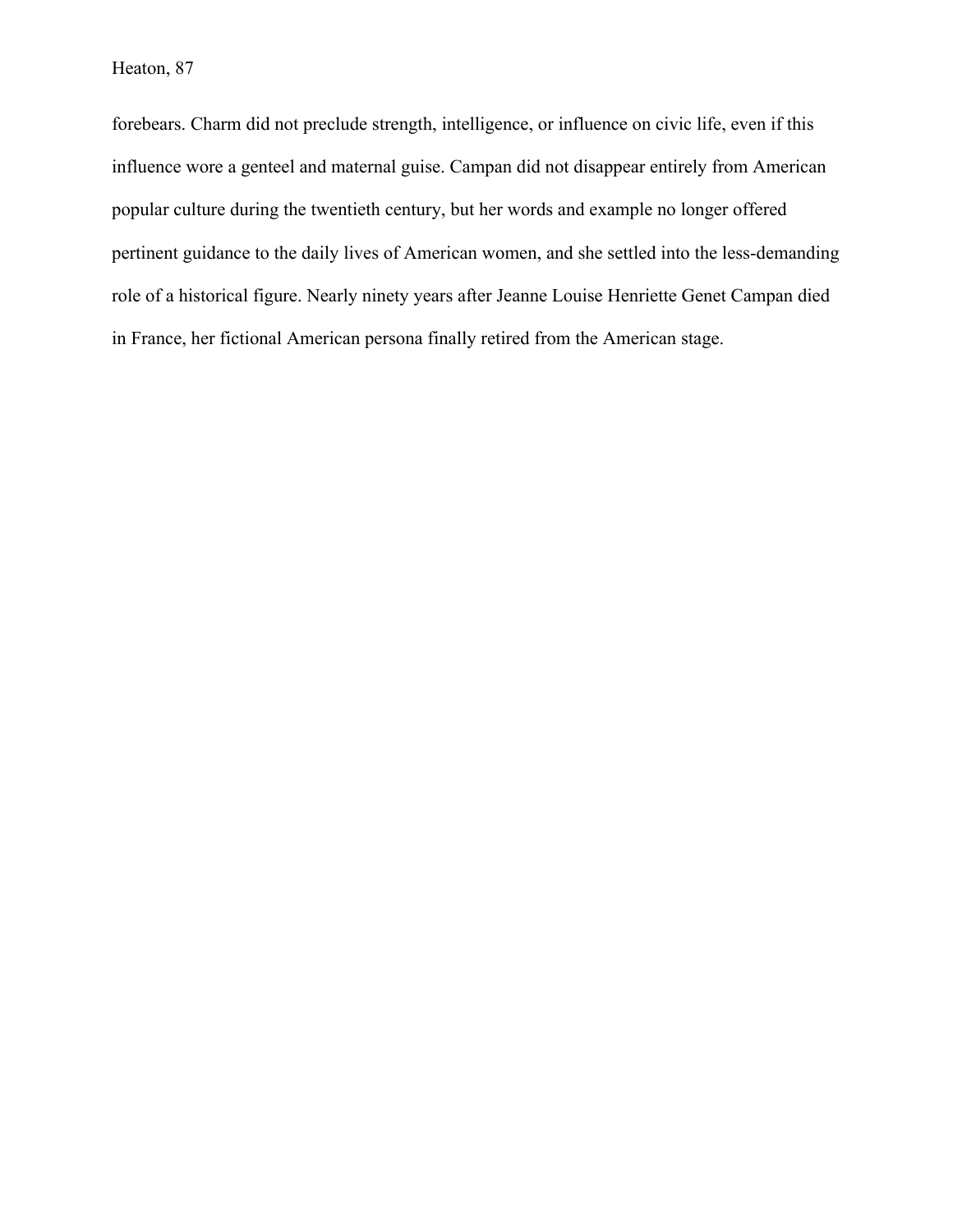## **Conclusion**

Search today for references to Madame Campan in American popular culture, and you won't find much. In the few appearances that she does make, the headmistress is no longer associated with virtuous maternity, at least if the most recent contribution to her American literary legacy is any indication. In 2012, author Susanne Dunlap cast Eliza Monroe, Hortense Beauharnais, and Caroline Bonaparte as the heroines of a historical romance for young adults entitled *The Académie.* In Dunlap's high school soap opera version of St. Germain, Eliza and her friends negotiate forbidden love affairs and sneak away to masquerade balls in Paris, while Campan gives lessons in conversation and comportment—her school is characterized as a training ground for socialites. <sup>219</sup> The blurb promises that "Before the term is out, one girl will find true love, one will be heartbroken, and a third girl's dreams will take a deadly turn." It can be revealed at no risk of spoiling the novel that the danger Dunlap warns about is not the corrupting influence of French immorality on American virtue.

Campan's name no longer connotes patriotic maternity. Nevertheless, the headmistress's impact on the development of women's place in American civil society (and eventually, political life) is not lessened by this lack of modern recognition. France's contribution to American civic life can be better understood by writing Campan into the history of American female education and republican motherhood. French enlightenment philosophers inspired the founding fathers during the American Revolution and its aftermath. However, a Frenchwoman's personal philosophy about how to educate pious, resourceful, and patriotic mothers also influenced the structure of American girls' schools and the way that United States citizens thought about the relationship between women, their families, and the state.

 <sup>219</sup> Susanne Dunlap, *The Académie* (New York: Bloomsbury, 2012), 9, 25-31, 70-71.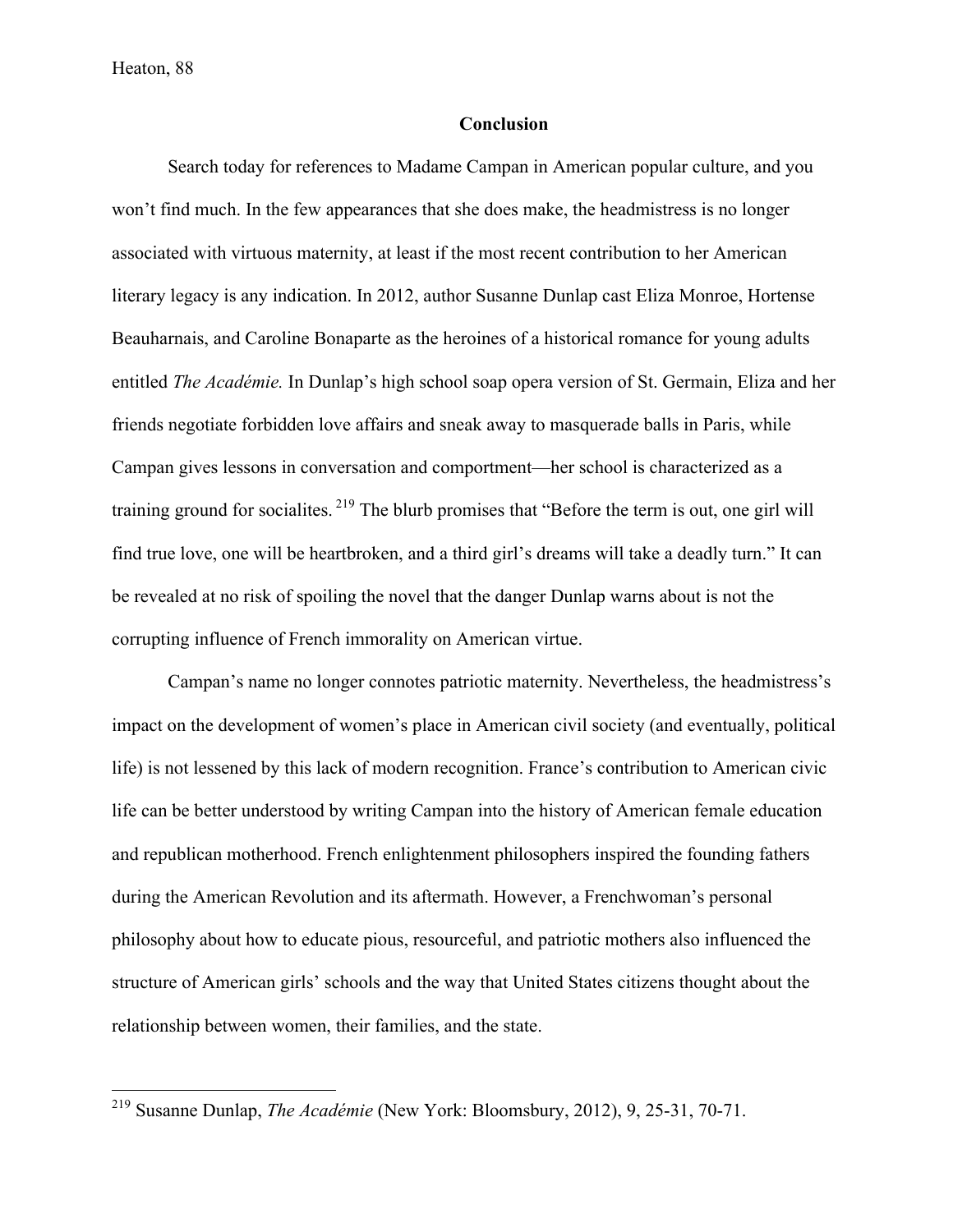American republican motherhood is a concept with roots that stretch across the Atlantic. Ultimately, the differences between "uniquely American" values and those of foreigners including the French (alternately criticized for their Catholicism or their frivolous immorality) have not always been as clear as nationalistic Americans liked to imagine. American women read about Campan's life, admired her accomplishments, and heeded her educational guidance at home and at school. What's more, they embraced Campan's example because—with a single word of advice offered by a female teacher to an emperor—she affirmed that women had value to their nations, that maternal work ought to be supported by the government, and that a mother's power extended far beyond the physical boundaries of her own home.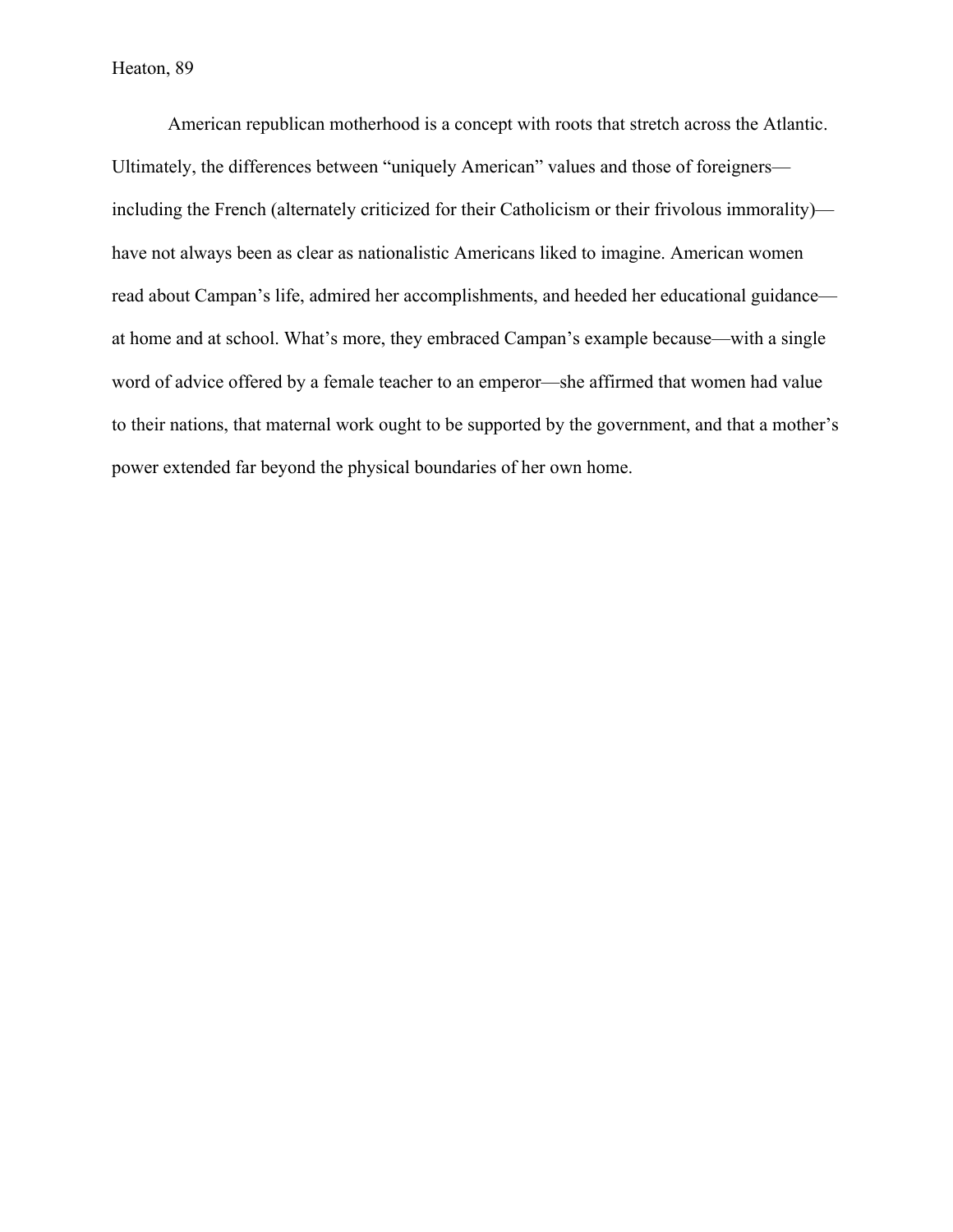## **Bibliography**

#### *Secondary*

- Allgor, Catherine. *Parlor Politics: In Which the Ladies of Washington Help Build a City and a Government.* Charlottesville: University Press of Virginia, 2000.
- Ammon, Harry. *James Monroe: The Quest for National Identity*. New York: McGraw-Hill, 1971.
- Aronson, Amy. *Taking Liberties: Early American Women's Magazines and their Readers*. Westport, Connecticut: Praeger, 2002.
- Bellaigue, Christina de. *Educating Women: Schooling and Identity in England and France, 1800-1867.* Oxford: Oxford University Press, 2007.
- Fourest, Caroline. "La Guerre des modèles est déclaré" in *Génie de la laïcité.* Paris: Bernard Grasset, 2016.
- Johnson, Mary. "Madame Rivardi's Seminary in the Gothic Mansion." *The Pennsylvania Magazine of History and Biography* 104, no. 1 (1980).
- Kale, Steven D. "Women, Salons, and the State in the Aftermath of the French Revolution," *Journal of Women's History* 13, no. 4 (Winter 2002): 54-80.
- Kelley, Mary. *Learning to Stand & Speak: Women, Education, and Public Life in America's Republic.* Chapel Hill: University of North Carolina Press, 2006.

Kerber, Linda. *Women of the Republic.* Chapel Hill: University of North Carolina Press, 1980.

- McMahon, Lucia. *Mere Equals: The Paradox of Educated Women in the Early American Republic.* Ithaca: Cornell University Press, 2012.
- Miller, Annie Clark. "Old Houses and Estates in Pittsburgh," *Western Pennsylvania Historical Magazine* 9, no. 3 (July 1926), 129-168.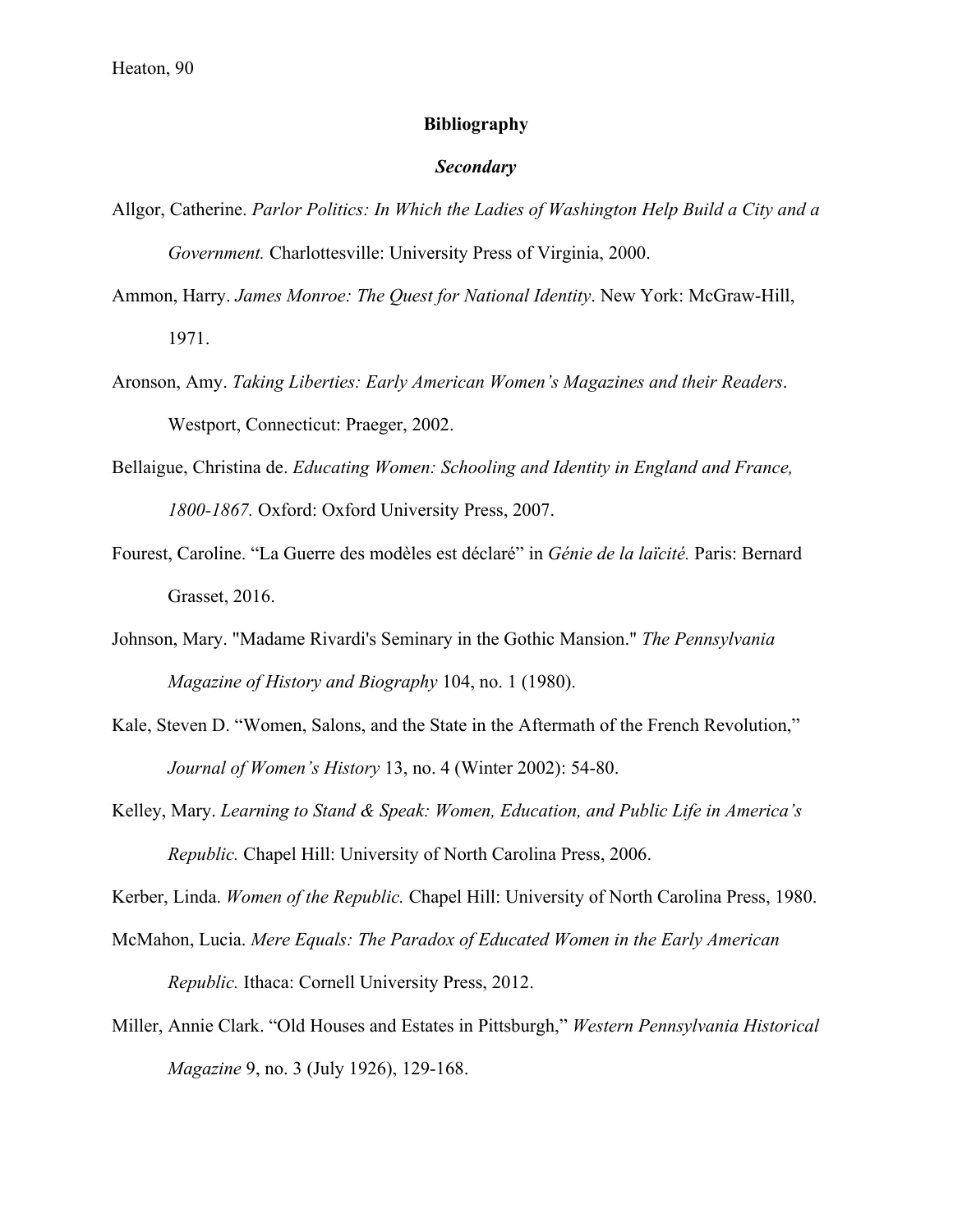- Montfort, Catherine R., and J. Terrie Quintana. "Madame Campan's *Institution d'Education:* A Revolution in the Education of Women." *Australian Journal of French Studies* 33, no. 1 (1996).
- Nash, Margaret A. "A Means of Honorable Support: Art and Music in Women's Education in the Mid-Nineteenth Century." *History of Education Quarterly* 53, no. 1 (2013), 45-63.
- Robbins, Sarah. *Managing Literacy, Mothering America: Women's Narratives on Reading and Writing in the Nineteenth Century.* Pittsburgh: University of Pittsburgh Press, 2004.
- Ryan, Mary. *The Empire of the Mother: American Writing about Domesticity 1830-1860.* New York: Hawthorn Press, 1982.
- Sommers, Joseph Michael. "*Godey's Lady's Book:* Sarah Hale and the Construction of Sentimental Nationalism." *College Literature* 37, no. 3 (2010), 43-61.
- Zuckerman, Mary Ellen. *A History of Popular Women's Magazines in the United States, 1792- 1995.* Westport, Connecticut: Greenwood Press, 1998.

#### *Primary*

#### *Books*

- Aimé-Martin, Louis. *De l'Éducation des mères de famille; ou, De la civilisation du genre humain par les femmes,* Bruxelles: 1837.
- Bonaparte, Hortense Beauharnais. *The Memoirs of Queen Hortense*. Vol. I. Published by arrangement with Prince Napoleon, edited by Jean Hanoteau, translated by Arthur K. Griggs. New York: J. J Little and Ives Company, 1927.
- Bonaparte, Hortense Beauharnais and Jeanne Campan. *Correspondance inédite de Mme Campan avec La Reine Hortense.* Vol. I. Edited by J. A. C. Buchon. Paris : Alphonse Levavasseur, 1835.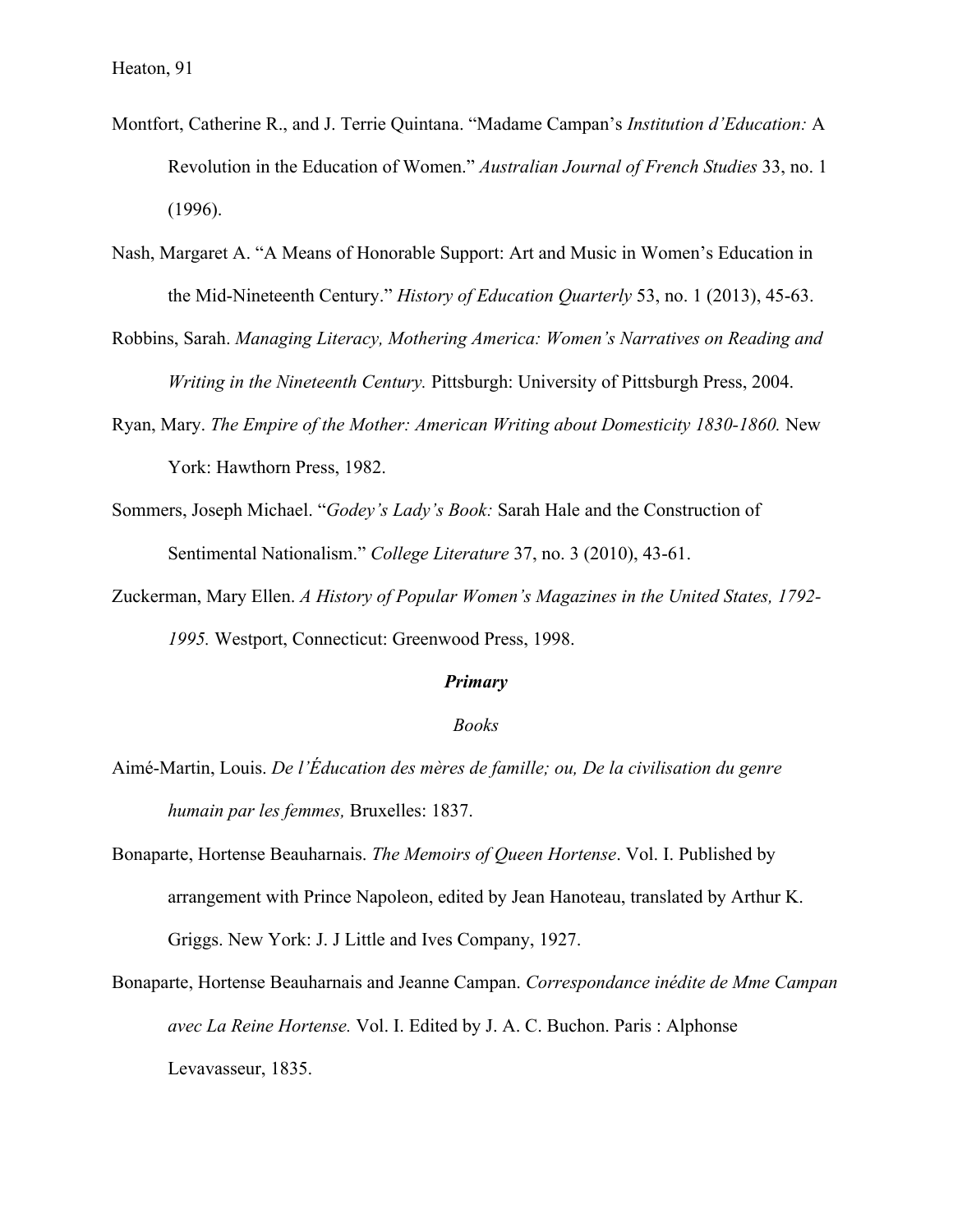- Campan, Jeanne. *Conversations d'une mère avec sa fille, en français et en anglais, composes pour la Maison d'Éducation de Mme Campan: Dédiées a Madame Louis Bonaparte.*  Edited by J. Franceschini. Paris: F. Louis, Libraire, Rue de Savoie,  $N^{\circ}$  12, 1803.
- ------. *De l'Education, par Mme Campan, Surintendante de la Maison d'Écouen, Suivi des Conseils aux jeunes filles, d'un théâtre pour les jeunes personnes et de quelques essais de morale.* Edited by F. Barrière. Paris: Baudoin Frères, 1824.
- ------. *Journal anecdotique de Mme Campan, ou Souvenirs, recueillis dans ses entretiens, par M. Maigne, médecin des hôpitaux de Mantes; suivi d'une correspondance inédite de Mme Campan avec son fils.* Edited by M. Maigne. Paris: Baudoin Frères, 1824.
- ------. Lettres de Deux Jeunes Amies. Paris: L'Imprimerie de Plassan. 1811.
- ------. *Mémoires sur la vie privée de Marie-Antoinette; suivis de souvenirs et anecdotes historiques sur les règnes de Louis XIV, de Louis XV et de Louis XVI.* Edited by F. Barrière. Paris: Baudouin Frères, 1823.
- ------. *Memoirs of the private life of Marie Antoinette, Queen of France and Navarre. To which are added, Recollections, sketches and anecdotes, illustrative of the reigns of Louis XIV, Louis XV, and Louis XVI.* Philadelphia: A. Small, 1823.
- ------. *The Private Journal of Madame Campan, comprising original anecdotes of the French court; selections from her correspondence, thoughts on education, &c. &c.* Edited by M. Maigne. Philadelphia: Abraham Small, 1825.
- Dunlap, Susanne. *The Académie.* New York: Bloomsbury, 2012.
- Harlé, Édouard. *Livre de Famille: Recueil de Documents sur ma Famille, Seconde Partie: Famille de Ma Mère.* Vol I. Bordeaux: Imprimerie Wetterwald Frères, 1915.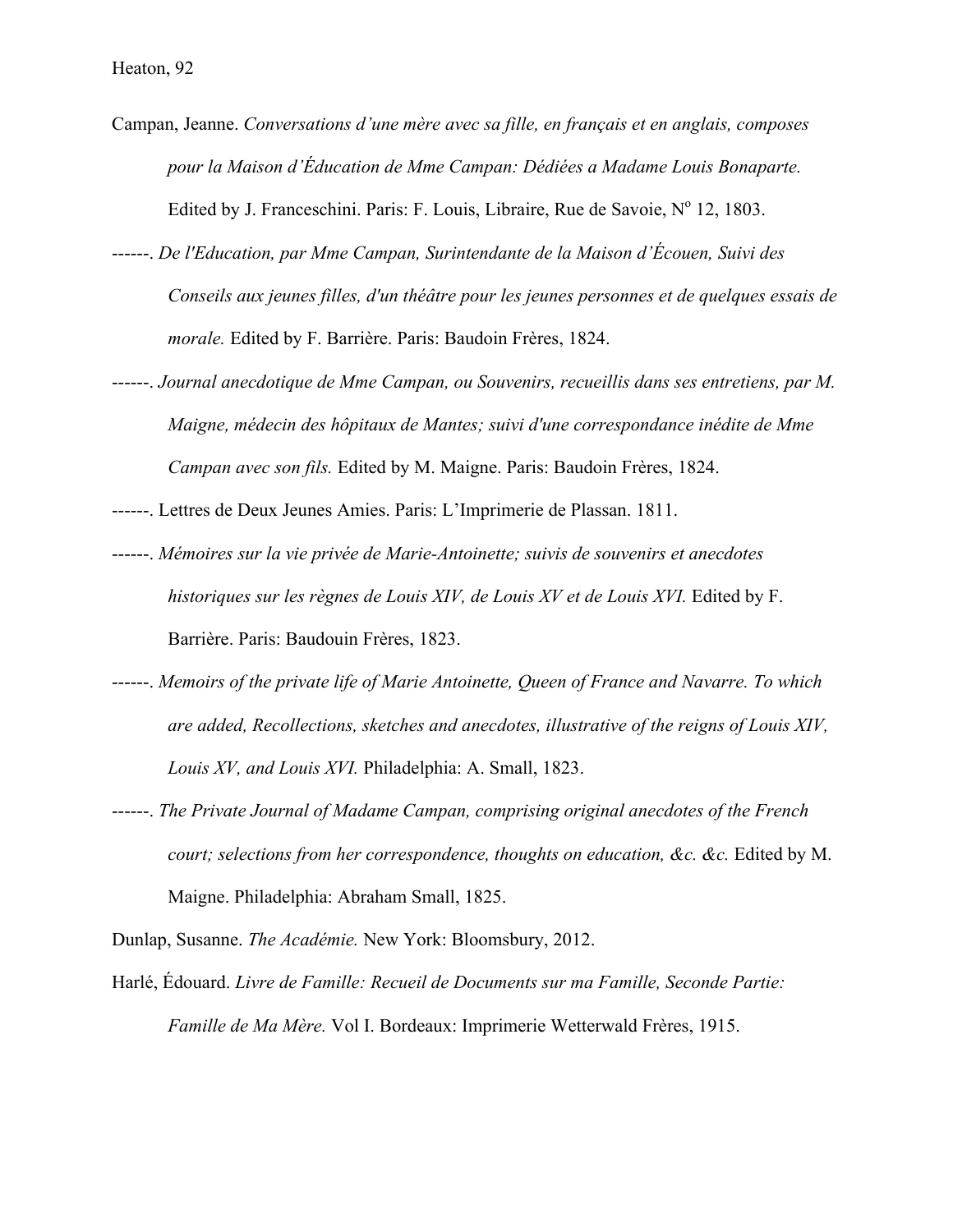- Lee, Richard Henry. *Memoir of the life of Harriet Preble, Containing Portions of her Correspondence, Journal, and Other Writings, Literary and Religious.* New York: G.P. Putnam & Co., 1856.
- McClure, James P. and Jefferson Looney, eds. *The Papers of Thomas Jefferson Digital Edition*. Charlottesville: University of Virginia Press, Rotunda, 2009-2019.
- Meyer, Friedrich Johann Lorenz. Fragments sur Paris. Vol. II. Translated by General Dumouriez. Hamburg: 1798.
- Montagu, Violette M. *The Celebrated Madame Campan: Lady-in-Waiting to Marie Antoinette and Confidante of Napoleon*. Philadelphia: J.B. Lippincott Company; London: Eveleigh Nash, 1914.
- Phelps, Almira. *Lectures to young ladies, Comprising outlines and applications of the different branches of female education, for the use of female schools, and private libraries. Delivered to the pupils of Troy female seminary*. Boston: Carter, Hendee & co., 1833.
- Preston, Daniel and Marlena C. Delong, eds. *The Papers of James Monroe.* Vol. 3, *Selected Correspondence and Papers, 1794-1796.* Santa Barbara: Greenwood Press, 2009.
- Preston, Daniel and Marlena C. Delong, eds. *The Papers of James Monroe.* Vol. 4, *Selected Correspondence and Papers, 1796-1802.* Santa Barbara: Greenwood Press, 2011.
- Preston, Daniel, ed. *The Papers of James Monroe.* Vol. 5, *Selected Correspondence and Papers, January 1803-April 1811.* Santa Barbara: Greenwood Press, 2014.
- Smith, Margaret Bayard. *The First Forty Years of Washington Society, Portrayed by the Family Letters of Mrs. Samuel Harrison Smith (Margaret Bayard).* Edited by Gaillard Hunt. New York: Charles Scribner's Sons, 1906.

Townsend, George A. *Historic Sketches at Washington.* Hartford, Conn.: Jas. Betts & Co., 1877.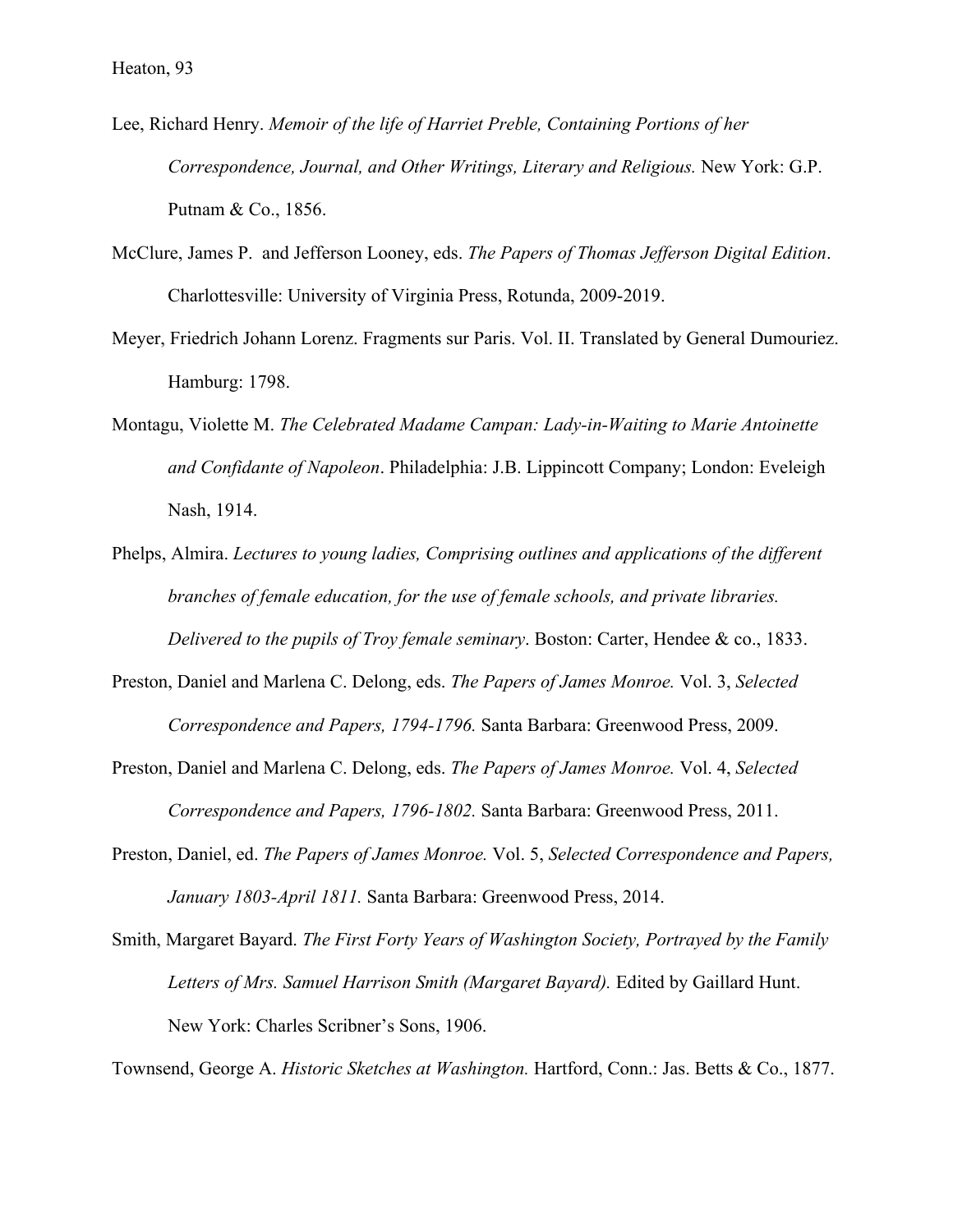Willard, Emma. *Journal and Letters, from France and Great-Britain*. Troy: N. Tuttle, 1833.

# *Manuscripts*

Adams, John Quincy to Louisa Catherine Johnson Adams, 2 August 1821, *Founders Online*,

National Archives, version of January 18, 2019,

https://founders.archives.gov/documents/Adams/ 99-03-02-3945.

Genest, Jeanne Louise Henriette. OTM: hs. Dz 117 a,b. Special Collections, University of

Amsterdam.

Monroe-Hay Family Papers. Special Collections Research Center, Swem Library, College of

William and Mary.

Monroe Family Papers. Special Collections Research Center, Swem Library, College of William

and Mary.

## *Periodicals*

*Albion, A Journal of News, Politics and Literature* (New York)*,* 1836 *American Citizen* (New York)*,* 1810 *American Historical Record* (Philadelphia)*,* 1874 *American Quarterly Review* (Philadelphia), 1833 *Atheneum; or, Spirit of the English Magazines* (Boston)*,* 1817 *Catholic World, A Monthly Magazine of General Literature and Science* (New York)*,* 1887 *Charleston Mercury,* 1859 *Chautauquan; A Weekly Newsmagazine* (Meadville, PA)*,* 1893 *Christian Advocate and Journal* (Chicago)*,* 1845 *Christian Union* (New York)*,* 1887 *Critic and Good Literature* (New York)*,* 1884 *Daily Pittsburgh Gazette,* 1836 *Fayetteville Observer,* 1839 *German Reformed Messenger* (Philadelphia)*,* 1863 *Globe* (Washington, D.C.)*,* 1831 *Godey's Lady's Book* (New York)*,* 1837-1868 *Historical Magazine* (Boston)*,*1867 *Independent* (New York)*,* 1882 *Lippincott's Monthly Magazine* (Philadelphia)*,* 1899 *Littell's Living Age* (Boston)*,* 1849-1862 *Lowell Daily Citizen and News,* 1870 *Maryland Gazette,* 1831